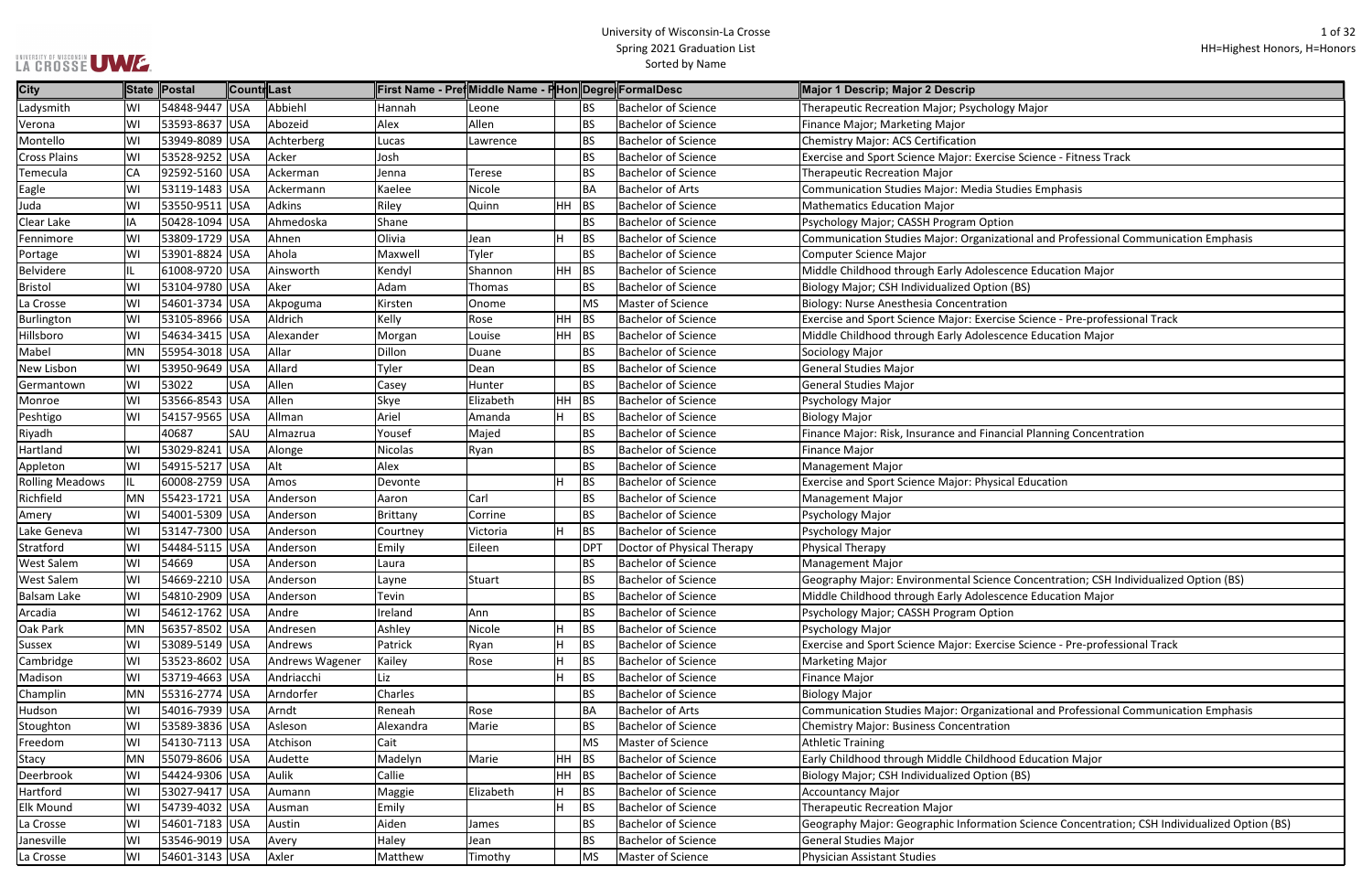|  |  | LA CROSSE UWE |
|--|--|---------------|

| <b>Management</b>                        |
|------------------------------------------|
| <b>Management</b>                        |
|                                          |
| Concentration                            |
| ntration                                 |
|                                          |
|                                          |
|                                          |
|                                          |
| and Event Management Emphasis            |
|                                          |
|                                          |
| n Science Concentration                  |
| ems Emphasis                             |
|                                          |
|                                          |
|                                          |
|                                          |
| jor                                      |
|                                          |
| udies Emphasis                           |
| Id Option B)                             |
| e Science - Pre-professional Track       |
|                                          |
| <b>Education (Broad Field) Major</b>     |
|                                          |
|                                          |
| ntration                                 |
|                                          |
|                                          |
|                                          |
| munity Emphasis                          |
| (BS)                                     |
|                                          |
|                                          |
|                                          |
|                                          |
|                                          |
| e Science - Pre-professional Track       |
|                                          |
| ntration; CSH Individualized Option (BS) |
| ntration                                 |
|                                          |
|                                          |

| <b>Ettrick</b>          | WI  | 54627-9624 USA |            | Baardseth    | Morgan        | Lee           |    | <b>BS</b>   | <b>Bachelor of Science</b>     | Psychology Major                                                                |
|-------------------------|-----|----------------|------------|--------------|---------------|---------------|----|-------------|--------------------------------|---------------------------------------------------------------------------------|
| Saint Louis Park        | MN  | 55426-3934 USA |            | Bablitch     | Jesse         | Jo            |    | <b>BS</b>   | <b>Bachelor of Science</b>     | <b>Therapeutic Recreation Major</b>                                             |
| Watertown               | WI  | 53094-5127 USA |            | Bacchi       | Anthony       | Jacob         |    | EDS         | <b>Education Specialist</b>    | <b>School Psychology</b>                                                        |
| Winneconne              | WI  | 54986-9216 USA |            | Bach         | Amanda        |               |    | <b>MSED</b> | Master of Science in Education | <b>School Psychology</b>                                                        |
| Burnett                 | WI  | 53922-9732 USA |            | Backhaus     | Elena         | Maria         |    | BS.         | <b>Bachelor of Science</b>     | <b>Marketing Major</b>                                                          |
| <b>Ettrick</b>          | WI  | 54627-9803 USA |            | Baer         | <b>Nick</b>   |               |    | <b>MS</b>   | <b>Master of Science</b>       | <b>Physician Assistant Studies</b>                                              |
| Kenosha                 | WI  | 53158-4607 USA |            | Baldwin      | <b>Bryce</b>  | Thomas        |    | <b>BS</b>   | <b>Bachelor of Science</b>     | <b>Exercise and Sport Science Major: Sport Management</b>                       |
| Mount Horeb             | WI  | 53572-2369 USA |            | Banfield     | Ashley        | Marie         |    | <b>BS</b>   | <b>Bachelor of Science</b>     | Exercise and Sport Science Major: Sport Management                              |
| La Crosse               | WI  | 54601-3415 USA |            | Banjiram     | Jesimiel      |               | H  | BA          | <b>Bachelor of Arts</b>        | <b>Political Science Major</b>                                                  |
| <b>Wisconsin Rapids</b> | lWI | 54494-7692 USA |            | Banta        | Reece         | Aleda         |    | <b>BS</b>   | <b>Bachelor of Science</b>     | <b>Chemistry Major: Environmental Science Concentration</b>                     |
| <b>Fountain City</b>    | WI  | 54629-8242 USA |            | Barnhart     | Tori          | Leigh         | H  | <b>BS</b>   | <b>Bachelor of Science</b>     | <b>Biology Major: Biomedical Science Concentration</b>                          |
| <b>Trout Valley</b>     |     | 60013-2607 USA |            | Barrett      | Grace         | Laheen        |    | <b>BS</b>   | <b>Bachelor of Science</b>     | <b>Biology Major</b>                                                            |
| Cloquet                 | IMN | 55720-2912 USA |            | Bartczak     | Savannah      | Junell        |    | AA          | Associate of Arts              | Liberal Arts                                                                    |
| Pittsboro               | NC  | 27312-0740 USA |            | Barthel      | Rachel        | Lauren        | H  | <b>BS</b>   | <b>Bachelor of Science</b>     | <b>Biology Major</b>                                                            |
| <b>Green Bay</b>        | WI  | 54313-3994 USA |            | Bartz        | <b>Briana</b> | Christine     | H  | <b>BS</b>   | <b>Bachelor of Science</b>     | Recreation Management Major: Tourism and Event Management Emphasis              |
| Spring Green            | WI  | 53588-9109 USA |            | Baryenbruch  | Adam          | Joseph        |    | <b>BS</b>   | <b>Bachelor of Science</b>     | <b>Accountancy Major</b>                                                        |
| Fond du Lac             | WI  | 54937-9163 USA |            | Bauer        | <b>Blake</b>  | James         |    | <b>BS</b>   | <b>Bachelor of Science</b>     | <b>Finance Major</b>                                                            |
| La Crosse               | WI  | 54603-2117 USA |            | <b>Bauer</b> | Isabel        | Grace         |    | <b>BS</b>   | <b>Bachelor of Science</b>     | Geography Major: Geographic Information Science Concentration                   |
| <b>Elk Mound</b>        | WI  | 54739-9342 USA |            | Bauer        | Jonah         | ח             |    | <b>BS</b>   | <b>Bachelor of Science</b>     | Computer Science Major: Embedded Systems Emphasis                               |
| Mayville                | WI  | 53050-1941 USA |            | Bauer        | Sidney        | Marie         |    | <b>BS</b>   | <b>Bachelor of Science</b>     | <b>Biology Major</b>                                                            |
| Crystal Lake            |     | 60014-4544 USA |            | Baugher      | Ashley        | Kristina      |    | <b>DPT</b>  | Doctor of Physical Therapy     | Physical Therapy                                                                |
| <b>West St Paul</b>     | MN  | 55118-4419 USA |            | Baumeister   | Thomas        | Hans          |    | AA          | Associate of Arts              | Liberal Arts                                                                    |
| Hartland                | WI  | 53029-9203 USA |            | Baumgartner  | Elise         | Marie         |    | <b>MSE</b>  | Master of Software Engineering | Software Engineering                                                            |
| Glidden                 | WI  | 54527-2232 USA |            | $\vert$ Bay  | Hunter        | Thomas        |    | <b>BS</b>   | <b>Bachelor of Science</b>     | Political Science Major; Mathematics Major                                      |
| <b>Green Bay</b>        | WI  | 54301-2862 USA |            | Bazaldua     | Isabella      | Concepcion    | H  | BA          | <b>Bachelor of Arts</b>        | Psychology Major                                                                |
| Oshkosh                 | WI  | 54901-2732 USA |            | Beam         | Trevor        | Andrew        |    | BA          | <b>Bachelor of Arts</b>        | Communication Studies Major: Media Studies Emphasis                             |
| Eitzen                  | MN  | 55931-7757 USA |            | Bechtel      | Mitchell      | Thomas        | H  | <b>BS</b>   | <b>Bachelor of Science</b>     | Social Studies Education Major (Broad Field Option B)                           |
| Cottage Grove           | WI  | 53527-9742 USA |            | Beck         | Clara         | Rose          | H  | <b>BS</b>   | <b>Bachelor of Science</b>     | Exercise and Sport Science Major: Exercise Science - Pre-professional Track     |
| Menomonee Falls         | WI  | 53051-5079 USA |            | Beck         | Elena         | Ruth          | H  | <b>BS</b>   | <b>Bachelor of Science</b>     | <b>Finance Major</b>                                                            |
| Houston                 | MN  | 55943-8463 USA |            | Beckman      | Morgan        | Mae           | HH | <b>BS</b>   | <b>Bachelor of Science</b>     | Biology Education Major; General Science Education (Broad Field) Major          |
| <b>Shell Lake</b>       | WI  | 54871-8831 USA |            | Beecroft     | Jonathan      | David         | H  | <b>AA</b>   | <b>Associate of Arts</b>       | Liberal Arts                                                                    |
| Mauston                 | WI  | 53948-9801 USA |            | Behling      | Josh          |               |    | <b>BS</b>   | <b>Bachelor of Science</b>     | Psychology Major                                                                |
| Fond Du Lac             | WI  | 54937-5017 USA |            | Behling      | Kalli         | Rae           |    | <b>BS</b>   | <b>Bachelor of Science</b>     | <b>Biology Major: Biomedical Science Concentration</b>                          |
| Wausau                  | lwi | 54403          | <b>USA</b> | Behnke       | Hunter        |               |    | <b>BS</b>   | <b>Bachelor of Science</b>     | Finance Major                                                                   |
| Waunakee                | WI  | 53597-2238 USA |            | Beier        | Collin        | James         |    | <b>BS</b>   | <b>Bachelor of Science</b>     | <b>Finance Major</b>                                                            |
| Amherst Junction        | lWI | 54407-9414 USA |            | Beilke       | Hannah        |               |    | <b>MSED</b> | Master of Science in Education | Professional Development: Learning Community Emphasis                           |
| <b>Amherst Junction</b> | WI  | 54407-9414 USA |            | Beilke       | Jacob         | Timothy       | H  | <b>BS</b>   | <b>Bachelor of Science</b>     | Biology Major; CSH Individualized Option (BS)                                   |
| <b>West Bend</b>        | WI  | 53095-7867 USA |            | Beine        | Erica         | Lynn          |    | <b>MS</b>   | Master of Science              | <b>Physician Assistant Studies</b>                                              |
| Oak Brook               | IL  | 60523-1641 USA |            | Beisecker    | Danielle      | Jean          | H  | BA          | <b>Bachelor of Arts</b>        | Archaeological Studies Major                                                    |
| <b>Sussex</b>           | WI  | 53089-4505 USA |            | Bejna        | Lizzy         |               |    | <b>BS</b>   | <b>Bachelor of Science</b>     | <b>Biology Major</b>                                                            |
| Milwaukee               | WI  | 53228-1617 USA |            | Bell         | Ben           |               | H  | <b>BS</b>   | <b>Bachelor of Science</b>     | <b>Accountancy Major; Finance Major</b>                                         |
| <b>Brookfield</b>       | WI  | 53045-1616 USA |            | Below        | Cameron       | Marc          | H  | <b>BS</b>   | <b>Bachelor of Science</b>     | <b>Finance Major</b>                                                            |
| Rosholt                 | lwi | 54473          | <b>USA</b> | Bembenek     | Cole          | G             | H  | <b>BS</b>   | <b>Bachelor of Science</b>     | Exercise and Sport Science Major: Exercise Science - Pre-professional Track     |
| Kenosha                 | WI  | 53144-7765 USA |            | Bencs        | Tyler         | John          | H  | <b>BS</b>   | <b>Bachelor of Science</b>     | <b>Mathematics Major</b>                                                        |
| Waupaca                 | lwi | 54981-9159 USA |            | Bennett      | Cheyenne      | Lynn Cashmere |    | <b>BS</b>   | <b>Bachelor of Science</b>     | Biology Major: Biomedical Science Concentration; CSH Individualized Option (BS) |
| Mankato                 | MN  | 56001-9301 USA |            | Benning      | Kenady        | Lexus         |    | <b>BS</b>   | <b>Bachelor of Science</b>     | <b>Biology Major: Biomedical Science Concentration</b>                          |
| New Franken             | WI  | 54229-9424 USA |            | Benson       | Liz           |               |    | <b>BS</b>   | <b>Bachelor of Science</b>     | <b>Marketing Major</b>                                                          |
| De Pere                 | WI  | 54115-8730 USA |            | Bergner      | Luke          |               | H  | <b>BS</b>   | <b>Bachelor of Science</b>     | <b>General Studies Major</b>                                                    |
|                         |     |                |            |              |               |               |    |             |                                |                                                                                 |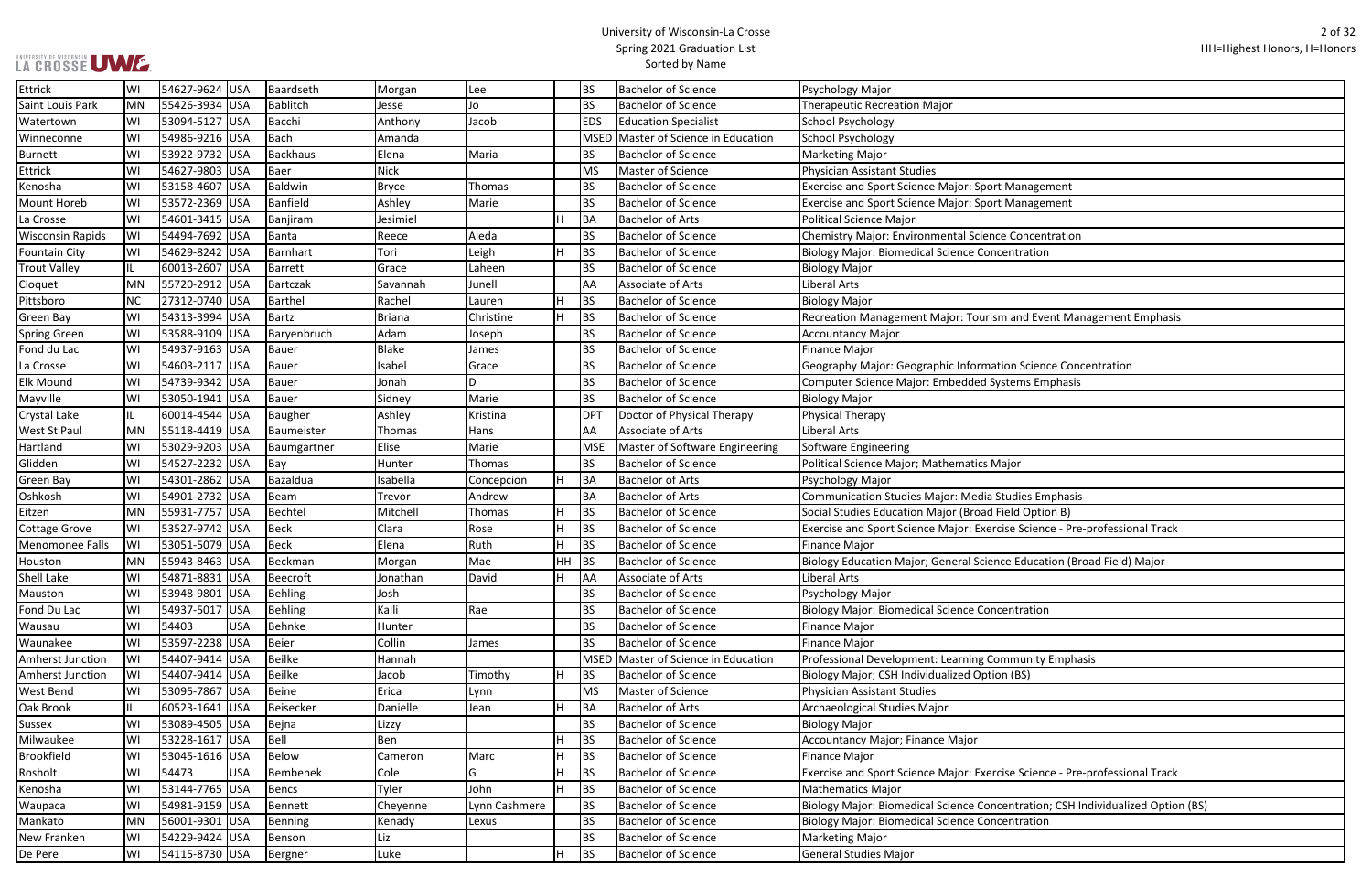# UNIVERSITY OF WISCONSIN<br>LA CROSSE UWE

| udies Emphasis                          |
|-----------------------------------------|
|                                         |
|                                         |
| tration                                 |
| ncial Planning Concentration            |
| ٦                                       |
| ish Major                               |
|                                         |
|                                         |
|                                         |
|                                         |
| ρn                                      |
| า (BS)                                  |
| า (BS)                                  |
|                                         |
| se Science - Fitness Track              |
| od Education Major                      |
|                                         |
|                                         |
|                                         |
|                                         |
| on Science Concentration                |
|                                         |
| nmunity Emphasis                        |
| se Science - Pre-professional Track     |
|                                         |
|                                         |
| tration; CSH Individualized Option (BS) |
| ucation Major                           |
|                                         |
|                                         |
|                                         |
| ofessional Communication Emphasis       |
|                                         |
|                                         |
|                                         |
|                                         |
|                                         |
| ation                                   |
|                                         |
| sonal Communication Emphasis            |
| se Science - Fitness Track              |
|                                         |
| unication Emphasis                      |
|                                         |
|                                         |
|                                         |

| Burnsville         | MN        | 55337-3441 USA | Bernard     | Lauren        | Anne      | HH.       | <b>BS</b>       | <b>Bachelor of Science</b>            | <b>Communication Studies Major: Media Studies Emphasis</b>                   |
|--------------------|-----------|----------------|-------------|---------------|-----------|-----------|-----------------|---------------------------------------|------------------------------------------------------------------------------|
| Florence           | WI        | 54121-9145 USA | Berry       | Glenn         | Francis   | H         | <b>BS</b>       | <b>Bachelor of Science</b>            | <b>English Education Major</b>                                               |
| Tomah              | WI        | 54660-1780 USA | Berry       | Laura         | Louise    |           | DP <sub>1</sub> | Doctor of Physical Therapy            | <b>Physical Therapy</b>                                                      |
| <b>West Allis</b>  | WI        | 53227-1226 USA | Bertucci    | Monica        | Rose      | HH        | <b>BS</b>       | <b>Bachelor of Science</b>            | Microbiology Major: Biomedical Concentration                                 |
| Waupaca            | WI        | 54981-9022 USA | Bertzyk     | Justin        | Taylor    |           | <b>BS</b>       | <b>Bachelor of Science</b>            | Finance Major: Risk, Insurance and Financial Planning Concentration          |
| Corcoran           | MN        | 55340-9777 USA | Bettin      | Nicoli        |           |           | <b>MS</b>       | Master of Science                     | Biology: Nurse Anesthesia Concentration                                      |
| Eagle              | WI        | 53119-2312 USA | Beyer       | <b>Brian</b>  | Robert    | HH        | BS              | <b>Bachelor of Science</b>            | Chemistry Major: ACS Certification; Spanish Major                            |
| Rushford           | <b>MN</b> | 55971-5102 USA | Bieberdorf  | Kaitlyn       | Marie     | HH        | <b>BS</b>       | <b>Bachelor of Science</b>            | <b>Management Major</b>                                                      |
| Minocqua           | WI        | 54548-9158 USA | Biller      | Emma          | Kay       | H         | <b>BS</b>       | <b>Bachelor of Science</b>            | Psychology Major                                                             |
| Omro               | WI        | 54963-9477 USA | Binder      | Andrew        |           |           | <b>BS</b>       | <b>Bachelor of Science</b>            | <b>Marketing Major</b>                                                       |
| La Crosse          | WI        | 54603-1172 USA | Binnebose   | William       |           |           | <b>BS</b>       | <b>Bachelor of Science</b>            | Therapeutic Recreation Major                                                 |
| Malone             | WI        | 53049-1663 USA | Birschbach  | Rebekah       | Grace     |           | <b>BS</b>       | <b>Bachelor of Science</b>            | Psychology Major; CASSH Program Option                                       |
| Wauwatosa          | WI        | 53222-3367 USA | Bittner     | Isabel        | Grace     | H         | <b>BS</b>       | <b>Bachelor of Science</b>            | Biology Major; CSH Individualized Option (BS)                                |
| Rio                | WI        | 53960-8021 USA | Black       | Jacob         | Paul      |           | <b>BS</b>       | <b>Bachelor of Science</b>            | Biology Major; CSH Individualized Option (BS)                                |
| Menomonee Falls    | lWI       | 53051-7463 USA | Black       | Kaeson        | M         | <b>HH</b> | BA              | <b>Bachelor of Arts</b>               | French Major                                                                 |
| Jefferson          | WI        | 53549-2045 USA | Blaeske     | Garrett       | Stephen   |           | <b>BS</b>       | <b>Bachelor of Science</b>            | Exercise and Sport Science Major: Exercise Science - Fitness Track           |
| North Mankato      | MN        | 56003-1717 USA | Blaschko    | Mallory       | Marie     |           | <b>BS</b>       | <b>Bachelor of Science</b>            | Early Childhood through Middle Childhood Education Major                     |
| Columbia Heights   | MN        | 55421-3301 USA | Bluhm       | Katie         |           |           | <b>MS</b>       | Master of Science                     | Physician Assistant Studies                                                  |
| Duluth             | IMN       | 55804-2019 USA | Bock        | Haley         | Marie     |           | DP <sub>1</sub> | Doctor of Physical Therapy            | Physical Therapy                                                             |
| Poplar             | WI        | 54864-9237 USA | Bodendorfer | Sydney        | Elizabeth | H         | BA              | <b>Bachelor of Arts</b>               | Psychology Major                                                             |
| Monroe             | WI        | 53566-2718 USA | Boeck       | Darian        | Jack      |           | <b>BS</b>       | <b>Bachelor of Science</b>            | Computer Science Major                                                       |
| Lakeville          | MN        | 55044-2605 USA | Boerboon    | Michael       | John      |           | BS              | <b>Bachelor of Science</b>            | Geography Major: Geographic Information Science Concentration                |
| Waukesha           | WI        | 53189-8922 USA | Boesel      | Amber         | Joy       |           | <b>BA</b>       | <b>Bachelor of Arts</b>               | Psychology Major; Art Major                                                  |
| New Berlin         | WI        | 53151-5611 USA | Boettcher   | Grant         | Daniel    |           |                 | MSED   Master of Science in Education | Professional Development: Learning Community Emphasis                        |
| Rollingstone       | MN        | 55969-9776 USA | Boettger    | Emily         | Kristine  | H         | <b>BS</b>       | <b>Bachelor of Science</b>            | Exercise and Sport Science Major: Exercise Science - Pre-professional Track  |
| Appleton           | WI        | 54913-7677 USA | Bogatitus   | Bailey        | Caitlin   |           | <b>MS</b>       | Master of Science                     | Physician Assistant Studies                                                  |
| Chanhassen         | <b>MN</b> | 55317-8602 USA | Bogenreif   | Nicole        | Marie     |           | DP <sub>1</sub> | Doctor of Physical Therapy            | Physical Therapy                                                             |
| Greenville         | WI        | 54942-8774 USA | Bohman      | Matt          |           |           | <b>BS</b>       | <b>Bachelor of Science</b>            | Microbiology Major: Biomedical Concentration; CSH Individualized Option (BS) |
| Mankato            | MN        | 56001-4017 USA | Boik        | Autumn        | LaRae     | H         | <b>BS</b>       | <b>Bachelor of Science</b>            | Public Health and Community Health Education Major                           |
| <b>Sussex</b>      | WI        | 53089-5700 USA | Bolda       | Joey          |           |           | <b>BS</b>       | <b>Bachelor of Science</b>            | Marketing Major; Finance Major                                               |
| <b>New Berlin</b>  | WI        | 53146-4425 USA | Boldt       | Ali           |           |           | <b>BS</b>       | <b>Bachelor of Science</b>            | Nuclear Medicine Technology Major                                            |
| <b>River Falls</b> | WI        | 54022-5717 USA | Bond        | Maddie        |           |           | <b>BS</b>       | <b>Bachelor of Science</b>            | Psychology Major                                                             |
| <b>Green Bay</b>   | WI        | 54311-8220 USA | Bonetti     | <b>Brandl</b> | Marcus    |           | <b>BS</b>       | <b>Bachelor of Science</b>            | Psychology Major: Organizational and Professional Communication Emphasis     |
| Seattle            | <b>WA</b> | 98109-5393 USA | Booker      | Ethan         | Zhendong  | HH.       | <b>BS</b>       | <b>Bachelor of Science</b>            | <b>Computer Science Major</b>                                                |
| Verona             | WI        | 53593-8152 USA | Borgmeyer   | Megan         | Ann       | H         | <b>BS</b>       | <b>Bachelor of Science</b>            | <b>Marketing Major</b>                                                       |
| Stratford          | WI        | 54484-5144 USA | Bornbach    | Kamren        | Scott     |           | <b>BS</b>       | <b>Bachelor of Science</b>            | <b>Finance Major</b>                                                         |
| Oshkosh            | WI        | 54901-3758 USA | Bossert     | Zoe           | Marie     | HH        | <b>BA</b>       | <b>Bachelor of Arts</b>               | English Major: Literature Emphasis                                           |
| La Crosse          | WI        | 54601-7761 USA | Bott        | Shelby        |           |           | AA              | Associate of Arts                     | Liberal Arts                                                                 |
| Washburn           | WI        | 54891-5409 USA | Bouchard    | Connor        | James     |           | BS              | <b>Bachelor of Science</b>            | Geography Major                                                              |
| Osseo              | lwi       | 54758-7734 USA | Boyer       | Jarod         | Allan     |           | <b>BS</b>       | <b>Bachelor of Science</b>            | Biology Major: Aquatic Science Concentration                                 |
| Eau Claire         | WI        | 54701-8373 USA | Brahan      | William       | Allen     |           | <b>BS</b>       | <b>Bachelor of Science</b>            | <b>Management Major</b>                                                      |
| Medford            | WI        | 54451-9178 USA | Brandner    | <b>Bailey</b> | Leann     | H         | <b>BS</b>       | <b>Bachelor of Science</b>            | Communication Studies Major: Interpersonal Communication Emphasis            |
| <b>Green Bay</b>   | WI        | 54301-1453 USA | Brandner    | Caleb         | Francis   |           | <b>BS</b>       | <b>Bachelor of Science</b>            | Exercise and Sport Science Major: Exercise Science - Fitness Track           |
| Benton             | WI        | 53803-9424 USA | Brant       | Melissa       | Marie     |           | <b>EDS</b>      | <b>Education Specialist</b>           | School Psychology                                                            |
| Mondovi            | WI        | 54755-3514 USA | Brantner    | Tessa         | Kay       |           | <b>BS</b>       | <b>Bachelor of Science</b>            | Psychology Major: Interpersonal Communication Emphasis                       |
| Elm Grove          | lWI       | 53122-1705 USA | Breider     | Zachary       | Walter    |           | BS              | <b>Bachelor of Science</b>            | Physics Major                                                                |
| Viroqua            | WI        | 54665-1005 USA | Brendel     | Jen           |           |           |                 | MSED Master of Science in Education   | School Psychology                                                            |
| Hudson             | WI        | 54016-1704 USA | Breyer      | Rebecca       | Rose      |           | BS              | <b>Bachelor of Science</b>            | Biology Major; CSH Individualized Option (BS)                                |
|                    |           |                |             |               |           |           |                 |                                       |                                                                              |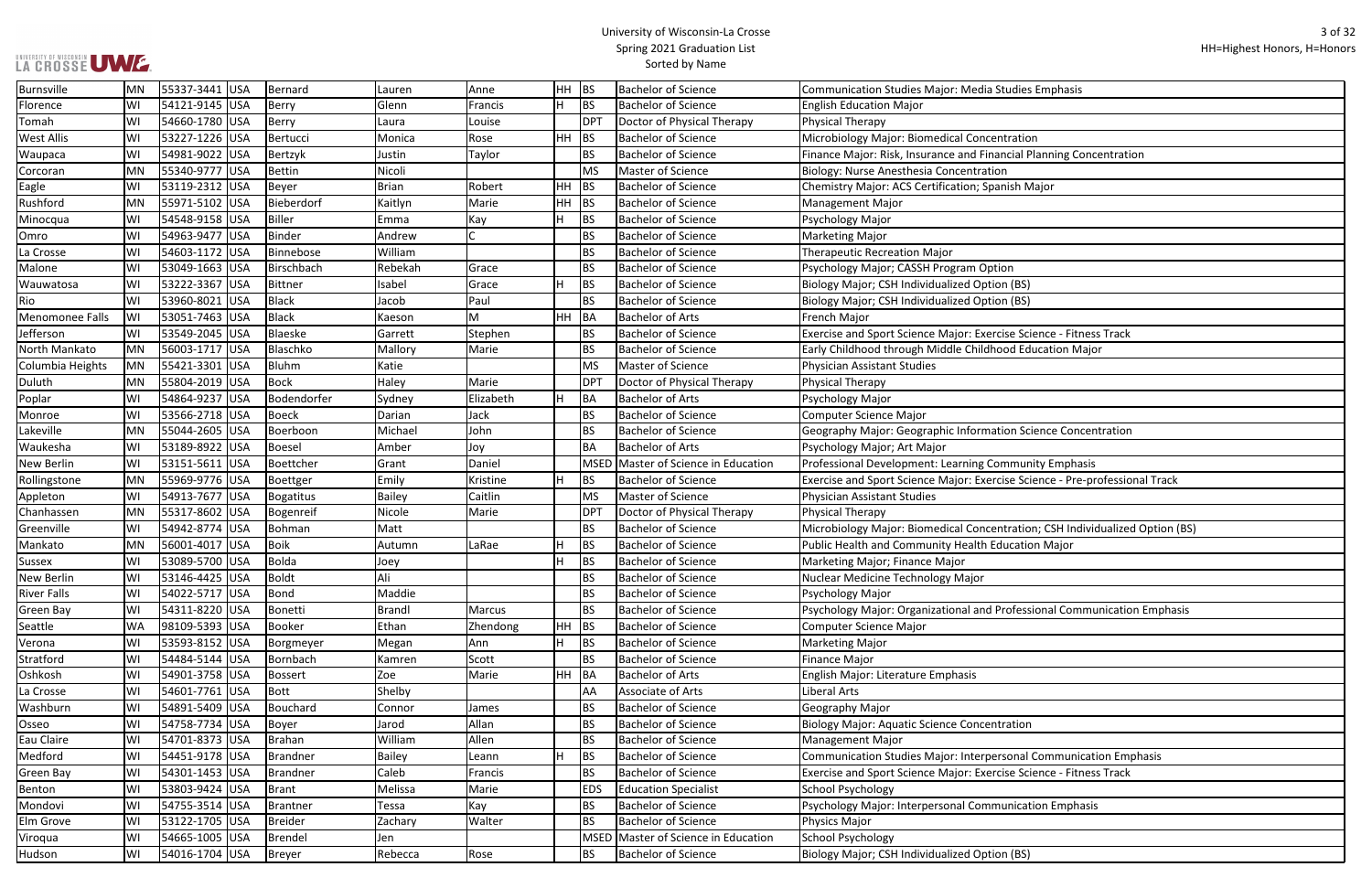#### University of Wisconsin-La Crosse Spring 2021 Graduation List Sorted by Name

cence Education Major

ise Science - Pre-prof.Track; CSH Individualized Option (BS)

ncial Planning Concentration; Accountancy Major: Risk, Insurance and Finance Planning Concentration; Accountancy

tional and Professional Communication Emphasis

| Schofield          | WI        | 54476-1500 USA   | Brink        | Sam            |                      | HH BS |                 | <b>Bachelor of Science</b>          | <b>Communication Studies Major: Media Studies Emphasis</b>  |
|--------------------|-----------|------------------|--------------|----------------|----------------------|-------|-----------------|-------------------------------------|-------------------------------------------------------------|
| Winona             | <b>MN</b> | 55987-4228 USA   | Brinkman     | Jenna          | Marie                |       | <b>MS</b>       | Master of Science                   | Biology: Nurse Anesthesia Concentration                     |
| Eau Claire         | WI        | 54703-0669 USA   | Bronstad     | Nate           |                      | HH.   | <b>BS</b>       | <b>Bachelor of Science</b>          | <b>Biology Major: Biomedical Science Concentration</b>      |
| <b>West Allis</b>  | WI        | 53219-1802 USA   | Brown        | Eleanor        | Anna                 |       | <b>BS</b>       | <b>Bachelor of Science</b>          | Psychology Major; Spanish Major                             |
| Chisago City       | MN        | 55013-9342 USA   | Brown        | Kaitlyn        | Mae                  |       | <b>BS</b>       | <b>Bachelor of Science</b>          | Middle Childhood through Early Adolescence Education M      |
| <b>West Bend</b>   | WI        | 53095-9727 USA   | Brown        | Kayli          | M                    | HH.   | <b>BS</b>       | <b>Bachelor of Science</b>          | <b>General Studies Major</b>                                |
| La Crosse          | WI        | 54601-3734 USA   | Brown        | Molly          | Jane                 |       | <b>BS</b>       | <b>Bachelor of Science</b>          | Psychology Major                                            |
| Greenville         | WI        | 54942-8752 USA   | Brueggeman   | Alexa          | Jo                   | lΗ    | <b>BS</b>       | <b>Bachelor of Science</b>          | Nuclear Medicine Technology Major                           |
| Rochester          | MN        | 55901-6952 USA   | Bruesewitz   | Kyra           | Susanna              |       | <b>BS</b>       | <b>Bachelor of Science</b>          | Psychology Major                                            |
| La Crosse          | WI        | 54601-8916 USA   | Brugler      | Ally           | Elizabeth            | HH    | <b>BS</b>       | <b>Bachelor of Science</b>          | Exercise and Sport Science Major: Exercise Science - Pre-pi |
| Cottage Grove      | MN        | 55016-3642 USA   | Brusehaver   | <b>Bridget</b> | Marie                |       | <b>BS</b>       | <b>Bachelor of Science</b>          | Biology Major: Plant and Fungal Biology Concentration       |
| Racine             | WI        | 53402-2076 USA   | Buchaklian   | Kara           | Ann                  |       | <b>BS</b>       | <b>Bachelor of Science</b>          | International Business Major; Marketing Major               |
| Greenville         | WI        | 54942-8622 USA   | Buchinger    | Adam           | Robert               |       | <b>BS</b>       | <b>Bachelor of Science</b>          | Finance Major: Risk, Insurance and Financial Planning Cond  |
| Cashton            | WI        | 54619-7251 USA   | Buckmaster   | Hannah         | Lynn                 |       | <b>BS</b>       | <b>Bachelor of Science</b>          | Therapeutic Recreation Major; Gerontology Emphasis          |
| Chippewa Falls     | WI        | 54729-6118 USA   | Buhrow       | <b>Brianna</b> | Lynn                 |       | <b>BS</b>       | <b>Bachelor of Science</b>          | Management Major; Marketing Major                           |
| Sargeant           | MN        | 55973-8565 USA   | Bungum       | Leif           | Victor               |       | <b>BS</b>       | <b>Bachelor of Science</b>          | Management Major                                            |
| Wausau             | WI        | 54403-9359 USA   | Buntin       | Jared          | Patrick              |       | <b>DPT</b>      | Doctor of Physical Therapy          | <b>Physical Therapy</b>                                     |
| La Crescent        | MN        | 55947-1438 USA   | Burgard      | <b>Bailey</b>  | Jo                   | ΙH    | BS              | <b>Bachelor of Science</b>          | <b>Art Education Major</b>                                  |
| <b>Sun Prairie</b> | WI        | 53590-7074 USA   | Burgard      | David          | Mathias              |       |                 | MSED Master of Science in Education | Professional Development: Learning Community Emphasis       |
| New Brighton       | MN        | 55112-6622 USA   | Burgoyne     | Alec           | David                |       | BS              | <b>Bachelor of Science</b>          | Accountancy Major; Information Systems Major                |
| Brookfield         | WI        | 53005-1220 USA   | Burgoyne     | Derek          | <b>Thomas Edward</b> |       | <b>BS</b>       | <b>Bachelor of Science</b>          | Biology Major; CSH Individualized Option (BS)               |
| Minneapolis        | MN        | 55419-1619 USA   | Burke        | <b>Bridget</b> | Alyssa               |       | <b>MS</b>       | Master of Science                   | <b>Physician Assistant Studies</b>                          |
| <b>West Salem</b>  | WI        | 54669-8204 USA   | Burkhardt    | Carlie         | Caye                 | HH.   | BS              | <b>Bachelor of Science</b>          | Accountancy Major; Finance Major                            |
| Sparta             | WI        | 54656-3843 USA   | Burkwalt     | <b>Bryanne</b> | Lee                  |       | <b>BS</b>       | <b>Bachelor of Science</b>          | <b>Biology Major</b>                                        |
| Mankato            | <b>MN</b> | 56001-5569 USA   | Burns        | Jordan         | Elise                |       | <b>BA</b>       | <b>Bachelor of Arts</b>             | Communication Studies Major: Organizational and Profess     |
| <b>River Falls</b> | WI        | 54022-1233 USA   | Burns        | Samuel         | John                 | Iн    | <b>BS</b>       | <b>Bachelor of Science</b>          | Accountancy Major; Finance Major                            |
| La Crosse          | WI        | 54601-6867 USA   | Burns        | Shane          | Patrick              |       | <b>BS</b>       | <b>Bachelor of Science</b>          | <b>Management Major</b>                                     |
| Menomonie          | WI        | 54751-2385 USA   | Busch        | <b>Braden</b>  | Paul                 | lн    | <b>BS</b>       | <b>Bachelor of Science</b>          | Computer Science Major                                      |
| Marathon           | WI        | 54448-9378 USA   | Butalla      | Ashley         | Hope                 |       | <b>DPT</b>      | Doctor of Physical Therapy          | Physical Therapy                                            |
| Rochester          | MN        | 55901-3183 USA   | Butrum       | John           | Leroy                |       | <b>BS</b>       | <b>Bachelor of Science</b>          | <b>Biology Major: Biomedical Science Concentration</b>      |
| La Crosse          | WI        | 54601-4259 USA   | Byington     | Cydney         | Lynn                 |       | <b>MS</b>       | <b>Master of Science</b>            | <b>Athletic Training</b>                                    |
| La Crosse          | WI        | 54601-5235 USA   | Cagle        | Jenna          | Danielle             |       | BS              | <b>Bachelor of Science</b>          | Clinical Laboratory Science Major                           |
| <b>River Falls</b> | WI        | 54022-2649 USA   | Cahoon-Draus | Deanna         | Paulina              |       |                 | MSED Master of Science in Education | Student Affairs Administration in Higher Education          |
| Hartland           | WI        | 53029-9767 USA   | Caliendo     | Christian      | Charles              |       | BS              | <b>Bachelor of Science</b>          | <b>Marketing Major</b>                                      |
| Glendale           | WI        | 53217-4052 USA   | Callahan     | Rylee          | Ann                  |       | <b>BS</b>       | <b>Bachelor of Science</b>          | <b>Marketing Major</b>                                      |
| Bemidji            | <b>MN</b> | 56601-6710 USA   | Campbell     | Tyler          | Russell              |       | DP <sub>1</sub> | Doctor of Physical Therapy          | Physical Therapy                                            |
| <b>Sussex</b>      | WI        | 53089-5126 USA   | Cannestra    | Meghan         | Elizabeth            |       | BS              | <b>Bachelor of Science</b>          | <b>Biology Major</b>                                        |
| Barneveld          | WI        | 53507-9713   USA | Carden       | Taylor         | Nicole               |       | <b>BS</b>       | <b>Bachelor of Science</b>          | Marketing Major; Economics Major                            |
| La Crosse          | WI        | 54601-5120 USA   | Carlson      | Adam           | Leland               |       | <b>MS</b>       | Master of Science                   | Biology: Nurse Anesthesia Concentration                     |
| Onalaska           | WI        | 54650-3208 USA   | Carmichael   | Logan          | Daniel               |       | BS              | <b>Bachelor of Science</b>          | Psychology Major                                            |
| Hayfield           | <b>MN</b> | 55940-8560 USA   | Carney       | Anna           | Renee                | ΙH    | <b>BS</b>       | <b>Bachelor of Science</b>          | Computer Science Major; CSH Individualized Option (BS)      |
| Appleton           | WI        | 54915-4574 USA   | Carpenter    | Alex           |                      |       | <b>DPT</b>      | Doctor of Physical Therapy          | <b>Physical Therapy</b>                                     |
| <b>Prior Lake</b>  | <b>MN</b> | 55372-3387 USA   | Carpenter    | <b>Brianna</b> | Irene                |       | <b>BS</b>       | <b>Bachelor of Science</b>          | Psychology Major                                            |
| Dousman            | WI        | 53118-9487 USA   | Carpenter    | Janis          | Ann                  |       | <b>BS</b>       | <b>Bachelor of Science</b>          | Health and Wellness Management Major                        |
| Platteville        | WI        | 53818-1851 USA   | Carroll      | Madeline       | Grace                |       | <b>BS</b>       | <b>Bachelor of Science</b>          | Nuclear Medicine Technology Major                           |
| Medford            | WI        | 54451-9240 USA   | Carstensen   | Lauren         | Elizabeth            |       | <b>BS</b>       | <b>Bachelor of Science</b>          | Clinical Laboratory Science Major                           |
| <b>East Troy</b>   | WI        | 53120-1944 USA   | Casper       | Kayla          | Ann                  |       | <b>BS</b>       | <b>Bachelor of Science</b>          | Psychology Major                                            |
|                    | WI        | 54728-8025 USA   | Castle       |                |                      | lн    | BS              | <b>Bachelor of Science</b>          |                                                             |
| Chetek             |           |                  |              | Haley          | Jeanne               |       |                 |                                     | Biology Major                                               |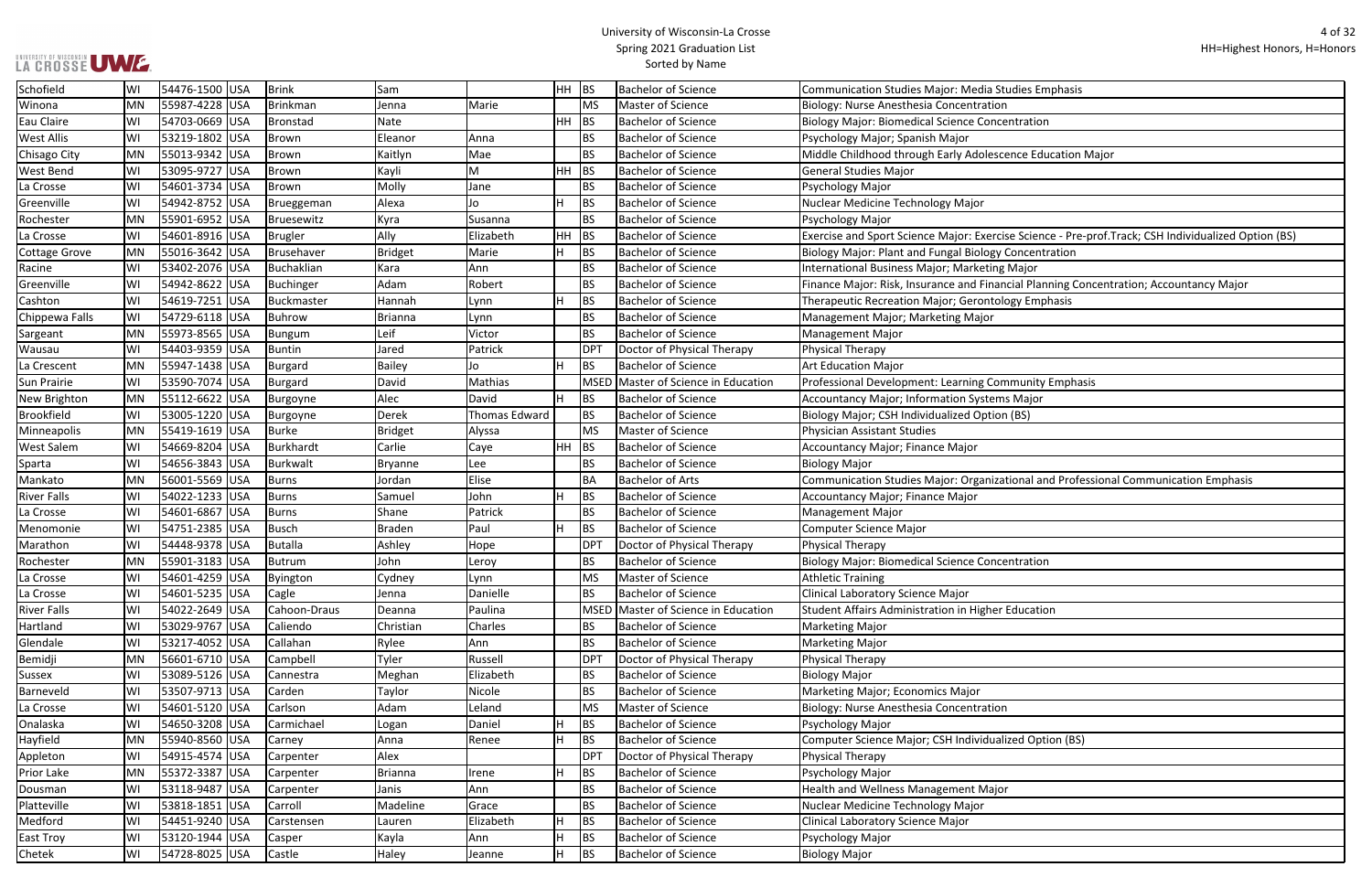#### University of Wisconsin-La Crosse Spring 2021 Graduation List Sorted by Name

se Science - Pre-professional Track phasis; Comm.Studies Major: Media Studies Emphasis tional and Professional Communication Emphasis: ence Education Major se Science - Pre-professional Track se Science - Pre-professional Track Cell Biology Concentration

se Science - Pre-professional Track

| Lancaster               | WI        | 53813-9314 USA |            | Chadd        | Carly          | Jane      | H       | BA         | <b>Bachelor of Arts</b>        | Psychology Major                                            |
|-------------------------|-----------|----------------|------------|--------------|----------------|-----------|---------|------------|--------------------------------|-------------------------------------------------------------|
| Wilton                  | WI        | 54670-6000 USA |            | Chadwick     | Hunter         | Ivan      |         | <b>BS</b>  | <b>Bachelor of Science</b>     | <b>Accountancy Major</b>                                    |
| Fort Atkinson           | WI        | 53538-1369 USA |            | Charland     | Megan          | Christina |         | <b>BS</b>  | <b>Bachelor of Science</b>     | Information Systems Major: Media Studies Emphasis           |
| Neenah                  | WI        | 54956-6300 USA |            | Charniak     | Caroline       | Jeanne    | H.      | <b>BS</b>  | <b>Bachelor of Science</b>     | <b>Biology Major</b>                                        |
| <b>Sussex</b>           | WI        | 53089-1040 USA |            | Chartrand    | Sarah          | Jane      | HH      | <b>BS</b>  | <b>Bachelor of Science</b>     | Exercise and Sport Science Major: Exercise Science - Pre-   |
| Wuhan                   |           |                | <b>CHN</b> | Chen         | Jian           |           |         | <b>MSE</b> | Master of Software Engineering | Software Engineering                                        |
| Frederic                | W١        | 54837-8954 USA |            | Chenal       | Ann            | Marie     |         | <b>BS</b>  | <b>Bachelor of Science</b>     | Marketing Major                                             |
| Helenville              | WI        | 53137-9797 USA |            | Cherti       | Tayler         | Jane      |         | <b>BS</b>  | <b>Bachelor of Science</b>     | <b>Marketing Major</b>                                      |
| Madison                 | WI        | 53704-5813 USA |            | Chiaro       | Lilly          |           | H.      | <b>BS</b>  | <b>Bachelor of Science</b>     | Sociology Major                                             |
| De Pere                 | WI        | 54115-4019 USA |            | Christensen  | Bennett        | James     |         | <b>BS</b>  | <b>Bachelor of Science</b>     | <b>Biology Major</b>                                        |
| La Crosse               | WI        | 54601-7443 USA |            | Christianson | Kimberly       | Alana     |         | <b>BS</b>  | <b>Bachelor of Science</b>     | Sociology Major; CASSH Program Option                       |
| Menasha                 | WI        | 54952-2149 USA |            | Christman    | Jeremiah       | $\Omega$  |         | <b>DPT</b> | Doctor of Physical Therapy     | Physical Therapy                                            |
| <b>Mount Pleasant</b>   | WI        | 53403-9736 USA |            | Church       | Hana           | Nicole    | HH      | <b>BS</b>  | <b>Bachelor of Science</b>     | <b>Communication Studies Major: Media Studies Emphasis</b>  |
| Stanley                 | WI        | 54768-6119 USA |            | Chwala       | Carley         | Chris     | HH      | <b>BA</b>  | <b>Bachelor of Arts</b>        | History Major: World History Emphasis                       |
| Franklin                | WI        | 53132-2171 USA |            | Cimoch       | Alexis         |           | H.      | BA         | <b>Bachelor of Arts</b>        | Theatre Arts Major: Musical Theatre Emphasis; Comm.St       |
| Franklin                | WI        | 53132-2171 USA |            | Cimoch       | Paul           | Joseph    |         | <b>BS</b>  | <b>Bachelor of Science</b>     | Communication Studies Major: Organizational and Profe       |
| Sheboygan               | WI        | 53083-2086 USA |            | Cinealis     | Ethan          | William   |         | <b>BS</b>  | <b>Bachelor of Science</b>     | <b>Finance Major</b>                                        |
| Chaska                  | <b>MN</b> | 55318-1292 USA |            | Clark        | Andrew         | Ernest    |         | <b>BS</b>  | <b>Bachelor of Science</b>     | <b>Exercise and Sport Science Major: Sport Management</b>   |
| Eleva                   | WI        | 54738-8996 USA |            | Clark        | Jalen          |           |         | <b>BS</b>  | <b>Bachelor of Science</b>     | Sociology Major                                             |
| Deforest                | WI        | 53532-2403 USA |            | Clark        | Kristen        | Mary      | HH      | <b>BS</b>  | <b>Bachelor of Science</b>     | Middle Childhood through Early Adolescence Education        |
| Chippewa Falls          | WI        | 54729-6199 USA |            | <b>Clark</b> | Madison        |           | HH      | <b>BS</b>  | <b>Bachelor of Science</b>     | Public Health and Community Health Education Major          |
| <b>Pleasant Prairie</b> | WI        | 53158-3818 USA |            | Clarke       | Madison        | Nicole    |         | <b>BS</b>  | <b>Bachelor of Science</b>     | Psychology Major                                            |
| <b>Baraboo</b>          | WI        | 53913-9653 USA |            | Clark-Meyer  | Quentin        | Will      |         | <b>BS</b>  | <b>Bachelor of Science</b>     | Finance Major                                               |
| Waukesha                | WI        | 53188-4413 USA |            | Cobus        | Chris          |           |         | <b>MS</b>  | Master of Science              | Athletic Training                                           |
| Rochester               | MN        | 55901-2259 USA |            | Coenen       | Kelly          | Jennifer  |         | <b>BS</b>  | <b>Bachelor of Science</b>     | <b>Biology Major</b>                                        |
| Shiocton                | WI        | 54170-8905 USA |            | Coenen       | Molly          | Jane      |         | <b>BS</b>  | <b>Bachelor of Science</b>     | Microbiology Major                                          |
| Athens                  | WI        | 54411-2405 USA |            | Coker        | Shane          |           |         | <b>BS</b>  | <b>Bachelor of Science</b>     | Management Major                                            |
| Salem                   | WI        | 53168          | <b>USA</b> | Coleman      | Devin          |           |         | <b>BS</b>  | <b>Bachelor of Science</b>     | Management Major; Pre-Optometry Track                       |
| Franklin                | WI        | 53132-8357 USA |            | Colla        | Alyssa         | Marie     |         | <b>BS</b>  | <b>Bachelor of Science</b>     | Exercise and Sport Science Major: Exercise Science - Pre-   |
| Fond du Lac             | WI        | 54935-3561 USA |            | Colton       | <b>Brianna</b> | Marie     | HН      | <b>BS</b>  | <b>Bachelor of Science</b>     | <b>Therapeutic Recreation Major</b>                         |
| <b>Wisconsin Rapids</b> | WI        | 54495-9390 USA |            | Comeau       | Joseph         | Daniel    |         | <b>BS</b>  | <b>Bachelor of Science</b>     | Political Science Major                                     |
| Wausau                  | WI        | 54401-4820 USA |            | Conley       | Lauren         | Elizabeth | $HH$ BS |            | <b>Bachelor of Science</b>     | Exercise and Sport Science Major: Exercise Science - Pre-   |
| <b>Buffalo City</b>     | WI        | 54622-7071 USA |            | Conley       | Sarah          |           |         | <b>BS</b>  | <b>Bachelor of Science</b>     | Art Major                                                   |
| <b>Wisconsin Dells</b>  | WI        | 53965-1823 USA |            | Conroy       | Tyler          | William   |         | <b>BS</b>  | <b>Bachelor of Science</b>     | Information Systems Major                                   |
| La Crescent             | MN        | 55947-1572 USA |            | Conway       | Courtney       | Eileen    | HH      | <b>BS</b>  | <b>Bachelor of Science</b>     | Psychology Major                                            |
| La Crescent             | MN        | 55947-1572 USA |            | Conway       | Michael        | Raymond   |         | <b>DPT</b> | Doctor of Physical Therapy     | Physical Therapy                                            |
| Baraboo                 | WI        | 53913-1462 USA |            | Conway       | Nikita         | Ann       |         | <b>BS</b>  | <b>Bachelor of Science</b>     | Psychology Major                                            |
| <b>Stevens Point</b>    | WI        | 54481-2315 USA |            | Cook         | Stephanie      | Nicole    | H.      | <b>BS</b>  | <b>Bachelor of Science</b>     | Marketing Major: Two Dimensional Emphasis                   |
| Wausau                  | WI        | 54401-0814 USA |            | Cooper       | Collin         | David     |         | <b>BS</b>  | <b>Bachelor of Science</b>     | <b>Exercise and Sport Science Major: Physical Education</b> |
| Saukville               | WI        | 53080-1669 USA |            | Corey        | <b>Brianna</b> | Lynn      | HH      | <b>BS</b>  | <b>Bachelor of Science</b>     | Psychology Major                                            |
| Kenosha                 | WI        | 53143-6472 USA |            | Cornell      | Carly          |           |         | <b>BS</b>  | <b>Bachelor of Science</b>     | Psychology Major                                            |
| Janesville              | WI        | 53548-1491 USA |            | Corrigan     | Neil           | Patrick   |         | <b>DPT</b> | Doctor of Physical Therapy     | Physical Therapy                                            |
| Janesville              | WI        | 53545-0714 USA |            | Courtney     | Josh           |           |         | <b>BS</b>  | <b>Bachelor of Science</b>     | Chemistry Major: ACS Certification                          |
| Franklin                | WI        | 53132-8838 USA |            | Covert       | Sydney         | Virginia  | Н.      | <b>BS</b>  | <b>Bachelor of Science</b>     | <b>Biology Major</b>                                        |
| Middleton               | WI        | 53562-2814 USA |            | Craker       | Seth           | Allen     |         | <b>BS</b>  | <b>Bachelor of Science</b>     | Biology Major: Molecular Genetics and Cell Biology Cond     |
| Oconomowoc              | WI        | 53066-3325 USA |            | Crawford     | Lauren         | Nicole    | Н.      | <b>BS</b>  | <b>Bachelor of Science</b>     | Finance Major                                               |
| Oconomowoc              | WI        | 53066-8947 USA |            | Crispell     | Hunter         | Mitchell  |         | <b>BS</b>  | <b>Bachelor of Science</b>     | Economics Major; Finance Major                              |
| Cambridge               | WI        | 53523-9507 USA |            | Currie       | Sydney         | Claire    | HH      | BS         | <b>Bachelor of Science</b>     | Exercise and Sport Science Major: Exercise Science - Pre-   |
|                         |           |                |            |              |                |           |         |            |                                |                                                             |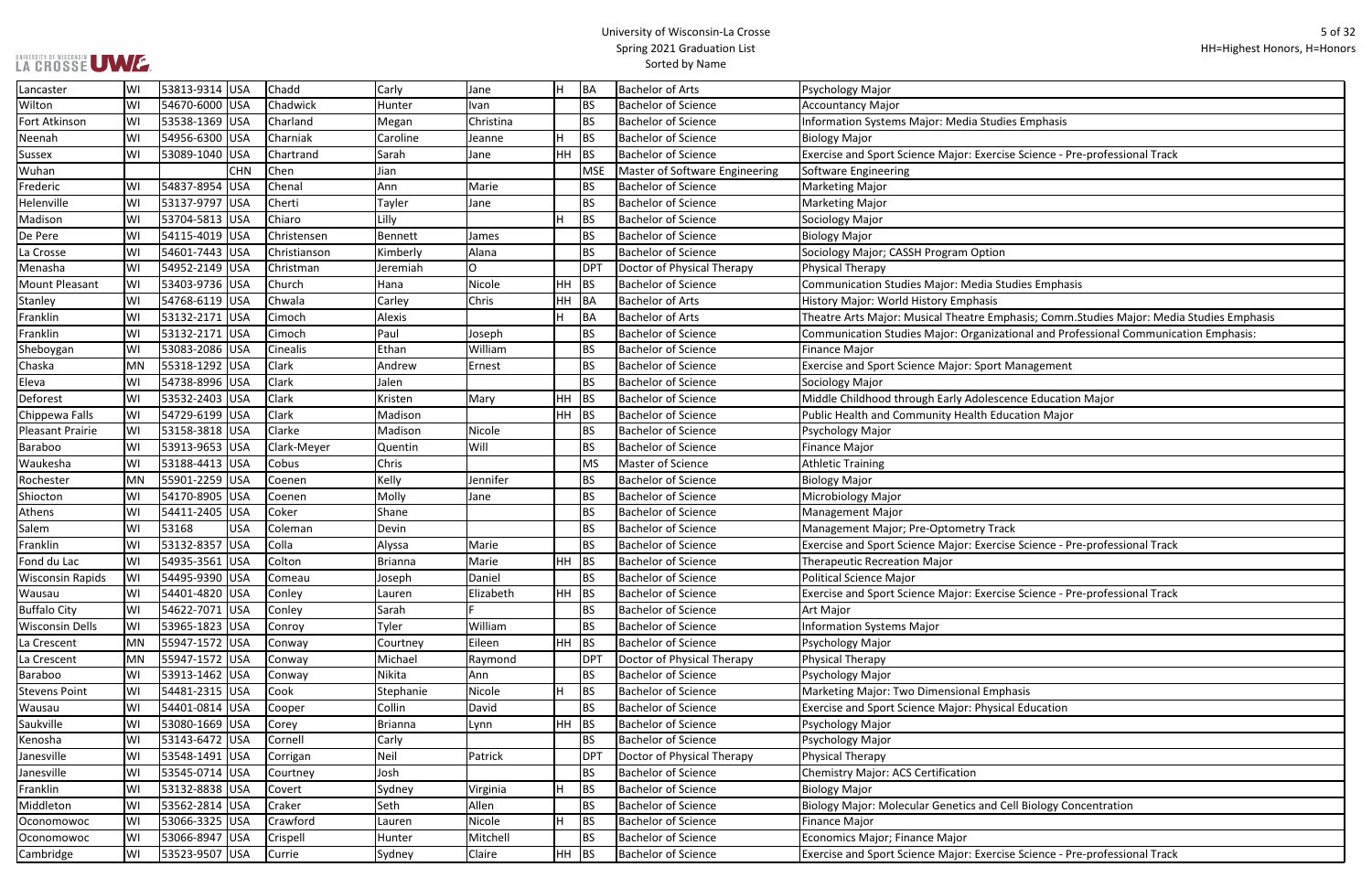# UNIVERSITY OF WISCONSIN<br>LA CROSSE UWE

| nce Education Major                |
|------------------------------------|
|                                    |
|                                    |
| эr                                 |
| nce Education Major                |
|                                    |
| cial Planning Concentration        |
|                                    |
|                                    |
|                                    |
| nce Education Major; Spanish Major |
| es Emphasis                        |
| st Emphasis                        |
|                                    |
| e Science - Pre-professional Track |
| <b>Recreation Emphasis</b>         |
| nce Education Major                |
|                                    |
|                                    |
|                                    |
|                                    |
| itration                           |
|                                    |
| es Emphasis                        |
|                                    |
|                                    |
|                                    |
|                                    |
| d Education Major                  |
| munity Emphasis                    |
|                                    |
| ncentration                        |
| nce Education Major                |
|                                    |
| es Emphasis                        |
|                                    |
|                                    |
| nication Emphasis                  |
| Il Education                       |
| ntration                           |
|                                    |
|                                    |
| es Emphasis; CASSH Program Option  |
| cation Major                       |
| munity Emphasis                    |
|                                    |
| concentration                      |
|                                    |

| <b>West Bend</b>       | WI        | 53095-4560 USA   | Czisny                 | Clayton   | <b>Curtis</b> |         | <b>BS</b>       | <b>Bachelor of Science</b>          | Middle Childhood through Early Adolescence Education Major                  |
|------------------------|-----------|------------------|------------------------|-----------|---------------|---------|-----------------|-------------------------------------|-----------------------------------------------------------------------------|
| Oostburg               | WI        | 53070-1496 USA   | Daane                  | Jake      |               |         | BS              | <b>Bachelor of Science</b>          | <b>English Education Major</b>                                              |
| La Crosse              | W١        | 54601-3015 USA   | Dade                   | Renee     | Lynn          |         | DP <sub>1</sub> | Doctor of Physical Therapy          | Physical Therapy                                                            |
| Roseville              | MN        | 55113-4421 USA   | Dahl                   | Isaac     | James         | HH.     | <b>BS</b>       | <b>Bachelor of Science</b>          | Information Systems Major; Spanish Major                                    |
| Jordan                 | <b>MN</b> | 55352-3413 USA   | Dalton                 | Mikala    | Salde         | н       | <b>BS</b>       | <b>Bachelor of Science</b>          | Middle Childhood through Early Adolescence Education Major                  |
| <b>Twin Lakes</b>      | W١        | 53181-9163 USA   | Daniels                | Lauren    | Grace         | $HH$ BS |                 | <b>Bachelor of Science</b>          | <b>Biology Major</b>                                                        |
| Verona                 | W١        | 53593-7913 USA   | Danielson              | Chase     | Thomas        |         | <b>BS</b>       | <b>Bachelor of Science</b>          | Finance Major: Risk, Insurance and Financial Planning Concentration         |
| Oak Creek              | W١        | 53154-7048 USA   | Daun                   | Anna      | Marie         | HH.     | <b>BS</b>       | <b>Bachelor of Science</b>          | <b>Management Major</b>                                                     |
| Sparta                 | WI        | 54656-5002 USA   | Dauphin                | Damian    | Corbet        |         | <b>AA</b>       | Associate of Arts                   | Liberal Arts                                                                |
| Sheboygan              | W١        | 53081-3417 USA   | Davidson               | Trinity   | Jeweliette    |         | AA              | Associate of Arts                   | Liberal Arts                                                                |
| South Milwaukee        | lWI       | 53172-1108 USA   | Day                    | Kaylee    | Michelle      |         | <b>BS</b>       | <b>Bachelor of Science</b>          | Middle Childhood through Early Adolescence Education Major; Spanish Major   |
| Albert Lea             | MN        | 56007-1808 USA   | Day                    | Natalie   | Marie         | HH BA   |                 | <b>Bachelor of Arts</b>             | English Major: Writing and Rhetoric Studies Emphasis                        |
| Westfield              | WI        | 53964-8922 USA   | Daye                   | Justin    | Allen         |         | <b>BS</b>       | <b>Bachelor of Science</b>          | Recreation Management Major: Generalist Emphasis                            |
| Little Chute           | WI        | 54140-2230 USA   | De Bruin               | Troy      | Thomas        | HH.     | <b>BS</b>       | <b>Bachelor of Science</b>          | Accountancy Major; Finance Major                                            |
| De Pere                | W١        | 54115-9196 USA   | DeCleene               | Sophia    | Susan         | $HH$ BS |                 | <b>Bachelor of Science</b>          | Exercise and Sport Science Major: Exercise Science - Pre-professional Track |
| Cambridge              | WI        | 53523-9549 USA   | <b>DeForest</b>        | Steven    | Neil          |         | <b>BS</b>       | <b>Bachelor of Science</b>          | Recreation Management Major: Outdoor Recreation Emphasis                    |
| Hartford               | WI        | 53027-9463 USA   | DeGroot                | Elizabeth | Diane         |         | <b>BS</b>       | <b>Bachelor of Science</b>          | Middle Childhood through Early Adolescence Education Major                  |
| New Berlin             | WI        | 53146-3023 USA   | Delain                 | Abigail   | Elizabeth     |         | <b>BS</b>       | <b>Bachelor of Science</b>          | <b>Marketing Major</b>                                                      |
| <b>Brookfield</b>      | IL        | 60513-1323 USA   | Delestowicz            | Anthony   |               |         | <b>BS</b>       | <b>Bachelor of Science</b>          | General Studies Major                                                       |
| Lake Mills             | WI        | 53551-1915   USA | Dellemann              | Carsen    | Ray           |         | <b>BS</b>       | <b>Bachelor of Science</b>          | <b>Accountancy Major</b>                                                    |
| Waukesha               | WI        | 53188-9526 USA   | <b>Dellis</b>          | Sam       |               |         | <b>BS</b>       | <b>Bachelor of Science</b>          | Finance Major; Pre-Chiropractic Track                                       |
| <b>Menomonee Falls</b> | lWI       | 53051-4564 USA   | DeLonay                | Mitchell  | James         | HH.     | BS              | <b>Bachelor of Science</b>          | <b>Statistics Major: Actuarial Science Concentration</b>                    |
| <b>Green Bay</b>       | WI        | 54311-9703 USA   | Delwiche               | Joel      | Christopher   |         | <b>EDS</b>      | <b>Education Specialist</b>         | <b>School Psychology</b>                                                    |
| La Crosse              | WI        | 54601-8235 USA   | Dempsey                | Kaitlyn   | Chantal       |         | <b>BA</b>       | <b>Bachelor of Arts</b>             | English Major: Writing and Rhetoric Studies Emphasis                        |
| Lake Tomahawk          | WI        | 54539-9397 USA   | DeNamur                | Olivia    | Ann           |         | <b>BS</b>       | <b>Bachelor of Science</b>          | Psychology Major                                                            |
| La Crosse              | W١        | 54601-3880 USA   | DeNoyer                | Mason     | William       |         | <b>BS</b>       | <b>Bachelor of Science</b>          | <b>Mathematics Education Major</b>                                          |
| Muskego                | WI        | 53150-8636 USA   | Dentice                | Mitchell  | Thomas        |         | <b>BS</b>       | <b>Bachelor of Science</b>          | Finance Major                                                               |
| Holmen                 | WI        | 54636-9681 USA   | DeSmet                 | Hunter    | Lee           |         | <b>BS</b>       | <b>Bachelor of Science</b>          | <b>Finance Major</b>                                                        |
| Edgerton               | W١        | 53534-1705 USA   | DeWar                  | Abigale   | Elizabeth Mae | HH.     | BS              | <b>Bachelor of Science</b>          | Early Childhood through Middle Childhood Education Major                    |
| Rosendale              | W١        | 54974-9628 USA   | Diedrich               | Rayelle   | Kathleen      |         |                 | MSED Master of Science in Education | Professional Development: Learning Community Emphasis                       |
| Minnetonka             | MN        | 55305-3737 USA   | Diedrich               | Sam       |               |         | <b>BS</b>       | <b>Bachelor of Science</b>          | <b>Economics Major</b>                                                      |
| Kaukauna               | WI        | 54130-3587 USA   | Diedrick               | Nathan    | Tollef        |         | <b>MSE</b>      | Master of Software Engineering      | Software Engineering                                                        |
| Kiel                   | WI        | 53042-1639 USA   | Dietrich               | Kipp      | Michael       |         | <b>BS</b>       | <b>Bachelor of Science</b>          | Biology Major: Environmental Science Concentration                          |
| Neenah                 | WI        | 54956-9045   USA | Dietzen                | Kate      | Elizabeth     | $HH$ BS |                 | <b>Bachelor of Science</b>          | Middle Childhood through Early Adolescence Education Major                  |
| <b>Wisconsin Dells</b> | WI        | 53965-1211 USA   | Differt                | Ashley    | Marie         |         | MS              | Master of Science                   | <b>Therapeutic Recreation</b>                                               |
| <b>Hopkins</b>         | MN        | 55343-2045 USA   | Digman                 | Emma      | Caroline      |         | BA              | <b>Bachelor of Arts</b>             | English Major: Writing and Rhetoric Studies Emphasis                        |
| Arlington Heights      | IIL       | 60004-6304 USA   | Dikshit                | Rachana   |               |         | MS              | Master of Science                   | Data Science                                                                |
| Shoreview              | <b>MN</b> | 55126-1326 USA   | Dingman                | Erin      | Rose          |         | MS              | Master of Science                   | Physician Assistant Studies                                                 |
| Waupaca                | WI        | 54981-8232 USA   | Dix                    | Maya      | Jane          | HН      | BS              | <b>Bachelor of Science</b>          | Psychology Major: Interpersonal Communication Emphasis                      |
| Westboro               | WI        | 54490-9315 USA   | <b>Dobbs</b>           | Regan     | Kaye          |         | <b>BS</b>       | <b>Bachelor of Science</b>          | Exercise and Sport Science Major: Physical Education                        |
| <b>Stevens Point</b>   | WI        | 54481-3839 USA   | Doebereiner            | Caleb     | James Andrew  |         | <b>BS</b>       | <b>Bachelor of Science</b>          | <b>Biology Major: Biomedical Science Concentration</b>                      |
| <b>Spring Green</b>    | WI        | 53588-9613 USA   | Doering                | Stuart    | Matthew       | HH BA   |                 | <b>Bachelor of Arts</b>             | Psychology Major                                                            |
| Minnesota City         | MN        | 55959-1223 USA   | Doffing                | Nicole    | Faye          | $HH$ BS |                 | <b>Bachelor of Science</b>          | <b>Marketing Major</b>                                                      |
| Dalton                 | WI        | 53926-0082 USA   | Dolgner                | Grace     |               |         | <b>BA</b>       | <b>Bachelor of Arts</b>             | English Major: Writing and Rhetoric Studies Emphasis; CASSH Program Option  |
| Waukesha               | WI        | 53189-9712 USA   | Dolinar                | Brianna   | Lynn          | HH      | <b>BS</b>       | <b>Bachelor of Science</b>          | Public Health and Community Health Education Major                          |
| Middleton              | W١        | 53562-5096 USA   | Doll                   | Karen     | Lynne         |         | <b>MSED</b>     | Master of Science in Education      | Professional Development: Learning Community Emphasis                       |
| Middleton              | WI        | 53562-4191 USA   | Domanico               | Lauren    | Elizabeth     |         | <b>BS</b>       | <b>Bachelor of Science</b>          | <b>Marketing Major</b>                                                      |
| Marshall               | WI        | 53559-9104 USA   | Dominguez Mendez   Liz |           |               |         | <b>BS</b>       | <b>Bachelor of Science</b>          | Biology Major: Plant and Fungal Biology Concentration                       |
|                        |           |                  |                        |           |               |         |                 |                                     |                                                                             |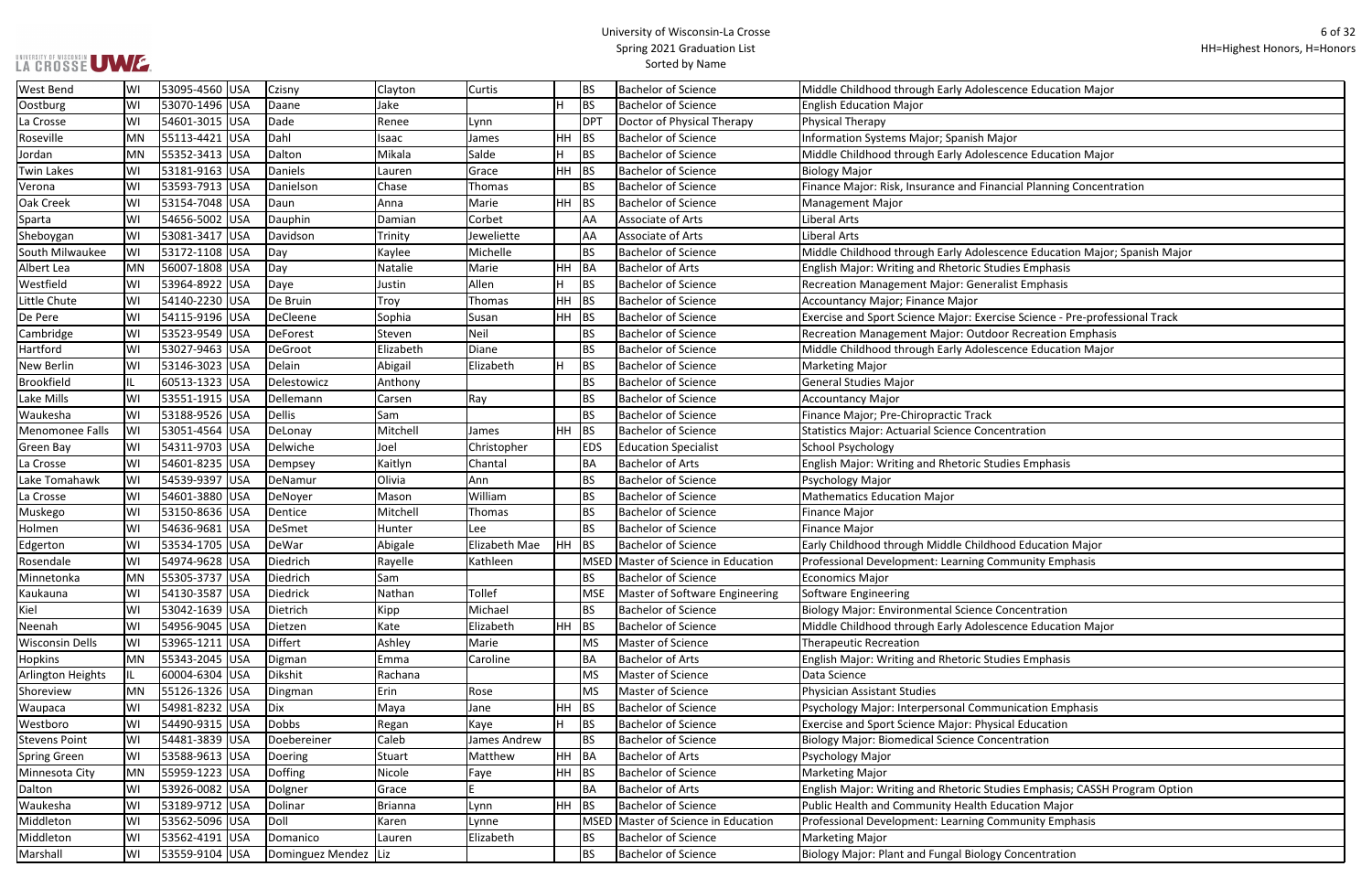# UNIVERSITY OF WISCONSIN<br>LA CROSSE UWE

| rt Management                                              |
|------------------------------------------------------------|
|                                                            |
| Anthropology Emphasis                                      |
|                                                            |
|                                                            |
|                                                            |
| zational and Professional Communication Emphasis           |
| munication Emphasis                                        |
|                                                            |
| ystems Emphasis<br>Field Option B)                         |
| tration Major                                              |
|                                                            |
|                                                            |
| <b>Studies Emphasis</b>                                    |
|                                                            |
| <b>Studies Emphasis</b>                                    |
|                                                            |
| rt Management                                              |
| rcise Science - Pre-prof. Track; CSH Individualized Option |
| Concentration; Spanish Major                               |
|                                                            |
|                                                            |
| on                                                         |
| y Emphasis                                                 |
|                                                            |
|                                                            |
|                                                            |
|                                                            |
|                                                            |
| rcise Science - Fitness Track                              |
| Technology Major: Health Information Technology Track      |
|                                                            |
| ion (BS)                                                   |
| ion                                                        |
| tion                                                       |
|                                                            |
|                                                            |
|                                                            |
| er Education                                               |
| <b>Studies Emphasis</b>                                    |
| ion (BS)                                                   |
|                                                            |
| tinn                                                       |
|                                                            |

| McFarland           | WI | 53558-8459 USA                   | Dondlinger | Jesse           | John        |           | <b>BS</b>   | <b>Bachelor of Science</b>          | <b>Finance Major</b>                                                                            |
|---------------------|----|----------------------------------|------------|-----------------|-------------|-----------|-------------|-------------------------------------|-------------------------------------------------------------------------------------------------|
| <b>Brookfield</b>   | WI | 53045-1171 USA                   | Donohue    | Patrick         |             |           | <b>BS</b>   | <b>Bachelor of Science</b>          | Management Major                                                                                |
| Madison             | WI | 53711-3674 USA                   | Dorn       | Will            |             |           | <b>BS</b>   | <b>Bachelor of Science</b>          | <b>Exercise and Sport Science Major: Sport Management</b>                                       |
| Caledonia           | MN | 55921-2728 USA                   | Doucet     | Jared           | Thomas      |           | <b>BS</b>   | <b>Bachelor of Science</b>          | Archaeological Studies Major                                                                    |
| Muskego             | WI | 53150-4600 USA                   | Dougherty  | Dana            | Marie       |           | <b>BS</b>   | <b>Bachelor of Science</b>          | Archaeological Studies Major: Cultural Anthropology Emphasis                                    |
| Cedarburg           | WI | 53012-2280 USA                   | Doughman   | Erin            | Frances     |           | <b>BS</b>   | <b>Bachelor of Science</b>          | Psychology Major                                                                                |
| Menomonie           | WI | 54751-5448 USA                   | Doughty    | Alyssa          | Grace       |           | <b>MS</b>   | Master of Science                   | <b>Therapeutic Recreation</b>                                                                   |
| Racine              | WI | 53404-1912 USA                   | Douglass   | Maddie          |             |           | <b>BA</b>   | <b>Bachelor of Arts</b>             | French Major                                                                                    |
| Round Lake Beach    |    | 60073-9789 USA                   | Douma      | <b>Taylor</b>   | Renee       |           | <b>BS</b>   | <b>Bachelor of Science</b>          | Communication Studies Major: Organizational and Professional Communication Emphasis             |
| Burlington          | WI | 53105-2213 USA                   | Downing    | Kaitlyn         | Leigh       |           | <b>BS</b>   | <b>Bachelor of Science</b>          | Psychology Major: Interpersonal Communication Emphasis                                          |
| Menomonee Falls     | WI | 53051-5891 USA                   | Doyle      | Patrick         | Joseph      |           | <b>BS</b>   | <b>Bachelor of Science</b>          | <b>Finance Major</b>                                                                            |
| Lena                | WI | 54139-9163 USA                   | Draheim    | Brian           | G           |           | <b>BS</b>   | <b>Bachelor of Science</b>          | Computer Science Major: Embedded Systems Emphasis                                               |
| Marinette           | WI | 54143-9211 USA                   | Drees      | Max             |             |           | <b>BS</b>   | <b>Bachelor of Science</b>          | Social Studies Education Major (Broad Field Option B)                                           |
| Horicon             | WI | 53032-1535 USA                   | Drews      | Dylan           | Matthew     | H         | <b>BS</b>   | <b>Bachelor of Science</b>          | Political Science Major; Public Administration Major                                            |
| Pickerington        | OH | 43147-8458 USA                   | Drummond   | Zane            | Michael     |           | <b>BS</b>   | <b>Bachelor of Science</b>          | Accountancy Major; Finance Major                                                                |
| La Crosse           | WI | 54601-5207 USA                   | Dryer      | Sara            | Jane        |           | <b>BS</b>   | <b>Bachelor of Science</b>          | Economics Major                                                                                 |
| Port Washington     | WI | 53074-1444 USA                   | Duffrin    | Mia             | Christine   |           | <b>BS</b>   | <b>Bachelor of Science</b>          | <b>Communication Studies Major: Media Studies Emphasis</b>                                      |
| Roseville           | MN | 55113-1223 USA                   | Duffy      | Colleen         | Elizabeth   | H.        | <b>BS</b>   | <b>Bachelor of Science</b>          | <b>Marketing Major</b>                                                                          |
| Neenah              | WI | 54956-2984 USA                   | Dulcamara  | Rachel          | Elizabeth   |           | <b>BS</b>   | <b>Bachelor of Science</b>          | <b>Communication Studies Major: Media Studies Emphasis</b>                                      |
| La Crosse           | WI | 54601-8279 USA                   | Dummer     | Zach            |             |           | <b>BS</b>   | <b>Bachelor of Science</b>          | Computer Science Major                                                                          |
| La Crosse           | WI | 54601-5129 USA                   | Dunnum     | Jacob           | Allen       |           | <b>BS</b>   | <b>Bachelor of Science</b>          | Exercise and Sport Science Major: Sport Management                                              |
| La Crescent         | MN | 55947-1067 USA                   | Dunnum     | Jenna           | Catherine   |           | <b>BS</b>   | <b>Bachelor of Science</b>          | Exercise and Sport Science Major: Exercise Science - Pre-prof. Track; CSH Individualized Option |
| <b>West Salem</b>   | WI | 54669-9026 USA                   | Dunnum     | Paige           | Marie       | $HH$ BS   |             | <b>Bachelor of Science</b>          | Biology Major: Environmental Science Concentration; Spanish Major                               |
| Onalaska            | WI | 54650-8254 USA                   | Dupae      | Caleb           |             |           | <b>BS</b>   | <b>Bachelor of Science</b>          | <b>Information Systems Major</b>                                                                |
| La Crosse           | WI | 54601-3567 USA                   | Durand     | Aaron           | Micheal     |           | <b>BS</b>   | <b>Bachelor of Science</b>          | <b>Finance Major</b>                                                                            |
| La Crosse           | WI | 54601-6216 USA                   | Dziewit    | Richard         | Anton       |           | <b>MS</b>   | Master of Science                   | <b>Biology: Nurse Anesthesia Concentration</b>                                                  |
| Milwaukee           | WI | 53207-2127 USA                   | Eagon      | Gabriel         | Thomas      | HH BA     |             | <b>Bachelor of Arts</b>             | History Major: Public and Policy History Emphasis                                               |
| Cedarburg           | WI | 53012-8977 USA                   | Eastman    | Katie           |             |           | <b>BS</b>   | <b>Bachelor of Science</b>          | <b>Biology Major</b>                                                                            |
| De Pere             | WI | 54115-8683 USA                   | Ebert      | Drew            | Alyse       |           | <b>MS</b>   | Master of Science                   | <b>Physician Assistant Studies</b>                                                              |
| Kenosha             | WI | 53140-5303 USA                   | Eckert     | Rachel          | Nicole      |           |             | MSED Master of Science in Education | Reading                                                                                         |
| Appleton            | WI | 54915-5202 USA                   | Eckrose    | Anita           | Claire      | <b>HH</b> | BA          | <b>Bachelor of Arts</b>             | Psychology Major                                                                                |
| Medford             | MN | 55049-7013 USA                   | Edel       | Becca           |             |           | <b>MS</b>   | Master of Science                   | <b>Therapeutic Recreation</b>                                                                   |
| Galesville          | WI | 54630-8416 USA                   | Edlin      | Jayne           | Gale        |           | <b>BS</b>   | <b>Bachelor of Science</b>          | Exercise and Sport Science Major: Exercise Science - Fitness Track                              |
| <b>Apple Valley</b> | MN | 55124-8986 USA                   | Edman      | Jason           | Christopher |           | <b>BS</b>   | <b>Bachelor of Science</b>          | Health Information Management and Technology Major: Health Information Technology Track         |
| Middleton           | WI | 53562-3676 USA                   | Edmundson  | Annika          | Mae         | H         | BS          | <b>Bachelor of Science</b>          | <b>Therapeutic Recreation Major</b>                                                             |
|                     |    |                                  |            |                 |             |           | <b>BS</b>   | <b>Bachelor of Science</b>          |                                                                                                 |
| La Crosse           | WI | 54601-2503 USA<br>53022-4748 USA | Edwards    | Dave<br>Colleen | Patricia    |           | <b>BS</b>   | <b>Bachelor of Science</b>          | Biology Major; CSH Individualized Option (BS)<br><b>Chemistry Major: Business Concentration</b> |
| Germantown          | WI |                                  | Egstad     |                 |             |           |             |                                     |                                                                                                 |
| La Crosse           | WI | 54601-7782 USA                   | Ehlers     | Lisa            | Jensen      |           | <b>BS</b>   | <b>Bachelor of Science</b>          | Psychology Major; CASSH Program Option                                                          |
| Winona              | MN | 55987-2018 USA                   | Ehlinger   | Lauren          | Elizabeth   |           | <b>DPT</b>  | Doctor of Physical Therapy          | <b>Physical Therapy</b>                                                                         |
| Oshkosh             | WI | 54902-3431 USA                   | Eiden      | Ally            |             | н         | <b>BS</b>   | <b>Bachelor of Science</b>          | <b>Marketing Major</b>                                                                          |
| New Berlin          | WI | 53151-6891 USA                   | Eldien     | Luke            |             |           | <b>BS</b>   | <b>Bachelor of Science</b>          | <b>Finance Major</b>                                                                            |
| Eagan               | MN | 55122-2724 USA                   | Elinson    | Samuel          | Michael     |           | <b>MSED</b> | Master of Science in Education      | <b>Student Affairs Administration in Higher Education</b>                                       |
| Viroqua             | WI | 54665-1751 USA                   | Ellefson   | Erik            | Elias       |           | <b>BS</b>   | <b>Bachelor of Science</b>          | Communication Studies Major: Media Studies Emphasis                                             |
| <b>Beloit</b>       | WI | 53511-1415 USA                   | Elliott    | Matthew         | David       |           | <b>BS</b>   | <b>Bachelor of Science</b>          | Biology Major; CSH Individualized Option (BS)                                                   |
| Hudson              | WI | 54016-7050 USA                   | Ellstrom   | Katelyn         | Marie       | H         | BS          | <b>Bachelor of Science</b>          | <b>Biology Major</b>                                                                            |
| Cassville           | WI | 53806-9668 USA                   | Emmel      | Allison         | Kathleen    | HH BA     |             | <b>Bachelor of Arts</b>             | French Major                                                                                    |
| Waukesha            | WI | 53186-2307 USA                   | Emmrich    | Brianna         | Taylor      | н         | <b>BS</b>   | <b>Bachelor of Science</b>          | Psychology Major; CASSH Program Option                                                          |
| Andover             | MN | 55304-7641 USA                   | Enebak     | Maggie          |             | $HH$ BS   |             | <b>Bachelor of Science</b>          | <b>Biology Major</b>                                                                            |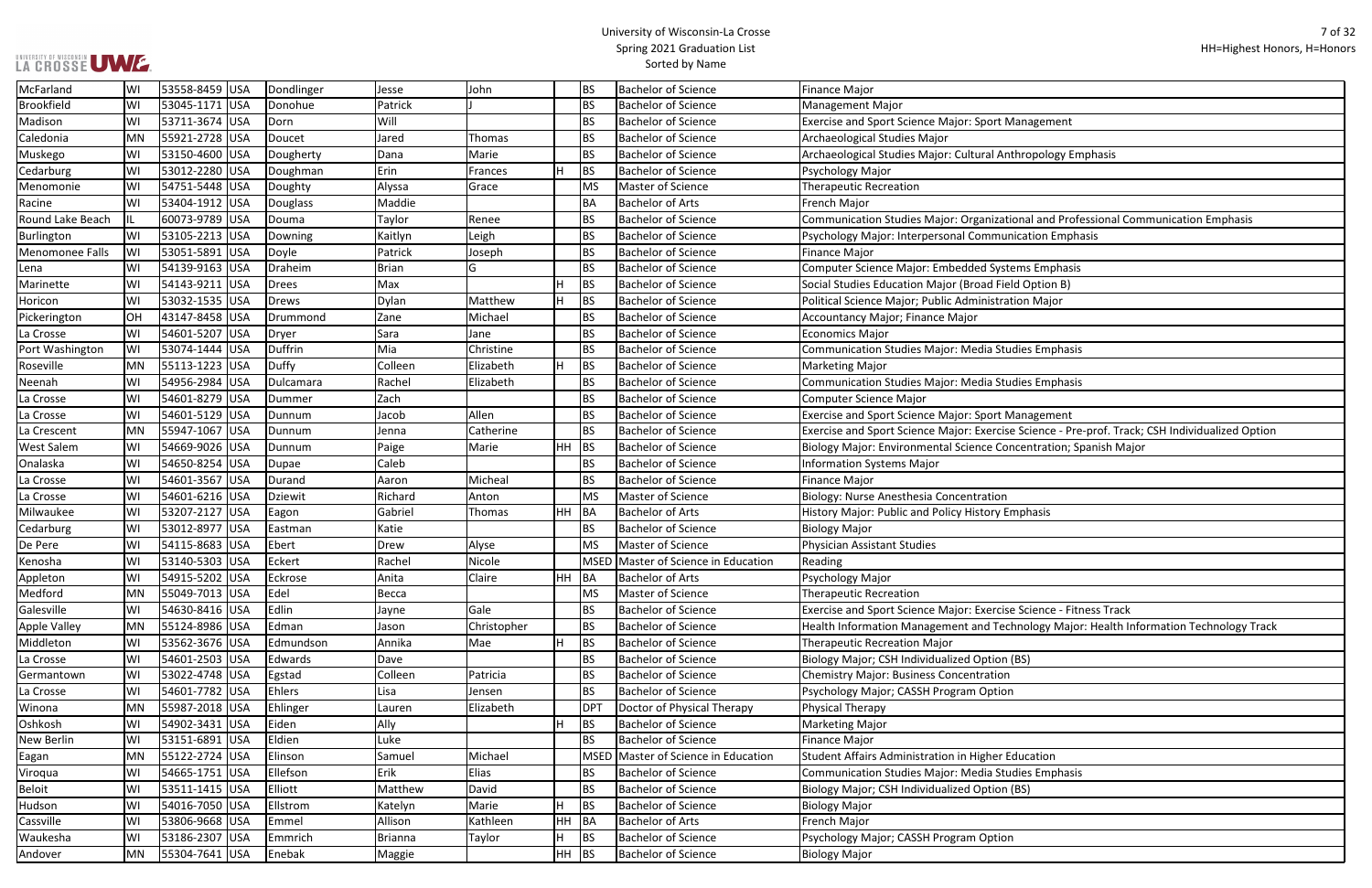#### University of Wisconsin-La Crosse Spring 2021 Graduation List Sorted by Name

ty for Biochemistry & Molecular Biology (ASBMB) Cert

se Science - Pre-professional Track

on Science Concentration

ty for Biochemistry & Molecular Biology (ASBMB) Cert

ofessional Communication Emphasis

Sonal Communication Emphasis

tional and Professional Communication Emphasis

| Hortonville          | WI | 54944-8568 USA  |            | Englebert        | Jocelyn       | E            | H         | <b>BS</b>   | <b>Bachelor of Science</b>          | Psychology Major                                                |
|----------------------|----|-----------------|------------|------------------|---------------|--------------|-----------|-------------|-------------------------------------|-----------------------------------------------------------------|
| <b>Cottage Grove</b> | MN | 55016-4173 USA  |            | Englund          | Jack          | Holm         |           | <b>BS</b>   | <b>Bachelor of Science</b>          | Computer Science Major; CSH Individualized Option (BS)          |
| <b>West Bend</b>     | WI | 53090-8438  USA |            | <b>Epling</b>    | Mitchell      | Ryan         | Н         | <b>BS</b>   | <b>Bachelor of Science</b>          | Biochemistry Major with American Society for Biochemistry &     |
| Chanhassen           | MN | 55317-8570  USA |            | Erdmann          | Christina     | Kathryn      |           | MS          | Master of Science                   | <b>Physician Assistant Studies</b>                              |
| Onalaska             | W١ | 54650-8251 USA  |            | Ericson          | Drew          | Michael      |           | <b>BS</b>   | Bachelor of Science                 | Management Major                                                |
| <b>East Troy</b>     | WI | 53120-1757 USA  |            | Erkamaa          | Emily         | Jean         |           | <b>BS</b>   | <b>Bachelor of Science</b>          | Psychology Major                                                |
| Saukville            | WI | 53080-2535 USA  |            | Erlandson        | Haley         | Elizabeth    | H         | <b>BS</b>   | <b>Bachelor of Science</b>          | Middle Childhood through Early Adolescence Education Major      |
| Westby               | WI | 54667-1108 USA  |            | Erlandson        | Phil          |              |           | <b>BS</b>   | <b>Bachelor of Science</b>          | Psychology Major; CASSH Program Option                          |
| Roseau               | MN | 56751-2318 USA  |            | Espe             | Brittany      | Olivia       | HH BS     |             | <b>Bachelor of Science</b>          | Middle Childhood through Early Adolescence Education Major      |
| <b>Sussex</b>        | WI | 53089-2073 USA  |            | Etzel            | Carson        | James        |           | BS          | <b>Bachelor of Science</b>          | <b>Biology Major: Biomedical Science Concentration</b>          |
| Stillwater           | MN | 55082-9531 USA  |            | Evans            | Stephanie     | Lynn         |           | <b>DPT</b>  | Doctor of Physical Therapy          | <b>Physical Therapy</b>                                         |
| Waukesha             | W١ | 53188-1728 USA  |            | Ewing            | Kendall       | Lee          | HH        | <b>BS</b>   | <b>Bachelor of Science</b>          | Early Childhood through Middle Childhood Education Major        |
| Franklin             | WI | 53132-8698 USA  |            | Farin            | Celina        | Ashley       |           | <b>BS</b>   | <b>Bachelor of Science</b>          | Early Childhood through Middle Childhood Education Major        |
| Hudson               | W١ | 54016-7531 USA  |            | Fashingbauer     | Lucy          | Elsa         | HH        | BS          | <b>Bachelor of Science</b>          | Exercise and Sport Science Major: Exercise Science - Pre-profes |
| Minnetrista          | MN | 55375-1358  USA |            | Feehan           | Kayla         | Ann          | HH BS     |             | <b>Bachelor of Science</b>          | <b>Biology Major: Biomedical Science Concentration</b>          |
| La Crosse            | W١ | 54601-4269 USA  |            | Feller           | Katie         |              |           | BS          | <b>Bachelor of Science</b>          | <b>General Studies Major</b>                                    |
| Middleton            | W١ | 53562-1250 USA  |            | Felton           | Carlee        | Elizabeth    |           | <b>BS</b>   | <b>Bachelor of Science</b>          | Psychology Major                                                |
| Greenville           | W١ | 54942-8763  USA |            | Femrite          | <b>Brooke</b> | AnneMarie    |           | BS          | <b>Bachelor of Science</b>          | <b>Biology Major: Biomedical Science Concentration</b>          |
| Dousman              | WI | 53118-8825      | <b>USA</b> | Fenelon          | Ethan         | Patrick      |           | <b>BS</b>   | <b>Bachelor of Science</b>          | Geography Major: Geographic Information Science Concentrat      |
| <b>Stevens Point</b> | WI | 54482-9299  USA |            | Ferrone          | Patricia      |              |           | <b>BS</b>   | <b>Bachelor of Science</b>          | <b>Management Major</b>                                         |
| Janesville           | WI | 53545-9654      | USA        | Fetting          | Jessica       | Isabelle     |           | <b>MSED</b> | Master of Science in Education      | Reading                                                         |
| Lake Elmo            | MN | 55042-9588  USA |            | Feyen            | Lexi          |              |           | BS.         | <b>Bachelor of Science</b>          | Marketing Major                                                 |
| Viroqua              | WI | 54665-1161  USA |            | Fieck            | Alec          |              |           | <b>BS</b>   | <b>Bachelor of Science</b>          | <b>History Education Major</b>                                  |
| Wauwatosa            | W١ | 53226-1843 USA  |            | Filardo          | Patrick       | Cody         | H         | <b>BS</b>   | Bachelor of Science                 | Management Major                                                |
| Green Bay            | WI | 54311-6120  USA |            | Finch            | Taylor        | Jean         |           | BS          | <b>Bachelor of Science</b>          | Microbiology Major; CSH Individualized Option (BS)              |
| Owatonna             | MN | 55060-1374      | <b>USA</b> | Finley           | Paige         | Christina    |           | <b>BS</b>   | <b>Bachelor of Science</b>          | Biology Major; CSH Individualized Option (BS)                   |
| Wausau               | WI | 54401-3801  USA |            | Fischer          | <b>Brady</b>  | Scott        | <b>HH</b> | <b>BS</b>   | <b>Bachelor of Science</b>          | <b>Communication Studies Major: Media Studies Emphasis</b>      |
| Janesville           | WI | 53548-8574  USA |            | Fischer          | Jake          |              | H.        | <b>BA</b>   | <b>Bachelor of Arts</b>             | Sociology Major                                                 |
| Grafton              | WI | 53024-9427  USA |            | Fischer          | Katie         |              |           | <b>EDS</b>  | <b>Education Specialist</b>         | School Psychology                                               |
| Cecil                | W١ | 54111-9469  USA |            | Fischer          | Megan         | Josephine    |           | BS          | <b>Bachelor of Science</b>          | Biochemistry Major with American Society for Biochemistry &     |
| South Milwaukee      | W١ | 53172-1462 USA  |            | Fischer          | Sam           |              |           | <b>BS</b>   | <b>Bachelor of Science</b>          | Psychology Major                                                |
| Elkhorn              | W١ | 53121-4383 USA  |            | Fisher           | Dayne         | James        |           | BS          | <b>Bachelor of Science</b>          | Economics Major: Organizational and Professional Communica      |
| Burlington           | WI | 53105-2029 USA  |            | Fisher           | Faith         | Jin-Ah       |           | BS          | <b>Bachelor of Science</b>          | Sociology Major                                                 |
| Muscoda              | WI | 53573-9002  USA |            | Fitzgerald       | Quinn         | Elle         | $HH$ BS   |             | <b>Bachelor of Science</b>          | Therapeutic Recreation Major; Pre-Occupational Thrpy Track      |
| Baraboo              | WI | 53913-3350  USA |            | Fitzpatrick      | Colin         | Daniel       |           | BS          | <b>Bachelor of Science</b>          | Statistics Major                                                |
| Hudson               | WI | 54016-7684 USA  |            | Flanders Johnson | <b>Brooke</b> | Leigh        |           | BA          | <b>Bachelor of Arts</b>             | Psychology Major                                                |
| Lewiston             | MN | 55952-4149 USA  |            | Flathers         | Ryan          | <b>Brett</b> |           | BS          | <b>Bachelor of Science</b>          | <b>Information Systems Major</b>                                |
| <b>Green Lake</b>    | WI | 54941-8612 USA  |            | Fleegal          | Julie         | Marie        | HH.       | <b>BS</b>   | <b>Bachelor of Science</b>          | <b>Biology Major</b>                                            |
| Cashton              | WI | 54619-8402  USA |            | Flock            | Dillon        | James        |           | AA          | Associate of Arts                   | Liberal Arts                                                    |
| Eden                 | WI | 53019-1222  USA |            | Flood            | Joe           |              |           | <b>BA</b>   | <b>Bachelor of Arts</b>             | Communication Studies Major: Interpersonal Communication I      |
| Mosinee              | WI | 54455           | <b>USA</b> | Fochs            | Katie         |              | $HH$ BS   |             | <b>Bachelor of Science</b>          | Psychology Major                                                |
| Slinger              | WI | 53086-9439  USA |            | Foerster         | Elizabeth     | Mary         |           | BS          | <b>Bachelor of Science</b>          | Nuclear Medicine Technology Major                               |
| <b>Fall Creek</b>    | W١ | 54742-4108 USA  |            | <b>Folkers</b>   | Whitney       | Lynne        | HH.       | BS          | <b>Bachelor of Science</b>          | Middle Childhood through Early Adolescence Education Major      |
| Muskego              | WI | 53150-8279 USA  |            | Foss             | Harrison      | Bryon        | Н.        | BS          | <b>Bachelor of Science</b>          | Accountancy Major; Finance Major                                |
| Milwaukee            | WI | 53219-3316 USA  |            | Foster           | Kailey        | Nicole       |           | BS          | <b>Bachelor of Science</b>          | Psychology Major                                                |
| <b>Brookfield</b>    | WI | 53045-4918  USA |            | Fox              | Grace         | Elizabeth    | H         | <b>BS</b>   | <b>Bachelor of Science</b>          | Communication Studies Major: Organizational and Professiona     |
| Fitchburg            | WI | 53711-5011  USA |            | Frahm            | Luke          | Daniel       |           | BS          | <b>Bachelor of Science</b>          | Marketing Major                                                 |
| Stoddard             | WI | 54658-9538 USA  |            | Frank            | Rachel        | Michelle     |           |             | MSED Master of Science in Education | School Psychology                                               |
|                      |    |                 |            |                  |               |              |           |             |                                     |                                                                 |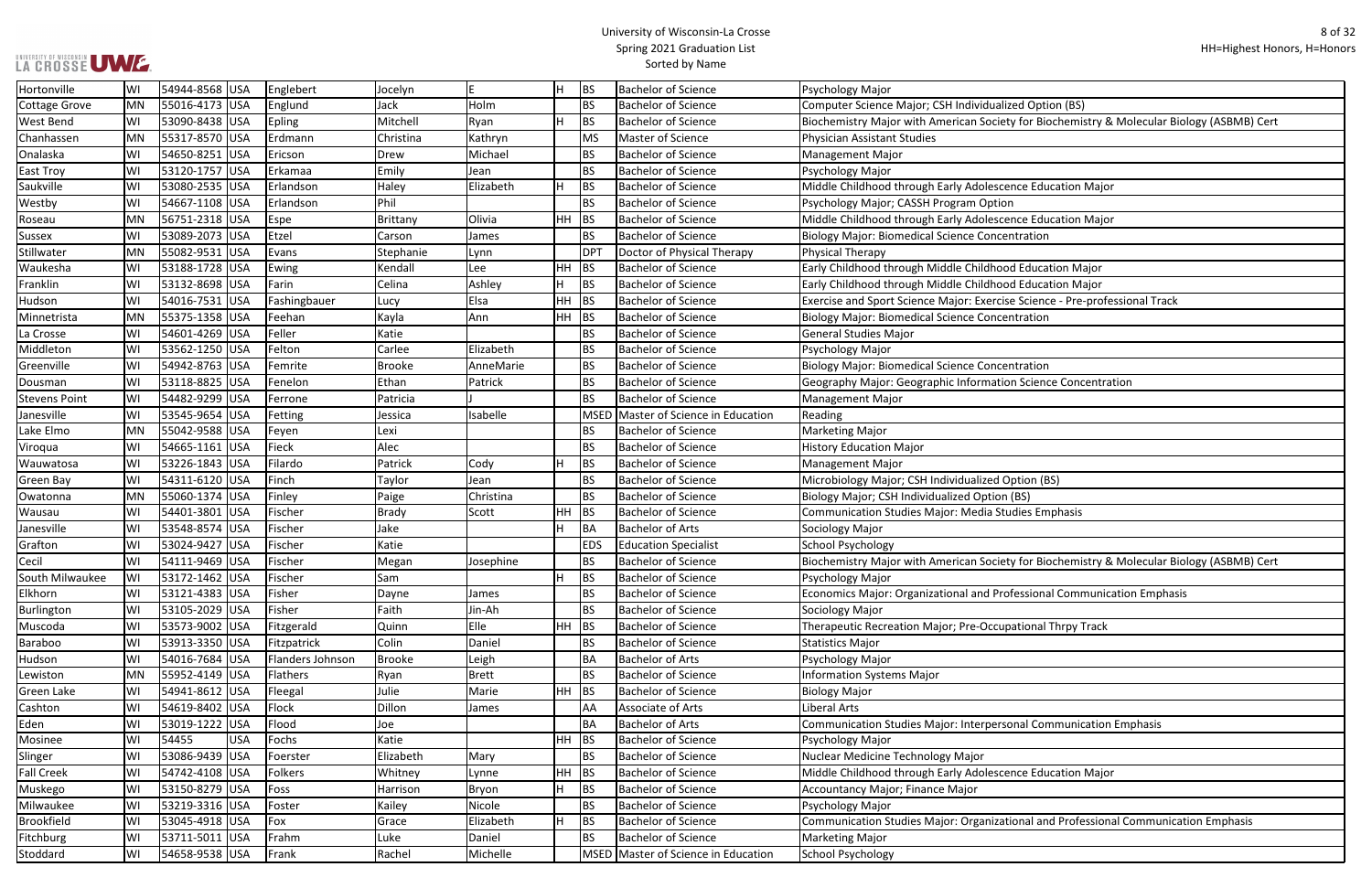# UNIVERSITY OF WISCONSIN<br>LA CROSSE UWE

| nce Education Major!                               |
|----------------------------------------------------|
| ntration                                           |
|                                                    |
|                                                    |
|                                                    |
| ijor: General Emphasis                             |
|                                                    |
|                                                    |
| Professional Communication Emphasis; Spanish Major |
| ional and Professional Communication Emphasis      |
|                                                    |
|                                                    |
|                                                    |
|                                                    |
|                                                    |
| e Science - Pre-professional Track                 |
|                                                    |
| n                                                  |
| d Education Major                                  |
|                                                    |
|                                                    |
|                                                    |
|                                                    |
|                                                    |
|                                                    |
| ntration                                           |
| e Science - Fitness Track                          |
|                                                    |
|                                                    |
|                                                    |
| ies Emphasis                                       |
| Education                                          |
|                                                    |
|                                                    |
|                                                    |
|                                                    |
|                                                    |
| e Science - Pre-professional Track                 |
| n                                                  |
| onal Communication Emphasis                        |
| Management                                         |
|                                                    |
|                                                    |
|                                                    |
|                                                    |
| cation Major                                       |
| e Science - Pre-professional Track                 |
|                                                    |
| ology Concentration                                |
|                                                    |
|                                                    |

| South Elgin              |           | 60177-3241 USA | Frano       | Mikayla  | Rose           | H         | <b>BS</b>   | <b>Bachelor of Science</b>     | Middle Childhood through Early Adolescence Education Major                               |
|--------------------------|-----------|----------------|-------------|----------|----------------|-----------|-------------|--------------------------------|------------------------------------------------------------------------------------------|
| Milwaukee                | WI        | 53202-3238 USA | Frasch      | Julia    |                | HH BS     |             | <b>Bachelor of Science</b>     | <b>Biology Major: Biomedical Science Concentration</b>                                   |
| La Crosse                | WI        | 54601-6476 USA | Fredrickson | David    | James          |           | <b>BS</b>   | <b>Bachelor of Science</b>     | Computer Science Major                                                                   |
| Stoughton                | WI        | 53589-4626 USA | Freeman     | Emma     | Grace          | H         | <b>BS</b>   | <b>Bachelor of Science</b>     | Microbiology Major                                                                       |
| Oshkosh                  | WI        | 54901-2556 USA | Freiberg    | Dawson   |                |           | BS          | <b>Bachelor of Science</b>     | Marketing Major                                                                          |
| Saint Croix Falls        | WI        | 54024-9120 USA | Frey        | Alyson   | Marie          |           | <b>BS</b>   | <b>Bachelor of Science</b>     | Music Major: Choral Emphasis; Music Major: General Emphasis                              |
| Marshall                 | WI        | 53559-9617 USA | Frey        | Taylor   | Noel           | H.        | <b>BS</b>   | <b>Bachelor of Science</b>     | <b>Therapeutic Recreation Major</b>                                                      |
| Onalaska                 | WI        | 54650-2826 USA | Fried       | Emily    | Christine      |           | <b>BS</b>   | <b>Bachelor of Science</b>     | Management Major; Finance Major                                                          |
| Middleton                | WI        | 53562-5648 USA | Friedle     | Sydney   | Marie          | HH BA     |             | <b>Bachelor of Arts</b>        | Communication Studies Major: Org. and Professional Communication Emphasis; Spanish Major |
| Cumberland               | WI        | 54829-9217 USA | Friess      | Lexie    | Ellen          |           | BS          | <b>Bachelor of Science</b>     | Communication Studies Major: Organizational and Professional Communication Emphasis      |
| Marathon                 | WI        | 54448-7612 USA | Fritz       | Samuel   | Elias          | H         | <b>BS</b>   | <b>Bachelor of Science</b>     | Sociology Major                                                                          |
| Greenleaf                | WI        | 54126-9126 USA | Froehlke    | Patrick  | James          | H         | <b>BS</b>   | <b>Bachelor of Science</b>     | Marketing Major                                                                          |
| Bonduel                  | WI        | 54107-0091 USA | Froemming   | Mitchell | Noah           |           | <b>BS</b>   | <b>Bachelor of Science</b>     | General Studies Major                                                                    |
| Milton                   | WI        | 53563-1000 USA | Frye        | Chase    | Allen          |           | <b>BS</b>   | <b>Bachelor of Science</b>     | Finance Major; Accountancy Major                                                         |
| Greenfield               | WI        | 53220-4121 USA | Fularczyk   | Meghan   | Lynn           | H         | <b>BS</b>   | <b>Bachelor of Science</b>     | Exercise and Sport Science Major: Exercise Science - Pre-professional Track              |
| <b>Elk Grove Village</b> |           | 60007-2793 USA | Fuller      | Lee      | Daniel         | H         | <b>BS</b>   | <b>Bachelor of Science</b>     | Chemistry Major: ACS Certification                                                       |
| Verona                   | WI        | 53593-1733 USA | Furniss     | Emma     | Jane           | HН        | <b>BS</b>   | <b>Bachelor of Science</b>     | Psychology Major; CASSH Program Option                                                   |
| Cottage Grove            | WI        | 53527-9560 USA | Gaber       | Addie    |                | HН        | BS          | <b>Bachelor of Science</b>     | Early Childhood through Middle Childhood Education Major                                 |
| <b>New Berlin</b>        | WI        | 53146-4417 USA | Gableman    | Josh     |                |           | <b>BS</b>   | <b>Bachelor of Science</b>     | Finance Major                                                                            |
| <b>Red Wing</b>          | MN        | 55066-2944 USA | Gadient     | Jackson  | Raymond        |           | <b>BS</b>   | <b>Bachelor of Science</b>     | Marketing Major                                                                          |
| Freedom                  | WI        | 54130-7156 USA | Gaffney     | Nolan    | Robert         | HH        | BS          | <b>Bachelor of Science</b>     | Finance Major; Economics Major                                                           |
| Rosholt                  | WI        | 54473-9560 USA | Gagas       | Brittany | Kim            | H.        | <b>BS</b>   | <b>Bachelor of Science</b>     | Psychology Major                                                                         |
| Racine                   | WI        | 53402-3821 USA | Gage        | Steven   | Matthew        |           | <b>BS</b>   | <b>Bachelor of Science</b>     | Marketing Major                                                                          |
| La Crosse                | WI        | 54601-6910 USA | Gallagher   | Thomas   | William        | <b>HH</b> | BS          | <b>Bachelor of Science</b>     | Accountancy Major; Finance Major                                                         |
| <b>Bryant</b>            | WI        | 54418-9755 USA | Gallenberg  | Maggie   | Lynn           | HH BS     |             | <b>Bachelor of Science</b>     | Biology Major: Biomedical Science Concentration                                          |
| <b>Beaver Dam</b>        | WI        | 53916-1767 USA | Galvan      | Lorena   |                |           | <b>BS</b>   | <b>Bachelor of Science</b>     | Exercise and Sport Science Major: Exercise Science - Fitness Track                       |
| Independence             | WI        | 54747-9005 USA | Gamroth     | Gina     | Frances        |           | <b>BS</b>   | <b>Bachelor of Science</b>     | <b>Therapeutic Recreation Major</b>                                                      |
| Soldiers Grove           | WI        | 54655-7059 USA | Gander      | Madison  | Kay            | HH        | <b>BS</b>   | <b>Bachelor of Science</b>     | Psychology Major                                                                         |
| Reedsburg                | WI        | 53959-1115 USA | Ganem       | Dylan    | Joseph         |           | ΒA          | <b>Bachelor of Arts</b>        | <b>English Major: Writing and Rhetoric Studies Emphasis</b>                              |
| Bloomington              | ΙN        | 47408-9281 USA | Garletts    | Carissa  |                |           | MSED        | Master of Science in Education | Student Affairs Administration in Higher Education                                       |
| Fairwater                | WI        | 53931-0177 USA | Geerdts     | Trevor   | Reed           | HH        | <b>BS</b>   | <b>Bachelor of Science</b>     | Physics Major                                                                            |
| Eagle Lake               | MN        | 56024-3401 USA | Geiger      | Kylan    | Jacob          |           | <b>BS</b>   | <b>Bachelor of Science</b>     | Finance Major                                                                            |
| La Crosse                | WI        | 54603-2117 USA | Geiger      | Laura    | <b>Dawkins</b> |           | <b>MS</b>   | Master of Science              | Biology: Nurse Anesthesia Concentration                                                  |
| Cedarburg                | WI        | 53012-9007 USA | Gemignani   | Isabella | Marie          | H         | <b>BS</b>   | <b>Bachelor of Science</b>     | <b>Finance Major</b>                                                                     |
| Oconomowoc               | WI        | 53066-3533 USA | Genett      | Karla    | Cecilia        |           | <b>BS</b>   | <b>Bachelor of Science</b>     | <b>Therapeutic Recreation Major</b>                                                      |
| Rochester                | <b>MN</b> | 55901-3184 USA | George      | Alyssa   | Faye           | H         | <b>BS</b>   | <b>Bachelor of Science</b>     | Exercise and Sport Science Major: Exercise Science - Pre-professional Track              |
| Cedarburg                | WI        | 53012-1138 USA | Georgetta   | Ellie    | Cosich         |           | <b>BS</b>   | <b>Bachelor of Science</b>     | Psychology Major; CASSH Program Option                                                   |
| Chippewa Falls           | WI        | 54729-7150 USA | Gerlach     | Koehler  | James          |           | <b>BS</b>   | <b>Bachelor of Science</b>     | Communication Studies Major: Interpersonal Communication Emphasis                        |
| Mountain                 | WI        | 54149-9708 USA | Gerndt      | Scout    | Robert         |           | <b>BS</b>   | <b>Bachelor of Science</b>     | <b>Exercise and Sport Science Major: Sport Management</b>                                |
| Nashotah                 | WI        | 53058-9433 USA | Gerner      | Gaby     |                |           | <b>BS</b>   | <b>Bachelor of Science</b>     | <b>Finance Major</b>                                                                     |
| Rhinelander              | WI        | 54501-2141 USA | Gilbert     | Katie    |                | H         | BA          | <b>Bachelor of Arts</b>        | Psychology Major                                                                         |
| Onalaska                 | WI        | 54650-3106 USA | Gilbertson  | Emily    | Marie          |           | <b>BS</b>   | <b>Bachelor of Science</b>     | General Studies Major                                                                    |
| Richfield                | MN        | 55423-3532 USA | Gilkes      | Kasey    |                |           | BS          | <b>Bachelor of Science</b>     | Public Health and Community Health Education Major                                       |
| Sobieski                 | WI        | 54171-9669 USA | Gille       | Jacob    | Earl           |           | <b>BS</b>   | <b>Bachelor of Science</b>     | Exercise and Sport Science Major: Exercise Science - Pre-professional Track              |
| <b>Sun Prairie</b>       | WI        | 53590-4694 USA | Gimenez     | Johanna  | Elaine         |           | <b>MSED</b> | Master of Science in Education | Reading                                                                                  |
| <b>Howards Grove</b>     | WI        | 53083-1237 USA | Glocke      | Joyell   | Bergquist      |           | BS.         | <b>Bachelor of Science</b>     | Biology Major: Cellular and Molecular Biology Concentration                              |
| <b>Stevens Point</b>     | WI        | 54482-9743 USA | Glodowski   | Morgan   | Lynn           |           | <b>DPT</b>  | Doctor of Physical Therapy     | Physical Therapy                                                                         |
| Oconomowoc               | WI        | 53066-3485 USA | Goddard     | Danielle | Lauren         | H         | <b>BS</b>   | <b>Bachelor of Science</b>     | Marketing Major                                                                          |
|                          |           |                |             |          |                |           |             |                                |                                                                                          |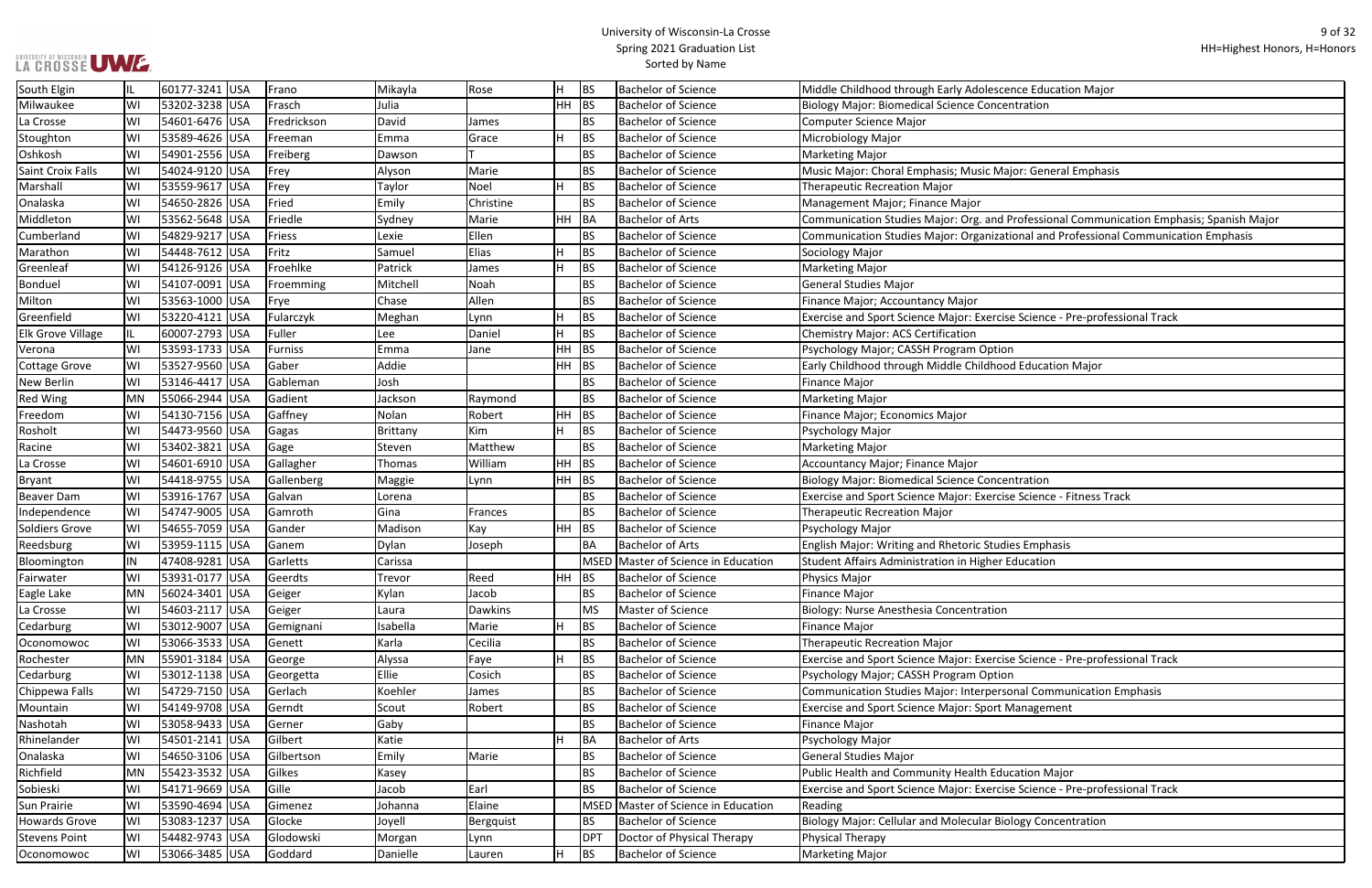#### University of Wisconsin-La Crosse Spring 2021 Graduation List Sorted by Name

### Inity-Based Recreation Emphasis Barron Windor Windor Widdy Gonserve Sara Biology (ASBMB) Certican Society for Biochemistry & Molecular Biology (ASBMB) Cert ence Education Major

se Science - Pre-professional Track

ise Science - Pre-professional Track<br>od Education Major

sonal Communication Emphasis

se Science - Pre-professional Track

ety for Biochemistry & Molecular Biology (ASBMB) Cert

on Science Concentration

se Science - Pre-professional Track

Ety for Biochemistry & Molecular Biology (ASBMB) Cert

| La Crosse            | WI        | 54601-7550 USA           | Goede         | Mara           | Emma      |       | <b>BS</b>   | <b>Bachelor of Science</b> | Mathematics Major; CSH Individualized Option (BS)               |
|----------------------|-----------|--------------------------|---------------|----------------|-----------|-------|-------------|----------------------------|-----------------------------------------------------------------|
| Withee               | WI        | 54498-8603 USA           | Goerlitz      | Josiah         | Philipp   |       | <b>BS</b>   | <b>Bachelor of Science</b> | <b>Physics Major</b>                                            |
| Madison              | WI        | 53719-5088 USA           | Goetz         | Kayla          | Ann       |       | <b>DPT</b>  | Doctor of Physical Therapy | <b>Physical Therapy</b>                                         |
| Oconomowoc           | WI        | 53066-8798 USA           | Goff          | Danyel         |           |       | <b>BS</b>   | <b>Bachelor of Science</b> | <b>Accountancy Major</b>                                        |
| Muskego              | WI        | 53150-8192 USA           | Golden        | Caleb          | Edward    |       | <b>BS</b>   | <b>Bachelor of Science</b> | <b>Biology Major</b>                                            |
| Marshall             | WI        | 53559-9344 USA           | Gomez         | Jordon         | Matthew   |       | <b>BS</b>   | <b>Bachelor of Science</b> | Recreation Management Major: Community-Based Recreation         |
| <b>Barron</b>        | WI        | 54812-9082<br><b>USA</b> | Gonske        | Sara           | Judy      | HH    | <b>BS</b>   | <b>Bachelor of Science</b> | Biochemistry Major with American Society for Biochemistry & I   |
| Delavan              | WI        | 53115-2870 USA           | Gonzalez      | Katelyn        | Marie     |       | <b>BS</b>   | <b>Bachelor of Science</b> | Middle Childhood through Early Adolescence Education Major      |
| Holmen               | WI        | 54636-9295 USA           | Gooden        | Erika          | Marie     |       | <b>BS</b>   | <b>Bachelor of Science</b> | <b>English Education Major</b>                                  |
| Fort Atkinson        | WI        | 53538-1382 USA           | Goodman-Price | Stephanie      | Ruth      |       | <b>CERT</b> | Certificate                | <b>Educational Leadership</b>                                   |
| Hartford             | WI        | 53027-9033 USA           | Goodreau      | Joshua         | Craig     |       | <b>BS</b>   | <b>Bachelor of Science</b> | Exercise and Sport Science Major: Exercise Science - Pre-profes |
| La Crosse            | WI        | 54601-5550 USA           | Goodwin       | Carter         | James     |       | <b>BS</b>   | <b>Bachelor of Science</b> | Computer Science Major                                          |
| <b>Sussex</b>        | WI        | 53089-3022 USA           | Goodyear      | Alex           |           |       | <b>BS</b>   | <b>Bachelor of Science</b> | Finance Major; Economics Major                                  |
| Carlton              | <b>MN</b> | 55718-8206<br><b>USA</b> | Goranson      | Mackenzie      | Lynn      | HH    | <b>BS</b>   | <b>Bachelor of Science</b> | <b>Marketing Major</b>                                          |
| Kimberly             | WI        | 54136-4400 USA           | Gorges        | Claire         | Christina | н     | <b>BA</b>   | <b>Bachelor of Arts</b>    | Spanish Major                                                   |
| Oregon               | WI        | 53575-1447 USA           | Gothard       | Hannah         |           |       | <b>BS</b>   | <b>Bachelor of Science</b> | History Major: Regional Emphasis                                |
| Appleton             | WI        | 54913-7735 USA           | Govin         | Connor         | Patrick   | HH    | <b>BS</b>   | <b>Bachelor of Science</b> | Physics Major                                                   |
| Wales                | WI        | 53183-9798 USA           | Graf          | Daniel         | Fowler    |       | <b>BS</b>   | <b>Bachelor of Science</b> | <b>Marketing Major</b>                                          |
| <b>Spring Valley</b> | MN        | 55975-3357 USA           | Graff         | Morgan         | Marie     |       | <b>BS</b>   | <b>Bachelor of Science</b> | Microbiology Major                                              |
| Shakopee             | <b>MN</b> | 55379-4390 USA           | Graff         | Taytum         |           |       | <b>BS</b>   | <b>Bachelor of Science</b> | Nuclear Medicine Technology Major                               |
| Milwaukee            | WI        | 53219-3538 USA           | Graham        | Megan          | Suzan     | HH.   | <b>BS</b>   | <b>Bachelor of Science</b> | Public Health and Community Health Education Major              |
| <b>Cottage Grove</b> | <b>MN</b> | 55016-6010 USA           | Gramer        | Pamela         | Crystal   |       | <b>BS</b>   | <b>Bachelor of Science</b> | Early Childhood through Middle Childhood Education Major        |
| Delano               | <b>MN</b> | 55328-8015 USA           | <b>Grant</b>  | Kiera          | Marie     | HH.   | <b>BS</b>   | <b>Bachelor of Science</b> | Psychology Major; Statistics Major                              |
| Appleton             | WI        | 54915-5218 USA           | Grassl        | Shayna         | Anne      | H     | <b>BS</b>   | <b>Bachelor of Science</b> | <b>Therapeutic Recreation Major</b>                             |
| Austin               | TX        | 78748-3008 USA           | Gravunder     | Morgan         | Kay       |       | <b>BS</b>   | <b>Bachelor of Science</b> | Therapeutic Recreation Major; Pre-Occupational Thrpy Track      |
| Onalaska             | WI        | 54650-8945 USA           | Graw          | <b>Brianna</b> | Marie     |       | <b>BS</b>   | <b>Bachelor of Science</b> | <b>Marketing Major</b>                                          |
| La Crosse            | WI        | 54601-5861 USA           | Greeno        | Miranda        | Nicole    |       | <b>BS</b>   | <b>Bachelor of Science</b> | <b>General Studies Major</b>                                    |
| Verona               | WI        | 53593-9619 USA           | Grelle        | Frederick      | Orin      |       | <b>BS</b>   | <b>Bachelor of Science</b> | <b>Physics Major: Biomedical Concentration</b>                  |
| Marshfield           | WI        | 54449-3051 USA           | Greuel        | Mariah         | Sue       |       | <b>BS</b>   | <b>Bachelor of Science</b> | <b>Communication Studies Major: Media Studies Emphasis</b>      |
| Sheboygan            | WI        | 53083-1733 USA           | Greupink      | Brent          | David     | HH    | <b>BS</b>   | <b>Bachelor of Science</b> | <b>Statistics Major: Actuarial Science Concentration</b>        |
| Oshkosh              | WI        | 54904-6358 USA           | Grey          | Kaitlin        |           |       | <b>BS</b>   | <b>Bachelor of Science</b> | Middle Childhood through Early Adolescence Education Major      |
| Oneida               | WI        | 54155-9520 USA           | Gribble       | Nicole         | Mary      |       | <b>BS</b>   | <b>Bachelor of Science</b> | <b>Mathematics Education Major</b>                              |
| Hortonville          | WI        | 54944-9795 USA           | Griesbach     | Olivia         |           |       | <b>BS</b>   | <b>Bachelor of Science</b> | Exercise and Sport Science Major: Exercise Science - Pre-profes |
| Stratford            | WI        | 54484-4275 USA           | Griesbach     | Samantha       | Jo        | HH BS |             | <b>Bachelor of Science</b> | Early Childhood through Middle Childhood Education Major        |
| Oshkosh              | WI        | 54902-6504  USA          | Griese        | Malarie        | Kaye      |       | <b>BS</b>   | <b>Bachelor of Science</b> | Communication Studies Major: Interpersonal Communication E      |
| Sussex               | WI        | 53089-3354 USA           | Griesmaier    | Brian          | Thomas    | н     | <b>BS</b>   | <b>Bachelor of Science</b> | <b>Marketing Major</b>                                          |
| Edgar                | WI        | 54426-5538 USA           | Griesmer      | Shalynn        | Kassidy   | HH    | <b>BS</b>   | <b>Bachelor of Science</b> | Exercise and Sport Science Major: Exercise Science - Pre-profes |
| Elkhorn              | WI        | 53121-3755 USA           | Griffa        | Kelly          | Ann       | HH    | BS          | <b>Bachelor of Science</b> | Psychology Major                                                |
| Verona               | WI        | 53593-2106 USA           | Griffin       | Colin          | Parker    | H     | <b>BS</b>   | <b>Bachelor of Science</b> | Biochemistry Major with American Society for Biochemistry & I   |
| Lake Forest          | IL        | 60045-1556 USA           | Griffin       | Gage           |           |       | <b>BS</b>   | <b>Bachelor of Science</b> | <b>Biology Major: Aquatic Science Concentration</b>             |
| <b>Mineral Point</b> | WI        | 53565-1028 USA           | Grimm         | Maggie         |           |       | MS          | Master of Science          | <b>Physician Assistant Studies</b>                              |
| Cedarburg            | WI        | 53012-1368 USA           | Grissom       | Katelyn        | Rose      |       | <b>BS</b>   | <b>Bachelor of Science</b> | Recreation Management Major: Outdoor Recreation Emphasis        |
| La Crosse            | WI        | 54601-8105 USA           | Groetsch      | Sara           | Marie     |       | <b>BS</b>   | <b>Bachelor of Science</b> | Geography Major: Geographic Information Science Concentrati     |
| Mondovi              | WI        | 54755-8109 USA           | Gruber        | Daniel         |           |       | <b>BS</b>   | <b>Bachelor of Science</b> | Computer Science Major: Embedded Systems Emphasis               |
| <b>Beaver Dam</b>    | WI        | 53916-8802 USA           | Grulke        | Emma           | Jean      | H     | <b>BS</b>   | <b>Bachelor of Science</b> | Exercise and Sport Science Major: Exercise Science - Pre-profes |
| Cleveland            | WI        | 53015-1716 USA           | Grunwald      | John           |           |       | <b>BS</b>   | <b>Bachelor of Science</b> | Biochemistry Major with American Society for Biochemistry & I   |
| Sturgeon Lake        | MN        | 55783-3396 USA           | Grutkoski     | Nicole         |           |       | MS          | Master of Science          | <b>Physician Assistant Studies</b>                              |
| Green Bay            | WI        | 54313-4856 USA           | Grzybowski    | Mitchell       | Mark      |       | <b>BS</b>   | <b>Bachelor of Science</b> | Biology Major; CSH Individualized Option (BS)                   |
|                      |           |                          |               |                |           |       |             |                            |                                                                 |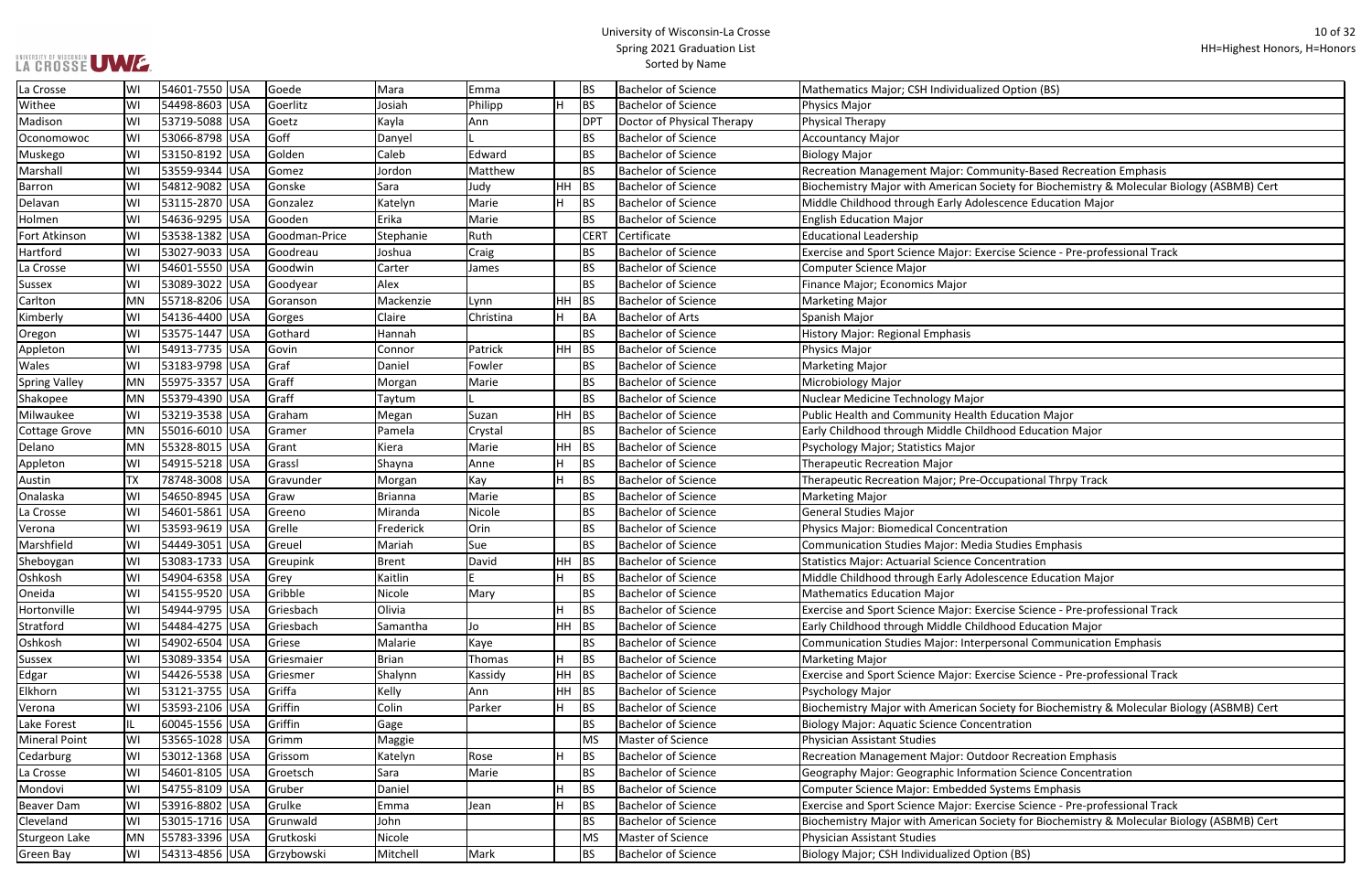#### University of Wisconsin-La Crosse Spring 2021 Graduation List Sorted by Name

ise Science - Fitness Track

### oncentration; CSH Individualized Option (BS)

**Ise Science - Fitness Track** 

ise Science - Pre-professional Track

| Abbotsford              | WI        | 54405-5703 USA           | Gunderson   | Sadie        | Jo             | <b>HH</b> | <b>BS</b>       | <b>Bachelor of Science</b>          | Therapeutic Recreation Major; Pre-Occupational Thrpy Track                                         |
|-------------------------|-----------|--------------------------|-------------|--------------|----------------|-----------|-----------------|-------------------------------------|----------------------------------------------------------------------------------------------------|
| Evansville              | WI        | 53536-9758 USA           | Gunn        | Lucas        | Jackson Robert |           | <b>BS</b>       | <b>Bachelor of Science</b>          | Exercise and Sport Science Major: Exercise Science - Fitness T                                     |
| Huaian                  | 32        | 223003<br><b>CHN</b>     | Guo         | Ziyu         |                |           | <b>MSE</b>      | Master of Software Engineering      | Software Engineering                                                                               |
| Delavan                 | WI        | 53115-3706 USA           | Guss        | Michael      | William        |           | <b>BS</b>       | <b>Bachelor of Science</b>          | Public Health and Community Health Education Major                                                 |
| La Crosse               | WI        | 54601-4247 USA           | Haas        | Cecilia      | Rose           |           | MS              | Master of Science                   | Recreation Management: Professional Development                                                    |
| Oshkosh                 | WI        | 54904-7885 USA           | Hable       | Lane         | Paul           | <b>HH</b> | <b>BS</b>       | <b>Bachelor of Science</b>          | Sociology Major                                                                                    |
| Austin                  | MN        | 55912-1907 USA           | Hackensmith | Mattie       |                |           | <b>BS</b>       | <b>Bachelor of Science</b>          | Biology Major: Environmental Science Concentration; CSH Ind                                        |
| Greenville              | WI        | 54942-9637<br><b>USA</b> | Hafeman     | Tyler        | John           |           | <b>BS</b>       | <b>Bachelor of Science</b>          | <b>Finance Major</b>                                                                               |
| Jackson                 | WI        | 53037-9249 USA           | Hagenstein  | Amber        | Lynn           |           | <b>BS</b>       | <b>Bachelor of Science</b>          | <b>Therapeutic Recreation Major</b>                                                                |
| Cambria                 | WI        | 53923-9603<br>USA        | Hahn        | Ashley       | Renee          | H         | BS              | <b>Bachelor of Science</b>          | Public Health and Community Health Education Major                                                 |
| Denver                  | CO        | 80219-5014 USA           | Hainzinger  | Callie       |                |           |                 | MSED Master of Science in Education | Professional Development: Learning Community Emphasis                                              |
| Osseo                   | WI        | 54758-8687 USA           | Hall        | Fern         | Eucebia        |           | <b>BS</b>       | <b>Bachelor of Science</b>          | Accountancy Major                                                                                  |
| La Crosse               | WI        | 54601-5380 USA           | Hall        | Grant        | Xavier         |           | <b>BS</b>       | <b>Bachelor of Science</b>          | <b>Biology Major: Biomedical Science Concentration</b>                                             |
| Madison                 | WI        | 53718-8707 USA           | Hankins     | Kira         | Anne           | H.        | BS              | <b>Bachelor of Science</b>          | Public Health and Community Health Education Major                                                 |
| Eyota                   | <b>MN</b> | 55934-9724 USA           | Hansen      | Kendra       | Mary           |           | <b>BA</b>       | <b>Bachelor of Arts</b>             | Sociology Major                                                                                    |
| <b>Green Bay</b>        | WI        | 54313-6983 USA           | Hansford    | <b>Brian</b> | Matthew        | н         | BS              | <b>Bachelor of Science</b>          | <b>Biology Major</b>                                                                               |
| <b>Sun Prairie</b>      | WI        | 53590-1351 USA           | Hanson      | <b>Bryce</b> | Jordan         |           | <b>BS</b>       | <b>Bachelor of Science</b>          | Exercise and Sport Science Major: Exercise Science - Fitness T                                     |
| Trevor                  | WI        | 53179-9657 USA           | Hanson      | Lauren       | Elizabeth      | HH.       | BA              | <b>Bachelor of Arts</b>             | Theatre Arts Major: Musical Theatre Emphasis                                                       |
| <b>Green Bay</b>        | WI        | 54313-5305  USA          | Hanson      | Mark         | Thomas         |           | <b>BS</b>       | <b>Bachelor of Science</b>          | <b>General Studies Major</b>                                                                       |
| Onalaska                | WI        | 54650-9104 USA           | Harding     | Lauren       | Renee          |           | DP <sub>1</sub> | Doctor of Physical Therapy          | Physical Therapy                                                                                   |
| Mequon                  | WI        | 53092-2311 USA           | Harley      | Emily        | Fei            |           | <b>BS</b>       | <b>Bachelor of Science</b>          | Microbiology Major: Biomedical Concentration                                                       |
| <b>Green Bay</b>        | WI        | 54313-6991 USA           | Harley      | Joy          | Bethany        | H         | BS              | <b>Bachelor of Science</b>          | <b>Marketing Major</b>                                                                             |
| Montfort                | WI        | 53569-9772 USA           | Harmening   | Maddie       |                | HH        | BS              | <b>Bachelor of Science</b>          | Psychology Major; CASSH Program Option                                                             |
| Menomonie               | WI        | 54751-2995 USA           | Harmon      | Storm        |                |           |                 |                                     | MEPD Master of Education - Professional DProfessional Development: Educational Leadership Emphasis |
| Wauwatosa               | WI        | 53225-4504 USA           | Hartt       | Cal          |                |           | <b>BS</b>       | <b>Bachelor of Science</b>          | <b>Finance Major</b>                                                                               |
| <b>Cross Plains</b>     | WI        | 53528-9015  USA          | Hartung     | Kristin      | Marie          |           | BS              | <b>Bachelor of Science</b>          | Psychology Major                                                                                   |
| Cambridge               | WI        | 53523-9761<br><b>USA</b> | Hataj       | Nathan       |                |           |                 | MSED Master of Science in Education | Professional Development: Learning Community Emphasis                                              |
| Willard                 | WI        | 54493-8548 USA           | Hauge       | Morgan       | Lynn           | <b>HH</b> | BS              | <b>Bachelor of Science</b>          | Exercise and Sport Science Major: Exercise Science - Pre-prof                                      |
| <b>Brookfield</b>       | WI        | 53045-3765 USA           | Hauser      | Michael      | Vincent        |           | <b>BS</b>       | <b>Bachelor of Science</b>          | Finance Major; Accountancy Major                                                                   |
| Waukesha                | WI        | 53189-9732 USA           | Haut        | Ashley       | Victoria       |           | <b>EDS</b>      | <b>Education Specialist</b>         | <b>School Psychology</b>                                                                           |
| La Crosse               | WI        | 54601-4967 USA           | Haye        | Jack         | Andrew         |           | <b>BS</b>       | <b>Bachelor of Science</b>          | Recreation Management Major: Community-Based Recreatio                                             |
| Woodstock               | IL        | 60098-8211 USA           | Haynes      | Matthew      | Richard        | H         | BS              | <b>Bachelor of Science</b>          | <b>Exercise and Sport Science Major: Sport Management</b>                                          |
| Germantown              | WI        | 53022-2941 USA           | Head        | Lauren       | Taylor         | H.        | BS              | <b>Bachelor of Science</b>          | Communication Studies Major: Media Studies Emphasis                                                |
| Laona                   | WI        | 54541-9224 USA           | Heagle      | Lindsay      | Jane           | <b>HH</b> | BS              | <b>Bachelor of Science</b>          | Chemistry Major: ACS Certification                                                                 |
| Glenview                | IL        | 60025-4912 USA           | Hebert      | Jillian      | Lee            |           | <b>MS</b>       | Master of Science                   | <b>Applied Statistics</b>                                                                          |
| Edgerton                | WI        | 53534-1504 USA           | Hedding     | Emma         | Katherine      | H         | <b>BS</b>       | <b>Bachelor of Science</b>          | Sociology Major; CASSH Program Option                                                              |
| <b>Cottage Grove</b>    | WI        | 53527-9781 USA           | Heiman      | Cameron      | Jade           | <b>HH</b> | BA              | <b>Bachelor of Arts</b>             | Psychology Major                                                                                   |
| Matthews                | <b>NC</b> | 28105-8878 USA           | Heinen      | Kennedy      | Rose           | <b>HH</b> | BS              | <b>Bachelor of Science</b>          | <b>Finance Major</b>                                                                               |
| <b>Elk River</b>        | MN        | 55330-5635 USA           | Heinen      | Sydney       | Elizabeth      |           | BS              | <b>Bachelor of Science</b>          | Clinical Laboratory Science Major; Microbiology Major: Biome                                       |
| <b>Wisconsin Rapids</b> | WI        | 54494-9467 USA           | Heinen      | Tanner       |                |           | AA              | Associate of Arts                   | Liberal Arts                                                                                       |
| Osceola                 | WI        | 54020-4366 USA           | Helgeson    | Allie        |                |           | BS              | <b>Bachelor of Science</b>          | <b>Biology Major</b>                                                                               |
| Waterloo                | WI        | 53594-1008 USA           | Hellenbrand | Marley       | Ann            | HH        | BS              | <b>Bachelor of Science</b>          | <b>Management Major</b>                                                                            |
| Mc Farland              | WI        | 53558-8909 USA           | Heller      | Jack         | Foster         |           | <b>BS</b>       | <b>Bachelor of Science</b>          | Accountancy Major; Finance Major                                                                   |
| Cleveland               | WI        | 53015-1111 USA           | Hemb        | Carissa      | Anne           |           |                 | MSED Master of Science in Education | School Psychology                                                                                  |
| Milwaukee               | WI        | 53207-3705 USA           | Henkhaus    | Nathan       | Fox            | HH        | <b>BS</b>       | <b>Bachelor of Science</b>          | Clinical Laboratory Science Major                                                                  |
| New Brighton            | MN        | 55112-8415 USA           | Herman      | Cassidy      | Megan          |           | <b>BS</b>       | <b>Bachelor of Science</b>          | General Studies Major                                                                              |
| Trempealeau             | WI        | 54661-9269 USA           | Herman      | Shyanne      | Lisa           |           | <b>BS</b>       | <b>Bachelor of Science</b>          | Biology Major; CSH Individualized Option (BS)                                                      |
| Little Chute            | WI        | 54140-2367 USA           | Hermus      | Madelyn      | Patricia       | HH        | BA              | <b>Bachelor of Arts</b>             | Psychology Major                                                                                   |
|                         |           |                          |             |              |                |           |                 |                                     |                                                                                                    |

LA CROSSE UWE

La Crosse WI 54601-4967 USA Haye Jack Andrew BS Bachelor of Science Recreation Management Major: Community-Based Recreation Emphasis

biology Major: Biomedical Concentration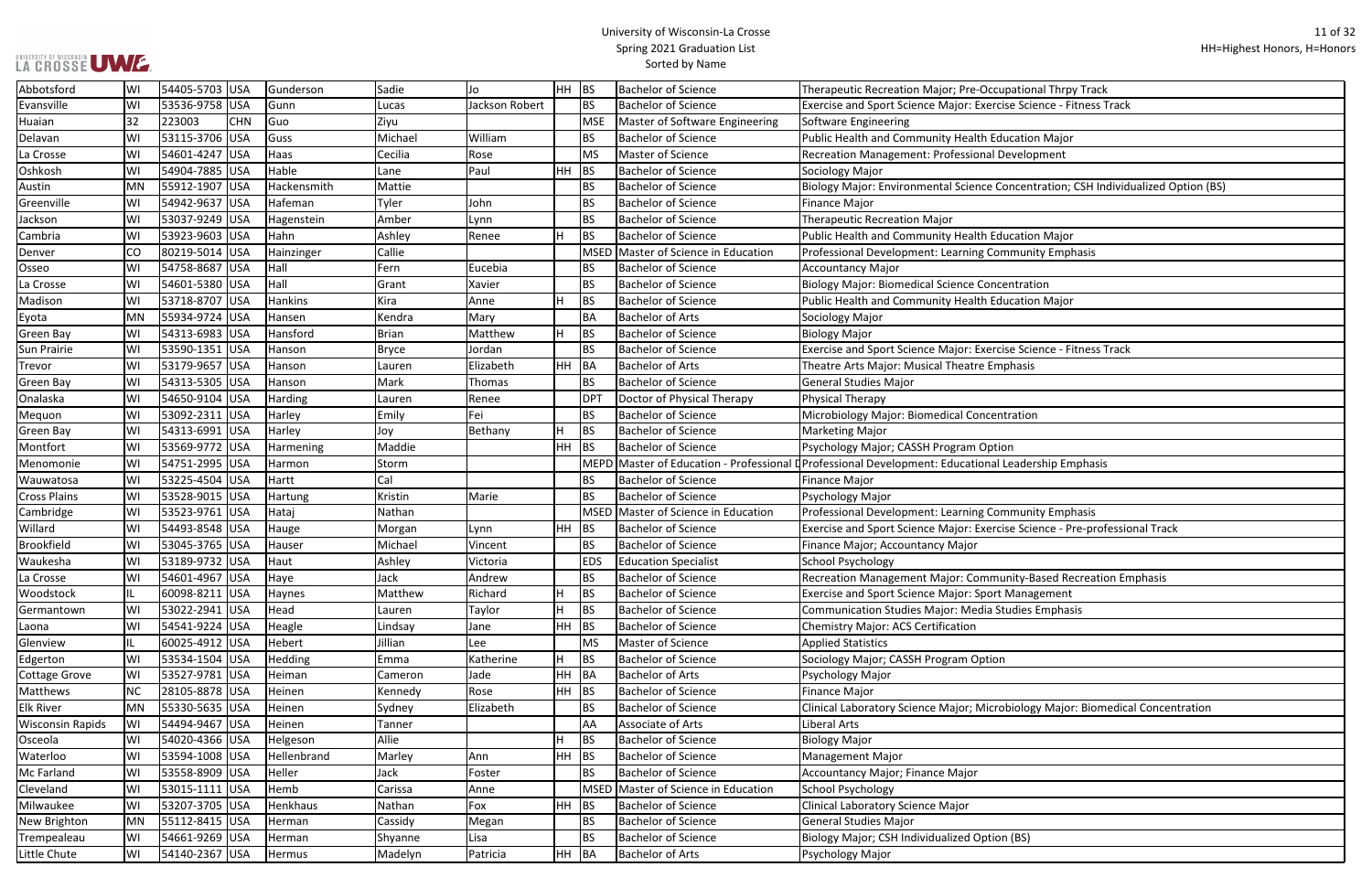#### University of Wisconsin-La Crosse Spring 2021 Graduation List Sorted by Name

#### ormance; Strength and Conditioning Emphasis

se Science - Pre-professional Track

ication and Advocacy Emphasis

fication; CSH Individualized Option (BS)

nthropology Emphasis

tional and Professional Communication Emphasis

tional and Professional Communication Emphasis

Refessional Communication Emphasis; Psychology Major: Org. and Professional Communication Emphasis; Psychology Major Emphasis; Philosophy Major

| <b>Sioux Falls</b>     | <b>SD</b> | 57105-4120 USA |            | Hernandez   | Aislinn   |              |           |             | MSED Master of Science in Education | Student Affairs Administration in Higher Education         |
|------------------------|-----------|----------------|------------|-------------|-----------|--------------|-----------|-------------|-------------------------------------|------------------------------------------------------------|
| <b>East Troy</b>       | WI        | 53120-2572 USA |            | Hernandez   | Ivan      | John         |           | <b>BS</b>   | <b>Bachelor of Science</b>          | <b>Information Systems Major</b>                           |
| Malone                 | WI        | 53049-1601 USA |            | Hernandez   | Reggie    |              |           | <b>BS</b>   | <b>Bachelor of Science</b>          | <b>Marketing Major</b>                                     |
| Fennimore              | WI        | 53809-1908 USA |            | Hertrampf   | Brock     | Joseph       |           | <b>MS</b>   | Master of Science                   | Exercise and Sport Science: Human Performance; Strengtl    |
| <b>West Salem</b>      | WI        | 54669-1263 USA |            | Hetland     | Laura     | Mary         |           | <b>BS</b>   | <b>Bachelor of Science</b>          | <b>Accountancy Major</b>                                   |
| Appleton               | WI        | 54915-7477 USA |            | Hetto       | Alexandra | Nicole       | H         | <b>BS</b>   | <b>Bachelor of Science</b>          | Spanish Education Major (Early Childhood - Adolescence)    |
| Sheboygan              | WI        | 53083-4501 USA |            | Higgins     | Emily     | Rose         |           | <b>BS</b>   | <b>Bachelor of Science</b>          | <b>Biology Major; CSH Individualized Option (BS)</b>       |
| Elm Grove              | WI        | 53122-1231 USA |            | Hill        | Kevin     | James        |           | <b>BS</b>   | <b>Bachelor of Science</b>          | Physics Major: Applied Physics Emphasis                    |
| Mankato                | MN        | 56001-8651 USA |            | Hill-Sanow  | Gabby     |              |           | <b>BS</b>   | <b>Bachelor of Science</b>          | Sociology Major                                            |
| Oshkosh                | WI        | 54901-3166 USA |            | Hilt        | Emily     | Kathleen     | <b>HH</b> | <b>BS</b>   | <b>Bachelor of Science</b>          | Exercise and Sport Science Major: Exercise Science - Pre-p |
| Eau Claire             | WI        | 54701-9744 USA |            | Hinden      | Kelly     |              |           | <b>MSED</b> | Master of Science in Education      | <b>School Psychology</b>                                   |
| Onalaska               | WI        | 54650-9334 USA |            | Hinman      | Daniel    | James        |           | <b>BS</b>   | <b>Bachelor of Science</b>          | <b>Management Major</b>                                    |
| Onalaska               | WI        | 54650-2586 USA |            | Hinrichs    | Chelsea   | Ann          |           | <b>BS</b>   | <b>Bachelor of Science</b>          | <b>Biology Major</b>                                       |
| Oshkosh                | WI        | 54902-6720 USA |            | Hitz        | Aliza     | Nadine       |           | HH BA       | <b>Bachelor of Arts</b>             | Political Science Major: Public Communication and Advoc    |
| La Crosse              | WI        | 54601-6196 USA |            | Hlavacka    | Charles   | Gregory      |           | <b>BS</b>   | <b>Bachelor of Science</b>          | Physics Major                                              |
| Woodbury               | <b>MN</b> | 55125-5029 USA |            | Hoeffel     | Laine     | Cricket      |           | <b>BS</b>   | <b>Bachelor of Science</b>          | <b>General Studies Major</b>                               |
| Oconomowoc             | WI        | 53066-3074 USA |            | Hoffland    | Kylei     | Maria        | HH.       | BS          | <b>Bachelor of Science</b>          | <b>Statistics Major: Actuarial Science Concentration</b>   |
| Oshkosh                | WI        | 54901-1360 USA |            | Hoffman     | Jack      | Thomas       |           | <b>BS</b>   | <b>Bachelor of Science</b>          | <b>Biology Major</b>                                       |
| Sparta                 | WI        | 54656-8069 USA |            | Hoffman     | Natalie   | Marie        |           | <b>BS</b>   | <b>Bachelor of Science</b>          | Biology Major; CSH Individualized Option (BS)              |
| Lansing                | ΙA        | 52151-9716 USA |            | Hogan       | Dillon    | James        | HH BS     |             | <b>Bachelor of Science</b>          | <b>English Education Major</b>                             |
| Clinton                | WI        | 53525-9790 USA |            | Hogan       | Sara      | Margaret     |           | <b>BS</b>   | <b>Bachelor of Science</b>          | Microbiology Major                                         |
| <b>Sun Prairie</b>     | WI        | 53590-1036 USA |            | Hoiby       | Emma      | Evangeline   | HH BA     |             | <b>Bachelor of Arts</b>             | Psychology Major                                           |
| La Crescent            | MN        | 55947-1062 USA |            | Hoiness     | Hayden    | Michael      |           | $HH$ BS     | <b>Bachelor of Science</b>          | Biochemistry Major with (ASBMB) Certification; CSH Indiv   |
| Onalaska               | WI        | 54650-9785 USA |            | Holden      | Seth      | Aaron        | н         | <b>BS</b>   | <b>Bachelor of Science</b>          | <b>Biology Major: Biomedical Science Concentration</b>     |
| Gratiot                | WI        | 53541-9796 USA |            | Holland     | Elizabeth | Mae          | H         | <b>BS</b>   | <b>Bachelor of Science</b>          | Psychology Major                                           |
| Janesville             | WI        | 53546-8854 USA |            | Holmquist   | Ben       |              |           | <b>BS</b>   | <b>Bachelor of Science</b>          | <b>Mathematics Education Major</b>                         |
| <b>New Berlin</b>      | WI        | 53151-8763 USA |            | Holter      | Samantha  | Joy          |           | <b>BS</b>   | <b>Bachelor of Science</b>          | <b>Biology Major</b>                                       |
| Mount Horeb            | WI        | 53572-1711 USA |            | Hook        | Cecilia   | Ann Thronson | HH.       | BS          | <b>Bachelor of Science</b>          | Archaeological Studies Major: Cultural Anthropology Emp    |
| Roseville              | MN        | 55113-4222 USA |            | Horstman    | Rachel    | Helen        |           | <b>MS</b>   | Master of Science                   | Recreation Management: Professional Development            |
| <b>New Berlin</b>      | WI        | 53151-3165 USA |            | Hovie       | Emily     | Grace        |           | <b>BS</b>   | <b>Bachelor of Science</b>          | Biology Major; CSH Individualized Option (BS)              |
| <b>Mineral Point</b>   | WI        | 53565-1100 USA |            | Howard      | Cole      | Warren       |           | <b>BS</b>   | <b>Bachelor of Science</b>          | Finance Major                                              |
| Wuxi                   |           | 214000         | <b>CHN</b> | Huang       | Zhuoer    |              |           | <b>MSE</b>  | Master of Software Engineering      | Software Engineering                                       |
| <b>Prescott Valley</b> | AZ        | 86315-0119 USA |            | Hudecek     | Jacob     | Martin       |           | <b>BS</b>   | <b>Bachelor of Science</b>          | Communication Studies Major: Organizational and Profes     |
| North Mankato          | MN        | 56003-1663 USA |            | Hunstad     | Cole      | Derrick      | Η         | BS          | <b>Bachelor of Science</b>          | Finance Major; Accountancy Major                           |
| Verona                 | WI        | 53593-9363 USA |            | Hurley      | Sam       |              |           | <b>MS</b>   | Master of Science                   | Data Science                                               |
| Appleton               | WI        | 54911-4511 USA |            | Hurula      | Mirm      |              |           | <b>BS</b>   | <b>Bachelor of Science</b>          | <b>General Studies Major</b>                               |
| Kaukauna               | WI        | 54130-9200 USA |            | Huss        | Carlie    | Ann          | HH BS     |             | <b>Bachelor of Science</b>          | <b>Marketing Major</b>                                     |
| Whitelaw               | WI        | 54247-9557 USA |            | Hutterer    | Luke      | Joseph       |           | <b>BS</b>   | <b>Bachelor of Science</b>          | Communication Studies Major: Organizational and Profes     |
| Sussex                 | WI        | 53089-2336 USA |            | Igielski    | Jennifer  | Rice         |           | <b>BS</b>   | <b>Bachelor of Science</b>          | <b>Therapeutic Recreation Major</b>                        |
| <b>West Salem</b>      | WI        | 54669-2208 USA |            | lhle        | Zachery   | Logan        |           | <b>BS</b>   | <b>Bachelor of Science</b>          | <b>Information Systems Major</b>                           |
| Jefferson              | WI        | 53549-1938 USA |            | Ihlenfeld   | Cody      | James        |           | <b>BS</b>   | <b>Bachelor of Science</b>          | <b>Management Major</b>                                    |
| <b>West Bend</b>       | WI        | 53095-3503 USA |            | Ivanoski    | Lauren    | Elizabeth    |           | <b>BS</b>   | <b>Bachelor of Science</b>          | <b>Biology Major</b>                                       |
| Naperville             | IL.       | 60540-6372 USA |            | <b>Ives</b> | Celeste   |              |           | <b>BS</b>   | <b>Bachelor of Science</b>          | <b>Marketing Major</b>                                     |
| Eau Claire             | WI        | 54703-5988 USA |            | <b>Ivey</b> | Jordyn    |              |           | <b>BS</b>   | <b>Bachelor of Science</b>          | Psychology Major                                           |
| Madison                | WI        | 53711-3527 USA |            | Jackson     | Colin     |              | <b>HH</b> | <b>BS</b>   | <b>Bachelor of Science</b>          | Mathematics Major; Physics Major                           |
| Kenosha                | WI        | 53144-7616 USA |            | Jackson     | Wylie     |              |           | <b>BS</b>   | <b>Bachelor of Science</b>          | Communication Studies Major: Org. and Professional Con     |
| <b>West Concord</b>    | MN        | 55985-6056 USA |            | Jaeger      | Johnathon | Lawrence     |           | HH BA       | <b>Bachelor of Arts</b>             | History Major: Public and Policy History Emphasis; Philoso |
| Brookfield             | WI        | 53005-3606 USA |            | Jahnke      | Sydney    | Marion       |           | <b>BS</b>   | <b>Bachelor of Science</b>          | Finance Major                                              |
|                        |           |                |            |             |           |              |           |             |                                     |                                                            |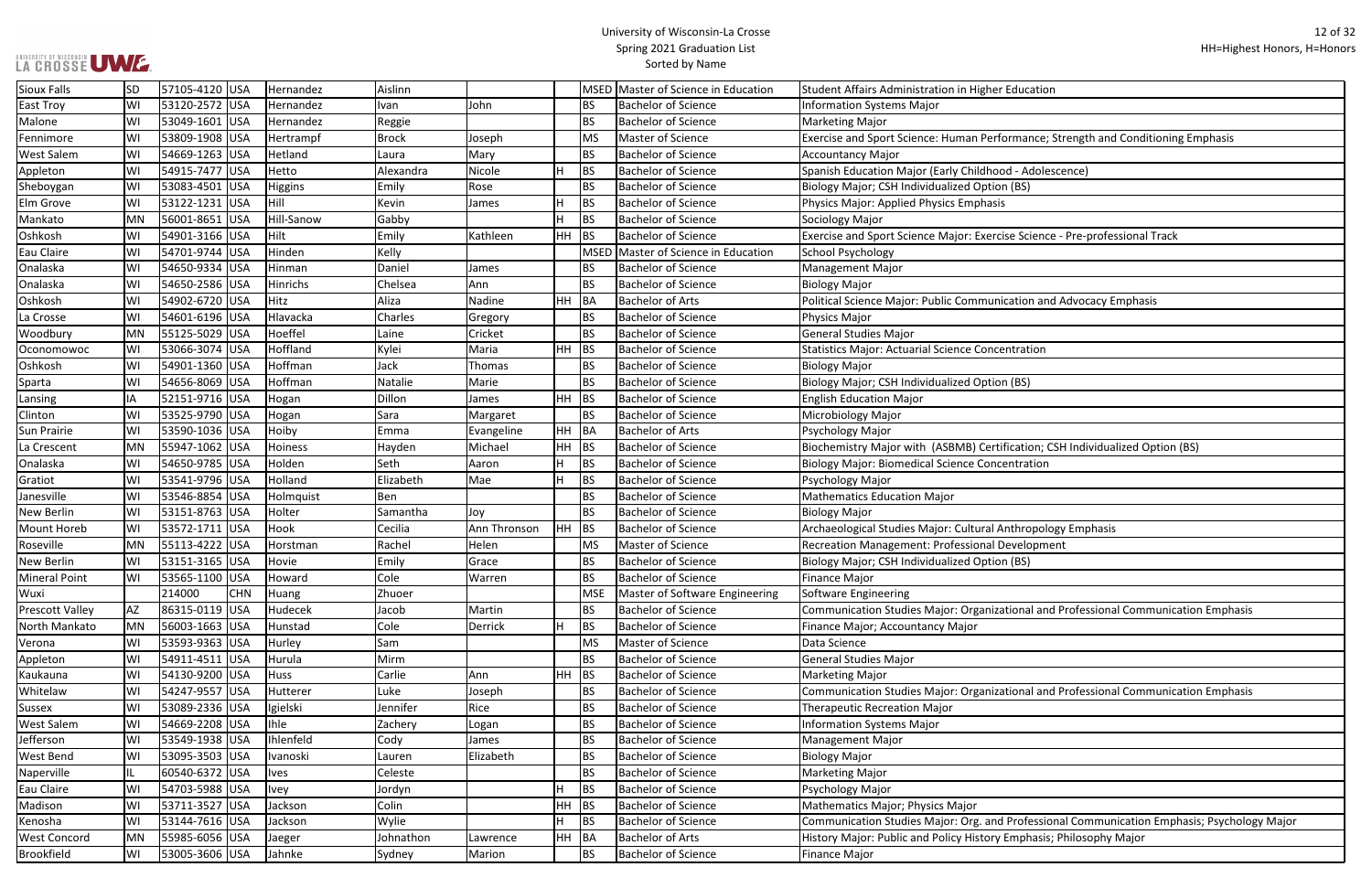# UNIVERSITY OF WISCONSIN<br>LA CROSSE UWE

| Pre-Physical Therapy Track                          |
|-----------------------------------------------------|
| munity Emphasis                                     |
|                                                     |
|                                                     |
|                                                     |
|                                                     |
|                                                     |
|                                                     |
|                                                     |
|                                                     |
|                                                     |
| dies Emphasis                                       |
|                                                     |
|                                                     |
| nication Emphasis                                   |
|                                                     |
| phasis                                              |
| e Science - Pre-professional Track                  |
| ducation                                            |
|                                                     |
|                                                     |
|                                                     |
|                                                     |
|                                                     |
|                                                     |
|                                                     |
|                                                     |
| (BS)                                                |
|                                                     |
| y for Biochemistry & Molecular Biology (ASBMB) Cert |
|                                                     |
| ٦                                                   |
| itration                                            |
|                                                     |
|                                                     |
|                                                     |
|                                                     |
|                                                     |
| Il Education; School Health Education Major         |
|                                                     |
| munity Emphasis                                     |
| ducation                                            |
| eadership Emphasis                                  |

| La Crosse              | WI        | 54601-3547 USA | Janssen     | Ryan          | William       |       | IBS.        | <b>Bachelor of Science</b>          | Management Major                                                                                   |
|------------------------|-----------|----------------|-------------|---------------|---------------|-------|-------------|-------------------------------------|----------------------------------------------------------------------------------------------------|
| Milwaukee              | WI        | 53211-3766 USA | Jelacic     | Will          |               |       | <b>BS</b>   | <b>Bachelor of Science</b>          | <b>Marketing Major</b>                                                                             |
| Unity                  | WI        | 54488-0075 USA | Jensen      | Gunner        | Gene          | HH.   | <b>BS</b>   | <b>Bachelor of Science</b>          | <b>Public Administration Major</b>                                                                 |
| Rochester              | MN        | 55906-4535 USA | Jensen      | Owen          | Jorgen        |       | BS.         | <b>Bachelor of Science</b>          | <b>Marketing Major</b>                                                                             |
| Elkhorn                | WI        | 53121-4290 USA | Jenson      | <b>Bryce</b>  | Daniel        |       | <b>DPT</b>  | Doctor of Physical Therapy          | Physical Therapy                                                                                   |
| <b>Red Wing</b>        | MN        | 55066-1306 USA | Jeranek     | Amy           | Beth          |       | BS.         | <b>Bachelor of Science</b>          | <b>Therapeutic Recreation Major</b>                                                                |
| <b>Golden Valley</b>   | MN        | 55422-3867 USA | Jeske       | Alex          |               |       | BA          | <b>Bachelor of Arts</b>             | Spanish Major                                                                                      |
| Eau Claire             | WI        | 54701-7317 USA | Jochimsen   | Sam           | Matthew       |       | IBS.        | <b>Bachelor of Science</b>          | Management Major                                                                                   |
| Galesburg              |           | 61401-3626 USA | John        | Kadin         | Chase         |       | BS.         | <b>Bachelor of Science</b>          | Physics Major: Biomedical Concentration; Pre-Physical Therapy Track                                |
| Eau Claire             | WI        | 54703-3284 USA | Johnson     | Andrew        | William       |       |             | MSED Master of Science in Education | Professional Development: Learning Community Emphasis                                              |
| Green Bay              | WI        | 54303-2930 USA | Johnson     | Anna          | Claire        |       | <b>CERT</b> | Certificate                         | <b>Reading Teacher</b>                                                                             |
| Waunakee               | WI        | 53597-3000 USA | Johnson     | Brayden       | D             |       | BS          | <b>Bachelor of Science</b>          | Accountancy Major; Finance Major                                                                   |
| Saint Cloud            | WI        | 53079-1480 USA | Johnson     | <b>Brooke</b> | Adeline       |       | BS.         | <b>Bachelor of Science</b>          | <b>Marketing Major</b>                                                                             |
| Holmen                 | WI        | 54636-2221 USA | Johnson     | Cami          | Jo            |       | <b>BS</b>   | <b>Bachelor of Science</b>          | Sociology Major                                                                                    |
| <b>West Salem</b>      | WI        | 54669-9281 USA | Johnson     | Carrie        | Ann           |       | <b>CERT</b> | Certificate                         | <b>Reading Teacher</b>                                                                             |
| Medina                 | MN        | 55340-9317 USA | Johnson     | Colin         | Robert        |       | BS.         | <b>Bachelor of Science</b>          | Chemistry Major: ACS Certification                                                                 |
| La Crosse              | WI        | 54601-6831 USA | Johnson     | Jamison       | Elliot        |       | <b>BS</b>   | <b>Bachelor of Science</b>          | History Major: Regional Emphasis                                                                   |
| <b>Brooklyn Park</b>   | MN        | 55444-2922 USA | Johnson     | Jordan        | <b>Briann</b> | HН    | <b>BS</b>   | <b>Bachelor of Science</b>          | <b>Biology Major</b>                                                                               |
| <b>Saint Charles</b>   | <b>MN</b> | 55972-4263 USA | Johnson     | Miranda       | Mae           |       | BA          | <b>Bachelor of Arts</b>             | Communication Studies Major: Media Studies Emphasis                                                |
| Milwaukee              | WI        | 53222-4613 USA | Johnson     | Paul          | Richard       |       | BS.         | <b>Bachelor of Science</b>          | Finance Major                                                                                      |
| Eau Claire             | WI        | 54701-4375 USA | Johnson     | Zachary       | Preston       |       | <b>BS</b>   | <b>Bachelor of Science</b>          | Finance Major                                                                                      |
| Waupaca                | WI        | 54981-9773 USA | Johnson     | Zoe           | Alice         | н     | <b>BS</b>   | <b>Bachelor of Science</b>          | Psychology Major: Interpersonal Communication Emphasis                                             |
| <b>Hopkins</b>         | MN        | 55343-7114 USA | JoliCoeur   | Croix         | Neilson       |       | <b>BS</b>   | <b>Bachelor of Science</b>          | Political Science Major: Media Studies Emphasis                                                    |
| <b>Cedar Grove</b>     | WI        | 53013-1258 USA | Jones       | Cara          | Nichole       | H.    | <b>BS</b>   | <b>Bachelor of Science</b>          | Exercise and Sport Science Major: Exercise Science - Pre-professional Track                        |
| De Pere                | WI        | 54115-7848 USA | Jones       | Laura         | Aleisha Marie |       |             | MSED Master of Science in Education | Student Affairs Administration in Higher Education                                                 |
| La Crosse              | WI        | 54601-5451 USA | Joppru      | Brooke        | Ann           |       | MS          | Master of Science                   | Biology: Nurse Anesthesia Concentration                                                            |
| South Milwaukee        | WI        | 53172-3727 USA | Jozefacki   | Jordan        | Rae           |       | <b>EDS</b>  | <b>Education Specialist</b>         | School Psychology                                                                                  |
| Oconomowoc             | WI        | 53066-2732 USA | Judkins     | Philip        | Michael       |       | BS.         | <b>Bachelor of Science</b>          | Marketing Major; Management Major                                                                  |
| Verona                 | WI        | 53593-8128 USA | Julius      | Connor        | James         |       | <b>BS</b>   | <b>Bachelor of Science</b>          | Finance Major                                                                                      |
| <b>Combined Locks</b>  | W١        | 54113-1263 USA | Justice     | Megan         | Marie         |       | <b>BS</b>   | <b>Bachelor of Science</b>          | <b>Biology Major</b>                                                                               |
| Tomah                  | WI        | 54660-2211 USA | Kacvinsky   | Steven        | Thomas        | HН    | BS          | <b>Bachelor of Science</b>          | Accountancy Major; Finance Major                                                                   |
| <b>Fountain City</b>   | WI        | 54629-7523 USA | Kaczorowski | Jordan        | Jay           | н     | <b>BS</b>   | <b>Bachelor of Science</b>          | Physics Major                                                                                      |
| Franklin               | WI        | 53132-8539 USA | Kafkas      | Nick          |               |       | <b>BS</b>   | <b>Bachelor of Science</b>          | Biology Major; CSH Individualized Option (BS)                                                      |
| Franklin               | WI        | 53132-8299 USA | Kahl        | Morgan        | Spencer       |       | <b>BS</b>   | <b>Bachelor of Science</b>          | <b>Biology Major</b>                                                                               |
| Waukesha               | WI        | 53188-2821 USA | Kailing     | Jacob         | William       |       | <b>BS</b>   | <b>Bachelor of Science</b>          | Biochemistry Major with American Society for Biochemistry & Molecular Biology (ASBMB) Cert         |
| Grayslake              | IL        | 60030-3467 USA | Kain        | Kyle          | Matthew       |       | <b>BS</b>   | <b>Bachelor of Science</b>          | Marketing Major; Finance Major                                                                     |
| <b>Manitou Springs</b> | CO        | 80829-2172 USA | Kaiser      | Marley        | Daniel        |       | <b>BS</b>   | <b>Bachelor of Science</b>          | Psychology Major; CASSH Program Option                                                             |
| Muskego                | WI        | 53150-9437 USA | Kalisnig    | Alex          |               |       | <b>BS</b>   | <b>Bachelor of Science</b>          | Statistics Major: Actuarial Science Concentration                                                  |
| Waukesha               | WI        | 53186-6724 USA | Kammerzelt  | Colin         | Michael       |       | BS.         | <b>Bachelor of Science</b>          | <b>Accountancy Major</b>                                                                           |
| Columbus               | WI        | 53925-1691 USA | Kanouse     | Samantha      | Rose          |       | <b>BS</b>   | <b>Bachelor of Science</b>          | Psychology Major                                                                                   |
| Tomahawk               | WI        | 54487-9461 USA | Kapellusch  | Samantha      | Marcella      |       | <b>BS</b>   | <b>Bachelor of Science</b>          | Finance Major                                                                                      |
| Deforest               | WI        | 53532-2410 USA | Kaphingst   | Maddie        |               |       | BS.         | <b>Bachelor of Science</b>          | <b>Marketing Major</b>                                                                             |
| Hartford               | WI        | 53027-2750 USA | Kaphingst   | Rebecca       | Avery         | HH BS |             | <b>Bachelor of Science</b>          | Exercise and Sport Science Major: Physical Education; School Health Education Major                |
| Port Washington        | WI        | 53074-2347 USA | Karnitz     | Cameron       | Eugene        |       | <b>BS</b>   | <b>Bachelor of Science</b>          | <b>Biology Major</b>                                                                               |
| Mc Farland             | WI        | 53558-8791 USA | Karnowski   | Alle          |               |       |             | MSED Master of Science in Education | Professional Development: Learning Community Emphasis                                              |
| Floodwood              | MN        | 55736-0143 USA | Karpik      | Sara          | Margaret      |       |             | MSED Master of Science in Education | Student Affairs Administration in Higher Education                                                 |
| Sun Prairie            | WI        | 53590-2207 USA | Kaschub     | Nicholas      | Reuben        |       |             |                                     | MEPD Master of Education - Professional Derofessional Development: Educational Leadership Emphasis |
| Hilbert                | WI        | 54129-9245 USA | Kaser       | Josh          |               |       | <b>BS</b>   | <b>Bachelor of Science</b>          | Psychology Major                                                                                   |
|                        |           |                |             |               |               |       |             |                                     |                                                                                                    |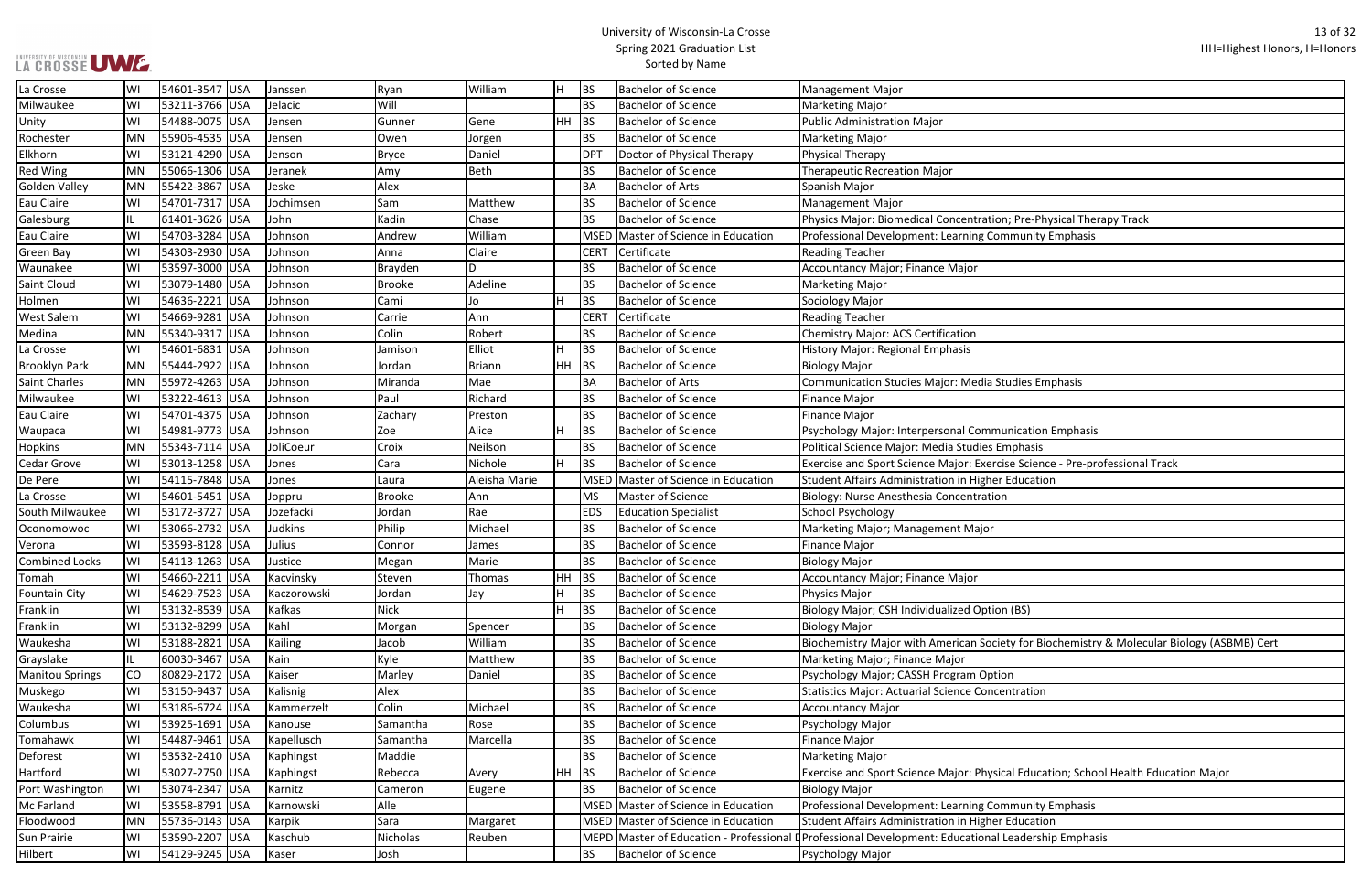# LA CROSSE UMZ

#### University of Wisconsin-La Crosse Spring 2021 Graduation List Sorted by Name

ence Education Major ence Education Major cial Planning Concentration Phoe Education Major se Science - Pre-professional Track Plathering Windering Wishers Andre Macy Catherine Hydror Biochemistry & Molecular Biology (ASBMB) Cert and Sport Science Major: Physical Education ional and Professional Communication Emphasis

| Muskego                  | WI        | 53150-7605 USA | Kath          | Hannah      |                |     | <b>BS</b>       | <b>Bachelor of Science</b>          | <b>Marketing Major</b>                                                        |
|--------------------------|-----------|----------------|---------------|-------------|----------------|-----|-----------------|-------------------------------------|-------------------------------------------------------------------------------|
| Houlton                  | WI        | 54082-2101 USA | Kaye          | Adam        | Christopher    | HH. | BA              | <b>Bachelor of Arts</b>             | English Major: Writing and Rhetoric Studies Emphasis; CASSH Program Option    |
| <b>Richland Center</b>   | WI        | 53581-6326 USA | Keegan        | Katelyn     |                | HH  | BS              | <b>Bachelor of Science</b>          | Middle Childhood through Early Adolescence Education Major                    |
| Monona                   | WI        | 53716-2967 USA | Keller        | Jennifer    | Mae            |     | $HH$ BS         | <b>Bachelor of Science</b>          | Middle Childhood through Early Adolescence Education Major                    |
| Soldiers Grove           | WI        | 54655-8540 USA | Kelly         | <b>Nick</b> |                |     | <b>BS</b>       | <b>Bachelor of Science</b>          | <b>Management Major</b>                                                       |
| La Crosse                | WI        | 54601-3872 USA | Kelly         | Ryan        | Eric           | н   | <b>BS</b>       | <b>Bachelor of Science</b>          | <b>Political Science Major</b>                                                |
| Oshkosh                  | WI        | 54904-8877 USA | Kennebeck     | Austin      | Graham         |     | <b>BS</b>       | <b>Bachelor of Science</b>          | <b>Biology Major</b>                                                          |
| Menomonie                | WI        | 54751-5627 USA | Kerg          | Ellison     | Louise         |     | <b>BS</b>       | <b>Bachelor of Science</b>          | <b>Marketing Major</b>                                                        |
| Oshkosh                  | WI        | 54904-7326 USA | Kern          | Garrett     | Michael        |     | <b>BS</b>       | <b>Bachelor of Science</b>          | <b>Information Systems Major</b>                                              |
| Madison                  | WI        | 53704-8627 USA | Kersten       | James       |                |     | <b>MSED</b>     | Master of Science in Education      | Professional Development: Learning Community Emphasis                         |
| <b>Sussex</b>            | WI        | 53089-1976 USA | Kessenich     | Jake        |                |     | <b>BS</b>       | <b>Bachelor of Science</b>          | Finance Major; Accountancy Major                                              |
| Ham Lake                 | <b>MN</b> | 55304-7329 USA | Kessler       | Nicolai     | Donald Waldock |     | <b>MS</b>       | Master of Science                   | <b>Physician Assistant Studies</b>                                            |
| Lomira                   | WI        | 53048-9206 USA | Ketter        | Colton      | Patrick        |     | <b>BS</b>       | <b>Bachelor of Science</b>          | Finance Major                                                                 |
| <b>Fox Point</b>         | WI        | 53217-2820 USA | Keyser        | Laura       | Elizabeth      |     | <b>BS</b>       | <b>Bachelor of Science</b>          | <b>Biology Major</b>                                                          |
| Marysville               | <b>CA</b> | 95901-8386 USA | Khan          | Junaid      |                |     | <b>BS</b>       | <b>Bachelor of Science</b>          | Psychology Major                                                              |
| Rochester                | MN        | 55902-4272 USA | Kielty        | Alison      | Marie          | HH  | BS              | <b>Bachelor of Science</b>          | Finance Major: Risk, Insurance and Financial Planning Concentration           |
| Plymouth                 | <b>MN</b> | 55447-1516 USA | Kiloran       | Breghan     | Lynn           | H   | <b>BS</b>       | <b>Bachelor of Science</b>          | Middle Childhood through Early Adolescence Education Major                    |
| Oxford                   | WI        | 53952-9300 USA | Kimball       | Aaron       | Thomas         |     | <b>BS</b>       | <b>Bachelor of Science</b>          | <b>Accountancy Major</b>                                                      |
| Northfield               | <b>MN</b> | 55057-1529 USA | Kimmes Kneser | Amelia      |                |     |                 | MSED Master of Science in Education | Student Affairs Administration in Higher Education                            |
| Salem                    | WI        | 53168-9443 USA | Kimpler       | Lindsey     |                | HH. | BS              | <b>Bachelor of Science</b>          | Exercise and Sport Science Major: Exercise Science - Pre-professional Track   |
| Plymouth                 | IN        | 46563-9561 USA | Kinney        | Emily       | Grace          |     | HH BA           | <b>Bachelor of Arts</b>             | Archaeological Studies Major                                                  |
| New Albin                | IA        | 52160-7708 USA | Kirchner      | Cheryl      |                |     | <b>BS</b>       | <b>Bachelor of Science</b>          | <b>Chemistry Major: Business Concentration</b>                                |
| Appleton                 | WI        | 54915-7090 USA | Kitten        | Leslie      |                |     | <b>BS</b>       | <b>Bachelor of Science</b>          | <b>General Studies Major</b>                                                  |
| La Crosse                | WI        | 54601-4240 USA | Klabunde      | Ivy         | Jane           | HH. | <b>BS</b>       | <b>Bachelor of Science</b>          | <b>Biology Major</b>                                                          |
| Plainfield               | WI        | 54966-9762 USA | Klabunde      | Macy        | Catherine      |     | $HH$ BS         | <b>Bachelor of Science</b>          | Biochemistry Major with American Society for Biochemistry & Molecular Biolo   |
| Oshkosh                  | WI        | 54901-2230 USA | Klauer        | Kiley       | Ray            |     | <b>BS</b>       | <b>Bachelor of Science</b>          | Public Health and Community Health Education Major                            |
| Saint Croix Falls        | WI        | 54024-9107 USA | Klein         | Henry       | John           |     | <b>BS</b>       | <b>Bachelor of Science</b>          | <b>General Studies Major</b>                                                  |
| <b>Brooklyn Park</b>     | MN        | 55443-1661 USA | Klein         | Kate        | Agnes          |     | <b>MS</b>       | Master of Science                   | <b>Therapeutic Recreation</b>                                                 |
| Saint Croix Falls        | WI        | 54024-9107 USA | Klein         | Sophie      | Pamela         |     | $HH$ BS         | <b>Bachelor of Science</b>          | School Health Education Major; Exercise and Sport Science Major: Physical Edu |
| North Freedom            | WI        | 53951-9526 USA | Klemm         | Spencer     | Richard        |     | <b>BS</b>       | <b>Bachelor of Science</b>          | <b>Management Major</b>                                                       |
| Medford                  | WI        | 54451-9150 USA | Klemm         | Trent       | Douglas        |     | <b>BS</b>       | <b>Bachelor of Science</b>          | <b>History Education Major</b>                                                |
| La Crosse                | WI        | 54601-6572 USA | Klemp         | Kirstin     | Teresa         |     | <b>DPT</b>      | Doctor of Physical Therapy          | <b>Physical Therapy</b>                                                       |
| Oshkosh                  | WI        | 54904-7139 USA | Kleveland     | Kjersten    |                |     | <b>BS</b>       | <b>Bachelor of Science</b>          | Communication Studies Major: Organizational and Professional Communicatio     |
| Manitowoc                | WI        | 54220-9091 USA | Kliment       | Alyssa      |                |     | <b>BS</b>       | <b>Bachelor of Science</b>          | Biology Major; CSH Individualized Option (BS)                                 |
| Sun Prairie              | WI        | 53590-9288 USA | Klink         | Lo          |                |     | <b>MSED</b>     | Master of Science in Education      | Student Affairs Administration in Higher Education                            |
| Galesville               | WI        | 54630-4501 USA | Klubertanz    | Carl        | Louis          |     | <b>MS</b>       | Master of Science                   | Recreation Management: Professional Development                               |
| Rothschild               | WI        | 54474-1117 USA | Kluever       | Zach        |                |     | <b>BS</b>       | <b>Bachelor of Science</b>          | <b>Marketing Major</b>                                                        |
| Lewiston                 | <b>MN</b> | 55952-4194 USA | Knapczyk      | Andrew      | John           |     | <b>BS</b>       | <b>Bachelor of Science</b>          | Public Health and Community Health Education Major                            |
| Oconomowoc               | WI        | 53066-3048 USA | Knapp         | Mitchell    | Robert         |     | <b>BS</b>       | <b>Bachelor of Science</b>          | <b>Marketing Major</b>                                                        |
| Oconomowoc               | WI        | 53066-3048 USA | Knapp         | Morgan      |                |     | <b>BS</b>       | <b>Bachelor of Science</b>          | <b>Chemistry Major: Business Concentration</b>                                |
| <b>Black River Falls</b> | WI        | 54615-5933 USA | Kniess        | Ashley      | Frances        |     | <b>BS</b>       | <b>Bachelor of Science</b>          | Biology Major; CSH Individualized Option (BS)                                 |
| <b>Brookings</b>         | <b>SD</b> | 57007-0001 USA | Knitter       | Trevor      | Charles        |     |                 | MSED Master of Science in Education | Student Affairs Administration in Higher Education                            |
| La Crosse                | WI        | 54601-2499 USA | Knobloch      | Carolyn     | Kaye           |     | <b>BS</b>       | <b>Bachelor of Science</b>          | Finance Major; Management Major                                               |
| Kenosha                  | WI        | 53142-5081 USA | Knutson       | Hannah      | Grace          |     | DP <sub>1</sub> | Doctor of Physical Therapy          | <b>Physical Therapy</b>                                                       |
| Weyauwega                | WI        | 54983-9737 USA | Koch          | Grace       | Elizabeth      | н   | <b>BS</b>       | <b>Bachelor of Science</b>          | <b>Biology Major</b>                                                          |
| Valders                  | WI        | 54245-9552 USA | Koehler       | Jasmine     | Ann            |     | <b>BS</b>       | <b>Bachelor of Science</b>          | <b>Finance Major</b>                                                          |
| <b>River Falls</b>       | WI        | 54022-8139 USA | Koehn         | Abby        | Lynn           |     | <b>BS</b>       | <b>Bachelor of Science</b>          | <b>Management Major</b>                                                       |
| Little Chute             | WI        | 54140-1307 USA | Koehnke       | Evan        | James          |     | <b>BS</b>       | <b>Bachelor of Science</b>          | Finance Major; Accountancy Major                                              |
|                          |           |                |               |             |                |     |                 |                                     |                                                                               |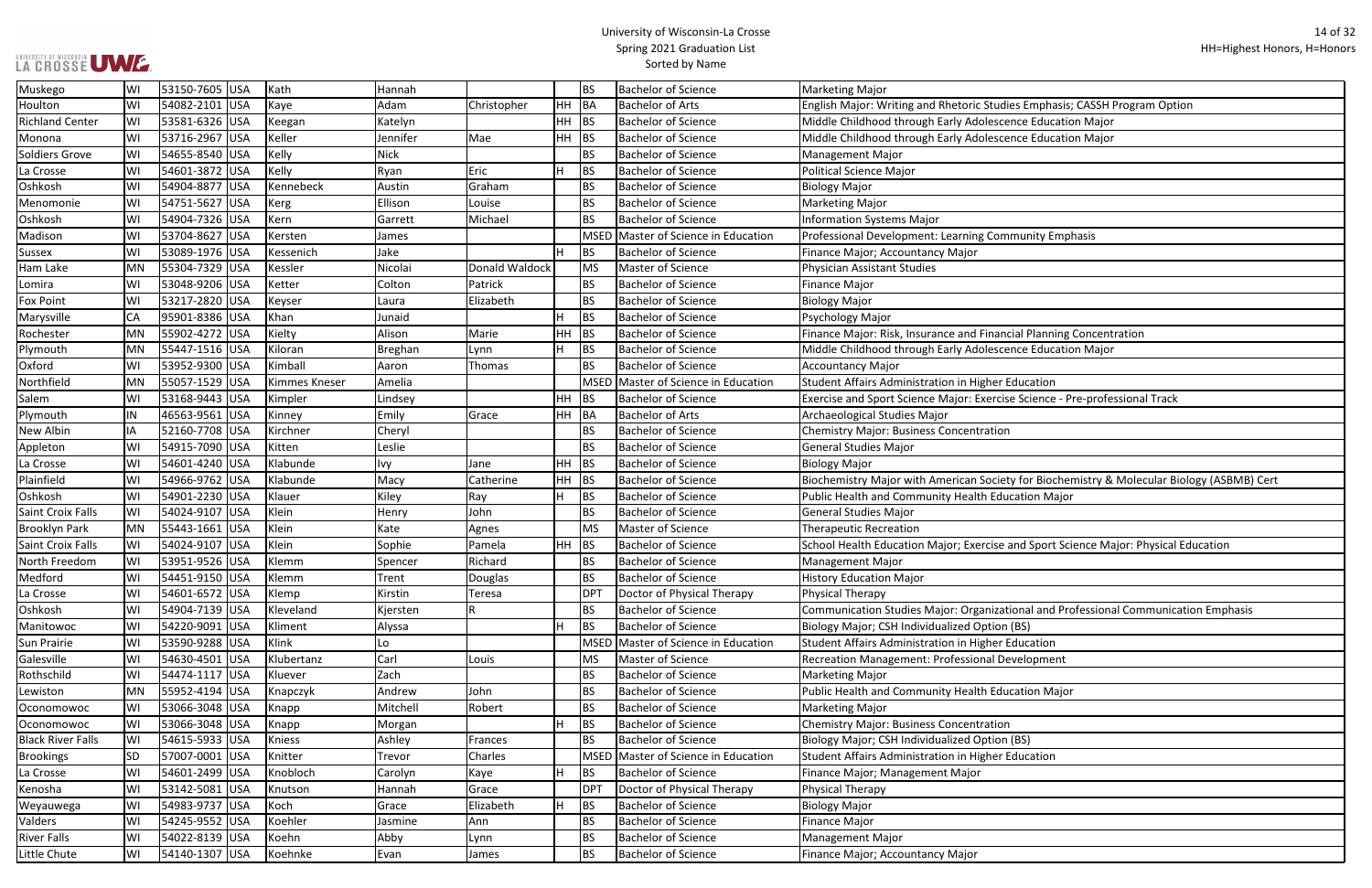#### University of Wisconsin-La Crosse Spring 2021 Graduation List Sorted by Name

se Science - Fitness Track

sonal Communication Emphasis

ety (ASBMB) Cert; CSH Individualized Option (BS)

tional and Professional Communication Emphasis

se Science - Pre-professional Track

g and Rhetoric Studies Emphasis

biology Major: Biomedical Concentration oncentration; CSH Individualized Option (BS)

tional and Professional Communication Emphasis

se Science - Pre-professional Track

ies Emphasis; CASSH Program Option

ety for Biochemistry & Molecular Biology (ASBMB) Cert

| Appleton           | W١ | 54915-2413  USA |            | Koehnke      | Heidi       | Jane         |           | <b>BS</b>   | <b>Bachelor of Science</b>          | <b>Biology Major</b>                                             |
|--------------------|----|-----------------|------------|--------------|-------------|--------------|-----------|-------------|-------------------------------------|------------------------------------------------------------------|
| Reedsburg          | WI | 53959-9539  USA |            | Koenecke     | Joseph      | David        |           | <b>BS</b>   | <b>Bachelor of Science</b>          | Exercise and Sport Science Major: Exercise Science - Fitness Tra |
| La Crosse          | WI | 54601-4929  USA |            | Koenecke     | Josh        |              |           | BS          | <b>Bachelor of Science</b>          | Communication Studies Major: Interpersonal Communication I       |
| La Crosse          | WI | 54601-2923      | <b>USA</b> | Koepnick     | Connor      | David        |           | BS          | <b>Bachelor of Science</b>          | Biochemistry Major with American Society (ASBMB) Cert; CSH       |
| Caledonia          | W١ | 53108-9776 USA  |            | Kohlmann     | Kara        |              |           | <b>BS</b>   | <b>Bachelor of Science</b>          | <b>Biology Major</b>                                             |
| Milwaukee          | W١ | 53219-3046 USA  |            | Kolehmainen  | Katelyn     | Sue          |           | <b>BS</b>   | <b>Bachelor of Science</b>          | Sociology Major                                                  |
| Merrill            | WI | 54452-8450 USA  |            | Kolehouse    | Caitlyn     | Ann          | <b>HH</b> | <b>BS</b>   | <b>Bachelor of Science</b>          | Middle Childhood through Early Adolescence Education Major       |
| Hartland           | WI | 53029-2625 USA  |            | Konen        | Austin      | Michael      |           | BS          | <b>Bachelor of Science</b>          | Communication Studies Major: Organizational and Professiona      |
| Monona             | W١ | 53716-3041 USA  |            | Konrardy     | Mykala      |              |           | <b>DPT</b>  | Doctor of Physical Therapy          | Physical Therapy                                                 |
| Rochester          | MN | 55906-8325 USA  |            | Kooistra     | Katie       |              | HH        | BS          | <b>Bachelor of Science</b>          | Middle Childhood through Early Adolescence Education Major       |
| Oregon             | WI | 53575-3903      | <b>USA</b> | Koopman      | Leah        | Marie        |           | BS          | <b>Bachelor of Science</b>          | Accountancy Major                                                |
| Holmen             | WI | 54636-8004      | <b>USA</b> | Kopecky      | Caitlin     | Elizabeth    |           | <b>BS</b>   | <b>Bachelor of Science</b>          | Middle Childhood through Early Adolescence Education Major       |
| Onalaska           | WI | 54650-2224 USA  |            | Korish       | Devyn       | Michael      | Н.        | <b>BS</b>   | <b>Bachelor of Science</b>          | Accountancy Major; Economics Major                               |
| Denmark            | WI | 54208-9459  USA |            | Kornelly     | Allison     | Paige        |           | BS          | <b>Bachelor of Science</b>          | <b>Biology Major</b>                                             |
| Kimberly           | WI | 54136-2352 USA  |            | Kortens      | Claire      | Marie        |           | BS          | <b>Bachelor of Science</b>          | Exercise and Sport Science Major: Exercise Science - Pre-profes  |
| Alma               | W١ | 54610-7732 USA  |            | Kosik        | Heather     | Anne         |           | <b>CERT</b> | Certificate                         | <b>Educational Leadership</b>                                    |
| Lodi               | WI | 53555-1573  USA |            | Koziol       | Callie      | Patricianne  | HH        | BA          | <b>Bachelor of Arts</b>             | Psychology Major; English Major: Writing and Rhetoric Studies    |
| Middleton          | W١ | 53562-4242 USA  |            | Kozitzky     | Natalie     | Grace        |           | BS          | <b>Bachelor of Science</b>          | Public Health and Community Health Education Major               |
| <b>Big Lake</b>    | MN | 55309-4522 USA  |            | Kramer       | Ava         | Margaret     | H         | <b>BS</b>   | <b>Bachelor of Science</b>          | Psychology Major                                                 |
| Englewood          | CO | 80110-4438 USA  |            | Kramer       | Katelynn    | Alice        | HH        | <b>BS</b>   | <b>Bachelor of Science</b>          | Early Childhood through Middle Childhood Education Major         |
| Germantown         | WI | 53022-4278 USA  |            | <b>Kraus</b> | Ryan        | Christopher  |           | <b>BS</b>   | <b>Bachelor of Science</b>          | Management Major: Interpersonal Communication Emphasis           |
| Sparta             | WI | 54656-1048 USA  |            | Kreider      | Alexis      | M            |           | <b>BS</b>   | <b>Bachelor of Science</b>          | <b>Biology Major</b>                                             |
| Hopkins            | MN | 55343-8516 USA  |            | Kreienbrink  | Kendra      | Marie        | HH        | BS          | <b>Bachelor of Science</b>          | <b>Physics Major: Biomedical Concentration</b>                   |
| <b>Phillips</b>    | W١ | 54555           | <b>USA</b> | <b>Kress</b> | Emilee      | Amber        | HH.       | BS          | <b>Bachelor of Science</b>          | <b>Biology Major: Biomedical Science Concentration</b>           |
| Allenton           | WI | 53002-9754      | <b>USA</b> | Krier        | Emily       | Maria        | HH        | BS          | <b>Bachelor of Science</b>          | Exercise and Sport Science Major: Physical Education             |
| Lodi               | WI | 53555-9100  USA |            | Kruchten     | McKenzie    | Ann          | <b>HH</b> | <b>BS</b>   | <b>Bachelor of Science</b>          | Early Childhood through Middle Childhood Education Major         |
| Sheboygan Falls    | WI | 53085-2115 USA  |            | Krueger      | Ben         |              |           | BS          | <b>Bachelor of Science</b>          | <b>Chemistry Major: ACS Certification</b>                        |
| Shawano            | W١ | 54166-6005 USA  |            | Krueger      | Gabriela    | Carolyn Rose |           | <b>BS</b>   | <b>Bachelor of Science</b>          | Psychology Major; CASSH Program Option                           |
| Rhinelander        | WI | 54501-9213 USA  |            | Krueger      | Katie       |              | HH.       | BS.         | <b>Bachelor of Science</b>          | Early Childhood through Middle Childhood Education Major         |
| Waunakee           | W١ | 53597-9109  USA |            | Kruser       | Ryan        |              |           | <b>EDS</b>  | <b>Education Specialist</b>         | School Psychology                                                |
| Middleton          | WI | 53562-3201  USA |            | Kryshak      | Roman       | Gregory      |           | <b>BS</b>   | <b>Bachelor of Science</b>          | <b>Marketing Major</b>                                           |
| Deforest           | WI | 53532-1749 USA  |            | Kuchar       | Alyssa      | Rae          |           | BS          | <b>Bachelor of Science</b>          | Accountancy Major                                                |
| Wausau             | WI | 54401-0814 USA  |            | Kucksdorf    | Jordan      | Nicole       |           | <b>BS</b>   | <b>Bachelor of Science</b>          | Clinical Laboratory Science Major; Microbiology Major: Biomed    |
| Watertown          | WI | 53098-4659 USA  |            | Kuehl        | Kordel      | Lee          |           | BS          | <b>Bachelor of Science</b>          | Biology Major: Environmental Science Concentration; CSH Indi     |
| Cashton            | W١ | 54619-4208 USA  |            | Kuhn         | Mitchel     | Matthew      |           | BA          | <b>Bachelor of Arts</b>             | Communication Studies Major: Organizational and Professiona      |
| Trempealeau        | WI | 54661-2611 USA  |            | Kuhns        | Samantha    |              |           |             | MSED Master of Science in Education | Professional Development: Learning Community Emphasis            |
| Oshkosh            | WI | 54901-1287  USA |            | Kunkel       | Ryan        | Anthony      |           | BS          | <b>Bachelor of Science</b>          | <b>Finance Major</b>                                             |
| Minneapolis        | MN | 55405-2640 USA  |            | Kunstman     | Sean        | William      |           | <b>BS</b>   | <b>Bachelor of Science</b>          | <b>Computer Science Major</b>                                    |
| <b>Sun Prairie</b> | WI | 53590-1502 USA  |            | Kurutz       | Joshua      | M            |           |             | MSED Master of Science in Education | Professional Development: Learning Community Emphasis            |
| <b>West Salem</b>  | W١ | 54669-1524 USA  |            | La Fleur     | <b>Nick</b> |              |           | <b>BS</b>   | <b>Bachelor of Science</b>          | <b>General Studies Major</b>                                     |
| Adams              | WI | 53910-9387  USA |            | LaChapelle   | Taylor      | Lynn         | HH -      | BS          | <b>Bachelor of Science</b>          | Exercise and Sport Science Major: Exercise Science - Pre-profes  |
| Cedarburg          | WI | 53012-2853 USA  |            | Ladd         | Alex        |              |           | BS          | <b>Bachelor of Science</b>          | Marketing Major                                                  |
| Lake Geneva        | WI | 53147-1663  USA |            | LaDu         | Trace       |              |           | BS          | <b>Bachelor of Science</b>          | Marketing Major                                                  |
| New Brighton       | MN | 55112-5502 USA  |            | LaFleur      | Sean        | Michael      | H         | <b>BS</b>   | <b>Bachelor of Science</b>          | <b>Computer Science Major</b>                                    |
| Lino Lakes         | MN | 55014-2430 USA  |            | Laman        | Sarah       | Elizabeth    | HH BA     |             | <b>Bachelor of Arts</b>             | English Major: Literary and Cultural Studies Emphasis; CASSH P   |
| Oshkosh            | WI | 54904-7629  USA |            | Landgraf     | Maria       | Kathrine     | <b>HH</b> | <b>BS</b>   | <b>Bachelor of Science</b>          | <b>Art Education Major</b>                                       |
| Watertown          | W١ | 53098-1203 USA  |            | Lang         | Maggie      |              | <b>HH</b> | <b>BS</b>   | <b>Bachelor of Science</b>          | Mathematics Education Major                                      |
| Tomah              | WI | 54660-1006 USA  |            | Lang         | Nico        | A            |           | BS          | <b>Bachelor of Science</b>          | Biochemistry Major with American Society for Biochemistry &      |
|                    |    |                 |            |              |             |              |           |             |                                     |                                                                  |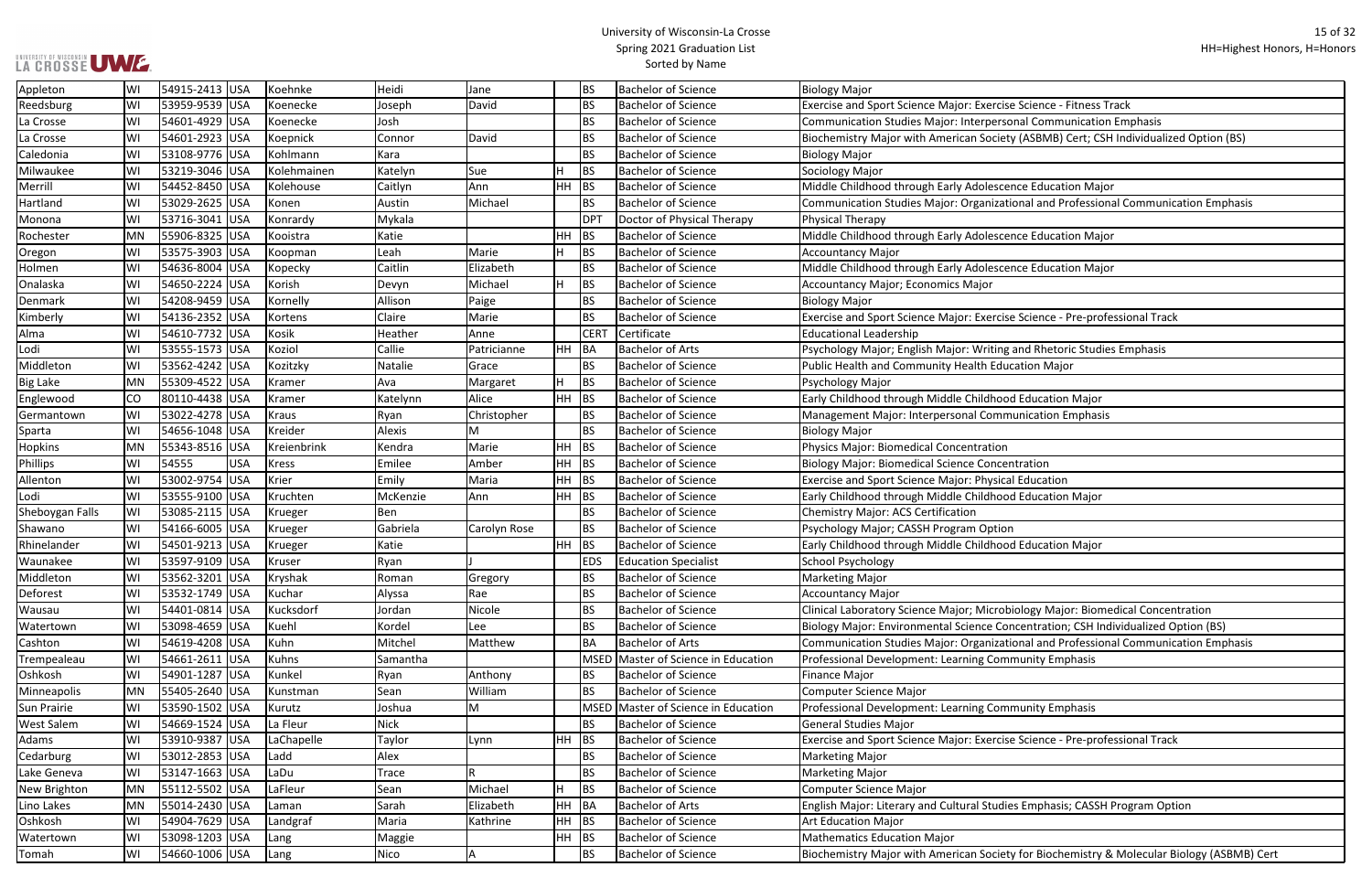#### University of Wisconsin-La Crosse Spring 2021 Graduation List Sorted by Name

se Science - Pre-professional Track

se Science - Pre-professional Track

tional and Professional Communication Emphasis

se Science - Pre-professional Track; CSH Individualized

**Professional Communication Emphasis; Psychology Major:** 

ive Athletics Concentration

se Science - Pre-professional Track

| Harmony                | MN        | 55939-6532 USA  |            | Lange            | Abby           |            | <b>HH</b> | <b>BS</b>   | <b>Bachelor of Science</b>          | <b>Communication Studies Major: Media Studies Emphasis</b>      |
|------------------------|-----------|-----------------|------------|------------------|----------------|------------|-----------|-------------|-------------------------------------|-----------------------------------------------------------------|
| Wausau                 | lwı       | 54403-2098      | <b>USA</b> | Lange            | Nicholas       | James      |           | <b>BS</b>   | <b>Bachelor of Science</b>          | Exercise and Sport Science Major: Exercise Science - Pre-profes |
| Mauston                | WI        | 53948-1738 USA  |            | Langer           | Dylan          | Clark      |           | <b>BS</b>   | <b>Bachelor of Science</b>          | Geography Major: Environmental Science Concentration            |
| Lodi                   | WI        | 53555-9746 USA  |            | Langowski        | Toni           |            | <b>HH</b> | <b>BS</b>   | <b>Bachelor of Science</b>          | <b>Political Science Major</b>                                  |
| Cedarburg              | WI        | 53012-9729      | <b>USA</b> | Lanser           | Genevieve      | Marie      |           | <b>BS</b>   | <b>Bachelor of Science</b>          | <b>Management Major</b>                                         |
| Iron Ridge             | WI        | 53035-9755 USA  |            | Laplander        | Destiny        | Lynn       |           | <b>BS</b>   | <b>Bachelor of Science</b>          | Exercise and Sport Science Major: Exercise Science - Pre-profes |
| Hurley                 | WI        | 54534-1368 USA  |            | Lardinois        | Thomas         | Michael    |           | <b>BS</b>   | <b>Bachelor of Science</b>          | <b>Mathematics Education Major</b>                              |
| De Pere                | WI        | 54115-8229 USA  |            | Larsen           | Jacob          | Alan       |           | BA          | <b>Bachelor of Arts</b>             | Spanish Major; CASSH Program Option                             |
| Muskego                | WI        | 53150-8111      | USA        | Larsen           | Lilly          | Margaret   |           | <b>BS</b>   | <b>Bachelor of Science</b>          | <b>Marketing Major</b>                                          |
| Sister Bay             | WI        | 54234           | USA        | Larson           | Catherine      | Olivia     |           | BA          | <b>Bachelor of Arts</b>             | Communication Studies Major: Organizational and Professiona     |
| Port Washington        | WI        | 53074-2341 USA  |            | Larson           | Jack           | Hopkins    |           | <b>BS</b>   | <b>Bachelor of Science</b>          | <b>Finance Major</b>                                            |
| Pittsville             | WI        | 54466-9706 USA  |            | Larson           | Kayla          | Koreen     |           | <b>MSED</b> | Master of Science in Education      | School Psychology                                               |
| Ormond Beach           | FL.       | 32176-2105 USA  |            | LaRue            | Chelsea        |            |           | <b>MS</b>   | <b>Master of Science</b>            | <b>Recreation Management: Professional Development</b>          |
| Woodbury               | MN        | 55129-6720      | <b>USA</b> | Lash             | Mikayla        | Dorothy    |           | <b>BA</b>   | <b>Bachelor of Arts</b>             | Psychology Major                                                |
| <b>Richland Center</b> | WI        | 53581-6737 USA  |            | Laue             | Valerie        | Jeanne     |           | <b>BS</b>   | <b>Bachelor of Science</b>          | <b>Marketing Major</b>                                          |
| <b>Baldwin</b>         | WI        | 54002-2830 USA  |            | Lavelle          | Nicole         | Mae        |           | BA          | <b>Bachelor of Arts</b>             | Archaeological Studies Major: Cultural Anthropology Emphasis    |
| <b>Wind Lake</b>       | WI        | 53185-2727 USA  |            | Laverack         | Kathryn        | Ann        |           | <b>BS</b>   | <b>Bachelor of Science</b>          | <b>English Education Major</b>                                  |
| La Crosse              | WI        | 54601-6441  USA |            | Le               | <b>Brandon</b> | N          |           | <b>BS</b>   | <b>Bachelor of Science</b>          | General Studies Major                                           |
| Oconomowoc             | WI        | 53066-9308 USA  |            | Leader           | Hailey         | Nicole     |           | <b>BS</b>   | <b>Bachelor of Science</b>          | Exercise and Sport Science Major: Exercise Science - Pre-profes |
| <b>Stevens Point</b>   | WI        | 54481-3946 USA  |            | Leahy            | Caitlyn        | Elizabeth  |           | <b>BS</b>   | <b>Bachelor of Science</b>          | Psychology Major                                                |
| Cedarburg              | WI        | 53012-9710      | <b>USA</b> | Leair            | Allison        | Elizabeth  |           | <b>BS</b>   | <b>Bachelor of Science</b>          | Middle Childhood through Early Adolescence Education Major      |
| Mankato                | MN        | 56001-6441 USA  |            | Leasman          | Abby           |            |           | <b>BS</b>   | <b>Bachelor of Science</b>          | Psychology Major; CASSH Program Option                          |
| Horicon                | WI        | 53032-9755 USA  |            | LeBouton         | Ellie          |            |           | <b>BS</b>   | <b>Bachelor of Science</b>          | Psychology Major                                                |
| <b>Saint Charles</b>   | <b>MO</b> | 63304-0312 USA  |            | L'Ecuyer         | Madeline       | Paige      |           | <b>BS</b>   | <b>Bachelor of Science</b>          | Political Science Major                                         |
| <b>Brodhead</b>        | WI        | 53520-9595 USA  |            | Lederman Kintzle | <b>Brooke</b>  |            |           | <b>CERT</b> | Certificate                         | <b>Educational Leadership</b>                                   |
| Baraboo                | WI        | 53913-9665      | <b>USA</b> | Lee              | Amanda         | Susan      |           | <b>BS</b>   | <b>Bachelor of Science</b>          | Communication Studies Major: Org. and Professional Commun       |
| Fond Du Lac            | WI        | 54937-6109      | <b>USA</b> | Legge            | Ashley         | Michaelene |           | <b>BS</b>   | <b>Bachelor of Science</b>          | International Business Major; Spanish Major                     |
| Athens                 | WI        | 54411-4014 USA  |            | Lehrke           | Katie          |            |           | <b>BS</b>   | <b>Bachelor of Science</b>          | Public Health and Community Health Education Major              |
| Chatfield              | MN        | 55923-1018 USA  |            | Leibl            | Joseph         | Ramon      |           | AA          | Associate of Arts                   | Liberal Arts                                                    |
| Fitchburg              | WI        | 53711-4775  USA |            | Lemin            | Nicholas       |            |           |             | MSED Master of Science in Education | Professional Development: Learning Community Emphasis           |
| Georgetown             |           | 10450           | <b>MYS</b> | Leong            | Shyue Shi      |            |           | <b>BS</b>   | <b>Bachelor of Science</b>          | <b>Computer Science Major</b>                                   |
| Franklin               | WI        | 53132-8392 USA  |            | Lepkowski        | Jourdan        |            |           | <b>BS</b>   | <b>Bachelor of Science</b>          | Biology Major; CSH Individualized Option (BS)                   |
| <b>Litchfield Park</b> | <b>AZ</b> | 85340-5641 USA  |            | Leth             | Beighley       | Kay        |           | <b>BS</b>   | <b>Bachelor of Science</b>          | <b>Marketing Major</b>                                          |
| Waukesha               | WI        | 53189-9565 USA  |            | Levenhagen       | Alicia         | Rose       |           | <b>BS</b>   | <b>Bachelor of Science</b>          | <b>Marketing Major</b>                                          |
| Middleton              | WI        | 53562-2368      | USA        | Lewis            | Cameron        |            | н         | <b>BS</b>   | <b>Bachelor of Science</b>          | <b>Finance Major</b>                                            |
| Wuhan                  |           |                 | <b>CHN</b> | Li               | Jiashu         |            |           | <b>MSE</b>  | Master of Software Engineering      | Software Engineering                                            |
| Lvliang                | 14        | 032100          | <b>CHN</b> | lLi              | Jiaxuan        |            |           | <b>MSE</b>  | Master of Software Engineering      | Software Engineering                                            |
| Jingxi                 |           | 533800          | <b>CHN</b> | Liang            | Lu             |            |           | <b>MSE</b>  | Master of Software Engineering      | Software Engineering                                            |
| Hortonville            | WI        | 54944-9620      | USA        | Lichtfuss        | Nathan         | Aaron      | HH        | <b>BS</b>   | <b>Bachelor of Science</b>          | Management Major; Coaching Competitive Athletics Concentra      |
| Hartland               | WI        | 53029-8559      | <b>USA</b> | Lien             | Maddie         |            |           | <b>BS</b>   | <b>Bachelor of Science</b>          | Psychology Major                                                |
| Mount Horeb            | WI        | 53572-3383 USA  |            | Lightfoot        | Peyton         | Lee        |           | <b>BS</b>   | <b>Bachelor of Science</b>          | <b>Economics Major</b>                                          |
| <b>Bayan Lepas</b>     |           | 11900           | <b>MYS</b> | Lim              | Ze Jia         |            |           | <b>BS</b>   | <b>Bachelor of Science</b>          | <b>Computer Science Major</b>                                   |
| Monona                 | WI        | 53716-2551 USA  |            | Lippiatt         | <b>Brock</b>   | Cyril      | <b>HH</b> | BS          | <b>Bachelor of Science</b>          | <b>Exercise and Sport Science Major: Sport Management</b>       |
| Neillsville            | WI        | 54456-9023 USA  |            | Lis              | Kayla          | Margaret   | HH        | <b>BS</b>   | <b>Bachelor of Science</b>          | Exercise and Sport Science Major: Exercise Science - Pre-profes |
| Wind Lake              | WI        | 53185-1478 USA  |            | Literski         | Nathan         | Michael    |           | <b>BS</b>   | <b>Bachelor of Science</b>          | Physics Major: Applied Physics Emphasis                         |
| Appleton               | WI        | 54913-8009      | <b>USA</b> | Litwin           | Kyra           | Marie      | <b>HH</b> | <b>BS</b>   | <b>Bachelor of Science</b>          | Art Major                                                       |
| Zhang Jia Jie          |           | 427000          | <b>CHN</b> | Liu              | Rui            |            |           | <b>MSE</b>  | Master of Software Engineering      | Software Engineering                                            |
| La Crosse              | WI        | 54601-4118 USA  |            | Lock             | Isaac          |            |           | BS          | <b>Bachelor of Science</b>          | Computer Science Major                                          |
|                        |           |                 |            |                  |                |            |           |             |                                     |                                                                 |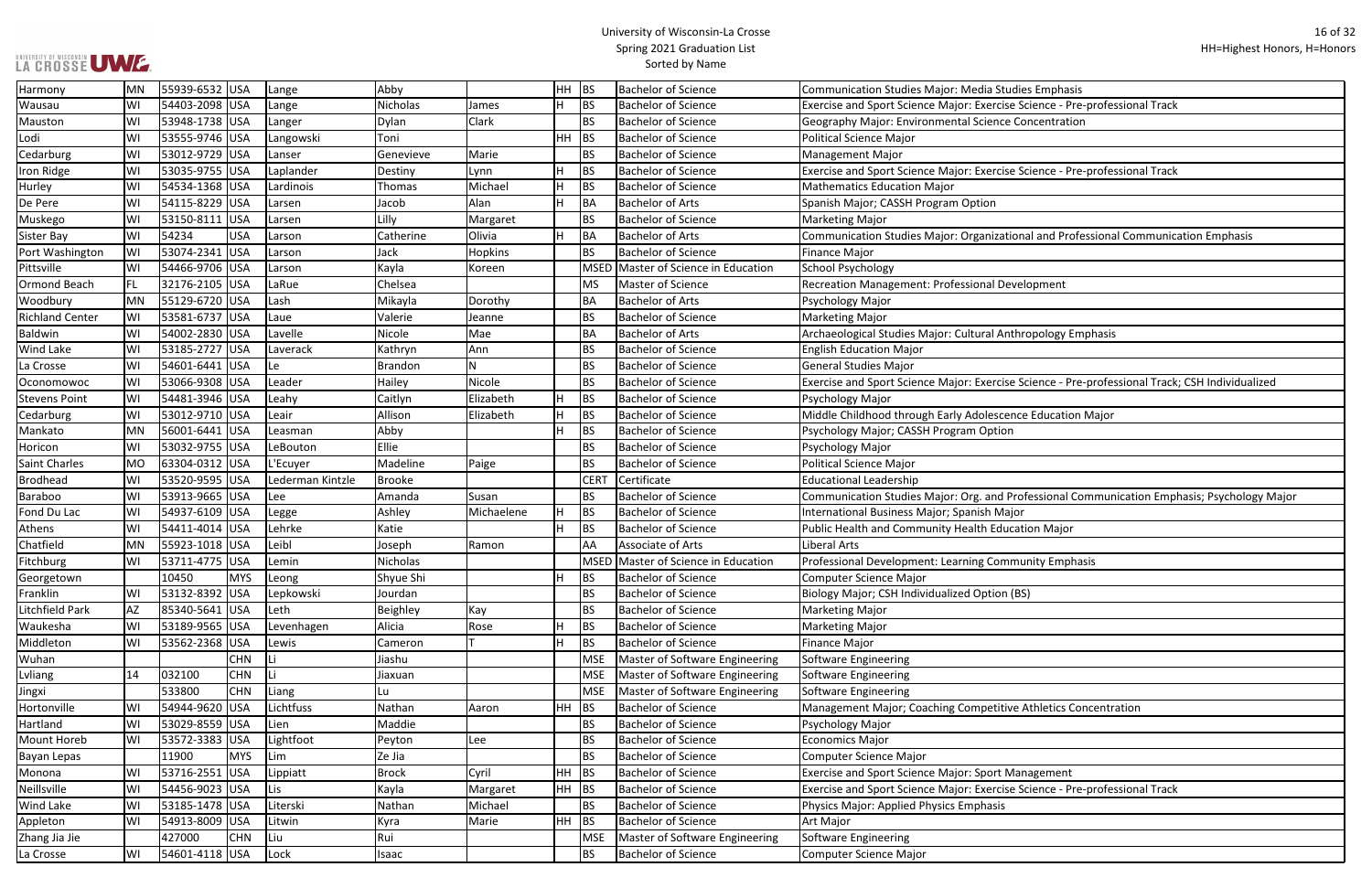#### University of Wisconsin-La Crosse Spring 2021 Graduation List Sorted by Name

ional and Professional Communication Emphasis

ty for Biochemistry & Molecular Biology (ASBMB) Cert

BetScience - Pre-prof. Track; CSH Individualized Option

ncentration; CSH Individualized Option (BS)

e Science - Pre-professional Track

ional and Professional Communication Emphasis

ional and Professional Communication Emphasis

eld Option A); Political Science Education Major

e Science - Pre-professional Track; CSH Individualized ty for Biochemistry & Molecular Biology (ASBMB) Cert

e Science - Fitness Track

| <b>West Salem</b>    | WI        | 54669-1402 USA |            | Loeffelholz          | Josiah         | Lance     | lΗ  | <b>BS</b>   | <b>Bachelor of Science</b>     | Psychology Major                                                 |
|----------------------|-----------|----------------|------------|----------------------|----------------|-----------|-----|-------------|--------------------------------|------------------------------------------------------------------|
| Deforest             | W١        | 53532-2841 USA |            | Long-Pero            | Maddisen       | Payge     |     | MS          | Master of Science              | <b>Physician Assistant Studies</b>                               |
| <b>Eau Claire</b>    | WI        | 54701-9229 USA |            | Looker               | Hailey         | Rae       | HH. | <b>BS</b>   | <b>Bachelor of Science</b>     | Psychology Major                                                 |
| <b>Boscobel</b>      | WI        | 53805-9132 USA |            | Loomis               | Bobbi Jo       | Ann       |     | <b>EDS</b>  | <b>Education Specialist</b>    | School Psychology                                                |
| Sheboygan Falls      | WI        | 53085-1873 USA |            | Louko                | Lauren         | Rae       |     | <b>BS</b>   | <b>Bachelor of Science</b>     | Public Health and Community Health Education Major               |
| Manitowoc            | WI        | 54220-8847 USA |            | Love                 | <b>Brenna</b>  |           |     | <b>BS</b>   | <b>Bachelor of Science</b>     | Microbiology Major                                               |
| Roberts              | WI        | 54023-8327 USA |            | Lowery               | Anna           | Noelani   |     | <b>DPT</b>  | Doctor of Physical Therapy     | Physical Therapy                                                 |
| Savage               | <b>MN</b> | 55378-2093 USA |            | Loyva                | Kirstyn        | Riley     | HH  | <b>BS</b>   | <b>Bachelor of Science</b>     | Microbiology Major; Spanish Major                                |
| Onalaska             | WI        | 54650-2084 USA |            | Luce                 | Christine      | Elizabeth | HH  | <b>BS</b>   | <b>Bachelor of Science</b>     | <b>Biology Major: Biomedical Science Concentration</b>           |
| Andover              | MN        | 55304-3022 USA |            | Ludewig              | Emily          | Marie     | HH  | <b>BS</b>   | <b>Bachelor of Science</b>     | Theatre Arts Major: Design / Technical Emphasis                  |
| La Crosse            | WI        | 54601-4949 USA |            | Lull                 | Riley          | James     |     | <b>BS</b>   | <b>Bachelor of Science</b>     | Communication Studies Major: Organizational and Professional     |
| <b>Rice Lake</b>     | WI        | 54868-9721 USA |            | Lundberg             | Jordan         | Nicole    |     | <b>DPT</b>  | Doctor of Physical Therapy     | Physical Therapy                                                 |
| Eau Claire           | WI        | 54701-6821 USA |            | Lunderville          | Kylee          | Lynn      |     | <b>BS</b>   | <b>Bachelor of Science</b>     | Psychology Major; CASSH Program Option                           |
| <b>Eau Claire</b>    | WI        | 54703-1399     | <b>USA</b> | Luther               | Steve          |           |     | <b>BS</b>   | <b>Bachelor of Science</b>     | <b>Biology Major: Biomedical Science Concentration</b>           |
| Weston               | WI        | 54476-3196 USA |            | Lyga                 | Emily          | Louise    | HH  | <b>BS</b>   | <b>Bachelor of Science</b>     | Biochemistry Major with American Society for Biochemistry & I    |
| Madison              | WI        | 53704-5644 USA |            | Lynch                | Keegan         |           |     | <b>MSED</b> | Master of Science in Education | Professional Development: Learning Community Emphasis            |
| Savage               | <b>MN</b> | 55378-1239 USA |            | Lynch                | Nicole         | Kay       |     | <b>MS</b>   | Master of Science              | <b>Physician Assistant Studies</b>                               |
| <b>Detroit Lakes</b> | MN        | 56501-6963 USA |            | Lyngaas              | Molly          |           | HH  | <b>BS</b>   | <b>Bachelor of Science</b>     | Exercise and Sport Science Major: Exercise Science - Pre-prof. T |
| La Crosse            | WI        | 54601-8613 USA |            | Lyons                | Kohleen        | Mae       | Н   | <b>BS</b>   | <b>Bachelor of Science</b>     | Psychology Major                                                 |
| Galesville           | WI        | 54630-8381 USA |            | Lysaker              | Drew           |           |     | <b>BS</b>   | <b>Bachelor of Science</b>     | Biology Major: Environmental Science Concentration; CSH Indiv    |
| <b>Big Bend</b>      | WI        | 53103-9580 USA |            | Maccoux              | Kyleen         | Marie     |     | <b>BS</b>   | <b>Bachelor of Science</b>     | Public Health and Community Health Education Major               |
| Waukesha             | WI        | 53189-9022 USA |            | Machacek             | Jason          | Patrick   |     | BA          | <b>Bachelor of Arts</b>        | Political Science Major; French Major: Business Concentration    |
| Goodview             | <b>MN</b> | 55987-6109 USA |            | Machajewski          | Casey          | Charles   |     | <b>BS</b>   | <b>Bachelor of Science</b>     | Psychology Major; CASSH Program Option                           |
| Hartford             | WI        | 53027-9271 USA |            | MacPherson           | Courtney       | Lynn      |     | <b>BS</b>   | <b>Bachelor of Science</b>     | Exercise and Sport Science Major: Exercise Science - Pre-profes  |
| Onalaska             | WI        | 54650-2472 USA |            | Madonia              | Danny          |           |     | <b>BS</b>   | <b>Bachelor of Science</b>     | Communication Studies Major: Organizational and Professional     |
| Stoughton            | WI        | 53589-3339     | <b>USA</b> | Mael                 | Kailey         | Jo        |     | <b>BS</b>   | <b>Bachelor of Science</b>     | Communication Studies Major: Organizational and Professional     |
| Naerbo               |           | 4365           | <b>NOR</b> | <b>Maeland Vigre</b> | Maiken         |           |     | <b>BS</b>   | <b>Bachelor of Science</b>     | Social Studies Education Major (Broad Field Option A); Political |
| Milwaukee            | WI        | 53219-2924     | USA        | Maglio               | <b>Brandon</b> | Thomas    | H   | <b>BS</b>   | <b>Bachelor of Science</b>     | Sociology Major                                                  |
| La Crosse            | WI        | 54601-4208 USA |            | Major                | James          |           |     | <b>BS</b>   | <b>Bachelor of Science</b>     | Exercise and Sport Science Major: Exercise Science - Pre-profes  |
| <b>Black Creek</b>   | WI        | 54106-8858 USA |            | Maki                 | Ryan           | Robert    | HH  | <b>BS</b>   | <b>Bachelor of Science</b>     | Biochemistry Major with American Society for Biochemistry & I    |
| Elm Grove            | WI        | 53122-2127 USA |            | Malloy               | Maddie         |           |     | <b>BS</b>   | <b>Bachelor of Science</b>     | Sociology Major                                                  |
| Milwaukee            | WI        | 53208-2205 USA |            | Maloney              | Annie          |           |     | <b>BA</b>   | <b>Bachelor of Arts</b>        | <b>Public Administration Major; Economics Major</b>              |
| Appleton             | W١        | 54915-2723 USA |            | Maloney              | Madison        | Sharon    | Н   | <b>BS</b>   | <b>Bachelor of Science</b>     | <b>Biology Major</b>                                             |
| Middleton            | WI        | 53562-4156 USA |            | Maly                 | Cameron        | James     |     | <b>BS</b>   | <b>Bachelor of Science</b>     | Exercise and Sport Science Major: Exercise Science - Fitness Tra |
| Lake Geneva          | WI        | 53147-3412 USA |            | Mancini              | Isaac          | John      |     | <b>BS</b>   | <b>Bachelor of Science</b>     | <b>Finance Major</b>                                             |
| Shakopee             | <b>MN</b> | 55379-8995 USA |            | Mand                 | Tyler          | Kenneth   |     | <b>BS</b>   | <b>Bachelor of Science</b>     | Microbiology Major: Biomedical Concentration                     |
| Mazomanie            | WI        | 53560-9610 USA |            | Manke                | Helen          | Marie     |     | <b>BS</b>   | <b>Bachelor of Science</b>     | History Major: World History Emphasis; Political Science Major   |
| Palmyra              | WI        | 53156-9797 USA |            | Marcus               | Evan           | Charles   |     | <b>BS</b>   | <b>Bachelor of Science</b>     | <b>Marketing Major</b>                                           |
| Milwaukee            | WI        | 53219-3559 USA |            | Markowiak            | Amber          | Lynn      |     | <b>BS</b>   | <b>Bachelor of Science</b>     | Management Major                                                 |
| Lone Rock            | WI        | 53556-4190 USA |            | Marks-Rivera         | Sakiah         | Rose Mary |     | <b>BS</b>   | <b>Bachelor of Science</b>     | <b>Biology Major</b>                                             |
| Dousman              | WI        | 53118-9789 USA |            | Marshall             | Chris          |           |     | <b>BS</b>   | <b>Bachelor of Science</b>     | <b>Finance Major</b>                                             |
| Cedarburg            | WI        | 53012-9331 USA |            | Martin               | Alison         | Christine |     | <b>BS</b>   | <b>Bachelor of Science</b>     | Microbiology Major: Biomedical Concentration                     |
| Random Lake          | WI        | 53075-1200 USA |            | Martin               | Austin         | James     |     | <b>BS</b>   | <b>Bachelor of Science</b>     | <b>Marketing Major</b>                                           |
| Eyota                | MN        | 55934-3106 USA |            | Martin               | Connor         | Neal      | HH  | <b>BS</b>   | <b>Bachelor of Science</b>     | <b>Biology Major: Biomedical Science Concentration</b>           |
| Appleton             | WI        | 54914-5470 USA |            | Martinez             | Lisette        |           |     | <b>BS</b>   | <b>Bachelor of Science</b>     | Finance Major; Economics Major                                   |
| Holmen               | WI        | 54636-9720 USA |            | Mashak               | Joy            |           | HH  | <b>BS</b>   | <b>Bachelor of Science</b>     | Early Childhood through Middle Childhood Education Major         |
| <b>Stevens Point</b> | WI        | 54481          | <b>USA</b> | Mason                | Cassidy        | Morgan    |     | <b>BS</b>   | <b>Bachelor of Science</b>     | <b>Marketing Major</b>                                           |
| <b>West Salem</b>    | WI        | 54669-9034 USA |            | Massoth              | Shelby         | Lynn      |     | <b>BS</b>   | <b>Bachelor of Science</b>     | Clinical Laboratory Science Major                                |
|                      |           |                |            |                      |                |           |     |             |                                |                                                                  |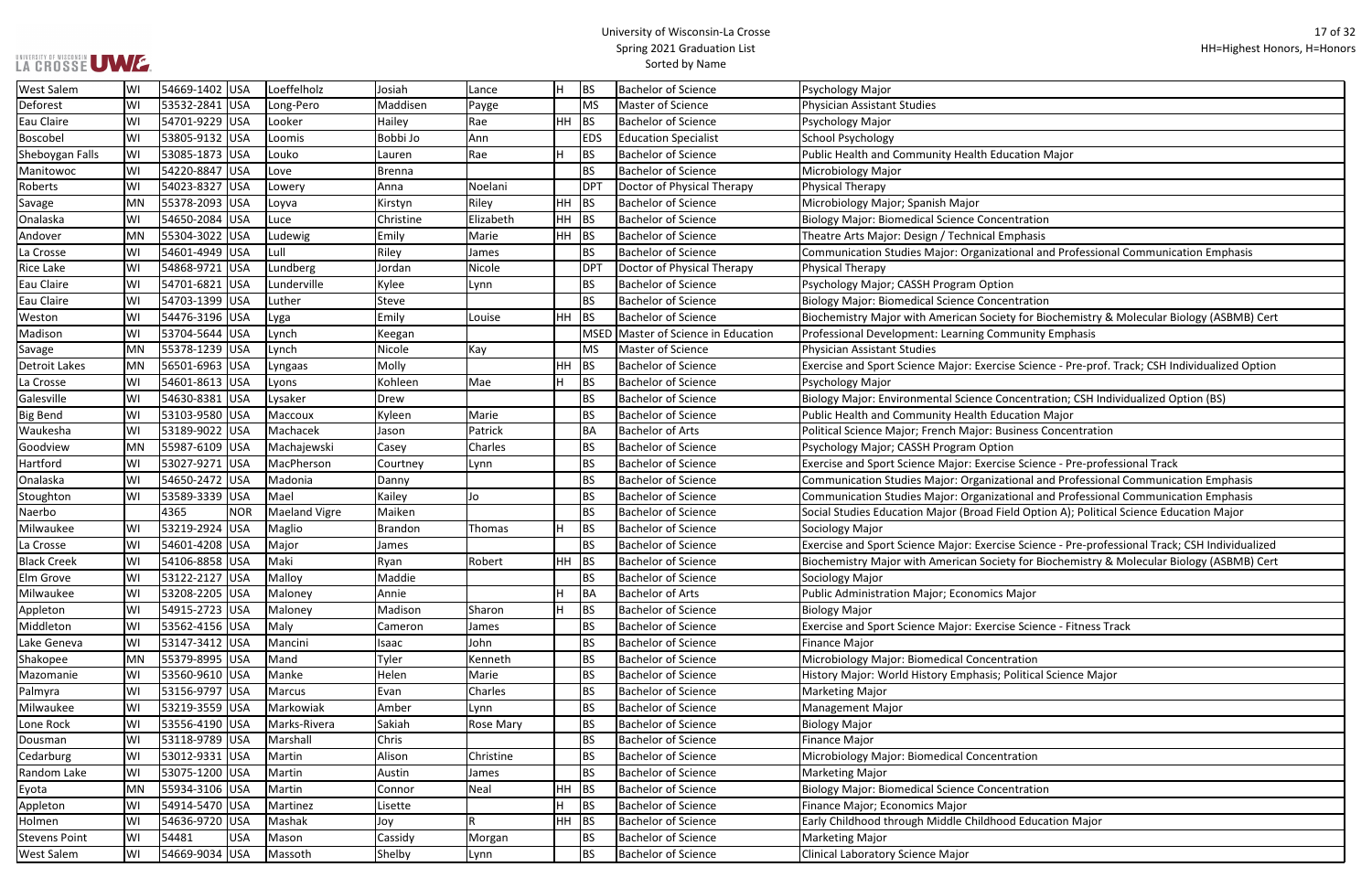#### University of Wisconsin-La Crosse Spring 2021 Graduation List Sorted by Name

Rochester Mattison Bachelor Science - Pre-professional Track

Pulaski Sulaski Wieleski Science - Pre-professional Track

Dessional Communication Emphasis

onal Communication Emphasis

and Rhetoric Studies Emphasis

ty (ASBMB) Certification; CSH Individualized Option (BS)

cial Planning Concentration

se Science - Fitness Track

ofessional Communication Emphasis

ration; CSH Individualized Option (BS) **La Crosse Science - Pre-professional Track** 

e Science - Pre-professional Track; CSH Individualized

| Inver Grove Heights   MN |           | 55077-4601 USA  | Matlock    | Amber        | Joy              |         | BS          | <b>Bachelor of Science</b>          | Psychology Major                                           |
|--------------------------|-----------|-----------------|------------|--------------|------------------|---------|-------------|-------------------------------------|------------------------------------------------------------|
| Rochester                | MN        | 55901-4121 USA  | Mattison   | Josh         |                  | HH      | BS          | <b>Bachelor of Science</b>          | Exercise and Sport Science Major: Exercise Science - Pre-  |
| Mc Farland               | WI        | 53558-9128 USA  | Mattmiller | Claire       | Franklin         |         | <b>BS</b>   | <b>Bachelor of Science</b>          | Clinical Laboratory Science Major                          |
| Pulaski                  | WI        | 54162-9472 USA  | Matuszak   | Anne         | Marie            |         | <b>BS</b>   | <b>Bachelor of Science</b>          | Exercise and Sport Science Major: Exercise Science - Pre-  |
| Verona                   | WI        | 53593-9789 USA  | Maurer     | Theresa      | Marie            |         | <b>EDS</b>  | <b>Education Specialist</b>         | School Psychology                                          |
| Hillsboro                | WI        | 54634-9034 USA  | Mayberry   | Benjamin     | Thomas           |         | BS.         | <b>Bachelor of Science</b>          | Accountancy Major; Finance Major                           |
| Danville                 | KY        | 40422-2901 USA  | McAndrew   | Molly        | Elizabeth        |         |             | MSED Master of Science in Education | Student Affairs Administration in Higher Education         |
| <b>Des Plaines</b>       | IL.       | 60016-3127 USA  | McCabe     | Ellie        |                  |         | BA          | <b>Bachelor of Arts</b>             | Psychology Major: Organizational and Professional Comn     |
| Sullivan                 | WI        | 53178-9627 USA  | McCaffery  | Dani         | Augusta          |         | <b>BS</b>   | <b>Bachelor of Science</b>          | Psychology Major                                           |
| Onalaska                 | WI        | 54650-2812 USA  | McCallson  | LaKiah       |                  | HH BA   |             | <b>Bachelor of Arts</b>             | Communication Studies Major: Interpersonal Communica       |
| <b>Richland Center</b>   | WI        | 53581-2739 USA  | McCoy      | <b>Blake</b> | Harley           | $HH$ BS |             | <b>Bachelor of Science</b>          | Sociology Major; English Major: Writing and Rhetoric Stu   |
| Saint Charles            | <b>MN</b> | 55972-1436 USA  | McCready   | Easton       | Mae              |         | BA          | <b>Bachelor of Arts</b>             | Sociology Major                                            |
| <b>Oak Creek</b>         | WI        | 53154-2700 USA  | McDonald   | Nathan       | John             |         | <b>BS</b>   | <b>Bachelor of Science</b>          | <b>Marketing Major</b>                                     |
| Richfield                | <b>MN</b> | 55423-3012 USA  | McGlinn    | Matthew      | Thomas           |         | BS          | <b>Bachelor of Science</b>          | <b>Management Major</b>                                    |
| Hartland                 | WI        | 53029-8487 USA  | McGovern   | Lindsay      | Anne             |         | <b>BS</b>   | <b>Bachelor of Science</b>          | Clinical Laboratory Science Major                          |
| New Richmond             | WI        | 54017-6653 USA  | McIntosh   | Danielle     | Marie            |         | <b>DPT</b>  | Doctor of Physical Therapy          | <b>Physical Therapy</b>                                    |
| Deforest                 | WI        | 53532-1984 USA  | McIntyre   | Meghan       | Leigh            |         | BS.         | <b>Bachelor of Science</b>          | Biochemistry Major with American Society (ASBMB) Cert      |
| Wittenberg               | WI        | 54499-8202 USA  | McKay      | Madeline     | Rohl             |         | BA          | <b>Bachelor of Arts</b>             | Spanish Major                                              |
| La Crosse                | WI        | 54601-7813 USA  | McKay      | Shayde       | Ashley           |         |             | MSED Master of Science in Education | <b>School Psychology</b>                                   |
| Arlington Heights        | IL.       | 60004-2648 USA  | McLoone    | Patrick      | David            |         | <b>BS</b>   | <b>Bachelor of Science</b>          | Finance Major: Risk, Insurance and Financial Planning Cor  |
| Whitewater               | WI        | 53190-4123 USA  | McManaway  | Thomas       | Edward           | HH      | <b>BS</b>   | <b>Bachelor of Science</b>          | Recreation Management Major: Generalist Emphasis           |
| Marshfield               | WI        | 54449-1734 USA  | McManus    | Zach         |                  |         | <b>BS</b>   | <b>Bachelor of Science</b>          | Exercise and Sport Science Major: Exercise Science - Fitne |
| Huntley                  | IL.       | 60142-6010 USA  | McPherson  | Cally        | Manley           | H.      | <b>BS</b>   | <b>Bachelor of Science</b>          | Psychology Major: Organizational and Professional Comn     |
| Eleva                    | WI        | 54738-5362 USA  | McRae      | Meagan       | Elizabeth        |         | <b>MS</b>   | Master of Science                   | <b>Physician Assistant Studies</b>                         |
| Mount Horeb              | WI        | 53572-2128 USA  | McWilliams | Carlye       | Jean             |         | AA          | <b>Associate of Arts</b>            | Liberal Arts                                               |
| Onalaska                 | WI        | 54650-9445 USA  | Medema     | Abigail      | Nicole           |         | <b>BS</b>   | <b>Bachelor of Science</b>          | Public Health and Community Health Education Major         |
| Maplewood                | MN        | 55119-6106 USA  | Medenwaldt | Jordan       | Jodi             |         | BS          | <b>Bachelor of Science</b>          | Psychology Major                                           |
| Durant                   | IA        | 52747-0774 USA  | Meincke    | Casee        | Renae            |         | <b>MS</b>   | Master of Science                   | <b>Physician Assistant Studies</b>                         |
| Onalaska                 | WI        | 54650-9779  USA | Meisner    | Mary         | Colleen          |         |             | MSED Master of Science in Education | Reading                                                    |
| Mount Pleasant           | WI        | 53403-9438 USA  | Meisner    | Nathan       | Michael          |         | BS.         | <b>Bachelor of Science</b>          | Physics Major                                              |
| Mount Pleasant           | WI        | 53403-9438 USA  | Meisner    | Nicole       | Marie            |         | <b>BS</b>   | <b>Bachelor of Science</b>          | Microbiology Major: Biomedical Concentration; CSH Indiv    |
| La Crosse                | WI        | 54601-3066 USA  | Merfeld    | Morgan       | Marie            | $HH$ BS |             | <b>Bachelor of Science</b>          | Exercise and Sport Science Major: Exercise Science - Pre-  |
| Saint Paul               | MN        | 55124-5746 USA  | Messerich  | Emma         | Louise           |         | <b>MS</b>   | Master of Science                   | <b>Physician Assistant Studies</b>                         |
| Montello                 | WI        | 53949-8173 USA  | Metcalfe   | Lauren       | Nicole           |         | <b>CERT</b> | Certificate                         | <b>Reading Teacher</b>                                     |
| Marathon                 | WI        | 54448-0104 USA  | Meurette   | Olivia       | Grace            |         | <b>BS</b>   | <b>Bachelor of Science</b>          | Geography Major: Environmental Science Concentration       |
| Oakdale                  | <b>MN</b> | 55128-3606 USA  | Meyer      | Henry        | Lawrence         |         | <b>BS</b>   | <b>Bachelor of Science</b>          | <b>Chemistry Major</b>                                     |
| <b>Twin Lakes</b>        | WI        | 53181-9363 USA  | Meyer      | Jenna        | Marie            | HH      | <b>BS</b>   | <b>Bachelor of Science</b>          | <b>Marketing Major</b>                                     |
| Prairie du Chien         | WI        | 53821-2038 USA  | Meyers     | Riley        | John             |         | <b>BS</b>   | <b>Bachelor of Science</b>          | Exercise and Sport Science Major: Exercise Science - Pre-  |
| <b>Bagley</b>            | WI        | 53801-9706 USA  | Mezera     | Justin       | John Ernest      |         | ВS          | <b>Bachelor of Science</b>          | <b>Accountancy Major</b>                                   |
| Mellen                   | WI        | 54546-9176 USA  | Michel     | Shayla       | Rose             |         | <b>MS</b>   | Master of Science                   | Biology                                                    |
| <b>Stevens Point</b>     | WI        | 54482-8566 USA  | Milanowski | Amanda       | Agnes            |         | MS          | Master of Science                   | <b>Athletic Training</b>                                   |
| Richfield                | MN        | 55423-4117 USA  | Miles      | Davis        | Lawerence        |         | BS.         | <b>Bachelor of Science</b>          | <b>Management Major</b>                                    |
| Tomah                    | WI        | 54660-8201 USA  | Millard    | Kevin        | Spencer          | H       | <b>BS</b>   | <b>Bachelor of Science</b>          | Clinical Laboratory Science Major; Biology Major           |
| Tomah                    | WI        | 54660-6812 USA  | Miller     | Destiny      | Amber            |         |             | MSED Master of Science in Education | <b>School Psychology</b>                                   |
| Hatley                   | WI        | 54440-9505 USA  | Miller     | Keegan       | Michael Randolph |         | <b>BS</b>   | <b>Bachelor of Science</b>          | Geography Major: Environmental Science Concentration       |
| La Crosse                | WI        | 54601-2530 USA  | Miller     | Maeve        | Ann              | HH      | <b>BA</b>   | <b>Bachelor of Arts</b>             | English Major: Writing and Rhetoric Studies Emphasis       |
| Madison                  | WI        | 53713-3389 USA  | Miller     | Sarah        | Jane             |         |             | MSED Master of Science in Education | Reading                                                    |
| Waunakee                 | WI        | 53597-1062 USA  | Miner      | Sarah        | <b>Emily</b>     |         | MS          | Master of Science                   | <b>Healthcare Administration</b>                           |
|                          |           |                 |            |              |                  |         |             |                                     |                                                            |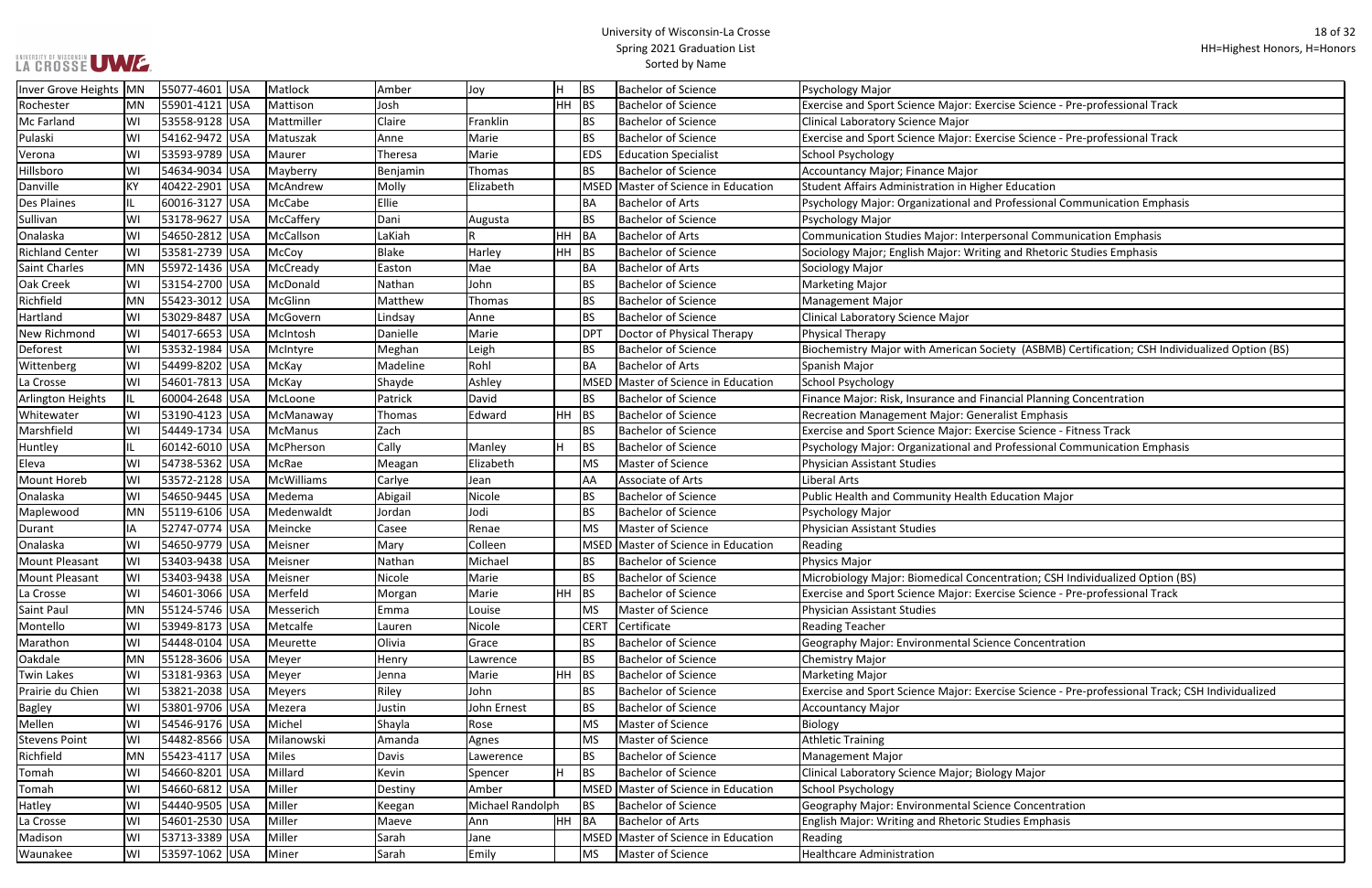#### University of Wisconsin-La Crosse Spring 2021 Graduation List Sorted by Name

se Science - Fitness Track **Pasign / Technical Emphasis** se Science - Pre-professional Track n and Event Management Emphasis se Science - Pre-professional Track ssional Communication Emphasis se Science - Fitness Track se Science - Pre-professional Track nthropology Emphasis se Science - Pre-professional Track

| Milwaukee              | WI        | 53216-3302 USA | Miskowski     | Chelsie   |                    |     | <b>BS</b>  | <b>Bachelor of Science</b>     | <b>Political Science Major</b>                                                                     |
|------------------------|-----------|----------------|---------------|-----------|--------------------|-----|------------|--------------------------------|----------------------------------------------------------------------------------------------------|
| Waterford              | WI        | 53185-4362 USA | Mlachnik      | David     | Anthony            |     | <b>BS</b>  | <b>Bachelor of Science</b>     | Social Studies Education Major (Broad Field Option B)                                              |
| De Forest              | WI        | 53532-0901 USA | Mngodo        | David     | Kihaa              |     | <b>BS</b>  | <b>Bachelor of Science</b>     | Exercise and Sport Science Major: Exercise Science - Fitness T                                     |
| Richfield              | WI        | 53076-9426 USA | Moeller       | Emily     | Sarah              | lH. | <b>BS</b>  | <b>Bachelor of Science</b>     | Early Childhood through Middle Childhood Education Major                                           |
| Reedsburg              | WI        | 53959-1345 USA | Moely         | Thomas    | Gregory            |     | <b>BS</b>  | <b>Bachelor of Science</b>     | <b>Finance Major</b>                                                                               |
| Minnesota City         | <b>MN</b> | 55959-1137 USA | Moldenhauer   | Kodi      |                    | H   | <b>BS</b>  | <b>Bachelor of Science</b>     | Psychology Major                                                                                   |
| Oakdale                | MN        | 55128-5418 USA | Momoh         | Waheed    | Olusola            |     | <b>DPT</b> | Doctor of Physical Therapy     | Physical Therapy                                                                                   |
| La Crosse              | WI        | 54601-3445 USA | Monday        | Charles   | William            |     | <b>BS</b>  | <b>Bachelor of Science</b>     | <b>Finance Major</b>                                                                               |
| Sheboygan              | WI        | 53081-3652 USA | Monson        | Erika     | Kay                |     | <b>BS</b>  | <b>Bachelor of Science</b>     | <b>Biology Major</b>                                                                               |
| Suamico                | WI        | 54313-3227 USA | Moore         | Maddie    |                    | H   | <b>BS</b>  | <b>Bachelor of Science</b>     | Public Health and Community Health Education Major                                                 |
| Franklin               | WI        | 53132-9208 USA | Moore         | Trisha    |                    |     | <b>BS</b>  | <b>Bachelor of Science</b>     | Psychology Major; Theatre Arts Major: Design / Technical Em                                        |
| <b>Green Bay</b>       | WI        | 54302-4849 USA | Moreno        | Lizet     |                    | H   | <b>BS</b>  | <b>Bachelor of Science</b>     | Exercise and Sport Science Major: Exercise Science - Pre-prof                                      |
| Stoughton              | WI        | 53589-3356 USA | Morrison      | Alec      | Duncan             | HH  | <b>BS</b>  | <b>Bachelor of Science</b>     | <b>Management Major</b>                                                                            |
| Germantown             | WI        | 53022-4207 USA | Mortl         | AJ        |                    |     | <b>BS</b>  | <b>Bachelor of Science</b>     | <b>Information Systems Major</b>                                                                   |
| Sheboygan              | WI        | 53083-4110 USA | Morton        | Kaylee    | Nicole             |     | <b>BS</b>  | <b>Bachelor of Science</b>     | <b>Chemistry Major: ACS Certification</b>                                                          |
| Middleton              | WI        | 53562-2624 USA | Mossholder    | Dennis    |                    |     | MSED       | Master of Science in Education | Professional Development: Learning Community Emphasis                                              |
| Green Bay              | WI        | 54313-5363 USA | Motquin       | Jadon     | Anthony            |     | <b>BS</b>  | <b>Bachelor of Science</b>     | <b>Biology Major: Aquatic Science Concentration</b>                                                |
| <b>Fox Point</b>       | WI        | 53217-2772 USA | <b>Mowers</b> | Elizabeth | Coulter            |     | <b>BS</b>  | <b>Bachelor of Science</b>     | Public Health and Community Health Education Major                                                 |
| Holmen                 | WI        | 54636-9172 USA | Mozey         | Samantha  | Frances            |     | <b>BS</b>  | <b>Bachelor of Science</b>     | <b>Political Science Major</b>                                                                     |
| Winfield               | IL.       | 60190-1812 USA | Mrozinsky     | Caleb     | Anthony            |     | <b>MS</b>  | Master of Science              | <b>Physician Assistant Studies</b>                                                                 |
| <b>Richland Center</b> | WI        | 53581-8686 USA | Mueller       | Isaiah    | John               |     | <b>BS</b>  | <b>Bachelor of Science</b>     | <b>Chemistry Major: Environmental Science Concentration</b>                                        |
| <b>Baraboo</b>         | WI        | 53913-9242 USA | Mueller       | Kaylee    | Ann                | lΗ  | <b>BS</b>  | <b>Bachelor of Science</b>     | Therapeutic Recreation Major; Pre-Occupational Thrpy Track                                         |
| La Crosse              | WI        | 54601-6632 USA | Mumm          | Maleah    | Jeanne             |     |            |                                | MEPD Master of Education - Professional DProfessional Development: Educational Leadership Emphasis |
| Hainesville            | IL.       | 60030-1088 USA | Mundinger     | Marissa   | <b>Tess</b>        |     | <b>BS</b>  | <b>Bachelor of Science</b>     | Recreation Management Major: Tourism and Event Managen                                             |
| Lodi                   | WI        | 53555-1560 USA | Munson        | Benjamin  | Connor             |     | <b>BS</b>  | <b>Bachelor of Science</b>     | <b>Marketing Major</b>                                                                             |
| Byron                  | MN        | 55920-1573 USA | Muntifering   | Grace     | Frances            | lH. | <b>BS</b>  | <b>Bachelor of Science</b>     | Microbiology Major: Biomedical Concentration                                                       |
| Elkhorn                | <b>NE</b> | 68022-3027 USA | Murman        | Dillon    | Mitchell           | HH. | BS         | <b>Bachelor of Science</b>     | Philosophy Major                                                                                   |
| <b>River Falls</b>     | WI        | 54022-4868 USA | Murphy        | Luke      | Richard            | HH. | BS         | <b>Bachelor of Science</b>     | Accountancy Major; Finance Major                                                                   |
| Stillwater             | <b>MN</b> | 55082-2820 USA | Murphy        | Rachel    |                    | lн  | <b>BS</b>  | <b>Bachelor of Science</b>     | <b>Statistics Major</b>                                                                            |
| Appleton               | WI        | 54911-1422 USA | Murphy        | Tierney   | Kial               |     | <b>MS</b>  | Master of Science              | <b>Healthcare Administration</b>                                                                   |
| Appleton               | WI        | 54915-4682 USA | Murray        | Ryan      | David              | lн  | <b>BS</b>  | <b>Bachelor of Science</b>     | Psychology Major; German Studies Major                                                             |
| La Crosse              | WI        | 54601-0812 USA | Mustache      | Roger     |                    |     | <b>BA</b>  | <b>Bachelor of Arts</b>        | Archaeological Studies Major; CASSH Program Option                                                 |
| Douglas                | <b>WY</b> | 82633-2027 USA | <b>Myers</b>  | Zack      |                    |     | <b>BS</b>  | <b>Bachelor of Science</b>     | Sociology Major                                                                                    |
| Sartell                | <b>MN</b> | 56377-2243 USA | Myhrwold      | Kaleb     |                    | H   | BS         | <b>Bachelor of Science</b>     | Exercise and Sport Science Major: Exercise Science - Pre-prof                                      |
| Rochester              | MN        | 55906-8035 USA | Nadolny       | Mariah    | Hope               |     | <b>BS</b>  | <b>Bachelor of Science</b>     | <b>Finance Major</b>                                                                               |
| <b>Wisconsin Dells</b> | WI        | 53965-1321 USA | Nate          | Claire    | Christine          | H   | BS         | <b>Bachelor of Science</b>     | Biology Major: Organizational and Professional Communicatio                                        |
| La Crosse              | WI        | 54601-8271 USA | Naughton      | Meghann   |                    |     | <b>BS</b>  | <b>Bachelor of Science</b>     | Exercise and Sport Science Major: Exercise Science - Fitness T                                     |
| Baraboo                | WI        | 53913-9588 USA | Neitzel       | Dezi      |                    | lн  | BS         | <b>Bachelor of Science</b>     | Early Childhood through Middle Childhood Education Major                                           |
| Menomonie              | WI        | 54751-2238 USA | Nelson        | Becca     |                    | HH. | BS         | <b>Bachelor of Science</b>     | <b>Marketing Major</b>                                                                             |
| Onalaska               | WI        | 54650-2415 USA | Nelson        | Carla     | Mae                |     | <b>BS</b>  | <b>Bachelor of Science</b>     | Public Health and Community Health Education Major                                                 |
| Tomah                  | WI        | 54660-5222 USA | Nelson        | Carrie    | Reann              |     | <b>BS</b>  | <b>Bachelor of Science</b>     | <b>Political Science Major</b>                                                                     |
| Hartland               | WI        | 53029-2904 USA | Nelson        | Chloe     | Lela               |     | <b>BS</b>  | <b>Bachelor of Science</b>     | Exercise and Sport Science Major: Exercise Science - Pre-prof                                      |
| Champlin               | MN        | 55316-2908 USA | Nelson        | Graham    | Thomas             |     | <b>BS</b>  | <b>Bachelor of Science</b>     | <b>Computer Science Major</b>                                                                      |
| Rochester              | MN        | 55906-1946 USA | Nelson        | Jacob     | <b>Ewald James</b> |     | <b>BS</b>  | <b>Bachelor of Science</b>     | <b>Political Science Major</b>                                                                     |
| Poynette               | WI        | 53955-7101 USA | Nelson        | Malcolm   | Jeremiah           |     | <b>BA</b>  | <b>Bachelor of Arts</b>        | Archaeological Studies Major: Cultural Anthropology Emphas                                         |
| <b>Saint Paul</b>      | MN        | 55105-1127 USA | Nelson        | Maria     | Cuddigan           | H   | BS         | <b>Bachelor of Science</b>     | Exercise and Sport Science Major: Exercise Science - Pre-prof                                      |
| Madison                | WI        | 53716-2840 USA | Nelson        | Mason     |                    |     | <b>BS</b>  | <b>Bachelor of Science</b>     | <b>General Studies Major</b>                                                                       |
| Lodi                   | WI        | 53555-9556 USA | Nelson        | Samantha  | Jo                 | H   | <b>BS</b>  | <b>Bachelor of Science</b>     | <b>Accountancy Major</b>                                                                           |
|                        |           |                |               |           |                    |     |            |                                |                                                                                                    |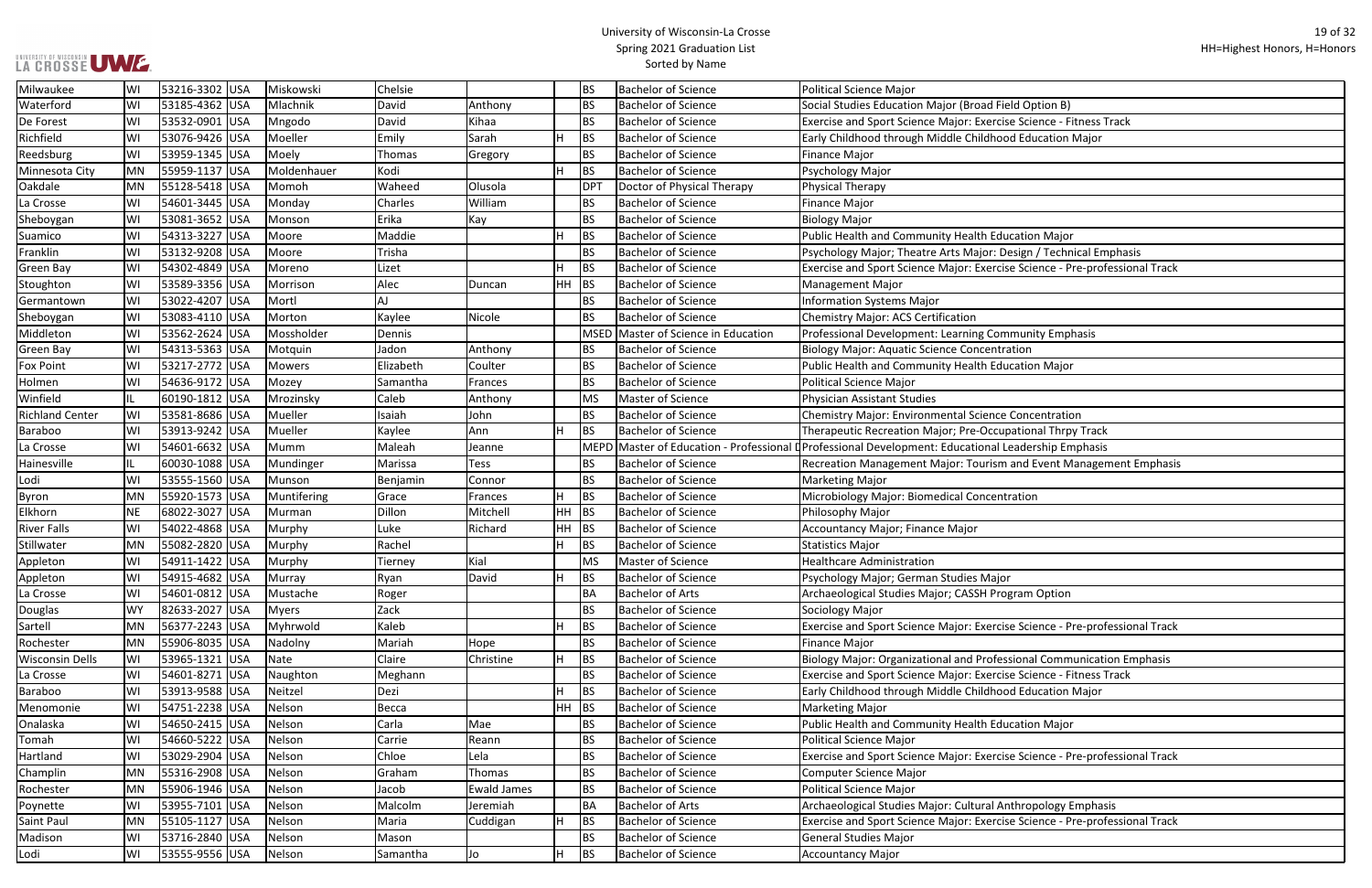#### University of Wisconsin-La Crosse Spring 2021 Graduation List Sorted by Name

#### al Education; School Health Education Major: <sup>Physical</sup> Education; School Health Education;

e Concentration; CSH Individualized Option (BS)

se Science - Pre-professional Track

se Science - Pre-professional Track; Pre-Physical Therapy on Science Concentration ncial Planning Concentration

sonal Communication Emphasis

Lockport III. 604<br>Se Science - Pre-professional Track

| Neenah                  | WI        | 54956-1572 USA |            | Nesja          | Joshua       | Barry         |         |             | MSED Master of Science in Education | <b>Student Affairs Administration in Higher Education</b>       |
|-------------------------|-----------|----------------|------------|----------------|--------------|---------------|---------|-------------|-------------------------------------|-----------------------------------------------------------------|
| Edgerton                | WI        | 53534-9354 USA |            | Nettum         | Clarise      | Marie         |         | <b>BS</b>   | <b>Bachelor of Science</b>          | <b>Management Major</b>                                         |
| Theresa                 | WI        | 53091-9754 USA |            | Neuman         | Tyler        |               |         | <b>BS</b>   | <b>Bachelor of Science</b>          | Exercise and Sport Science Major: Physical Education; School H  |
| <b>Arden Hills</b>      | <b>MN</b> | 55112-3226 USA |            | Neururer       | Jonas        | Robert        |         | <b>BS</b>   | <b>Bachelor of Science</b>          | Management Major                                                |
| Racine                  | WI        | 53402-4771 USA |            | Newborg        | Katie        | Marie         |         | <b>BA</b>   | <b>Bachelor of Arts</b>             | Political Science Major; Spanish Major                          |
| Pewaukee                | WI        | 53072-4420 USA |            | Nicholson      | Aaron        | Mark          |         | <b>BS</b>   | <b>Bachelor of Science</b>          | Political Science Major; CASSH Program Option                   |
| Greenwood               | WI        | 54437-7741 USA |            | Nigon          | McKayla      | Marie         |         | <b>BS</b>   | <b>Bachelor of Science</b>          | <b>Therapeutic Recreation Major</b>                             |
| Appleton                | WI        | 54915-7209 USA |            | Nikodem        | Jared        | Russell       |         | <b>BS</b>   | <b>Bachelor of Science</b>          | Geography Major: Environmental Science Concentration; CSH I     |
| Verona                  | WI        | 53593-2111 USA |            | Noel           | Ana          | Marie         |         | <b>BS</b>   | <b>Bachelor of Science</b>          | <b>Biology Major: Aquatic Science Concentration</b>             |
| La Crosse               | WI        | 54601-7251 USA |            | Noethe Wolford | Zachary      | Thomas        |         | <b>MSED</b> | Master of Science in Education      | <b>School Psychology</b>                                        |
| Duluth                  | MN        | 55805-2072 USA |            | Noonan         | Sunflower    | Quinn         |         | <b>BA</b>   | <b>Bachelor of Arts</b>             | Philosophy Major; Women's Studies Major                         |
| Port Washington         | WI        | 53074-2042 USA |            | Norman         | Eagan        | Patrick       |         | <b>BS</b>   | <b>Bachelor of Science</b>          | Physics Major: Astronomy Emphasis                               |
| Milwaukee               | WI        | 53208-1126 USA |            | Norrington     | Tatyana      |               |         | <b>BS</b>   | <b>Bachelor of Science</b>          | <b>Computer Science Major</b>                                   |
| Stoughton               | WI        | 53589-4843 USA |            | Novotny        | Kayley       | Renee         | H       | BS          | <b>Bachelor of Science</b>          | Middle Childhood through Early Adolescence Education Major      |
| Medford                 | WI        | 54451-9788 USA |            | Nuernberger    | Cayden       | Elizabeth     | HH      | <b>BS</b>   | <b>Bachelor of Science</b>          | Psychology Major                                                |
| <b>Red Wing</b>         | MN        | 55066-4130 USA |            | Nybo           | Anika        | Elizabeth     |         | <b>BS</b>   | <b>Bachelor of Science</b>          | <b>Information Systems Major</b>                                |
| <b>Baraboo</b>          | WI        | 53913-9645 USA |            | Oberman        | Aetia        | Lorraine      |         | <b>BS</b>   | <b>Bachelor of Science</b>          | <b>Biology Major</b>                                            |
| South Haven             | <b>MN</b> | 55382-9235 USA |            | O'Brien        | Caitlin      |               |         | <b>BS</b>   | <b>Bachelor of Science</b>          | Exercise and Sport Science Major: Exercise Science - Pre-profes |
| Rio                     | WI        | 53960-9213 USA |            | O'Brien        | Courtney     | Ann           |         | <b>EDS</b>  | <b>Education Specialist</b>         | School Psychology                                               |
| Menomonee Falls         | WI        | 53051-5714 USA |            | O'Connell      | <b>Brian</b> | Robert        |         | <b>BS</b>   | <b>Bachelor of Science</b>          | <b>Finance Major</b>                                            |
| Belleville              | WI        | 53508-9311 USA |            | O'Connor       | McKenzie     | Lee           |         | <b>BS</b>   | <b>Bachelor of Science</b>          | Political Science Major; Public Administration Major            |
| Rogers                  | <b>MN</b> | 55374-7518 USA |            | O'Donnell      | Mark         | Raymond       |         | <b>BS</b>   | <b>Bachelor of Science</b>          | <b>Marketing Major</b>                                          |
| Laughlin                | <b>NV</b> | 89029-0161 USA |            | Oelhafen       | Katherine    |               |         | AA          | <b>Associate of Arts</b>            | Liberal Arts                                                    |
| Burlington              | WI        | 53105-9723 USA |            | Ohlfs          | Chloe        | Rachel        |         | <b>BS</b>   | <b>Bachelor of Science</b>          | <b>English Education Major</b>                                  |
| Burlington              | WI        | 53105-7607 USA |            | Ohm            | Andrew       | Stefan        |         | <b>BS</b>   | <b>Bachelor of Science</b>          | <b>Mathematics Education Major</b>                              |
| Mukwonago               | WI        | 53149-9168 USA |            | Olen           | Alex         |               |         | <b>BS</b>   | <b>Bachelor of Science</b>          | Middle Childhood through Early Adolescence Education Major      |
| New Lisbon              | WI        | 53950          | <b>USA</b> | Oliver         | Grace        | Marian        |         | <b>BA</b>   | <b>Bachelor of Arts</b>             | English Major: Writing and Rhetoric Studies Emphasis            |
| Cumberland              | WI        | 54829-9485 USA |            | Olsen          | Taylor       | Kelley        | HH      | <b>BS</b>   | <b>Bachelor of Science</b>          | Biology Major; CSH Individualized Option (BS)                   |
| Palmyra                 | WI        | 53156-9794 USA |            | Olson          | Allen        | James         |         | <b>BS</b>   | <b>Bachelor of Science</b>          | <b>Accountancy Major</b>                                        |
| <b>Wisconsin Rapids</b> | WI        | 54494-9097 USA |            | Olson          | Ben          |               | $HH$ BS |             | <b>Bachelor of Science</b>          | Exercise and Sport Science Major: Exercise Science - Pre-profes |
| Madison                 | WI        | 53719-1418 USA |            | Olson          | <b>Blake</b> | Earl          |         | <b>BS</b>   | <b>Bachelor of Science</b>          | Geography Major: Geographic Information Science Concentrat      |
| Bloomer                 | WI        | 54724-1361 USA |            | Olson          | Eli          | Abraham       | $HH$ BS |             | <b>Bachelor of Science</b>          | Finance Major: Risk, Insurance and Financial Planning Concenti  |
| Saukville               | WI        | 53080-1699 USA |            | Olson          | Eli          | <b>Brandt</b> |         | <b>BS</b>   | <b>Bachelor of Science</b>          | Nuclear Medicine Technology Major                               |
| Oneida                  | WI        | 54155-9382 USA |            | Olson          | Madi         |               | $HH$ BS |             | <b>Bachelor of Science</b>          | Spanish Education Major (Early Childhood - Adolescence)         |
| Malone                  | WI        | 53049-1234 USA |            | Olson          | Owen         | John          |         | <b>BS</b>   | <b>Bachelor of Science</b>          | Biology Major; CSH Individualized Option (BS)                   |
| Caledonia               | <b>MN</b> | 55921-2731 USA |            | Olson          | Sidney       | Lane          | $HH$ BS |             | <b>Bachelor of Science</b>          | <b>Biology Major: Biomedical Science Concentration</b>          |
| Columbus                | WI        | 53925-1374 USA |            | Olson          | Skyler       | Rose          | $HH$ BS |             | <b>Bachelor of Science</b>          | Early Childhood through Middle Childhood Education Major        |
| La Crosse               | WI        | 54601-4056 USA |            | Olson          | Tim          |               |         | <b>BS</b>   | <b>Bachelor of Science</b>          | <b>Computer Science Major</b>                                   |
| Waukesha                | WI        | 53186-1276 USA |            | Olson          | Will         |               |         | <b>BS</b>   | <b>Bachelor of Science</b>          | <b>International Business Major</b>                             |
| <b>Bristol</b>          | WI        | 53104-9668 USA |            | O'Neill        | Kestly       | Christine     |         | <b>BS</b>   | <b>Bachelor of Science</b>          | Biology Major; CSH Individualized Option (BS)                   |
| Edgerton                | WI        | 53534-8769 USA |            | Onley          | Alyssa       | May           |         | <b>BS</b>   | <b>Bachelor of Science</b>          | Sociology Major                                                 |
| Lockport                | IL        | 60441-4749 USA |            | Oprzedek       | Teddy        |               |         | <b>BS</b>   | <b>Bachelor of Science</b>          | Archaeological Studies Major                                    |
| Port Washington         | WI        | 53074-9654 USA |            | Orten          | Tanner       | William       |         | BS          | <b>Bachelor of Science</b>          | Finance Major                                                   |
| Loretto                 | MN        | 55357-9706 USA |            | Orth           | Hailie       | Yvonne        |         | <b>BS</b>   | <b>Bachelor of Science</b>          | Public Health and Community Health Education Major              |
| Waterford               | WI        | 53185-1193 USA |            | Osborne        | Elizabeth    | Frances       | $HH$ BS |             | <b>Bachelor of Science</b>          | Communication Studies Major: Interpersonal Communication I      |
| Lockport                | IL        | 60441-4229 USA |            | Oster          | Allison      | Marie         | H.      | <b>BS</b>   | <b>Bachelor of Science</b>          | Exercise and Sport Science Major: Exercise Science - Pre-profes |
| Hudson                  | WI        | 54016-7850 USA |            | Osterhues      | Andrew       | David         |         | <b>BS</b>   | <b>Bachelor of Science</b>          | <b>Finance Major</b>                                            |
| Columbus                | WI        | 53925-1339 USA |            | Osterloth      | Kohei        | Ambrose       |         | <b>MS</b>   | Master of Science                   | <b>Applied Statistics</b>                                       |
|                         |           |                |            |                |              |               |         |             |                                     |                                                                 |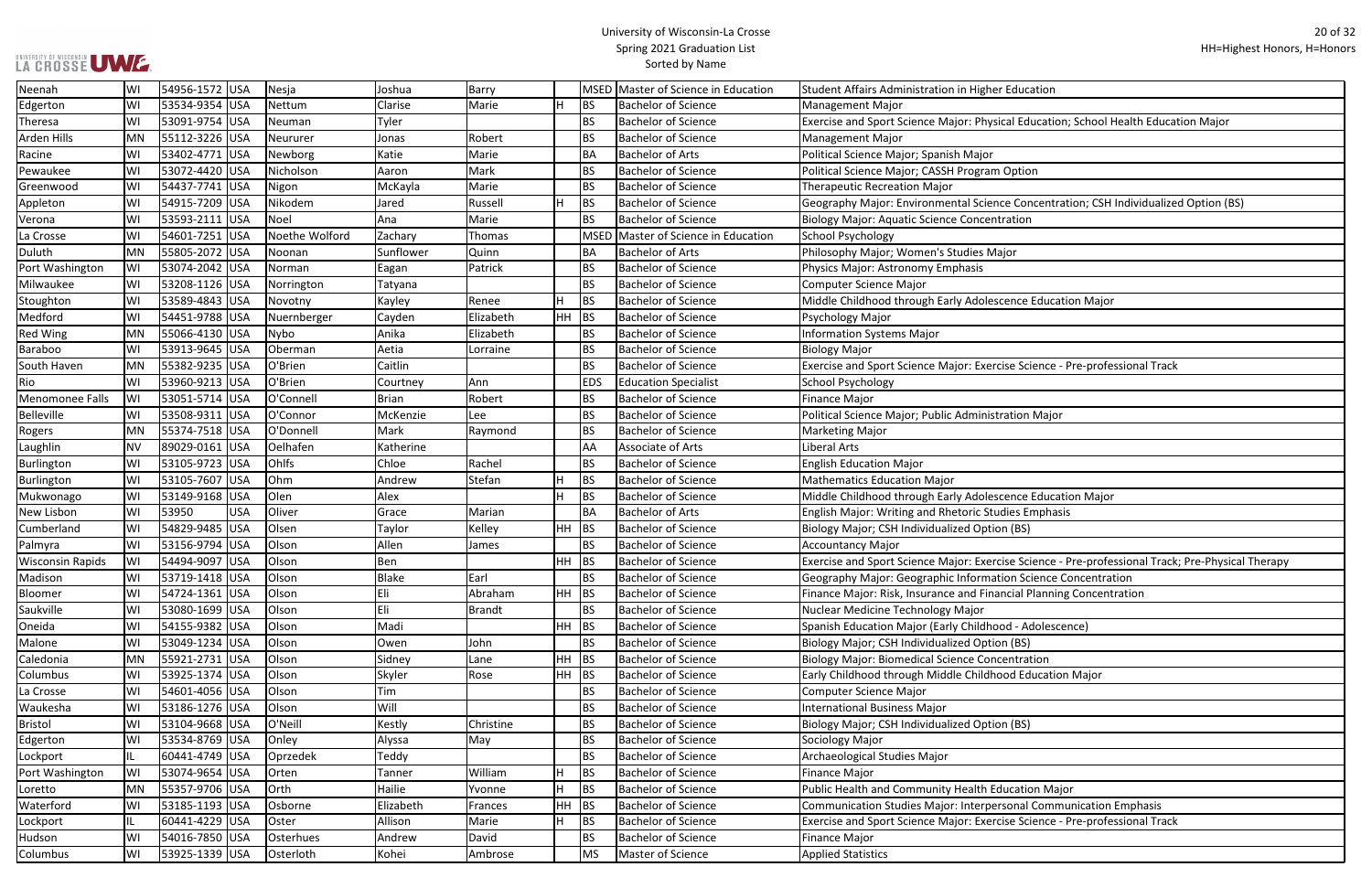#### University of Wisconsin-La Crosse Spring 2021 Graduation List Sorted by Name

| al Science Major                            |
|---------------------------------------------|
|                                             |
|                                             |
| tion Major                                  |
|                                             |
| tion Major                                  |
| ntration                                    |
|                                             |
|                                             |
|                                             |
|                                             |
|                                             |
| es Emphasis                                 |
| (BS)                                        |
| (BS)                                        |
|                                             |
|                                             |
| SH Individualized Option (BS)               |
| evelopment                                  |
|                                             |
|                                             |
| ducation                                    |
| ducation                                    |
|                                             |
|                                             |
|                                             |
|                                             |
|                                             |
|                                             |
|                                             |
| nce Education Major                         |
| e Science - Pre-professional Track          |
| ncentration; CSH Individualized Option (BS) |
|                                             |
|                                             |
|                                             |
| (BS)                                        |
|                                             |
|                                             |
| e Science - Pre-professional Track          |
|                                             |
| e Science - Pre-professional Track          |
| ducation                                    |
|                                             |
| ntration                                    |
|                                             |
| <i><b>Aajor</b></i>                         |
|                                             |

| New Lisbon             | WI        | 53950-9065 USA |            | Ott                 | Samuel        | Joseph       | Iн    | <b>BS</b>   | <b>Bachelor of Science</b>          | History Major: Regional Emphasis; Political Science Major                          |
|------------------------|-----------|----------------|------------|---------------------|---------------|--------------|-------|-------------|-------------------------------------|------------------------------------------------------------------------------------|
| North Mankato          | <b>MN</b> | 56003-4280 USA |            | Ottmar              | Madalyn       | Marie        |       | <b>BS</b>   | <b>Bachelor of Science</b>          | Nuclear Medicine Technology Major                                                  |
| Stillwater             | <b>MN</b> | 55082-8556 USA |            | Packard             | Abe           |              |       | <b>MS</b>   | Master of Science                   | Biology                                                                            |
| Weston                 | WI        | 54476-2559 USA |            | Pagel               | Alex          | Joseph       | HH BS |             | <b>Bachelor of Science</b>          | Political Science Major; Public Administration Major                               |
| Abrams                 | WI        | 54101-9738 USA |            | Pagel               | Mikayla       | Jo           |       | <b>BS</b>   | <b>Bachelor of Science</b>          | Psychology Major                                                                   |
| Mc Farland             | WI        | 53558-8916 USA |            | Pahnke              | Christopher   | Palmer       | H     | BS          | <b>Bachelor of Science</b>          | Political Science Major; Public Administration Major                               |
| <b>Green Bay</b>       | WI        | 54304-1439 USA |            | Palecek             | Victoria      | Angeline     |       | <b>BS</b>   | <b>Bachelor of Science</b>          | <b>Biology Major: Biomedical Science Concentration</b>                             |
| Arden Hills            | MN        | 55112-2904 USA |            | Palme               | <b>Brooke</b> | Elizabeth    |       | <b>BS</b>   | <b>Bachelor of Science</b>          | Psychology Major                                                                   |
| Centennial             | CO        | 80112-1807 USA |            | Pankau              | <b>Brian</b>  | Lee          |       | <b>MS</b>   | Master of Science                   | Data Science                                                                       |
| Oshkosh                | WI        | 54904-8486 USA |            | Panske              | Abigail       | Anne         |       | <b>BS</b>   | <b>Bachelor of Science</b>          | Nuclear Medicine Technology Major                                                  |
| Menomonee Falls        | WI        | 53051-2000 USA |            | Pape                | Amanda        |              |       | <b>BS</b>   | <b>Bachelor of Science</b>          | <b>Information Systems Major</b>                                                   |
| Green Bay              | WI        | 54301-3631 USA |            | Parish              | Charles       | Paul         |       | <b>BS</b>   | <b>Bachelor of Science</b>          | <b>Management Major</b>                                                            |
| Waunakee               | WI        | 53597-2833 USA |            | Park                | Lydia         | Kay          | lн    | <b>BA</b>   | <b>Bachelor of Arts</b>             | English Major: Writing and Rhetoric Studies Emphasis                               |
| Holmen                 | WI        | 54636-2222 USA |            | Parker              | James         | Henry        |       | <b>BS</b>   | <b>Bachelor of Science</b>          | Biology Major; CSH Individualized Option (BS)                                      |
| Dodgeville             | WI        | 53533-9067 USA |            | Parkin              | Marissa       |              | lн    | <b>BS</b>   | <b>Bachelor of Science</b>          | Biology Major; CSH Individualized Option (BS)                                      |
| <b>Green Bay</b>       | WI        | 54301-1731 USA |            | Parrott             | Mary          | Katherine    |       | <b>DPT</b>  | Doctor of Physical Therapy          | Physical Therapy                                                                   |
| Sparta                 | WI        | 54656-1952 USA |            | Parry               | Brittany      | Lynn         |       | <b>CERT</b> | Certificate                         | <b>Reading Teacher</b>                                                             |
| Kendall                | WI        | 54638-7047 USA |            | Pasch               | Trenton       | Gilbert      |       | <b>BS</b>   | <b>Bachelor of Science</b>          | Mathematics Major: Applied Emphasis; CSH Individualized Option (BS)                |
| Superior               | WI        | 54880-2127 USA |            | Patterson           | Kristine      | Lynn         |       | <b>MS</b>   | Master of Science                   | Recreation Management: Professional Development                                    |
| Stoughton              | WI        | 53589-1221 USA |            | Paul                | Cailyn        | Riley        |       | <b>BS</b>   | <b>Bachelor of Science</b>          | Computer Science Major                                                             |
| Adams                  | WI        | 53910-9721 USA |            | Pawlak              | Paige         |              | H     | <b>BS</b>   | <b>Bachelor of Science</b>          | <b>Therapeutic Recreation Major</b>                                                |
| Moorhead               | MN        | 56562-0001 USA |            | Payette             | Sean          | Philip       |       |             | MSED Master of Science in Education | Student Affairs Administration in Higher Education                                 |
| De Pere                | WI        | 54115          | USA        | Pearce              | Becca         |              |       |             | MSED Master of Science in Education | Student Affairs Administration in Higher Education                                 |
| Minneapolis            | <b>MN</b> | 55409-1210 USA |            | Pearson             | Max           |              |       | <b>MS</b>   | Master of Science                   | Data Science                                                                       |
| Luck                   | WI        | 54853-7012 USA |            | Pedersen            | Emma          | Gail         |       | <b>MS</b>   | Master of Science                   | <b>Therapeutic Recreation</b>                                                      |
| La Crosse              | WI        | 54601-8900 USA |            | Pederson            | Stephanie     | April        | lн    | <b>BA</b>   | <b>Bachelor of Arts</b>             | Psychology Major; Spanish Major                                                    |
| Greenfield             | WI        | 53228-2173 USA |            | Pelkofer            | Jarrod        | Stephen      |       | <b>MS</b>   | Master of Science                   | Data Science                                                                       |
| Enshi                  |           | 445700         | <b>CHN</b> | Peng                | Wentai        |              |       | <b>MSE</b>  | Master of Software Engineering      | Software Engineering                                                               |
| <b>Wild Rose</b>       | WI        | 54984-6447 USA |            | Pennewell Battaglia | Ruby          | Grace        | lH.   | <b>BS</b>   | <b>Bachelor of Science</b>          | <b>Biology Major</b>                                                               |
| Springbrook            | WI        | 54875-9469 USA |            | Peoples             | Emily         | Beth         |       | <b>BS</b>   | <b>Bachelor of Science</b>          | Psychology Major                                                                   |
| <b>Sussex</b>          | WI        | 53089-4528 USA |            | Pepitone            | Camille       | Katherine    |       | <b>BS</b>   | <b>Bachelor of Science</b>          | Middle Childhood through Early Adolescence Education Major                         |
| Nashotah               | WI        | 53058-9696 USA |            | Perkins             | Curry         | <b>James</b> |       | AA          | Associate of Arts                   | Liberal Arts                                                                       |
| <b>Richland Center</b> | WI        | 53581-6304 USA |            | Perkins             | Paige         | Marie        |       | <b>BS</b>   | <b>Bachelor of Science</b>          | Exercise and Sport Science Major: Exercise Science - Pre-professional Track        |
| Casco                  | WI        | 54205-9737 USA |            | Peronto             | Zac           |              |       | <b>BS</b>   | <b>Bachelor of Science</b>          | Biology Major: Environmental Science Concentration; CSH Individualized Option (BS) |
| La Crosse              | WI        | 54601-3746 USA |            | Persin              | Maxx          | Thomas       |       | <b>BS</b>   | <b>Bachelor of Science</b>          | Computer Science Major                                                             |
| De Pere                | WI        | 54115-7804 USA |            | Peterman            | Laura         | Lynne        |       | <b>MS</b>   | Master of Science                   | <b>Applied Statistics</b>                                                          |
| Hobart                 | WI        | 54155-7714 USA |            | Peters              | <b>Nick</b>   |              |       | <b>DPT</b>  | Doctor of Physical Therapy          | Physical Therapy                                                                   |
| Holmen                 | WI        | 54636-9785 USA |            | Peters              | Steven        | Gregory      |       | <b>BS</b>   | <b>Bachelor of Science</b>          | Physics Major; CSH Individualized Option (BS)                                      |
| Hokah                  | <b>MN</b> | 55941-8781 USA |            | Petersen            | Sarah         | Rose         |       | <b>BS</b>   | <b>Bachelor of Science</b>          | <b>Biology Major</b>                                                               |
| Centerville            | <b>MN</b> | 55038-8769 USA |            | Peterson            | Alexis        | Grace        |       | <b>BS</b>   | <b>Bachelor of Science</b>          | <b>International Business Major</b>                                                |
| Chaseburg              | WI        | 54621-8082 USA |            | Peterson            | Cassie        |              | HH BS |             | <b>Bachelor of Science</b>          | Exercise and Sport Science Major: Exercise Science - Pre-professional Track        |
| Waukesha               | WI        | 53186-6810 USA |            | Peterson            | Charlie       |              |       | <b>BS</b>   | <b>Bachelor of Science</b>          | <b>Finance Major</b>                                                               |
| Saint Cloud            | <b>MN</b> | 56301-8935 USA |            | Peterson            | Riley         |              | H     | <b>BS</b>   | <b>Bachelor of Science</b>          | Exercise and Sport Science Major: Exercise Science - Pre-professional Track        |
| Nashville              | TN        | 37216-1811 USA |            | Petr                | Seanna        |              |       |             | MSED Master of Science in Education | Student Affairs Administration in Higher Education                                 |
| Janesville             | W١        | 53546-3439 USA |            | Petruzzello         | Elizabeth     |              |       | <b>BS</b>   | <b>Bachelor of Science</b>          | Psychology Major                                                                   |
| Shoreview              | <b>MN</b> | 55126-3124 USA |            | Petry               | Madie         |              | H     | BS          | <b>Bachelor of Science</b>          | <b>Biology Major: Biomedical Science Concentration</b>                             |
| Omro                   | WI        | 54963-1094 USA |            | Pfister             | Grace         | Joy          | HH    | BS          | <b>Bachelor of Science</b>          | Psychology Major                                                                   |
| Waunakee               | WI        | 53597-2267 USA |            | Phelps              | Alec          | Michael      |       | <b>BS</b>   | <b>Bachelor of Science</b>          | Management Major; Computer Science Major                                           |
|                        |           |                |            |                     |               |              |       |             |                                     |                                                                                    |

UNIVERSITY OF WISCONSIN<br>LA CROSSE UWE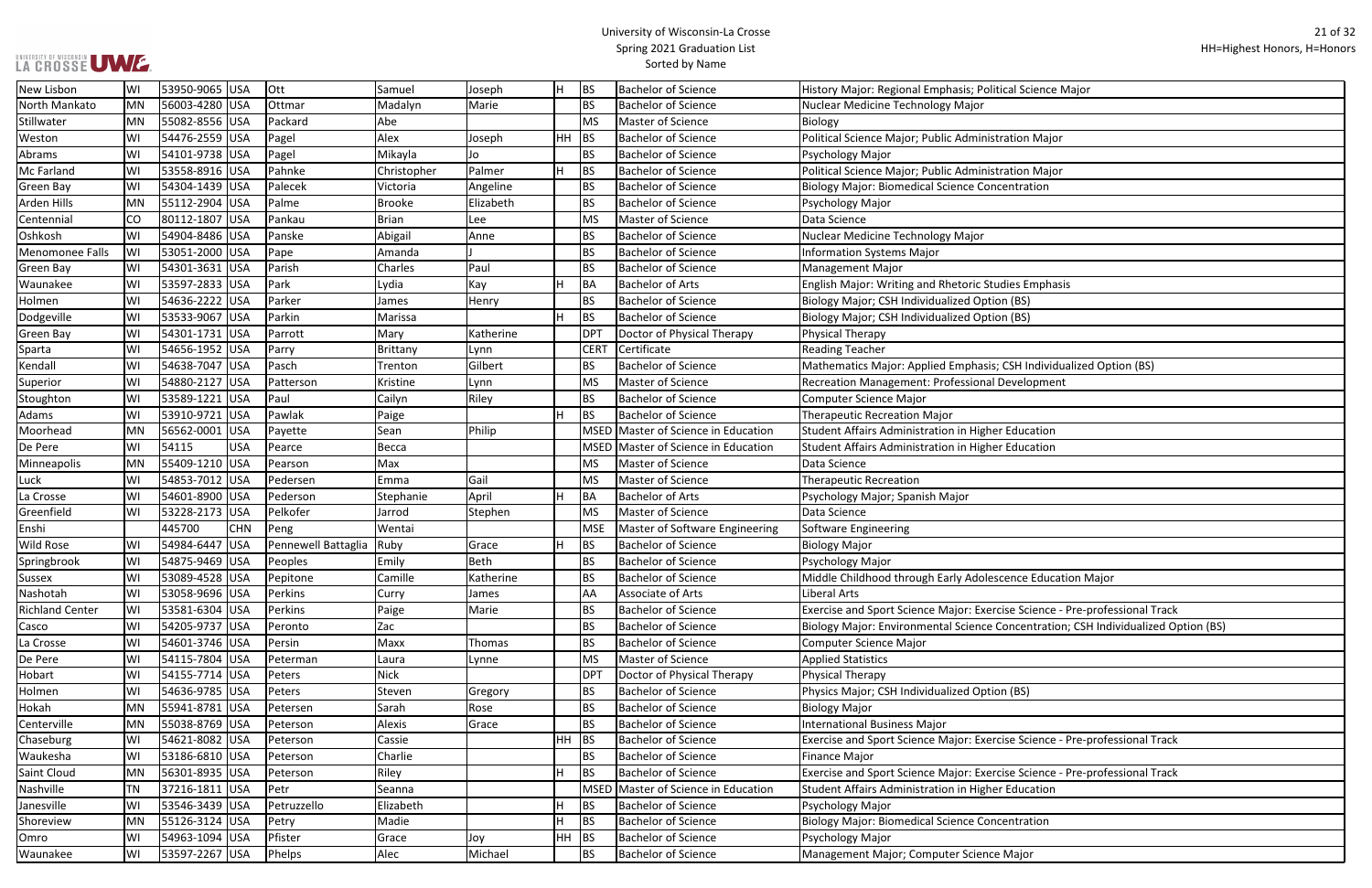#### University of Wisconsin-La Crosse Spring 2021 Graduation List Sorted by Name

ntration; Economics Major:

se Science - Pre-professional Track

tional and Professional Communication Emphasis

ise Science - Pre-professional Track

ise Science - Pre-professional Track

tional and Professional Communication Emphasis

ication; CSH Individualized Option (BS)

ety for Biochemistry & Molecular Biology (ASBMB) Cert

ety for Biochemistry & Molecular Biology (ASBMB) Cert

| Webster               | W١        | 54893-8438  USA |            | Phernetton   | Sophia          | Rose        |           | <b>BS</b>   | <b>Bachelor of Science</b>          | Psychology Major                                                      |
|-----------------------|-----------|-----------------|------------|--------------|-----------------|-------------|-----------|-------------|-------------------------------------|-----------------------------------------------------------------------|
| Onalaska              | W١        | 54650-2132 USA  |            | Piepenburg   | Tyler           | Thomas      |           | BS          | <b>Bachelor of Science</b>          | <b>Finance Major</b>                                                  |
| Hartland              | WI        | 53029-2908  USA |            | Pierce       | Danny           |             |           | <b>BS</b>   | <b>Bachelor of Science</b>          | <b>Computer Science Major</b>                                         |
| Deforest              | W١        | 53532-3221  USA |            | Pilecky      | Michael         |             |           | BS          | <b>Bachelor of Science</b>          | <b>Statistics Major: Actuarial Science Concentration; Economics M</b> |
| Neenah                | W١        | 54956-2839  USA |            | Pingel       | Maggie          |             |           | <b>BS</b>   | <b>Bachelor of Science</b>          | <b>Biology Major: Environmental Science Concentration</b>             |
| <b>West Bend</b>      | W١        | 53090-2869 USA  |            | Pirrung      | Derek           | John        | н         | <b>BS</b>   | <b>Bachelor of Science</b>          | Psychology Major                                                      |
| Kewaskum              | W١        | 53040-9201 USA  |            | Plachinski   | Haley           | Ann         |           | <b>BS</b>   | <b>Bachelor of Science</b>          | Clinical Laboratory Science Major                                     |
| Little Chute          | WI        | 54140-2696 USA  |            | Plate        | Devin           | Matthew     |           | BS          | <b>Bachelor of Science</b>          | Microbiology Major                                                    |
| La Crosse             | WI        | 54601-4747 USA  |            | Platzbecker  | Emma            | Grace       | HH -      | BS          | <b>Bachelor of Science</b>          | Exercise and Sport Science Major: Exercise Science - Pre-profes       |
| Andover               | MN        | 55304-3317 USA  |            | Plienis      | Jessica         | Marie       |           | <b>BS</b>   | <b>Bachelor of Science</b>          | Communication Studies Major: Organizational and Professiona           |
| Cleveland             | W١        | 53015           | <b>USA</b> | Ploetz       | Arika           | Lynn        | H         | <b>BS</b>   | <b>Bachelor of Science</b>          | Psychology Major; CASSH Program Option                                |
| Rochester             | <b>MN</b> | 55902-4236 USA  |            | Plutowski    | <b>Nicholas</b> |             | <b>HH</b> | <b>BS</b>   | <b>Bachelor of Science</b>          | <b>Biology Major: Biomedical Science Concentration</b>                |
| Minnetonka            | MN        | 55345-2605 USA  |            | Pocock       | Mary            |             |           | <b>BS</b>   | <b>Bachelor of Science</b>          | Management Major                                                      |
| Westboro              | WI        | 54490-9459      | USA        | Poehler      | Cassandra       | Lee         | HH.       | <b>BS</b>   | <b>Bachelor of Science</b>          | Exercise and Sport Science Major: Exercise Science - Pre-profes       |
| La Crosse             | WI        | 54601-3829 USA  |            | Pohnl        | Caden           | David       |           | <b>BS</b>   | <b>Bachelor of Science</b>          | Middle Childhood through Early Adolescence Education Major            |
| Greenville            | WI        | 54942-8037  USA |            | Pollack      | <b>Becky</b>    |             | <b>HH</b> | <b>BS</b>   | <b>Bachelor of Science</b>          | Middle Childhood through Early Adolescence Education Major            |
| Antigo                | WI        | 54409-9091  USA |            | Ponasik      | Molly           | Elizabeth   |           |             | MSED Master of Science in Education | <b>Student Affairs Administration in Higher Education</b>             |
| <b>Silver Lake</b>    | MN        | 55381-6072 USA  |            | Popp         | Rachael         | Alyssa      | H.        | <b>BS</b>   | <b>Bachelor of Science</b>          | Exercise and Sport Science Major: Exercise Science - Pre-profes       |
| La Crosse             | W١        | 54601-3678 USA  |            | Porter       | Chris           |             |           |             | MSED Master of Science in Education | Student Affairs Administration in Higher Education                    |
| Houlton               | W١        | 54082-2410 USA  |            | Potting      | Jordan          | Ross        |           | BS          | <b>Bachelor of Science</b>          | <b>Marketing Major</b>                                                |
| Franklin              | W١        | 53132-8844      | <b>USA</b> | Poweleit     | Samantha        | м           |           | BS          | <b>Bachelor of Science</b>          | Communication Studies Major: Organizational and Professiona           |
| La Crosse             | WI        | 54601-3768 USA  |            | Powell       | Eli             | Desmond     |           | <b>BS</b>   | <b>Bachelor of Science</b>          | <b>General Studies Major</b>                                          |
| Appleton              | WI        | 54913-9511  USA |            | Pranica      | Katherine       | Rebecca     |           | <b>MS</b>   | Master of Science                   | <b>Physician Assistant Studies</b>                                    |
| Woodbury              | MN        | 55125-8470 USA  |            | Praska       | Isabel          | Ann         | <b>HH</b> | BS          | <b>Bachelor of Science</b>          | Microbiology Major: Biomedical Concentration                          |
| Cary                  |           | 60013-3413 USA  |            | Prendergast  | Alexander       | James       |           | <b>BS</b>   | <b>Bachelor of Science</b>          | Biochemistry Major with (ASBMB) Certification; CSH Individual         |
| Rochester             | <b>MN</b> | 55902-8406 USA  |            | Priebe       | Laura           | Irene       |           | <b>BS</b>   | <b>Bachelor of Science</b>          | Social Studies Education Major (Broad Field Option B)                 |
| Waukesha              | W١        | 53188-1461 USA  |            | Pugel        | Joseph          | Matthew     |           | BS          | <b>Bachelor of Science</b>          | Geography Major: Environmental Science Concentration                  |
| Chaska                | MN        | 55318-1582 USA  |            | Pulvermacher | Emily           | Michele     |           | <b>MS</b>   | <b>Master of Science</b>            | <b>Physician Assistant Studies</b>                                    |
| De Pere               | WI        | 54115-8781  USA |            | Quintal      | Tracy           | Lynn        |           | <b>CERT</b> | Certificate                         | <b>Reading Teacher</b>                                                |
| Cedarburg             | W١        | 53012-9212  USA |            | Race         | Makenna         | Jean        | <b>HH</b> | <b>BS</b>   | <b>Bachelor of Science</b>          | Geography Major: Environmental Science Concentration                  |
| Poynette              | W١        | 53955-9384  USA |            | Radewan      | Haley           | Elizabeth   |           | <b>BS</b>   | <b>Bachelor of Science</b>          | Management Major; Marketing Major                                     |
| Pine Island           | MN        | 55963-7714 USA  |            | Radtke       | Mikayla         | Lynn        | H         | <b>BS</b>   | <b>Bachelor of Science</b>          | Clinical Laboratory Science Major                                     |
| Portage               | WI        | 53901-9632 USA  |            | Radtke       | Natasha         | Corinne Due | <b>HH</b> | <b>BS</b>   | <b>Bachelor of Science</b>          | Archaeological Studies Major                                          |
| Mukwonago             | WI        | 53149-8531  USA |            | Ragon        | Alyssa          | Danielle    | H.        | <b>BS</b>   | <b>Bachelor of Science</b>          | Biochemistry Major with American Society for Biochemistry &           |
| Mukwonago             | WI        | 53149-8531 USA  |            | Ragon        | Lauren          | Alexandra   | H.        | <b>BS</b>   | <b>Bachelor of Science</b>          | Biochemistry Major with American Society for Biochemistry &           |
| Sparta                | WI        | 54656-2479 USA  |            | Rasmusson    | Seth            | Michael     | $HH$ BS   |             | <b>Bachelor of Science</b>          | Computer Science Major; CSH Individualized Option (BS)                |
| La Crosse             | WI        | 54601-3674 USA  |            | Raymond      | Brandon         | Scott       |           | BS          | <b>Bachelor of Science</b>          | Public Health and Community Health Education Major                    |
| La Crosse             | W١        | 54601-7777 USA  |            | Rebel        | Austin          |             |           | <b>MS</b>   | Master of Science                   | <b>Physician Assistant Studies</b>                                    |
| Green Bay             | WI        | 54311-4616 USA  |            | Rebman       | Justin          | Charles     |           | BS          | <b>Bachelor of Science</b>          | Physics Major                                                         |
| Inver Grove Heights   | MN        | 55077-5815  USA |            | Rechtzigel   | Bradley         | Dean        |           | <b>MS</b>   | Master of Science                   | <b>Applied Statistics</b>                                             |
| Elbow Lake            | MN        | 56531-9502  USA |            | Redepenning  | Austin          |             |           | <b>MS</b>   | Master of Science                   | <b>Physician Assistant Studies</b>                                    |
| <b>West Bend</b>      | WI        | 53095-3711 USA  |            | Redig        | Alda            | Mackenzie   |           | BS          | <b>Bachelor of Science</b>          | Biology Major; CSH Individualized Option (BS)                         |
| <b>Machesney Park</b> | IL.       | 61115-7932  USA |            | Redington    | Mickey          |             |           | BS          | <b>Bachelor of Science</b>          | Psychology Major                                                      |
| Seneca                | WI        | 54654           | <b>USA</b> | Redman       | Taylor          | Mae         |           | <b>BS</b>   | <b>Bachelor of Science</b>          | Nuclear Medicine Technology Major                                     |
| Carlton               | MN        | 55718-8163 USA  |            | Reed         | Jenna           | Marie       |           | <b>BS</b>   | <b>Bachelor of Science</b>          | Accountancy Major; Finance Major                                      |
| Naperville            |           | 60540-3700  USA |            | Reed         | Samantha        | Therese     |           | <b>MS</b>   | Master of Science                   | <b>Therapeutic Recreation</b>                                         |
| Rochester             | MN        | 55901-6508  USA |            | Rehbein      | Anna            | Marie       |           | BS          | <b>Bachelor of Science</b>          | <b>Management Major</b>                                               |
| <b>Two Rivers</b>     | WI        | 54241-1457  USA |            | Rehrauer     | Allison         | Paige       |           | <b>BS</b>   | <b>Bachelor of Science</b>          | Marketing Major                                                       |
|                       |           |                 |            |              |                 |             |           |             |                                     |                                                                       |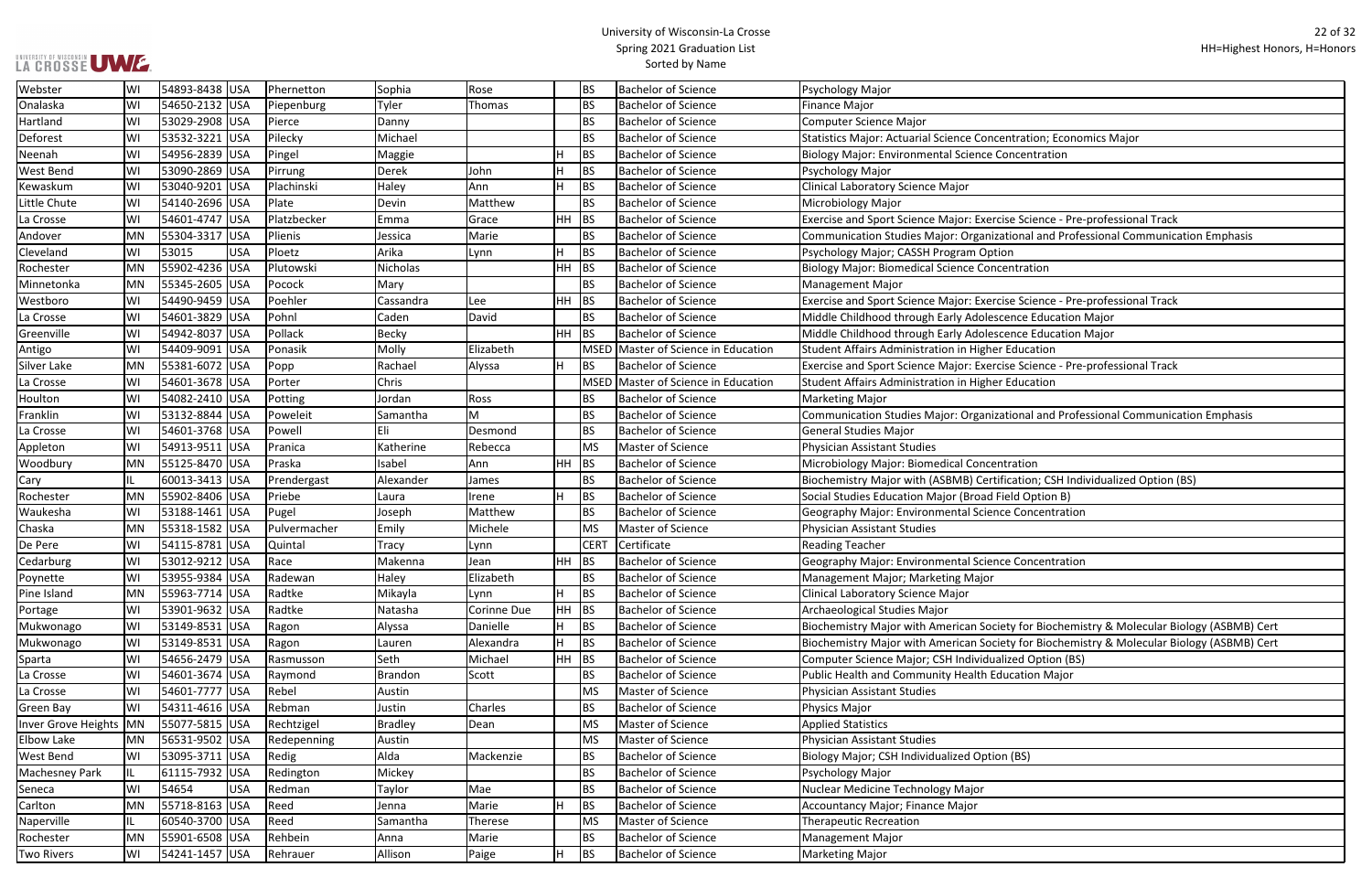# UNIVERSITY OF WISCONSIN<br>LA CROSSE UWE

| od Education Major                                      |
|---------------------------------------------------------|
|                                                         |
|                                                         |
|                                                         |
| ntration                                                |
| rship?                                                  |
| udies Emphasis                                          |
|                                                         |
|                                                         |
| e Concentration                                         |
| (BS)                                                    |
|                                                         |
| cation Major                                            |
|                                                         |
|                                                         |
| ence Education Major                                    |
| (BS)                                                    |
| se Science - Pre-professional Track                     |
| cation Major                                            |
|                                                         |
|                                                         |
|                                                         |
| se Science - Pre-professional Track; CSH Individualized |
| s Major                                                 |
| evelopment                                              |
|                                                         |
| cional and Professional Communication Emphasis          |
|                                                         |
|                                                         |
|                                                         |
| se Science - Fitness Track                              |
|                                                         |
|                                                         |
|                                                         |
|                                                         |
| Ication Major; Professional and Technical Writing Cert  |
|                                                         |
|                                                         |
| ence Education Major                                    |
|                                                         |
|                                                         |
|                                                         |
|                                                         |
| SH Individualized Option (BS)                           |
| se Science - Pre-professional Track                     |
|                                                         |
| ist Emphasis                                            |
| n (BS)                                                  |
| riting and Rhetoric Studies Emphasis                    |
| ncentration; CSH Individualized Option (BS)             |
|                                                         |

| New Lisbon               | WI        | 53950-1365 USA | Reichhoff     | Morgan    | Marie     | IH.     | <b>BS</b>  | <b>Bachelor of Science</b> | Early Childhood through Middle Childhood Education Major                                        |
|--------------------------|-----------|----------------|---------------|-----------|-----------|---------|------------|----------------------------|-------------------------------------------------------------------------------------------------|
| Verona                   | WI        | 53593-9788 USA | Reifsteck     | Troy      | Timothy   |         | <b>BS</b>  | <b>Bachelor of Science</b> | Marketing Major; Finance Major                                                                  |
| La Crosse                | WI        | 54601-4260 USA | Reiter        | Travis    | Henry     | H       | <b>BS</b>  | <b>Bachelor of Science</b> | <b>Marketing Major</b>                                                                          |
| Kewaunee                 | WI        | 54216-9548 USA | Repitz        | Taylor    | Claire    | H       | <b>BS</b>  | <b>Bachelor of Science</b> | Microbiology Major                                                                              |
| Waupaca                  | WI        | 54981-9463 USA | Resop         | Grace     | Ann       |         | <b>BS</b>  | <b>Bachelor of Science</b> | <b>Biology Major: Biomedical Science Concentration</b>                                          |
| Monona                   | WI        | 53716-2617 USA | Rettler-Pagel | Tina      | M         |         | <b>EDD</b> | Doctor of Education        | <b>Student Affairs Administration and Leadership</b>                                            |
| Milwaukee                | WI        | 53220-1304 USA | Reyes         | Alyssa    | Marie     |         | <b>BA</b>  | <b>Bachelor of Arts</b>    | <b>Communication Studies Major: Media Studies Emphasis</b>                                      |
| Stoddard                 | WI        | 54658-9730 USA | Reynolds      | Colton    |           |         | <b>BS</b>  | <b>Bachelor of Science</b> | <b>Finance Major</b>                                                                            |
| Menomonee Falls          | WI        | 53051-6077 USA | Ricco         | Carter    | Andreas   |         | <b>BS</b>  | <b>Bachelor of Science</b> | <b>Finance Major</b>                                                                            |
| Oostburg                 | WI        | 53070-1433 USA | Richards      | Kylee     | Paige     | H       | <b>BS</b>  | <b>Bachelor of Science</b> | Geography Major: Environmental Science Concentration                                            |
| Hortonville              | WI        | 54944-9174 USA | Richardson    | Alex      | John      |         | <b>BS</b>  | <b>Bachelor of Science</b> | Biology Major; CSH Individualized Option (BS)                                                   |
| Wausau                   | WI        | 54401-9611 USA | Richardson    | Daria     | Anastasia |         | <b>BS</b>  | <b>Bachelor of Science</b> | Psychology Major                                                                                |
| Whitewater               | WI        | 53190-4017 USA | Riemer        | Jacob     | Daniel    |         | <b>BS</b>  | <b>Bachelor of Science</b> | Public Health and Community Health Education Major                                              |
| Chaska                   | <b>MN</b> | 55318-1473 USA | Riesgraf      | Kelly     | Elizabeth |         | DPT        | Doctor of Physical Therapy | Physical Therapy                                                                                |
| Milwaukee                | WI        | 53202-2762 USA | Rilling       | Elizabeth | Pearl     | H.      | <b>BS</b>  | <b>Bachelor of Science</b> | Middle Childhood through Early Adolescence Education Major                                      |
| Janesville               | WI        | 53546-3488 USA | Rios Montoya  | Monica    |           |         | <b>BS</b>  | <b>Bachelor of Science</b> | Biology Major; CSH Individualized Option (BS)                                                   |
| Little Suamico           | WI        | 54141-8828 USA | Ripley        | Sydney    | Olivia    |         | <b>BS</b>  | <b>Bachelor of Science</b> | Exercise and Sport Science Major: Exercise Science - Pre-professional Track                     |
| Esko                     | MN        | 55733-9713 USA | Rish          | Emily     | Nicole    |         | <b>BS</b>  | <b>Bachelor of Science</b> | Public Health and Community Health Education Major                                              |
| <b>Wild Rose</b>         | WI        | 54984-9255 USA | Rivers        | Kaylee    | Ann       | $HH$ BS |            | <b>Bachelor of Science</b> | <b>Biology Major</b>                                                                            |
| Brownsville              | WI        | 53006-0316 USA | Roberts       | lan       | Thomas    | H       | <b>BS</b>  | <b>Bachelor of Science</b> | <b>Statistics Major</b>                                                                         |
| Muskego                  | WI        | 53150-8170 USA | Robertson     | Taylor    | Mae       |         | <b>BA</b>  | <b>Bachelor of Arts</b>    | English Major: Literature Emphasis                                                              |
| Milwaukee                | WI        | 53207-5151 USA | Roche         | Acasio    |           |         | <b>BS</b>  | <b>Bachelor of Science</b> | Exercise and Sport Science Major: Exercise Science - Pre-professional Track; CSH Individualized |
| Waunakee                 | WI        | 53597-2841 USA | Rod           | Samantha  | Nicole    | $HH$ BS |            | <b>Bachelor of Science</b> | Accountancy Major; Information Systems Major                                                    |
| De Pere                  | WI        | 54115-7619 USA | Roehrig       | David     | Thomas    |         | <b>MS</b>  | Master of Science          | Recreation Management: Professional Development                                                 |
| Rhinelander              | WI        | 54501-8887 USA | Roeser        | Dylan     | Thomas    |         | <b>BS</b>  | <b>Bachelor of Science</b> | Psychology Major                                                                                |
| <b>New Berlin</b>        | WI        | 53151-8741 USA | Rogalinski    | Ellie     |           |         | <b>BS</b>  | <b>Bachelor of Science</b> | Communication Studies Major: Organizational and Professional Communication Emphasis             |
| <b>Morton Grove</b>      |           | 60053-1206 USA | Rogin         | Maddie    |           |         | <b>BS</b>  | <b>Bachelor of Science</b> | Archaeological Studies Major                                                                    |
| Marshfield               | WI        | 54449-2322 USA | Roherty       | John      | Michael   | HH BA   |            | <b>Bachelor of Arts</b>    | Psychology Major; Spanish Major                                                                 |
| La Crosse                | WI        | 54601-4083 USA | Rohmeyer      | Laura     | Kay       |         | <b>BS</b>  | <b>Bachelor of Science</b> | History Major: World History Emphasis                                                           |
| Minneapolis              | <b>MN</b> | 55458-2806 USA | Roman         | Duncan    | Michael   |         | <b>BS</b>  | <b>Bachelor of Science</b> | Exercise and Sport Science Major: Exercise Science - Fitness Track                              |
| Lena                     | WI        | 54139-9151 USA | Romandine     | Corrina   | Ann       | H.      | <b>BS</b>  | <b>Bachelor of Science</b> | Psychology Major                                                                                |
| Gainesville              | GA        | 30506-5630 USA | Roose         | Steven    | Howard    |         | <b>MS</b>  | Master of Science          | Data Science                                                                                    |
| <b>Black River Falls</b> | WI        | 54615-1057 USA | Roou          | Erin      |           |         | <b>BS</b>  | <b>Bachelor of Science</b> | <b>Biology Major</b>                                                                            |
| Appleton                 | WI        | 54915-8180 USA | Rooyakkers    | Lindsay   | Elizabeth | $HH$ BS |            | <b>Bachelor of Science</b> | Public Health and Community Health Education Major; Professional and Technical Writing Cert     |
| La Crosse                | WI        | 54601-3508 USA | Rosengarten   | Courtney  | Lynn      |         | <b>BS</b>  | <b>Bachelor of Science</b> | <b>Management Major</b>                                                                         |
| Bloomington              | MN        | 55420-5535 USA | Roskop        | Paige     | Victoria  | H       | AA         | Associate of Arts          | Liberal Arts                                                                                    |
| Hudson                   | WI        | 54016-1207 USA | Roth          | Madeline  | Katherine | $HH$ BS |            | <b>Bachelor of Science</b> | Middle Childhood through Early Adolescence Education Major                                      |
| La Crosse                | W         | 54601-3842 USA | Rotzenberg    | Alyssa    | Ann       |         | <b>DPT</b> | Doctor of Physical Therapy | Physical Therapy                                                                                |
| Altoona                  | WI        | 54720-1841 USA | Rowe          | Alejandro | Jefferson |         | <b>BS</b>  | <b>Bachelor of Science</b> | Finance Major; Accountancy Major                                                                |
| Waukesha                 | WI        | 53186-2528 USA | Rowe          | Emma      | Marie     |         | <b>BS</b>  | <b>Bachelor of Science</b> | <b>Political Science Major</b>                                                                  |
| <b>Grand Marais</b>      | MN        | 55604<br>USA   | Roy           | Madison   | Jeanne    |         | <b>MS</b>  | Master of Science          | <b>Applied Statistics</b>                                                                       |
| Columbus                 | WI        | 53925-2324 USA | Rubert        | Trenton   | David     |         | <b>BS</b>  | <b>Bachelor of Science</b> | Physics Major: Business Concentration; CSH Individualized Option (BS)                           |
| Greendale                | WI        | 53129-2921 USA | Rudd          | Nolan     | R         | н       | <b>BS</b>  | <b>Bachelor of Science</b> | Exercise and Sport Science Major: Exercise Science - Pre-professional Track                     |
| Neenah                   | WI        | 54956-9715 USA | Rudolph       | Elly      |           |         | <b>BS</b>  | <b>Bachelor of Science</b> | Psychology Major                                                                                |
| <b>Saint Charles</b>     | <b>MN</b> | 55972-9518 USA | Ruhberg       | Justin    |           | H       | <b>BS</b>  | <b>Bachelor of Science</b> | Recreation Management Major: Generalist Emphasis                                                |
| Chippewa Falls           | WI        | 54729-6425 USA | Runge         | Abby      |           |         | <b>BS</b>  | <b>Bachelor of Science</b> | Statistics Major; CSH Individualized Option (BS)                                                |
| Winona                   | MN        | 55987-5028 USA | Russeau       | Andre     | Xavier    | HH BA   |            | <b>Bachelor of Arts</b>    | Political Science Major; English Major: Writing and Rhetoric Studies Emphasis                   |
| La Crosse                | WI        | 54601-3496 USA | Ruud          | Aaron     |           |         | <b>BS</b>  | <b>Bachelor of Science</b> | Biology Major: Environmental Science Concentration; CSH Individualized Option (BS)              |
|                          |           |                |               |           |           |         |            |                            |                                                                                                 |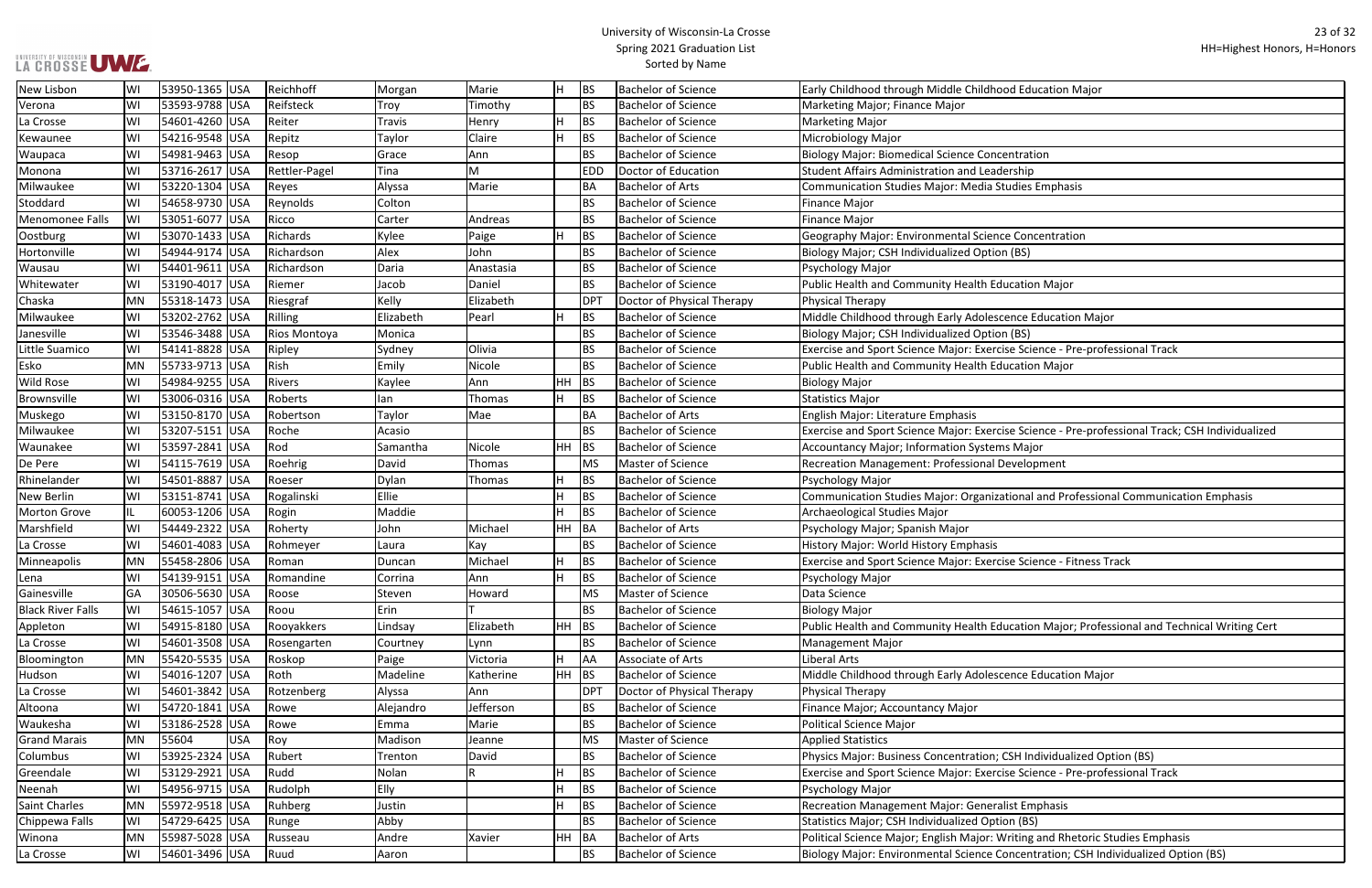#### University of Wisconsin-La Crosse Spring 2021 Graduation List Sorted by Name

ield Option A); History Education Major ence Education Major ncial Planning Concentration ety for Biochemistry & Molecular Biology (ASBMB) Cert. se Science - Pre-prof.Track; CSH Individualized Option (BS) se Science - Pre-professional Track; CSH Individualized se Science - Pre-professional Track se Science - Pre-professional Track ety for Biochemistry & Molecular Biology (ASBMB) Cert eld Option A); History Education Major tional and Professional Communication Emphasis ncial Planning Concentration

| Waseca               | <b>MN</b> | 56093-3906 USA  | Rux           | Emily          | Joanne      | HH BA     |                 | <b>Bachelor of Arts</b>        | English Major: Writing and Rhetoric Studies Emphasis         |
|----------------------|-----------|-----------------|---------------|----------------|-------------|-----------|-----------------|--------------------------------|--------------------------------------------------------------|
| Shakopee             | MN        | 55379-7901 USA  | Ryan          | Emily          | May Lin     |           | <b>BS</b>       | <b>Bachelor of Science</b>     | Clinical Laboratory Science Major                            |
| Oconomowoc           | WI        | 53066-1850 USA  | Ryan          | Sean           | Fruin       |           | <b>BS</b>       | <b>Bachelor of Science</b>     | Biology Major; CSH Individualized Option (BS)                |
| <b>Burlington</b>    | WI        | 53105-7405 USA  | Sabourin      | Amanda         | Lynn        |           | <b>BS</b>       | <b>Bachelor of Science</b>     | Social Studies Education Major (Broad Field Option A); Histo |
| Delafield            | WI        | 53018-1910 USA  | Sadowski      | Grant          | Jordan      |           | <b>BS</b>       | <b>Bachelor of Science</b>     | <b>Biology Major</b>                                         |
| <b>Beloit</b>        | WI        | 53511-1406 USA  | Sagaitis      | Hannah         | Nicole      |           | <b>BS</b>       | <b>Bachelor of Science</b>     | <b>Therapeutic Recreation Major</b>                          |
| Mequon               | WI        | 53097-2739 USA  | Sahai         | Anisha         |             |           | <b>BS</b>       | <b>Bachelor of Science</b>     | <b>Biology Major</b>                                         |
| Milwaukee            | WI        | 53221-1509 USA  | Salas         | Rosa           | Maria       |           | <b>BS</b>       | <b>Bachelor of Science</b>     | <b>Biology Major</b>                                         |
| Winneconne           | WI        | 54986-9610 USA  | Salm          | Abigail        | Jane        |           | <b>BS</b>       | <b>Bachelor of Science</b>     | <b>English Education Major</b>                               |
| <b>Fountain City</b> | WI        | 54629-8709 USA  | Sand          | Eric           |             |           | <b>BS</b>       | <b>Bachelor of Science</b>     | <b>General Studies Major</b>                                 |
| Prairie du Chien     | WI        | 53821-2438 USA  | Sander        | <b>Brett</b>   | Aaron       |           | <b>BS</b>       | <b>Bachelor of Science</b>     | Archaeological Studies Major                                 |
| Elko                 | MN        | 55020-9751 USA  | Sandquist     | <b>Brandon</b> | Daniel      |           | <b>BS</b>       | <b>Bachelor of Science</b>     | Finance Major; Accountancy Major                             |
| Cedar Rapids         | ΙA        | 52404-7493 USA  | Sands         | Alexis         | Murphy      |           | <b>BS</b>       | <b>Bachelor of Science</b>     | <b>Biology Major: Biomedical Science Concentration</b>       |
| Dassel               | MN        | 55325-1006 USA  | Sangren       | Taylor         | Marie       |           | <b>BS</b>       | <b>Bachelor of Science</b>     | Nuclear Medicine Technology Major                            |
| Pulaski              | WI        | 54162-9617 USA  | Sarenich      | Rory           | James       |           | <b>BS</b>       | <b>Bachelor of Science</b>     | Accountancy Major; Finance Major                             |
| Eau Claire           | WI        | 54703-2600 USA  | Sarkauskas    | Riley          | Marie       |           | <b>BS</b>       | <b>Bachelor of Science</b>     | <b>General Studies Major</b>                                 |
| Seymour              | WI        | 54165-8893 USA  | Sasman        | Zoe            | Marie       |           | <b>BS</b>       | <b>Bachelor of Science</b>     | Middle Childhood through Early Adolescence Education Ma      |
| Somerset             | WI        | 54025-6813 USA  | <b>Sauers</b> | Rayna          | Elizabeth   | <b>HH</b> | <b>BS</b>       | <b>Bachelor of Science</b>     | Psychology Major                                             |
| Monroe               | WI        | 53566-8895 USA  | Sawdey        | Carter         | Allen       | HH        | <b>BS</b>       | <b>Bachelor of Science</b>     | <b>Accountancy Major</b>                                     |
| Plain                | WI        | 53577-9781 USA  | Scallon       | Brennan        | James       |           | <b>BS</b>       | <b>Bachelor of Science</b>     | Finance Major: Risk, Insurance and Financial Planning Conce  |
| Naperville           | IL.       | 60565-4196 USA  | Scardamaglia  | Sabrina        | Alyssa      | H         | BA              | <b>Bachelor of Arts</b>        | Psychology Major                                             |
| <b>Red Wing</b>      | MN        | 55066-4109 USA  | Schaffer      | Ben            |             |           | <b>BS</b>       | <b>Bachelor of Science</b>     | <b>Statistics Major</b>                                      |
| Holmen               | WI        | 54636-9589 USA  | <b>Schams</b> | Nathan         | John        |           | <b>BS</b>       | <b>Bachelor of Science</b>     | Finance Major                                                |
| Hartland             | WI        | 53029-8699 USA  | Scharmer      | Allison        | Marie       | H         | <b>BS</b>       | <b>Bachelor of Science</b>     | Public Health and Community Health Education Major           |
| Onalaska             | WI        | 54650-9169 USA  | Schecklman    | Claire         | Louise      |           | <b>MSED</b>     | Master of Science in Education | <b>School Psychology</b>                                     |
| Lakeville            | MN        | 55044-1106 USA  | Scheevel      | Kayla          | Joy         |           | <b>EDS</b>      | <b>Education Specialist</b>    | <b>School Psychology</b>                                     |
| Portage              | WI        | 53901-1279  USA | Scheibach     | Tori           |             | <b>HH</b> | BS              | <b>Bachelor of Science</b>     | Early Childhood through Middle Childhood Education Major     |
| La Crosse            | WI        | 54601-5170 USA  | Scheidt       | Ryan           | James       |           | <b>BS</b>       | <b>Bachelor of Science</b>     | Biochemistry Major with American Society for Biochemistry    |
| Mukwonago            | WI        | 53149-8639 USA  | Schell        | Anna           | Kathryn     |           | <b>BS</b>       | <b>Bachelor of Science</b>     | Psychology Major                                             |
| Green Bay            | WI        | 54301-3124 USA  | Scherwinski   | Sam            |             |           | <b>BS</b>       | <b>Bachelor of Science</b>     | <b>Marketing Major</b>                                       |
| Northfield           | MN        | 55057-2917 USA  | Schetnan      | Kalli          | Barbara     |           | <b>BS</b>       | <b>Bachelor of Science</b>     | Exercise and Sport Science Major: Exercise Science - Pre-pro |
| Waterford            | WI        | 53185-2874 USA  | Schimelfenyg  | Michael        | Gerald      |           | <b>BS</b>       | <b>Bachelor of Science</b>     | <b>Finance Major</b>                                         |
| Waterford            | WI        | 53185-4036 USA  | Schlieper     | Alyssa         | Margaret    |           | <b>BS</b>       | <b>Bachelor of Science</b>     | <b>Marketing Major</b>                                       |
| Appleton             | WI        | 54915-9313 USA  | Schmalz       | Andrew         |             |           | DP <sub>1</sub> | Doctor of Physical Therapy     | Physical Therapy                                             |
| La Crosse            | WI        | 54601-6030 USA  | Schmida       | Joe            |             |           | <b>BS</b>       | <b>Bachelor of Science</b>     | Exercise and Sport Science Major: Exercise Science - Pre-pro |
| La Crosse            | WI        | 54601-4385 USA  | Schmidt       | Charlene       |             | HH        | BS              | <b>Bachelor of Science</b>     | <b>Biology Major</b>                                         |
| <b>Stacy</b>         | MN        | 55079-9729 USA  | Schmidtke     | Mia            | Elizabeth   |           | <b>BS</b>       | <b>Bachelor of Science</b>     | Exercise and Sport Science Major: Exercise Science - Pre-pro |
| Middleton            | WI        | 53562-1014 USA  | Schmitt       | Brennan        |             | ч         | <b>BS</b>       | <b>Bachelor of Science</b>     | <b>Statistics Major: Actuarial Science Concentration</b>     |
| Cazenovia            | WI        | 53924-7059 USA  | Schmitt       | Marcus         | James       |           | <b>BS</b>       | <b>Bachelor of Science</b>     | <b>Accountancy Major; Finance Major</b>                      |
| Sussex               | WI        | 53089-3299 USA  | Schmitt       | Megan          | Nicole      |           | <b>BS</b>       | <b>Bachelor of Science</b>     | <b>Economics Major</b>                                       |
| Dousman              | WI        | 53118-9674 USA  | Schmitz       | Katie          |             | HH        | BS              | <b>Bachelor of Science</b>     | Microbiology Major: Biomedical Concentration                 |
| Eau Claire           | WI        | 54701-9453 USA  | Schober       | Noah           | Christopher |           | <b>BS</b>       | <b>Bachelor of Science</b>     | <b>General Studies Major</b>                                 |
| Roselle              | IL.       | 60172-1944 USA  | Schoen        | Jackson        | Scott       |           | <b>BS</b>       | <b>Bachelor of Science</b>     | Exercise and Sport Science Major: Exercise Science - Pre-pro |
| <b>New Prague</b>    | MN        | 56071-4020 USA  | Schoenbauer   | Jillisa        | Anne        |           | BA              | <b>Bachelor of Arts</b>        | Sociology Major                                              |
| Waunakee             | WI        | 53597-2002 USA  | Schoepp       | Hunter         | Lee         |           | <b>BS</b>       | <b>Bachelor of Science</b>     | Biochemistry Major with American Society for Biochemistry    |
| Menasha              | WI        | 54952-9014 USA  | Schommer      | Peter          | John        |           | <b>BS</b>       | <b>Bachelor of Science</b>     | Social Studies Education Major (Broad Field Option A); Histo |
| Trempealeau          | WI        | 54661-4500 USA  | Schoonover    | Sophie         | Faith       |           | <b>BS</b>       | <b>Bachelor of Science</b>     | Communication Studies Major: Organizational and Professio    |
| <b>Cold Spring</b>   | MN        | 56320-4400 USA  | Schramel      | Nick           |             |           | <b>BS</b>       | <b>Bachelor of Science</b>     | Finance Major: Risk, Insurance and Financial Planning Conce  |
|                      |           |                 |               |                |             |           |                 |                                |                                                              |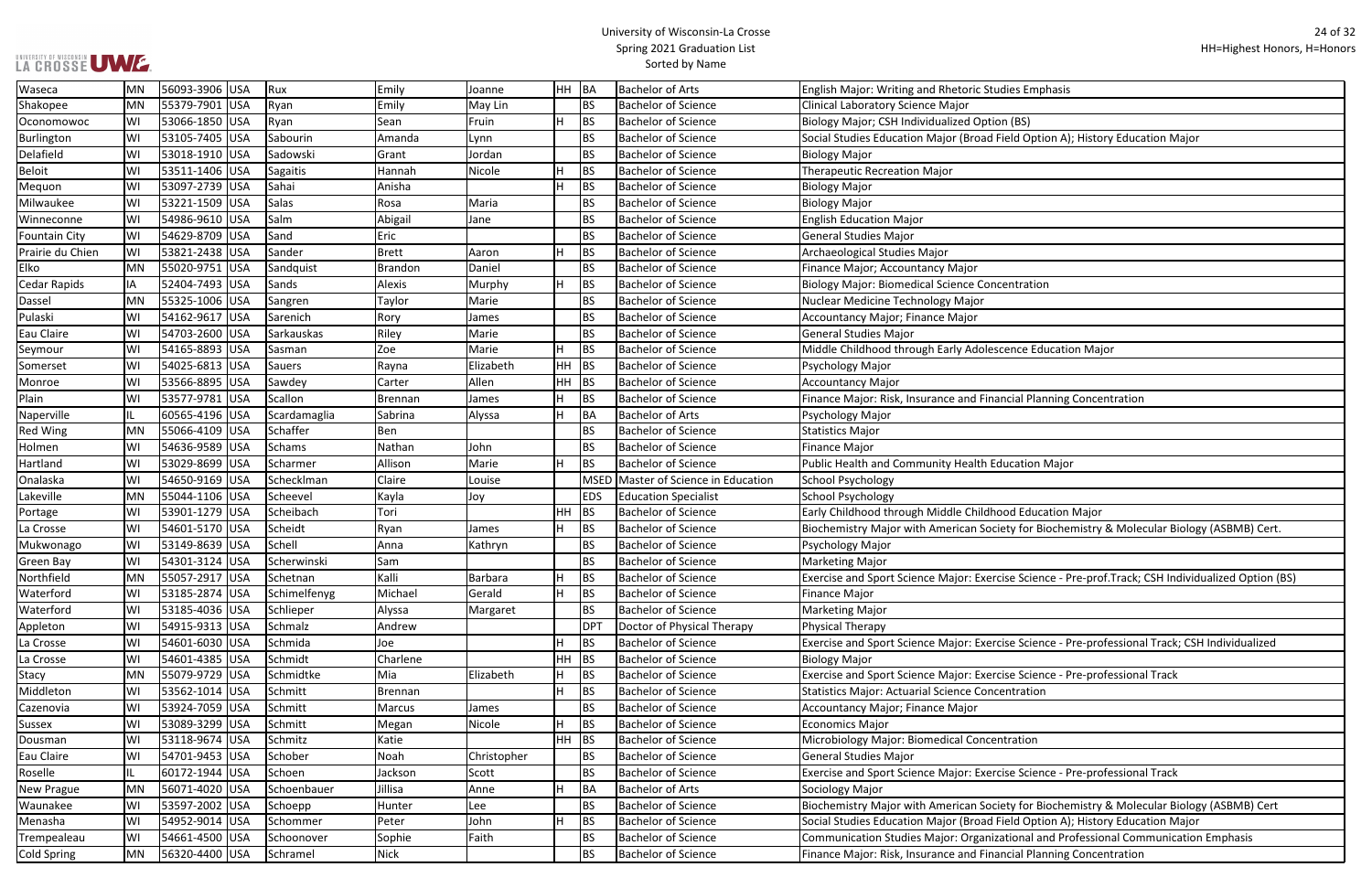#### University of Wisconsin-La Crosse Spring 2021 Graduation List Sorted by Name

ise Science - Pre-professional Track

ication; Biology Major: Biomedical Science Concentration

Fication; Biology Major: Biomedical Science Concentration

ise Science - Pre-professional Track

se Science - Fitness Track

udies Emphasis: Interpersonal Communication Emphasis: Major: Media Studies Emphasis: Interpersonal Communication

tional and Professional Communication Emphasis

se Science - Pre-professional Track

se Science - Fitness Track

| North Prairie           | WI        | 53153-9777 USA |            | Schreiber    | Heather        | Nicole         | HH        | <b>BS</b>   | <b>Bachelor of Science</b>          | <b>Biology Major: Biomedical Science Concentration</b>           |
|-------------------------|-----------|----------------|------------|--------------|----------------|----------------|-----------|-------------|-------------------------------------|------------------------------------------------------------------|
| <b>Spring Valley</b>    | WI        | 54767-7848 USA |            | Schreiber    | Katy           |                | H         | <b>BS</b>   | <b>Bachelor of Science</b>          | Exercise and Sport Science Major: Exercise Science - Pre-pro     |
| Suamico                 | WI        | 54313-3257 USA |            | Schroeder    | Alexa          |                | H         | <b>BS</b>   | <b>Bachelor of Science</b>          | Psychology Major                                                 |
| <b>Stevens Point</b>    | WI        | 54481-1960 USA |            | Schroeder    | Collin         | <b>Douglas</b> |           |             | MSED Master of Science in Education | <b>Student Affairs Administration in Higher Education</b>        |
| Gleason                 | WI        | 54435-9617 USA |            | Schroeder    | Emily          | Ann            |           | <b>BS</b>   | <b>Bachelor of Science</b>          | <b>Biology Major</b>                                             |
| Plover                  | WI        | 54467-3067     | <b>USA</b> | Schroeder    | Nicholas       | Vincent        |           | <b>BS</b>   | <b>Bachelor of Science</b>          | <b>Marketing Major</b>                                           |
| La Crosse               | WI        | 54603-4224 USA |            | Schubert     | Kristina       |                |           | <b>MSED</b> | Master of Science in Education      | <b>Student Affairs Administration in Higher Education</b>        |
| <b>Eden Prairie</b>     | <b>MN</b> | 55347-3369 USA |            | Schuetz      | Jeremy         |                | н         | <b>BS</b>   | <b>Bachelor of Science</b>          | Microbiology Major                                               |
| North Mankato           | MN        | 56003-1233 USA |            | Schull       | Cullen         | Riley          | HH        | <b>BS</b>   | <b>Bachelor of Science</b>          | Biochemistry Major with (ASBMB) Certification; Biology Ma        |
| Grafton                 | WI        | 53024-1018 USA |            | Schulte      | <b>Brianna</b> | Ashley         | HH        | BA          | <b>Bachelor of Arts</b>             | Psychology Major                                                 |
| Hustisford              | WI        | 53034-9736 USA |            | Schultz      | Colin          | Jeffrey        |           | <b>BS</b>   | <b>Bachelor of Science</b>          | Biology Major; CSH Individualized Option (BS)                    |
| <b>Pleasant Prairie</b> | WI        | 53158-6518 USA |            | Schultz      | Holden         | Stefan         |           | <b>BS</b>   | <b>Bachelor of Science</b>          | Accountancy Major; Finance Major                                 |
| Portage                 | WI        | 53901-1290     | <b>USA</b> | Schultz      | Kaitlyn        | Olivia         | H         | <b>BS</b>   | <b>Bachelor of Science</b>          | Early Childhood through Middle Childhood Education Major         |
| Janesville              | WI        | 53545          | <b>USA</b> | Schultz      | Kayley         | Ann            |           | <b>BS</b>   | <b>Bachelor of Science</b>          | Sociology Major                                                  |
| Wauwatosa               | WI        | 53222-3425     | <b>USA</b> | Schuster     | Sarah          | Margaret       |           | <b>BS</b>   | <b>Bachelor of Science</b>          | <b>Marketing Major</b>                                           |
| Stoughton               | WI        | 53589-5247 USA |            | Schuttemeier | Brittany       |                |           | <b>BS</b>   | <b>Bachelor of Science</b>          | <b>Biology Major</b>                                             |
| <b>Burnsville</b>       | <b>MN</b> | 55337-6645 USA |            | Schwab       | Katelyn        | Elizabeth      |           | <b>BS</b>   | <b>Bachelor of Science</b>          | Biochemistry Major with (ASBMB) Certification; Biology Ma        |
| La Crosse               | WI        | 54601-3701 USA |            | Schwalbach   | David          | Gerald         |           | <b>BS</b>   | <b>Bachelor of Science</b>          | <b>Computer Science Major</b>                                    |
| Oak Creek               | WI        | 53154-8300 USA |            | Schwartz     | Alexandra      | Marie          | H         | <b>BS</b>   | <b>Bachelor of Science</b>          | <b>Biology Major: Interpersonal Communication Emphasis</b>       |
| Lakeville               | <b>MN</b> | 55044-6327 USA |            | Schwartz     | Alli           |                | HH        | BA          | <b>Bachelor of Arts</b>             | Psychology Major; Spanish Major                                  |
| La Crosse               | WI        | 54601-3443 USA |            | Schwarz      | Drew           | Michael        | H         | <b>BS</b>   | <b>Bachelor of Science</b>          | Exercise and Sport Science Major: Exercise Science - Pre-pro     |
| Gibbon                  | <b>MN</b> | 55335-2079 USA |            | Schwecke     | Karissa        | Marie          |           | <b>DPT</b>  | Doctor of Physical Therapy          | <b>Physical Therapy</b>                                          |
| <b>Spring Grove</b>     | IL        | 60081-8260 USA |            | Schwegel     | Grace          | Isabelle       |           | <b>BS</b>   | <b>Bachelor of Science</b>          | Microbiology Major; CSH Individualized Option (BS)               |
| <b>Sun Prairie</b>      | WI        | 53590-4335 USA |            | Schwendemann | Luke           | Robert         |           | <b>BS</b>   | <b>Bachelor of Science</b>          | Exercise and Sport Science Major: Exercise Science - Fitness     |
| Minneapolis             | <b>MN</b> | 55410-2416     | <b>USA</b> | Schwender    | Reed           | Charles        |           | BA          | <b>Bachelor of Arts</b>             | Communication Studies Major: Media Studies Emphasis: Int         |
| La Crosse               | WI        | 54601-6518 USA |            | Schwertfeger | Gunnar         | Finn Arneson   | H         | <b>BS</b>   | <b>Bachelor of Science</b>          | <b>Physics Major</b>                                             |
| Lakeville               | <b>MN</b> | 55044-6611 USA |            | Schwieters   | Sam            |                | н         | <b>BS</b>   | <b>Bachelor of Science</b>          | <b>Finance Major</b>                                             |
| Menomonee Falls         | WI        | 53051-3648 USA |            | Sciortino    | Alexis         |                | HH        | <b>BS</b>   | <b>Bachelor of Science</b>          | Psychology Major                                                 |
| <b>Apple Valley</b>     | <b>MN</b> | 55124-7095 USA |            | Scislow      | Michael        | Allen          |           | <b>BS</b>   | <b>Bachelor of Science</b>          | <b>Finance Major</b>                                             |
| <b>West Salem</b>       | WI        | 54669-2204 USA |            | Scorby       | Stephen        | Charles        |           | <b>BA</b>   | <b>Bachelor of Arts</b>             | <b>Communication Studies Major: Organizational and Professio</b> |
| Plymouth                | WI        | 53073-3253 USA |            | Scudella     | Delaney        | Jane           | <b>HH</b> | <b>BA</b>   | <b>Bachelor of Arts</b>             | Theatre Arts Major: Musical Theatre Emphasis                     |
| Zumbro Falls            | MN        | 55991-5139 USA |            | Seemann      | Alison         | Christine      |           | <b>MS</b>   | Master of Science                   | <b>Physician Assistant Studies</b>                               |
| Normal                  | IL.       | 61761-5233 USA |            | Segobiano    | Mallorie       | Paige          |           | <b>BS</b>   | <b>Bachelor of Science</b>          | Sociology Major                                                  |
| Cedarburg               | WI        | 53012-2139 USA |            | Sella        | Andrew         | Michael        |           |             | MSED Master of Science in Education | Student Affairs Administration in Higher Education               |
| La Crosse               | WI        | 54601-2732 USA |            | Sells        | Erick          | William        | HH        | <b>BS</b>   | <b>Bachelor of Science</b>          | Exercise and Sport Science Major: Exercise Science - Pre-pro     |
| Minneapolis             | <b>MN</b> | 55406-3144 USA |            | Sells        | Jenna          |                |           | <b>MS</b>   | Master of Science                   | <b>Physician Assistant Studies</b>                               |
| Milwaukee               | WI        | 53224-2921 USA |            | Selner       | Ryan           |                |           | <b>BS</b>   | <b>Bachelor of Science</b>          | Exercise and Sport Science Major: Exercise Science - Fitness     |
| Wausau                  | WI        | 54401-2839 USA |            | Senalik      | Kristin        | Louise         |           | <b>BS</b>   | <b>Bachelor of Science</b>          | Psychology Major                                                 |
| Hubertus                | WI        | 53033-9511 USA |            | Serchen      | Torianna       | Elizabeth      | HH        | <b>BS</b>   | <b>Bachelor of Science</b>          | Spanish Education Major (Early Childhood - Adolescence)          |
| La Crosse               | WI        | 54601-7116 USA |            | Servais      | Anthony        | A              |           | <b>CERT</b> | Certificate                         | <b>Educational Leadership</b>                                    |
| <b>Beaver Dam</b>       | WI        | 53916-9606 USA |            | Sether       | Jenna          | Ann            |           | <b>EDS</b>  | <b>Education Specialist</b>         | <b>School Psychology</b>                                         |
| Marathon                | WI        | 54448-9676 USA |            | Seubert      | <b>Brooke</b>  | Lee            |           | <b>DPT</b>  | Doctor of Physical Therapy          | <b>Physical Therapy</b>                                          |
| Eagle River             | WI        | 54521          | <b>USA</b> | Seyfert      | Kerri          | <b>Belle</b>   | HH        | <b>BS</b>   | <b>Bachelor of Science</b>          | Economics Major; Political Science Major                         |
| Chatfield               | <b>MN</b> | 55923-1127 USA |            | Shaffer      | Emma           | Leigh          |           | BS          | <b>Bachelor of Science</b>          | <b>Chemistry Education Major</b>                                 |
| <b>Wind Lake</b>        | WI        | 53185-1375 USA |            | Sharp        | Karissa        | Joel           |           | <b>BS</b>   | <b>Bachelor of Science</b>          | <b>Biology Major</b>                                             |
| Dousman                 | WI        | 53118-8836 USA |            | Shaw         | Abby           |                |           |             | MSED Master of Science in Education | Student Affairs Administration in Higher Education               |
| Fairbury                | IL.       | 61739-1451 USA |            | Shaw         | Johnathon      | Troy           |           |             | MSED Master of Science in Education | <b>Student Affairs Administration in Higher Education</b>        |
| Dakota                  | <b>MN</b> | 55925-7140 USA |            | Shepardson   | Clair          | Ann            | н.        | <b>BS</b>   | <b>Bachelor of Science</b>          | Public Health and Community Health Education Major               |
|                         |           |                |            |              |                |                |           |             |                                     |                                                                  |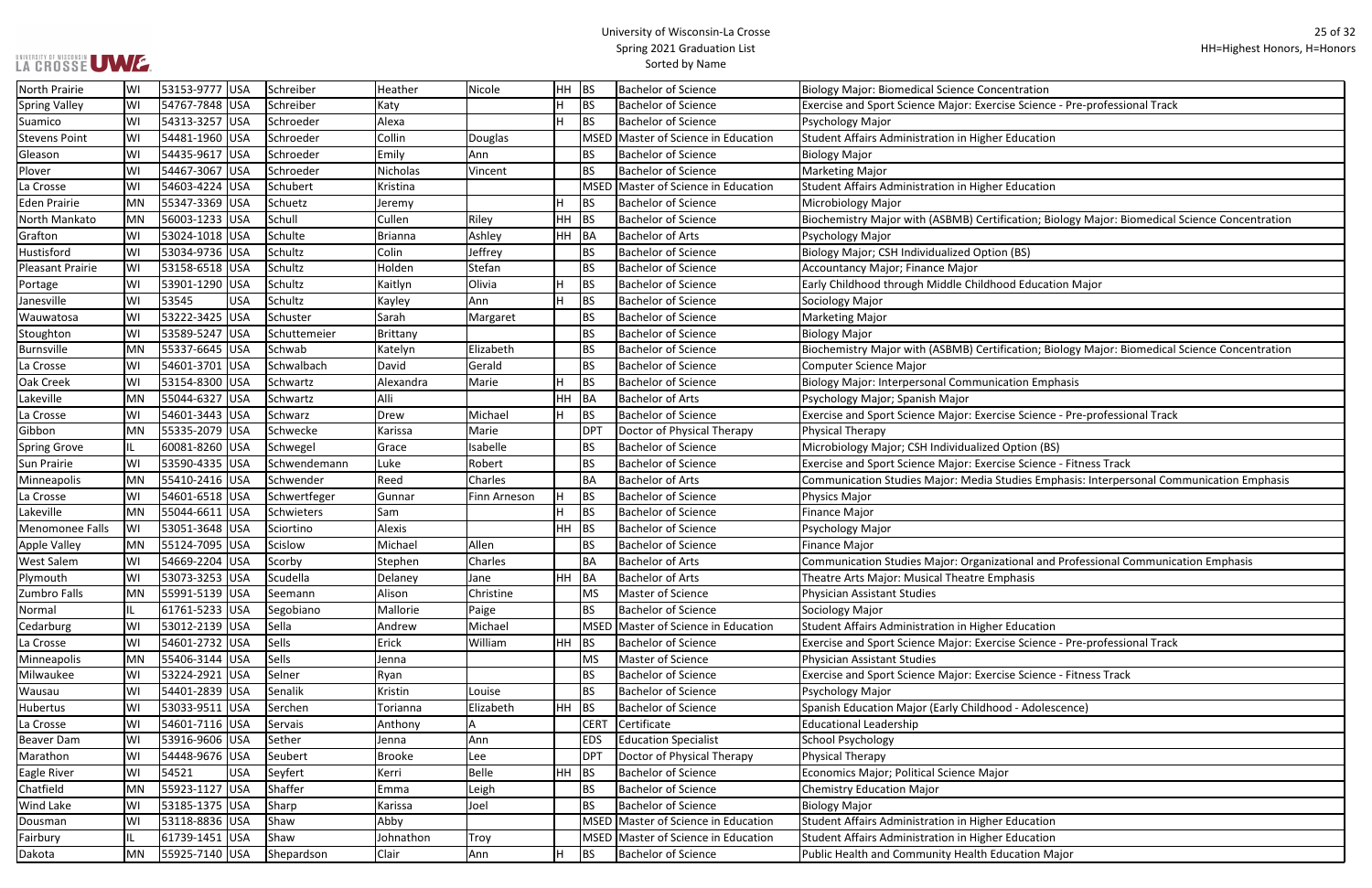#### University of Wisconsin-La Crosse Spring 2021 Graduation List Sorted by Name

ise Science - Pre-professional Track ncial Planning Concentration tional and Professional Communication Emphasis tional and Professional Communication Emphasis Inity-Based Recreation Emphasis ucation Major; Spanish Major Drmance; Applied Sport Science Emphasis lies Emphasis; CASSH BA Degree Prog Opt-Lang

tional and Professional Communication Emphasis

| Shorewood               | WI        | 53211-2412 USA | Sherlock       | Patrick   |                |         | <b>BS</b>  | <b>Bachelor of Science</b>          | <b>Exercise and Sport Science Major: Sport Management</b>       |
|-------------------------|-----------|----------------|----------------|-----------|----------------|---------|------------|-------------------------------------|-----------------------------------------------------------------|
| Brookfield              | WI        | 53045-6703 USA | Shilobrit      | Cole      | James          |         | <b>BS</b>  | <b>Bachelor of Science</b>          | <b>Economics Major</b>                                          |
| Stillwater              | MN        | 55082-5259 USA | Shore          | Adam      | Taylor         |         | <b>BS</b>  | <b>Bachelor of Science</b>          | <b>Biology Major</b>                                            |
| Bangor                  | WI        | 54614-8812 USA | Shrake         | Joshua    | <b>Bradley</b> |         | <b>BS</b>  | <b>Bachelor of Science</b>          | <b>Information Systems Major</b>                                |
| Pittsburgh              | PA        | 15228-1078 USA | Shrivastava    | Shishir   |                |         | <b>MS</b>  | Master of Science                   | Data Science                                                    |
| Plover                  | WI        | 54467-3054 USA | Shuda          | Kelsey    | Lauren-Marie   | HH      | BS         | <b>Bachelor of Science</b>          | Public Health and Community Health Education Major              |
| La Crosse               | WI        | 54601-3856 USA | Shulman        | Katherine | Marie          |         | <b>BS</b>  | <b>Bachelor of Science</b>          | Social Studies Education Major (Broad Field Option B)           |
| La Crosse               | WI        | 54601-3520 USA | Shutter        | Alex      |                |         | <b>BS</b>  | <b>Bachelor of Science</b>          | Exercise and Sport Science Major: Exercise Science - Pre-profes |
| Monona                  | WI        | 53713-1831 USA | Siehr          | Payton    | Anna           | H       | <b>BS</b>  | <b>Bachelor of Science</b>          | Marketing Major                                                 |
| <b>Wisconsin Rapids</b> | WI        | 54494-6849 USA | Siekert        | Megan     | Elizabeth      |         | <b>DPT</b> | Doctor of Physical Therapy          | <b>Physical Therapy</b>                                         |
| La Crosse               | WI        | 54601-2678 USA | Simmerman      | Emily     | Mae            |         | <b>MS</b>  | <b>Master of Science</b>            | <b>Therapeutic Recreation</b>                                   |
| <b>Blair</b>            | WI        | 54616-9061 USA | Simmons        | Brandon   | Eugene         | $HH$ BS |            | <b>Bachelor of Science</b>          | <b>Biology Major: Biomedical Science Concentration</b>          |
| Fond du Lac             | WI        | 54937-8039 USA | Simon          | Kailee    | Ann            | $HH$ BS |            | <b>Bachelor of Science</b>          | <b>Therapeutic Recreation Major</b>                             |
| Rewey                   | WI        | 53580-0044 USA | Simon          | Payton    | Paul           | HH.     | <b>BS</b>  | <b>Bachelor of Science</b>          | Finance Major: Risk, Insurance and Financial Planning Concenti  |
| <b>New Berlin</b>       | WI        | 53146-4527 USA | Sims           | Natalie   | Jean           | HH BA   |            | <b>Bachelor of Arts</b>             | Communication Studies Major: Organizational and Professiona     |
| Minneapolis             | <b>MN</b> | 55401-2386 USA | Sims           | Natalie   | Marie          |         | <b>BA</b>  | <b>Bachelor of Arts</b>             | Communication Studies Major: Organizational and Professiona     |
| Mc Farland              | WI        | 53558-9787 USA | Sindermann     | Shannon   | Grace          |         | <b>BS</b>  | <b>Bachelor of Science</b>          | Biology Major: Cellular and Molecular Biology Concentration     |
| <b>Brooklyn Park</b>    | MN        | 55443-1948 USA | Sivanich       | Marina    |                |         | AA         | <b>Associate of Arts</b>            | Liberal Arts                                                    |
| Appleton                | WI        | 54915-7418 USA | Skalecki       | Austin    | Wryli          |         | <b>BS</b>  | <b>Bachelor of Science</b>          | Recreation Management Major: Community-Based Recreation         |
| Ramsey                  | <b>MN</b> | 55303-5168 USA | Skelton        | Alex      | James          |         | <b>MS</b>  | <b>Master of Science</b>            | Data Science                                                    |
| Mishicot                | WI        | 54228-9438 USA | Skubal         | Emily     | Christine      |         | <b>BS</b>  | <b>Bachelor of Science</b>          | <b>General Studies Major</b>                                    |
| La Crosse               | WI        | 54601-8122 USA | Slaby          | Kylie     | Jo             | HH      | BS         | <b>Bachelor of Science</b>          | Therapeutic Recreation Major; Pre-Occupational Thrpy Track      |
| Fort Atkinson           | WI        | 53538-9623 USA | Slack          | Jenna     | Nicole         |         | <b>BS</b>  | <b>Bachelor of Science</b>          | Public Health and Community Health Education Major; Spanish     |
| Peoria                  | AZ        | 85345-4631 USA | Slayton        | Madison   | Ann            |         | <b>BS</b>  | <b>Bachelor of Science</b>          | Early Childhood through Middle Childhood Education Major        |
| South Elgin             | IL        | 60177-2851 USA | Smiley         | Hannah    | Rene           |         | <b>BS</b>  | <b>Bachelor of Science</b>          | Biology Major; CSH Individualized Option (BS)                   |
| <b>River Falls</b>      | WI        | 54022-8007 USA | Smith          | Ella      | Marie          |         | <b>BS</b>  | <b>Bachelor of Science</b>          | Early Childhood through Middle Childhood Education Major        |
| Minneapolis             | <b>MN</b> | 55410-2138 USA | Smith          | Elliot    | Reay           |         | <b>BS</b>  | <b>Bachelor of Science</b>          | <b>Public Administration Major</b>                              |
| Evansville              | WI        | 53536-9326 USA | Smith          | Keaton    | Adam           | HH      | BS         | <b>Bachelor of Science</b>          | <b>Computer Science Major</b>                                   |
| Madison                 | WI        | 53718-8251 USA | Smith          | Sam       |                | HH      | BA         | <b>Bachelor of Arts</b>             | <b>Political Science Major</b>                                  |
| <b>Whitefish Bay</b>    | WI        | 53217-5511 USA | Smith          | Sydney    |                | HH      | BA         | <b>Bachelor of Arts</b>             | Theatre Arts Major: Stage Management Emphasis                   |
| De Soto                 | IA        | 50069-1000 USA | Smith          | Taylor    | Jordan         |         | <b>MS</b>  | Master of Science                   | Exercise and Sport Science: Human Performance; Applied Spor     |
| Westby                  | WI        | 54667-1061 USA | Snustead       | Tanner    | <b>Dreves</b>  |         | <b>BS</b>  | <b>Bachelor of Science</b>          | Exercise and Sport Science Major: Sport Management              |
| Milwaukee               | WI        | 53207-4909 USA | Snyder         | Emily     | June           |         | <b>BS</b>  | <b>Bachelor of Science</b>          | Psychology Major; CASSH Program Option                          |
| <b>Berlin</b>           | WI        | 54923-7637 USA | Sobieski       | Megan     | Elizabeth      |         | <b>BS</b>  | <b>Bachelor of Science</b>          | <b>Marketing Major</b>                                          |
| Pulaski                 | WI        | 54162-9034 USA | Socha          | Jena      | Claire         |         | <b>BS</b>  | <b>Bachelor of Science</b>          | Clinical Laboratory Science Major                               |
| <b>Belle Plaine</b>     | MN        | 56011-4200 USA | Solheid        | Kaylynn   | Kristine       | $HH$ BS |            | <b>Bachelor of Science</b>          | Psychology Major; Spanish Major                                 |
| Philadelphia            | PA        | 19104-4689 USA | Song           | Lexy      |                |         | <b>BA</b>  | <b>Bachelor of Arts</b>             | English Major: Writing and Rhetoric Studies Emphasis; CASSH E   |
| Appleton                | WI        | 54913-7181 USA | Sorebo         | Kate      | Elizabeth      |         |            | MSED Master of Science in Education | School Psychology                                               |
| Madison                 | WI        | 53704-8110 USA | Sorensen       | Sarah     |                |         |            | MSED Master of Science in Education | Professional Development: Learning Community Emphasis           |
| Cottage Grove           | MN        | 55016-4060 USA | Sorenson       | Josey     | Christina      | HH BS   |            | <b>Bachelor of Science</b>          | <b>Biology Major; Mathematics Major</b>                         |
| Lake Elmo               | <b>MN</b> | 55042-4466 USA | Soular         | Cole      | Jacob          |         | <b>BS</b>  | <b>Bachelor of Science</b>          | <b>Finance Major</b>                                            |
| Madison                 | WI        | 53717-2019 USA | Soumpholphakdy | James     |                |         | <b>BS</b>  | <b>Bachelor of Science</b>          | Clinical Laboratory Science Major                               |
| <b>Brodhead</b>         | WI        | 53520-9554 USA | Speckman       | Jack      |                |         | BS         | <b>Bachelor of Science</b>          | Therapeutic Recreation Major; Pre-Occupational Thrpy Track      |
| Kenosha                 | WI        | 53144-3334 USA | Sreeram        | Amrutha   |                |         | <b>BS</b>  | <b>Bachelor of Science</b>          | <b>Accountancy Major</b>                                        |
| Franklin                | WI        | 53132-9427 USA | Srnec          | Jenna     | Claire         |         | <b>BS</b>  | <b>Bachelor of Science</b>          | Middle Childhood through Early Adolescence Education Major      |
| Watertown               | WI        | 53098-1419 USA | Stadler        | Mikayla   | Noelle         | $HH$ BS |            | <b>Bachelor of Science</b>          | Communication Studies Major: Organizational and Professiona     |
| <b>West Bend</b>        | WI        | 53090-9322 USA | Staffaroni     | Miya      | Rae            |         | BS         | <b>Bachelor of Science</b>          | <b>Biology Major</b>                                            |
| Onalaska                | WI        | 54650-9126 USA | Stage          | Sabrina   | Maxine         |         | <b>BS</b>  | <b>Bachelor of Science</b>          | Microbiology Major: Biomedical Concentration                    |
|                         |           |                |                |           |                |         |            |                                     |                                                                 |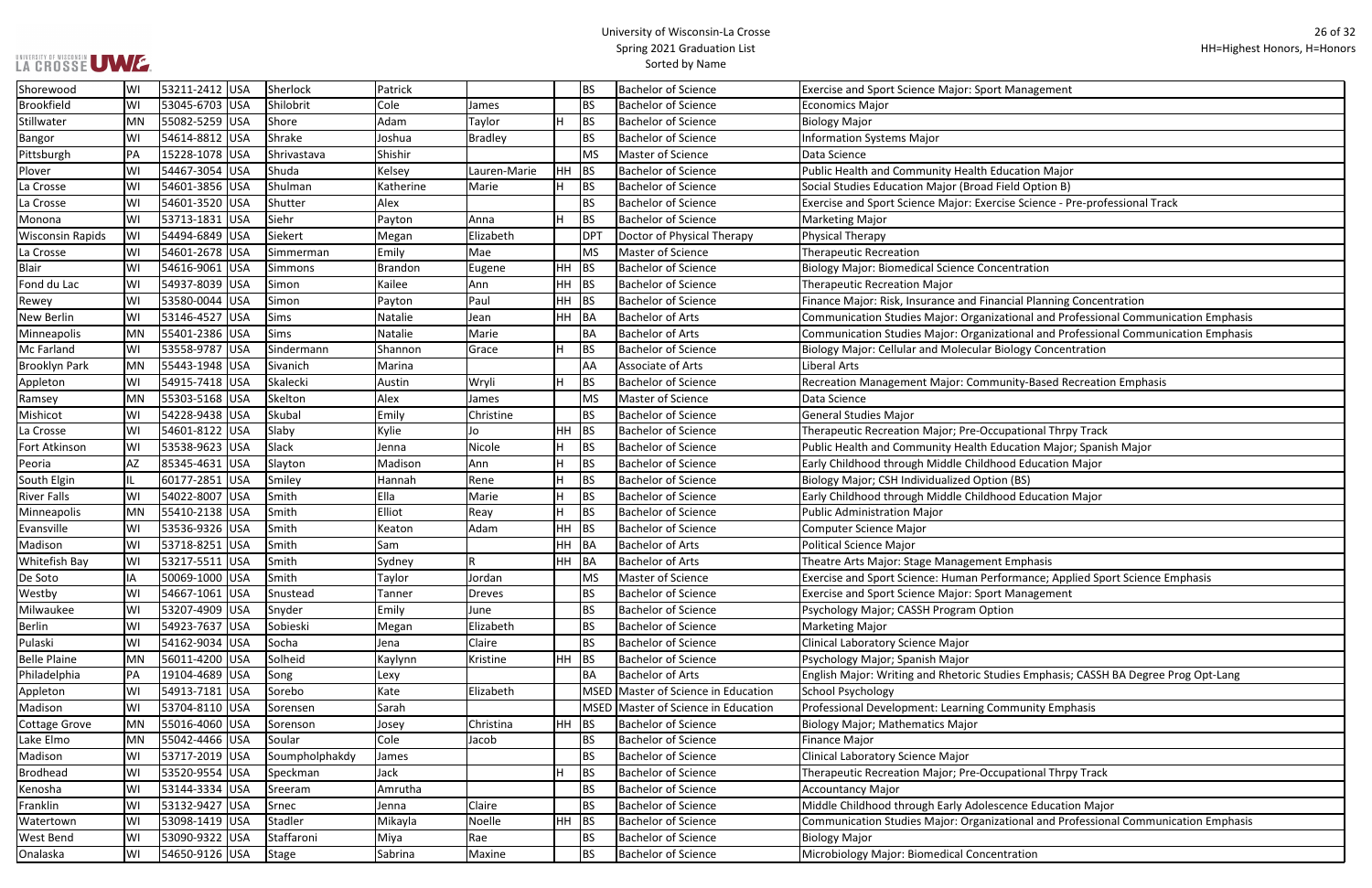#### University of Wisconsin-La Crosse Spring 2021 Graduation List Sorted by Name

Inthropology Emphasis; Spanish Major

ncial Planning Concentration

 $1$ Oressional Communication Emphasis

Ise Science - Pre-prof. Track; CSH Individualized Option se Science - Pre-professional Track

phasis; Comm. Studies Major:

ncial Planning Concentration

| Saint Paul              | IMN       | 55113-4668  USA  |            | Stangel        | Emily        | Rose      |           |           | MSED Master of Science in Education | <b>Professional Development: Learning Community Emphasis</b>    |
|-------------------------|-----------|------------------|------------|----------------|--------------|-----------|-----------|-----------|-------------------------------------|-----------------------------------------------------------------|
| <b>Two Rivers</b>       | WI        | 54241-1921 USA   |            | Stanley        | Savannah     | KayMarie  | HH        | BA        | <b>Bachelor of Arts</b>             | Archaeological Studies Major: Cultural Anthropology Emphasis    |
| Delavan                 | WI        | 53115            | <b>USA</b> | Stark          | Jordan       | Connor    | HH.       | BS        | <b>Bachelor of Science</b>          | Finance Major: Risk, Insurance and Financial Planning Concenti  |
| Naperville              | IL        | 60540            | <b>USA</b> | Stauffer       | Collin       | Scott     |           | <b>BS</b> | <b>Bachelor of Science</b>          | Recreation Management Major: Outdoor Recreation Emphasis        |
| <b>Bruce</b>            | WI        | 54819-9715 USA   |            | <b>Stearns</b> | Jordyn       | Ann       |           | <b>BS</b> | <b>Bachelor of Science</b>          | Marketing Major: Organizational and Professional Communica      |
| Cudahy                  | WI        | 53110-2910   USA |            | Steffen        | Callie       | Virginia  | HH.       | <b>BS</b> | <b>Bachelor of Science</b>          | Early Childhood through Middle Childhood Education Major        |
| Kaukauna                | WI        | 54130-8707 USA   |            | <b>Steffes</b> | Alaina       |           | HH        | BA        | <b>Bachelor of Arts</b>             | <b>English Major: Writing and Rhetoric Studies Emphasis</b>     |
| Coleman                 | WI        | 54112-9624 USA   |            | Stegeman       | Katie        |           | HH        | <b>BS</b> | <b>Bachelor of Science</b>          | <b>English Education Major</b>                                  |
| Beaver Dam              | WI        | 53916-1249 USA   |            | Stehling       | Desi         |           |           | <b>BS</b> | <b>Bachelor of Science</b>          | <b>Accountancy Major</b>                                        |
| Dousman                 | WI        | 53118-9387 USA   |            | Steib          | Abigail      | Marie     | HH        | BS        | <b>Bachelor of Science</b>          | Early Childhood through Middle Childhood Education Major        |
| Melrose                 | WI        | 54642-8278 USA   |            | Steinfadt      | Mackenzie    |           |           | <b>BS</b> | <b>Bachelor of Science</b>          | <b>Marketing Major</b>                                          |
| New London              | WI        | 54961-2505 USA   |            | Steingraber    | Olivia       | Lee       |           | <b>BS</b> | <b>Bachelor of Science</b>          | <b>Marketing Major</b>                                          |
| Waunakee                | WI        | 53597-3116 USA   |            | Stellmacher    | Abby         |           | Н         | BS        | <b>Bachelor of Science</b>          | Middle Childhood through Early Adolescence Education Major      |
| Baraboo                 | WI        | 53913-9764 USA   |            | Stellmacher    | <b>Bryce</b> | Henry     |           | <b>BS</b> | <b>Bachelor of Science</b>          | <b>Marketing Major</b>                                          |
| <b>Green Bay</b>        | WI        | 54313-4214 USA   |            | Stelzer        | Jacob        | David     |           | <b>BS</b> | <b>Bachelor of Science</b>          | <b>Management Major</b>                                         |
| Galesville              | WI        | 54630-8536 USA   |            | Stenberg       | Hannah       | Elaine    | HH        | <b>BS</b> | <b>Bachelor of Science</b>          | Early Childhood through Middle Childhood Education Major        |
| Augusta                 | WI        | 54722-9206 USA   |            | Stensen        | Alexa        | Maye      |           | <b>BS</b> | <b>Bachelor of Science</b>          | Finance Major                                                   |
| La Crosse               | WI        | 54601-5169 USA   |            | Stephens       | Nathaniel    |           |           | MS        | Master of Science                   | Biology: Nurse Anesthesia Concentration                         |
| Suamico                 | WI        | 54173-8122 USA   |            | Stephenson     | Emily        | Kathryn   | <b>HH</b> | <b>BS</b> | <b>Bachelor of Science</b>          | Middle Childhood through Early Adolescence Education Major      |
| Oconomowoc              | WI        | 53066-2553 USA   |            | Stetter        | Danny        |           | H         | BS        | <b>Bachelor of Science</b>          | <b>Management Major</b>                                         |
| Burlington              | WI        | 53105-2138 USA   |            | Stevens        | Matthew      | Payne     |           | <b>BS</b> | <b>Bachelor of Science</b>          | Exercise and Sport Science Major: Exercise Science - Pre-prof.  |
| <b>New Berlin</b>       | WI        | 53151-5835 USA   |            | Stiller        | Raven        | Alexandra |           | <b>BS</b> | <b>Bachelor of Science</b>          | Exercise and Sport Science Major: Exercise Science - Pre-profes |
| Waterloo                | WI        | 53594-1411 USA   |            | Stock          | Rachel       | Lee       |           | <b>BA</b> | <b>Bachelor of Arts</b>             | <b>English Major: Rhetoric and Writing Emphasis</b>             |
| <b>West Salem</b>       | WI        | 54669-9507 USA   |            | Stockheimer    | Noah         | Lucas     |           | <b>BS</b> | <b>Bachelor of Science</b>          | Geography Major                                                 |
| Prairie du Chien        | WI        | 53821-2049   USA |            | Stoeffler      | Jack         | Thomas    |           | <b>BS</b> | <b>Bachelor of Science</b>          | Management Major                                                |
| Lakeland                | MN        | 55043-9520 USA   |            | Stoffel        | Maddie       |           | Н         | BA        | <b>Bachelor of Arts</b>             | Theatre Arts Major: Musical Theatre Emphasis; Comm. Studies     |
| La Crosse               | WI        | 54603-2483 USA   |            | Stofflet       | Jessica      | Ann       |           | <b>BA</b> | <b>Bachelor of Arts</b>             | Psychology Major                                                |
| New Richmond            | WI        | 54017-6580 USA   |            | Storie         | Madi         |           |           | <b>BS</b> | <b>Bachelor of Science</b>          | Psychology Major                                                |
| Holmen                  | WI        | 54636-7326 USA   |            | <b>Strauss</b> | Joah         | Allen     |           | <b>BS</b> | <b>Bachelor of Science</b>          | Physics Major: Computational Emphasis                           |
| <b>Hastings</b>         | <b>MN</b> | 55033-8526 USA   |            | Streeter       | Jacob        | Charles   | н         | <b>BS</b> | <b>Bachelor of Science</b>          | <b>Finance Major</b>                                            |
| Onalaska                | WI        | 54650-3202 USA   |            | Strittmater    | Gabrielle    | Ryan      | <b>HH</b> | <b>BS</b> | <b>Bachelor of Science</b>          | <b>Exercise and Sport Science Major: Physical Education</b>     |
| Ringle                  | WI        | 54471-9713 USA   |            | Stroik         | Kaitlyn      | Rae       |           | <b>BS</b> | <b>Bachelor of Science</b>          | <b>Biology Major: Environmental Science Concentration</b>       |
| <b>Blooming Prairie</b> | MN        | 55917-8022 USA   |            | Strunk         | Ethan        | Howard    |           | BS        | <b>Bachelor of Science</b>          | Psychology Major                                                |
| Wautoma                 | WI        | 54982-5374 USA   |            | Struzynski     | Hannah       | Jane      | H         | <b>BS</b> | <b>Bachelor of Science</b>          | Public Health and Community Health Education Major              |
| Madison                 | WI        | 53718-3324 USA   |            | Stubbendick    | Sean         |           |           |           | MSED Master of Science in Education | Professional Development: Learning Community Emphasis           |
| Plover                  | WI        | 54467-3059 USA   |            | Stuettgen      | Taylor       | June      | <b>HH</b> | <b>BS</b> | <b>Bachelor of Science</b>          | <b>Biology Major</b>                                            |
| Darlington              | WI        | 53530-1354 USA   |            | Sturtz         | Jesse        |           | HH        | <b>BS</b> | <b>Bachelor of Science</b>          | Exercise and Sport Science Major: Physical Education            |
| Chanhassen              | <b>MN</b> | 55317-9560 USA   |            | Stutzman       | John         | William   |           | MS        | Master of Science                   | Recreation Management: Professional Development                 |
| Maple Grove             | MN        | 55311-4675 USA   |            | Such           | <b>Nick</b>  |           |           | BS        | <b>Bachelor of Science</b>          | Physics Major: Biomedical Concentration                         |
| La Crosse               | WI        | 54601-5585 USA   |            | Sukenik        | Jameson      | Paul      |           | <b>BS</b> | <b>Bachelor of Science</b>          | <b>Computer Science Major</b>                                   |
| <b>Wisconsin Rapids</b> | WI        | 54494-1507 USA   |            | Sullivan       | Allyse       | Rachel    | Η         | <b>BS</b> | <b>Bachelor of Science</b>          | <b>Marketing Major</b>                                          |
| Dodgeville              | WI        | 53533-8521 USA   |            | Sullivan       | Alyssa       | Ann       | H         | <b>BS</b> | <b>Bachelor of Science</b>          | <b>Biology Major: Environmental Science Concentration</b>       |
| Muskego                 | WI        | 53150-8364 USA   |            | Sullivan       | Jared        | Martin    |           | BS        | <b>Bachelor of Science</b>          | Finance Major                                                   |
| Mequon                  | WI        | 53092-5323 USA   |            | Sullivan       | Sophia       | Anna      |           | <b>BS</b> | <b>Bachelor of Science</b>          | Marketing Major                                                 |
| Wauwatosa               | WI        | 53226-3123 USA   |            | Summers        | Natalya      | Nadine    |           | <b>BS</b> | <b>Bachelor of Science</b>          | Early Childhood through Middle Childhood Education Major        |
| Shawano                 | WI        | 54166-3512 USA   |            | Sumnicht       | Dylan        | David     |           | BS        | <b>Bachelor of Science</b>          | Finance Major: Risk, Insurance and Financial Planning Concenti  |
| Oslo                    |           | 0173             | <b>NOR</b> | Svendsen       | Emma         | Christin  | H         | <b>BA</b> | <b>Bachelor of Arts</b>             | Psychology Major                                                |
| Racine                  | WI        | 53403-3713 USA   |            | Swanson        | Kayla        | Ann       |           | <b>BS</b> | <b>Bachelor of Science</b>          | <b>Management Major</b>                                         |
|                         |           |                  |            |                |              |           |           |           |                                     |                                                                 |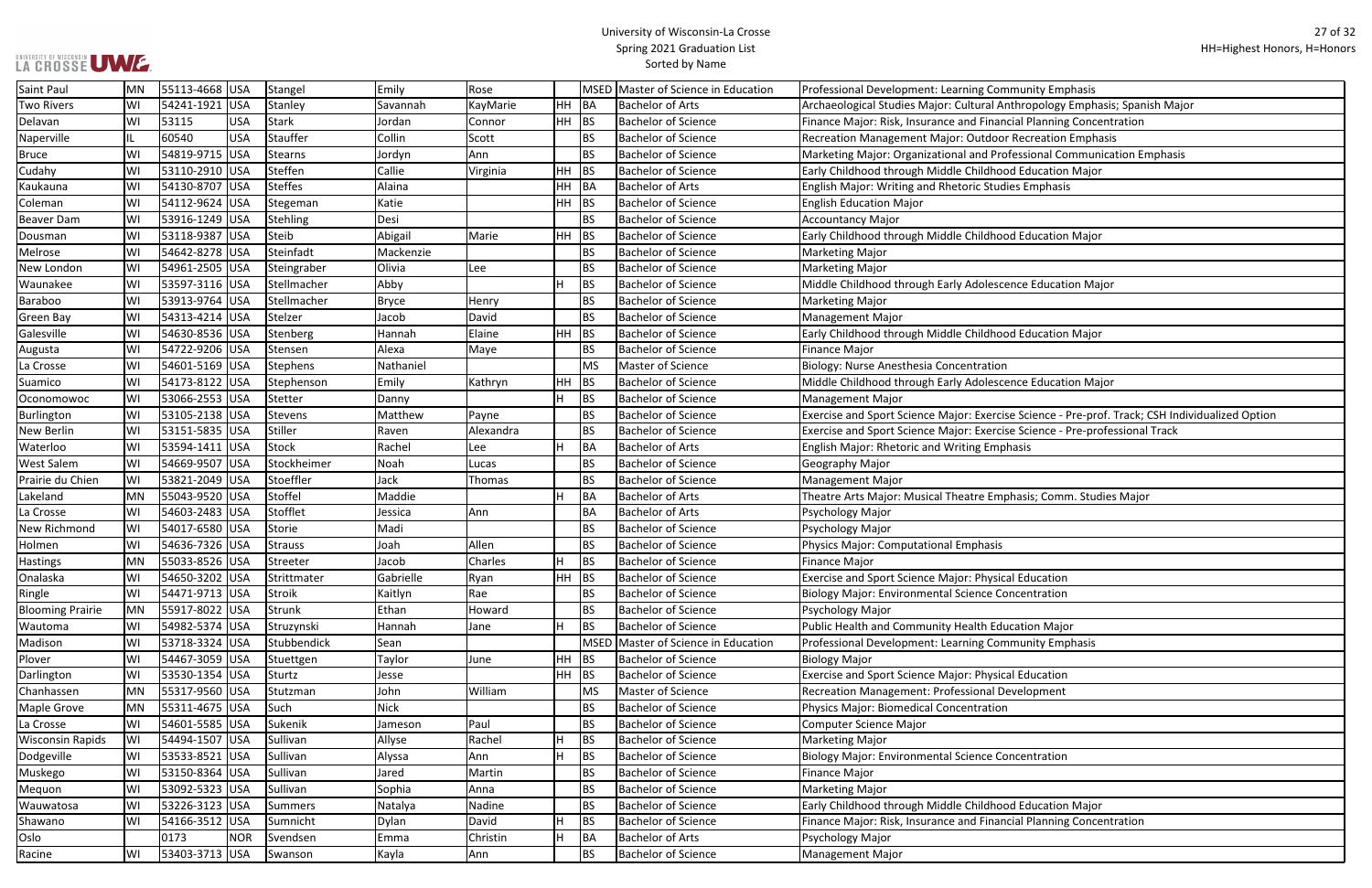# UNIVERSITY OF WISCONSIN<br>LA CROSSE UWE.

| formance; Applied Sport Science Emphasis                            |
|---------------------------------------------------------------------|
|                                                                     |
|                                                                     |
| r Education                                                         |
|                                                                     |
| jor                                                                 |
| entration; CSH Individualized Option (BS):                          |
|                                                                     |
|                                                                     |
|                                                                     |
|                                                                     |
|                                                                     |
|                                                                     |
| ood Education Major                                                 |
|                                                                     |
| วท (BS)                                                             |
|                                                                     |
| ational and Professional Communication Emphasis                     |
|                                                                     |
| ational and Professional Communication Emphasis                     |
| ood Education Major                                                 |
|                                                                     |
| ion (BS)                                                            |
|                                                                     |
| ational and Professional Communication Emphasis<br>Studies Emphasis |
|                                                                     |
| dership                                                             |
|                                                                     |
| ρn                                                                  |
|                                                                     |
|                                                                     |
| ducation Major                                                      |
| cence Education Major                                               |
|                                                                     |
| is                                                                  |
|                                                                     |
|                                                                     |
|                                                                     |
| ducation Major                                                      |
|                                                                     |

| Hudson            | WI        | 54016-7814 USA   |            | Swanson        | Mitchell       | Ryan      |       | <b>BS</b>       | <b>Bachelor of Science</b>     | Management Major                                                                    |
|-------------------|-----------|------------------|------------|----------------|----------------|-----------|-------|-----------------|--------------------------------|-------------------------------------------------------------------------------------|
| Burlington        | WI        | 53105-8914 USA   |            | Swantz         | <b>Brandon</b> | Daniel    |       | <b>BS</b>       | <b>Bachelor of Science</b>     | Management Major                                                                    |
| Fitchburg         | WI        | 53711-4950 USA   |            | Sweeney        | Logan          | Magee     |       | <b>MS</b>       | Master of Science              | Exercise and Sport Science: Human Performance; Applied Sport Science Emphasis       |
| Cushing           | WI        | 54006            | <b>USA</b> | Swenson        | Alyssa         | Lorraine  | ΙH.   | <b>BS</b>       | <b>Bachelor of Science</b>     | <b>Biology Major</b>                                                                |
| Grafton           | WI        | 53024-2276 USA   |            | Swietlik       | Ryan           | John      |       | <b>BS</b>       | <b>Bachelor of Science</b>     | Marketing Major                                                                     |
| Ashland           | WI        | 54806-2708 USA   |            | Swigart        | Austin         | Chris     |       | DP <sub>1</sub> | Doctor of Physical Therapy     | Physical Therapy                                                                    |
| Eau Claire        | WI        | 54703-1621 USA   |            | Sygulla        | Kayla          | Lynn      |       | <b>MSED</b>     | Master of Science in Education | Student Affairs Administration in Higher Education                                  |
| Seattle           | WA        | 98122-3670 USA   |            | Szabelski      | Mercedes       | Dionne    |       | BS              | <b>Bachelor of Science</b>     | <b>International Business Major</b>                                                 |
| Muskego           | WI        | 53150-9485 USA   |            | Szczupakiewicz | Ellie          | Ann       | HH BS |                 | <b>Bachelor of Science</b>     | Psychology Major; Political Science Major                                           |
| <b>Phillips</b>   | WI        | 54555-6740 USA   |            | Szwec          | Lucas          | William   |       | <b>BS</b>       | <b>Bachelor of Science</b>     | Statistics Major: Actuarial Science Concentration; CSH Individualized Option (BS)   |
| Sturtevant        | WI        | 53177-2805 USA   |            | Taggart        | Lauren         | Ashley    |       | <b>BS</b>       | <b>Bachelor of Science</b>     | <b>Marketing Major</b>                                                              |
| Duluth            | MN        | 55803-9269 USA   |            | Tahtinen       | Katie          | Irene     |       | MS              | Master of Science              | Physician Assistant Studies                                                         |
| Marshfield        | WI        | 54449-5210 USA   |            | Taylor         | Derek          | Michael   |       | AA              | Associate of Arts              | Liberal Arts                                                                        |
| Lindstrom         | MN        | 55045-8344 USA   |            | Taylor         | Gabriel        | Carey     |       | BS              | <b>Bachelor of Science</b>     | Finance Major                                                                       |
| Plymouth          | MN        | 55441-1677   USA |            | Taylor         | Karl           |           | HH BS |                 | <b>Bachelor of Science</b>     | Chemistry Major: ACS Certification                                                  |
| Wauwatosa         | lwı       | 53226-1021 USA   |            | Tendler        | Jason          | Jeffrey   |       | <b>BS</b>       | <b>Bachelor of Science</b>     | <b>Biology Major</b>                                                                |
| <b>West Bend</b>  | WI        | 53095-5343 USA   |            | <b>Tennies</b> | Julia          | Suzanne   |       | <b>BS</b>       | <b>Bachelor of Science</b>     | Marketing Major                                                                     |
| Plover            | WI        | 54467-2590 USA   |            | Terpstra       | Riley          | Alexandra |       | <b>BS</b>       | <b>Bachelor of Science</b>     | Early Childhood through Middle Childhood Education Major                            |
| Janesville        | WI        | 53546-4208 USA   |            | Terrill        | Charles        | Stephen   |       | BS              | <b>Bachelor of Science</b>     | Management Major; Finance Major                                                     |
| Oshkosh           | lwı       | 54901-2838 USA   |            | Tessmer        | Emma           | Lynn      |       | <b>BS</b>       | <b>Bachelor of Science</b>     | Biology Major; CSH Individualized Option (BS)                                       |
| Rochester         | <b>MN</b> | 55906-8335 USA   |            | Tester         | Sabrina        | Lynn      | HH BS |                 | <b>Bachelor of Science</b>     | <b>Biology Major</b>                                                                |
| Milwaukee         | WI        | 53223-5521 USA   |            | Thao           | Ger            |           | HH BS |                 | <b>Bachelor of Science</b>     | <b>Biology Major</b>                                                                |
| Onalaska          | WI        | 54650-7022 USA   |            | Thao           | Ma Lee         |           |       | <b>BA</b>       | <b>Bachelor of Arts</b>        | Communication Studies Major: Organizational and Professional Communication Emphasis |
| Oshkosh           | WI        | 54904-7129 USA   |            | Thao           | Sahee          | Maxwell   |       | <b>MSE</b>      | Master of Software Engineering | Software Engineering                                                                |
| Oconomowoc        | WI        | 53066-4704 USA   |            | Thiele         | Clark          | Joseph    |       | <b>BA</b>       | <b>Bachelor of Arts</b>        | Communication Studies Major: Organizational and Professional Communication Emphasis |
| Sheboygan         | WI        | 53083-1734 USA   |            | Thill          | Peyton         | Howard    |       | <b>BS</b>       | <b>Bachelor of Science</b>     | Political Science Major                                                             |
| Jordan            | MN        | 55352-5718 USA   |            | Thomas         | Halle          | Renae     |       | BS              | <b>Bachelor of Science</b>     | Early Childhood through Middle Childhood Education Major                            |
| Custer            | WI        | 54423-9724 USA   |            | Thomas         | Jacob          | Marvin    |       | <b>BS</b>       | <b>Bachelor of Science</b>     | Finance Major                                                                       |
| Madison           | WI        | 53704-3221 USA   |            | Thomas         | <b>Myles</b>   |           |       | <b>BS</b>       | <b>Bachelor of Science</b>     | Statistics Major; CSH Individualized Option (BS)                                    |
| Milwaukee         | WI        | 53213-1064 USA   |            | Tierney        | Ricki          | Leigh     |       | <b>MSED</b>     | Master of Science in Education | Reading                                                                             |
| Fond du Lac       | WI        | 54935-2747 USA   |            | Tighe          | Chris          |           |       | <b>BS</b>       | <b>Bachelor of Science</b>     | Communication Studies Major: Organizational and Professional Communication Emphasis |
| Middleton         | WI        | 53562-4181 USA   |            | Toennies       | Jack           | David     |       | <b>BS</b>       | <b>Bachelor of Science</b>     | Communication Studies Major: Media Studies Emphasis                                 |
| Hartland          | WI        | 53029-9643 USA   |            | Tolzman        | Jorja          | Eve       |       | <b>BA</b>       | <b>Bachelor of Arts</b>        | Psychology Major                                                                    |
| Bellingham        | <b>WA</b> | 98226-7941 USA   |            | Townsend       | Tawny          | Charlene  |       | <b>EDD</b>      | Doctor of Education            | Student Affairs Administration and Leadership                                       |
| Burlington        | WI        | 53105-1073 USA   |            | Traber         | Matt           |           |       | AA              | Associate of Arts              | Liberal Arts                                                                        |
| La Crosse         | WI        | 54601-4820 USA   |            | Trautmiller    | Justin         |           |       | MS              | Master of Science              | Biology: Nurse Anesthesia Concentration                                             |
| Hartland          | WI        | 53029-8330 USA   |            | Trawicki       | <b>Nick</b>    |           |       | <b>BS</b>       | <b>Bachelor of Science</b>     | Finance Major                                                                       |
| Argyle            | WI        | 53504-9729 USA   |            | Treuthardt     | Jessica        | Lee       |       | DP <sub>1</sub> | Doctor of Physical Therapy     | Physical Therapy                                                                    |
| Lake Mills        | WI        | 53551-1113 USA   |            | Trewyn         | Lauren         | Therese   | H     | BS              | <b>Bachelor of Science</b>     | Public Health and Community Health Education Major                                  |
| Deforest          | WI        | 53532-0911 USA   |            | Trimborn       | Dayna          | Jo        |       | BS              | <b>Bachelor of Science</b>     | Middle Childhood through Early Adolescence Education Major                          |
| Franklin          | WI        | 53132-9059 USA   |            | Trinko         | Morgan         | Ashley    |       | BS              | <b>Bachelor of Science</b>     | Biology Major                                                                       |
| <b>West Salem</b> | WI        | 54669-1919   USA |            | Trocinski      | Elizabeth      | Ann       |       | MS              | Master of Science              | Physician Assistant Studies                                                         |
| Racine            | WI        | 53405-5028 USA   |            | Troop          | Chris          |           |       | <b>BS</b>       | <b>Bachelor of Science</b>     | Physics Major: Applied Physics Emphasis                                             |
| Muscoda           | WI        | 53573-9270 USA   |            | Troxel         | Trevor         | John      |       | <b>BS</b>       | <b>Bachelor of Science</b>     | Mathematics Education Major                                                         |
| Darien            | WI        | 53114-1257 USA   |            | Truckenbrod    | Holly          | Shea      |       | BS              | <b>Bachelor of Science</b>     | <b>Accountancy Major</b>                                                            |
| McFarland         | WI        | 53558-8817 USA   |            | Trudell        | Quinn          | Tower     | H     | BS              | <b>Bachelor of Science</b>     | Therapeutic Recreation Major                                                        |
| Monona            | WI        | 53716-2550 USA   |            | Trulson        | Ellie          | Marie     | HH BS |                 | <b>Bachelor of Science</b>     | Public Health and Community Health Education Major                                  |
| Winona            | MN        | 55987-6538 USA   |            | Tryan          | Adrienne       | Terese    |       | <b>DPT</b>      | Doctor of Physical Therapy     | Physical Therapy                                                                    |
|                   |           |                  |            |                |                |           |       |                 |                                |                                                                                     |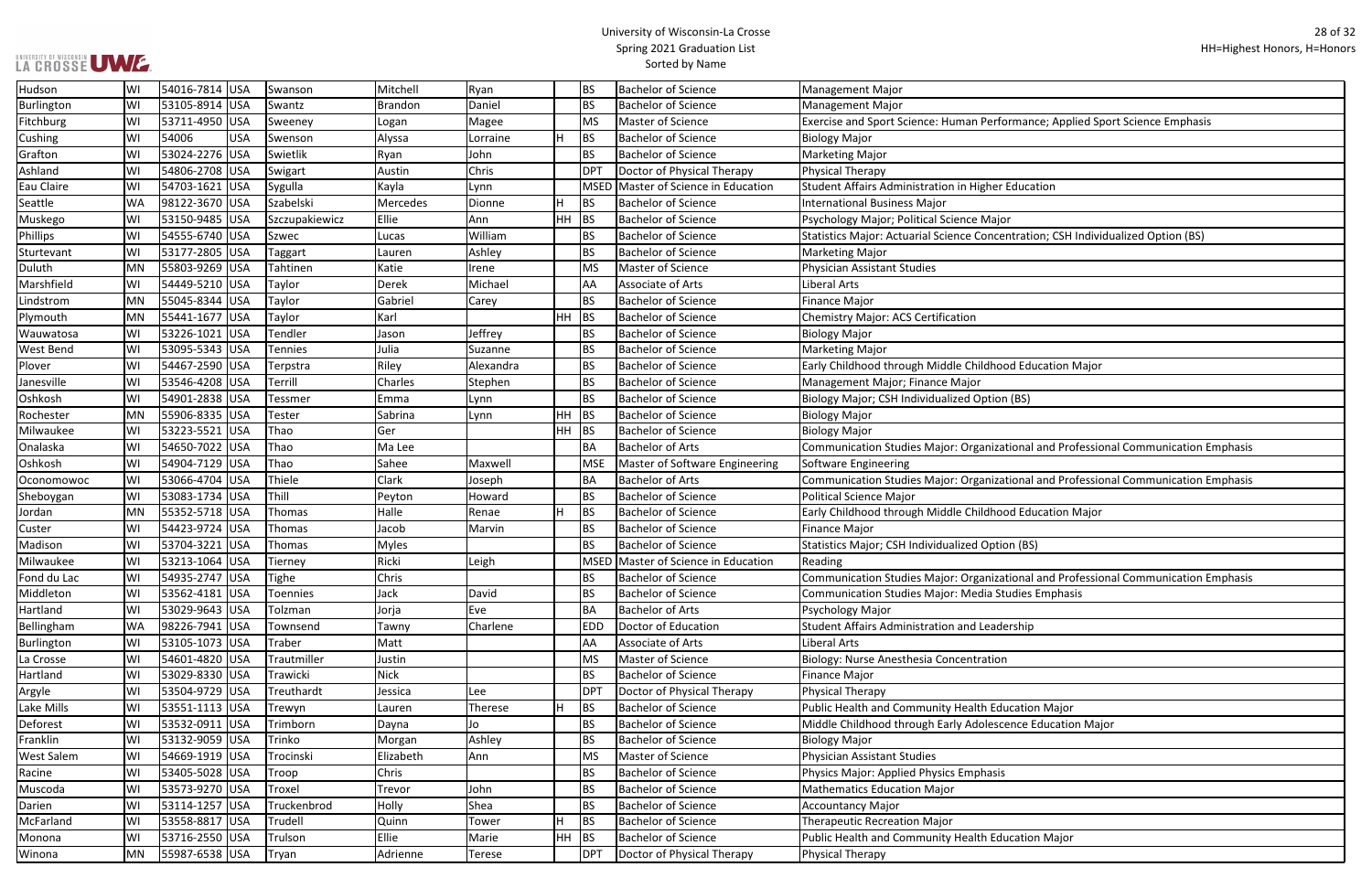#### University of Wisconsin-La Crosse Spring 2021 Graduation List Sorted by Name

ise Science - Pre-prof. Track; CSH Individualized Option

ise Science - Pre-professional Track

Leadership and Director of Instruction Emphasis

ise Science - Pre-professional Track Management: Media Studies Emphasis

ise Science - Pre-prof. Track; CSH Individualized Option

| La Crosse               | WI        | 54601-2621 USA |            | Tschumper         | Drew           | Anthony        |           | <b>BS</b>  | <b>Bachelor of Science</b>                 | Management Major                                                                                       |
|-------------------------|-----------|----------------|------------|-------------------|----------------|----------------|-----------|------------|--------------------------------------------|--------------------------------------------------------------------------------------------------------|
| <b>Madison Lake</b>     | MN        | 56063-4480 USA |            | Tweeten           | Aneka          | Lauren         | HH        | BS         | <b>Bachelor of Science</b>                 | Early Childhood through Middle Childhood Education Major                                               |
| Woodstock               |           | 60098-2351 USA |            | Uidl              | Cora           | Elizabeth      | <b>HH</b> | <b>BS</b>  | <b>Bachelor of Science</b>                 | <b>Biology Major</b>                                                                                   |
| Temecula                | <b>CA</b> | 92592          | <b>USA</b> | Urbano            | Annjeanett     |                |           |            | MSED Master of Science in Education        | Student Affairs Administration in Higher Education                                                     |
| Elkhorn                 | WI        | 53121-1302 USA |            | Van Dyke          | Jordan         | Daniel         |           | <b>BS</b>  | <b>Bachelor of Science</b>                 | Exercise and Sport Science Major: Exercise Science - Pre-prof. 1                                       |
| Muskego                 | WI        | 53150-8041 USA |            | Van Fleet         | Julia          | Marie          | <b>HH</b> | BA         | <b>Bachelor of Arts</b>                    | English Major: Writing and Rhetoric Studies Emphasis                                                   |
| Freedom                 | WI        | 54913-8983 USA |            | Van Groll         | Ashley         | Marie          |           | <b>BS</b>  | <b>Bachelor of Science</b>                 | Psychology Major                                                                                       |
| Suamico                 | WI        | 54313-3600 USA |            | Van Pietersom     | Lindsey        | Marie          |           | <b>BS</b>  | <b>Bachelor of Science</b>                 | <b>Biology Major</b>                                                                                   |
| Appleton                | WI        | 54915-6602 USA |            | Vandenberg        | Matthew        | John           | HH        | BS         | <b>Bachelor of Science</b>                 | Exercise and Sport Science Major: Exercise Science - Pre-profes                                        |
| <b>Menomonee Falls</b>  | WI        | 53051-0534 USA |            | Vander Heyden     | Madi           |                |           | <b>BS</b>  | <b>Bachelor of Science</b>                 | <b>Marketing Major</b>                                                                                 |
| Tomah                   | WI        | 54660-1023 USA |            | VanderSchaaf      | Cherida        | LuAnn          |           |            |                                            | MEPD Master of Education - Professional L Professional Development: Educational Leadership and Directo |
| Oshkosh                 | WI        | 54902-8739 USA |            | VanderWielen      | Deanna         |                |           |            | <b>MSED Master of Science in Education</b> | Student Affairs Administration in Higher Education                                                     |
| Casco                   | WI        | 54205-9741 USA |            | Vandevelde        | Erika          | Lyn            |           | <b>BS</b>  | <b>Bachelor of Science</b>                 | <b>Finance Major</b>                                                                                   |
| Waukesha                | WI        | 53186-8718 USA |            | Vandewalker       | Tyler          |                |           | <b>BS</b>  | <b>Bachelor of Science</b>                 | <b>General Studies Major</b>                                                                           |
| Hartford                | WI        | 53027-8870 USA |            | Vanoskey          | Melissa        | Ann            |           | BA         | <b>Bachelor of Arts</b>                    | Psychology Major                                                                                       |
| Appleton                | WI        | 54913-9770 USA |            | Vanselow          | Matthew        | James          |           | <b>BS</b>  | <b>Bachelor of Science</b>                 | Microbiology Major: Biomedical Concentration                                                           |
| Suamico                 | WI        | 54173-8194 USA |            | VanWychen         | Brennan        | William        |           | <b>BS</b>  | <b>Bachelor of Science</b>                 | <b>Management Major</b>                                                                                |
| Vaasa                   |           | 65100          | <b>FIN</b> | Vasanoja          | Oliver         | Olavi Benjamin | HH.       | BS         | <b>Bachelor of Science</b>                 | Finance Major                                                                                          |
| Hazelhurst              | WI        | 54531-9759 USA |            | Velasquez         | Sergio         | Alberto        |           | <b>BS</b>  | <b>Bachelor of Science</b>                 | <b>General Studies Major</b>                                                                           |
| Hudson                  | WI        | 54016-5830 USA |            | Veldboom          | Gabriel        | Steven         |           | <b>BS</b>  | <b>Bachelor of Science</b>                 | Computer Science Major; CSH Individualized Option (BS)                                                 |
| La Crosse               | WI        | 54601-3143 USA |            | Verkuilen         | Carissa        | Lynn           |           | <b>MS</b>  | Master of Science                          | Physician Assistant Studies                                                                            |
| Mankato                 | MN        | 56001-9329 USA |            | Vetter            | Gabrielle      | Christine      |           | <b>BS</b>  | <b>Bachelor of Science</b>                 | Psychology Major                                                                                       |
| New Holstein            | WI        | 53061-9756 USA |            | Vian              | Sydney         | Jean           | HH        | <b>BS</b>  | <b>Bachelor of Science</b>                 | Psychology Major                                                                                       |
| Kendall                 | WI        | 54638-8010 USA |            | Vieth             | Adam           | Casey          |           | <b>BS</b>  | <b>Bachelor of Science</b>                 | <b>Information Systems Major</b>                                                                       |
| Minneapolis             | <b>MN</b> | 55408-4053 USA |            | Villars           | Kaitlyn        | Marie          | HH        | <b>BS</b>  | <b>Bachelor of Science</b>                 | Exercise and Sport Science Major: Exercise Science - Pre-profes                                        |
| Wauwatosa               | WI        | 53222-3426 USA |            | Vines             | Kobe           |                |           | <b>BS</b>  | <b>Bachelor of Science</b>                 | <b>Exercise and Sport Science Major: Sport Management: Media S</b>                                     |
| Kaukauna                | WI        | 54130-9749 USA |            | Voet              | Caroline       | Anne           |           | <b>BS</b>  | <b>Bachelor of Science</b>                 | <b>Marketing Major</b>                                                                                 |
| <b>Combined Locks</b>   | WI        | 54113-1259 USA |            | Voet              | Katie          |                |           | <b>BS</b>  | <b>Bachelor of Science</b>                 | <b>Marketing Major</b>                                                                                 |
| Janesville              | WI        | 53545-8842 USA |            | Vogt              | Ben            |                |           | <b>BS</b>  | <b>Bachelor of Science</b>                 | Exercise and Sport Science Major: Exercise Science - Pre-prof. 1                                       |
| La Crosse               | WI        | 54603-5003 USA |            | Voigt             | Jahna          | Dayle          |           | <b>BS</b>  | <b>Bachelor of Science</b>                 | <b>Clinical Laboratory Science Major</b>                                                               |
| Horicon                 | WI        | 53032-1624 USA |            | Voit              | Austin         |                |           | <b>BS</b>  | <b>Bachelor of Science</b>                 | <b>Marketing Major</b>                                                                                 |
| Eldorado                | WI        | 54932-9620 USA |            | Vollmer           | Nicholas       | James          |           | <b>DPT</b> | Doctor of Physical Therapy                 | Physical Therapy                                                                                       |
| Omro                    | WI        | 54963-9333 USA |            | Volp              | Carly          | Lynn           |           | <b>DPT</b> | Doctor of Physical Therapy                 | Physical Therapy                                                                                       |
| <b>Spring Grove</b>     | IL        | 60081-8075 USA |            | Von Bruenchenhein | <b>Trace</b>   | Alexander      |           | DPT        | Doctor of Physical Therapy                 | Physical Therapy                                                                                       |
| La Crosse               | WI        | 54601-4852 USA |            | von Mende         | Paige          | Kylee Mae      | <b>HH</b> | <b>BS</b>  | <b>Bachelor of Science</b>                 | Psychology Major                                                                                       |
| New Berlin              | WI        | 53151-7315 USA |            | Von Rueden        | Lane           | M              |           | <b>BS</b>  | <b>Bachelor of Science</b>                 | Accountancy Major; Finance Major                                                                       |
| <b>Maple Grove</b>      | MN        | 55369-7629 USA |            | Vossen            | Chris          |                |           | <b>BS</b>  | <b>Bachelor of Science</b>                 | Clinical Laboratory Science Major                                                                      |
| Lakeville               | MN        | 55044-5207 USA |            | Vote              | Adam           | James          |           | <b>BS</b>  | <b>Bachelor of Science</b>                 | <b>Finance Major</b>                                                                                   |
| <b>Wisconsin Rapids</b> | WI        | 54495-8826 USA |            | Vruwink           | Chasten        | Robert Thomas  |           | <b>BS</b>  | <b>Bachelor of Science</b>                 | <b>Finance Major</b>                                                                                   |
| Eau Claire              | WI        | 54703-0334 USA |            | Vue               | Kab            |                |           |            | MSED Master of Science in Education        | Student Affairs Administration in Higher Education                                                     |
| Milwaukee               | WI        | 53225-4210 USA |            | Vue               | Maiblia        |                |           | <b>BS</b>  | <b>Bachelor of Science</b>                 | Psychology Major; CASSH Program Option                                                                 |
| Tomah                   | WI        | 54660-6824 USA |            | Waddell           | Olivia         |                |           | <b>BS</b>  | <b>Bachelor of Science</b>                 | Biology Major; CSH Individualized Option (BS)                                                          |
| Hilbert                 | WI        | 54129-9349 USA |            | Wagner            | <b>Brandon</b> | David          |           | <b>BS</b>  | <b>Bachelor of Science</b>                 | Marketing Major: Media Studies Emphasis                                                                |
| Wauwatosa               | WI        | 53213-1906 USA |            | Wagner            | Julia          | Lynn           | <b>HH</b> | BS         | <b>Bachelor of Science</b>                 | Early Childhood through Middle Childhood Education Major                                               |
| Hartford                | WI        | 53027-9443 USA |            | Wagner            | Kira           | Ann            |           | <b>BS</b>  | <b>Bachelor of Science</b>                 | Clinical Laboratory Science Major                                                                      |
| Blair                   | WI        | 54616-9318 USA |            | Wagner            | Rita           | Andrea         |           | <b>BS</b>  | <b>Bachelor of Science</b>                 | Middle Childhood through Early Adolescence Education Major                                             |
| Germantown              | WI        | 53022-6013 USA |            | Wahlgren          | Jade           | Lynn           |           | <b>BA</b>  | <b>Bachelor of Arts</b>                    | Archaeological Studies Major                                                                           |
| Woodbury                | MN        | 55125-8671 USA |            | Wakefield         | Spencer        | Patrick        |           |            | MSED Master of Science in Education        | Student Affairs Administration in Higher Education                                                     |
|                         |           |                |            |                   |                |                |           |            |                                            |                                                                                                        |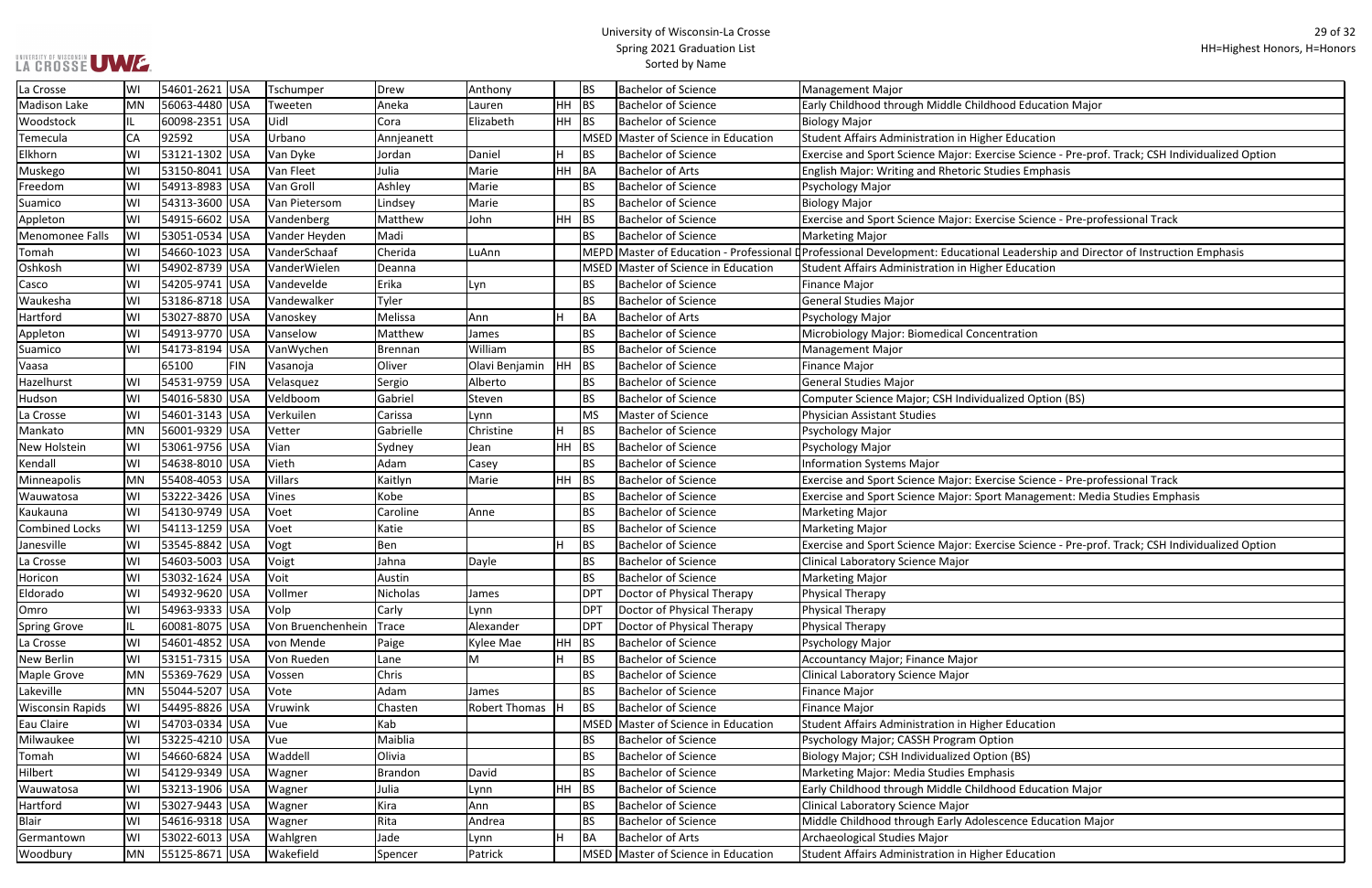#### University of Wisconsin-La Crosse Spring 2021 Graduation List Sorted by Name

tional and Professional Communication Emphasis

sonal Communication Emphasis

se Science - Fitness Track

tional and Professional Communication Emphasis

ncial Planning Concentration

e Education (Broad Field) Major:

sonal Communication Emphasis

ofessional Communication Emphasis

ise Science - Pre-professional Track

Invironmental Science Concentration

ise Science - Pre-professional Track

| Lodi                  | WI  | 53555-9339 USA | Walch       | Alison         | Sue       |    | <b>BS</b>   | <b>Bachelor of Science</b>          | <b>Therapeutic Recreation Major</b>                          |
|-----------------------|-----|----------------|-------------|----------------|-----------|----|-------------|-------------------------------------|--------------------------------------------------------------|
| <b>Brookfield</b>     | WI  | 53045-6742 USA | Wallner     | Joe            |           |    | <b>BS</b>   | <b>Bachelor of Science</b>          | <b>Biology Major: Aquatic Science Concentration</b>          |
| Menomonee Falls       | WI  | 53051-7871 USA | Walsh       | Lauren         | Nicole    | H  | <b>BS</b>   | <b>Bachelor of Science</b>          | Marketing Major; Management Major                            |
| La Crosse             | WI  | 54601-8067 USA | Wang        | <b>Ting</b>    |           |    | <b>MSED</b> | Master of Science in Education      | Student Affairs Administration in Higher Education           |
| Hartford              | WI  | 53027-2300 USA | Wannow      | <b>Bradley</b> |           |    | <b>BS</b>   | <b>Bachelor of Science</b>          | <b>Information Systems Major</b>                             |
| Woodbury              | MN  | 55125-3507 USA | Ward        | Maxwell        | Emmett    | H  | <b>BA</b>   | <b>Bachelor of Arts</b>             | Theatre Arts Major: Musical Theatre Emphasis                 |
| Independence          | WI  | 54747-9019 USA | Warner      | Christopher    | James     |    | <b>BS</b>   | <b>Bachelor of Science</b>          | International Business Major; Spanish Major                  |
| Greenfield            | WI  | 53221-1025 USA | Wasielewski | Ryan           | Steven    |    | <b>BA</b>   | <b>Bachelor of Arts</b>             | Communication Studies Major: Organizational and Professio    |
| Arcadia               | WI  | 54612-1063 USA | Waters      | Sophie         |           |    | <b>BS</b>   | <b>Bachelor of Science</b>          | Sociology Major; CASSH Program Option                        |
| Sussex                | WI  | 53089-2184 USA | Watson      | Sam            |           |    | <b>BS</b>   | <b>Bachelor of Science</b>          | <b>Information Systems Major</b>                             |
| Gurnee                |     | 60031-4229 USA | Watson      | Sarina         |           |    | <b>MSED</b> | Master of Science in Education      | <b>School Psychology</b>                                     |
| Atlantic              | IA  | 50022-2228 USA | Watson      | Valerie        |           |    | <b>BA</b>   | <b>Bachelor of Arts</b>             | Archaeological Studies Major                                 |
| <b>West Salem</b>     | WI  | 54669-3102 USA | Weaver      | Christina      | Ashley    |    | <b>BS</b>   | <b>Bachelor of Science</b>          | Communication Studies Major: Interpersonal Communicatio      |
| <b>Crystal Lake</b>   | IL. | 60014-6978 USA | Weaver      | Gabrielle      | Anne      |    | <b>BS</b>   | <b>Bachelor of Science</b>          | Psychology Major                                             |
| Tucson                | AZ  | 85710-4835 USA | Weber       | Elyse          | Marie     |    | <b>BS</b>   | <b>Bachelor of Science</b>          | Exercise and Sport Science Major: Exercise Science - Fitness |
| Marshfield            | WI  | 54449-5939 USA | Weber       | Max            | Charles   | lн | <b>BS</b>   | <b>Bachelor of Science</b>          | <b>Marketing Major</b>                                       |
| Fond du Lac           | WI  | 54937-9399 USA | Weber       | Vanessa        | Paige     |    | <b>BS</b>   | <b>Bachelor of Science</b>          | Psychology Major                                             |
| Menomonie             | WI  | 54751-7419 USA | Weghorn     | Lexie          |           | HH | BS          | <b>Bachelor of Science</b>          | Physics Major                                                |
| Oconomowoc            | WI  | 53066-1731 USA | Wegner      | Ethan          | Douglas   |    | <b>BS</b>   | <b>Bachelor of Science</b>          | Exercise and Sport Science Major: Sport Management           |
| Xuzhou                |     | <b>CHN</b>     | Wei         | Yaoxuan        |           |    | <b>MSE</b>  | Master of Software Engineering      | Software Engineering                                         |
| <b>Mineral Point</b>  | WI  | 53565-1132 USA | Weier       | Jalissa        | Faye      | HH | <b>BS</b>   | <b>Bachelor of Science</b>          | <b>Biology Major: Biomedical Science Concentration</b>       |
| La Crosse             | WI  | 54603-8508 USA | Weiland     | Jordie         |           |    | <b>BS</b>   | <b>Bachelor of Science</b>          | Early Childhood through Middle Childhood Education Major     |
| Burlington            | WI  | 53105-1097 USA | Weiler      | Samantha       | Rae       |    | <b>BS</b>   | <b>Bachelor of Science</b>          | <b>Public Administration Major</b>                           |
| <b>Combined Locks</b> | WI  | 54113-1423 USA | Weinhold    | Matthew        | Scott     |    | <b>DPT</b>  | Doctor of Physical Therapy          | Physical Therapy                                             |
| Cameron               | WI  | 54822-7710 USA | Weis        | Taylor         | Sue       | H  | <b>BA</b>   | <b>Bachelor of Arts</b>             | Communication Studies Major: Organizational and Professio    |
| Colgate               | WI  | 53017-9137 USA | Weitermann  | Taylor         | Allison   | HH | BS          | <b>Bachelor of Science</b>          | Biology Major; CSH Individualized Option (BS)                |
| Onalaska              | WI  | 54650-8215 USA | Wells       | <b>Brian</b>   |           |    | <b>MS</b>   | Master of Science                   | Data Science                                                 |
| Holmen                | WI  | 54636-9807 USA | Wells       | Megan          | Elizabeth |    | <b>BS</b>   | <b>Bachelor of Science</b>          | Finance Major: Risk, Insurance and Financial Planning Conce  |
| Onalaska              | WI  | 54650-8215 USA | Wells       | Rebecca        | Lynn      |    | <b>MS</b>   | Master of Science                   | Data Science                                                 |
| <b>Hastings</b>       | MN  | 55033-2413 USA | Welshons    | Olivia         | Marie     | HH | <b>BS</b>   | <b>Bachelor of Science</b>          | Early Childhood through Middle Childhood Education Major     |
| Prairie du Chien      | WI  | 53821-1919 USA | Welter      | Lindsey        | Rae       |    | <b>BS</b>   | <b>Bachelor of Science</b>          | Management Major; Marketing Major                            |
| La Crosse             | WI  | 54601-5027 USA | Wendland    | Sarah          | Kathryn   |    | <b>MS</b>   | Master of Science                   | Biology: Nurse Anesthesia Concentration                      |
| Fond du Lac           | WI  | 54935-6146 USA | Wendt       | Tyler          | Jon       | Η  | <b>BS</b>   | <b>Bachelor of Science</b>          | <b>Accountancy Major</b>                                     |
| Edgar                 | WI  | 54426-5331 USA | Wenzel      | Samuel         | Michael   |    | <b>BS</b>   | <b>Bachelor of Science</b>          | Biology Education Major; General Science Education (Broad    |
| Brookfield            | WI  | 53005-1547 USA | Werchowski  | Alexander      | Jerome    |    | <b>BS</b>   | <b>Bachelor of Science</b>          | <b>Accountancy Major</b>                                     |
| <b>Saint Peter</b>    | MN  | 56082-2432 USA | Werner      | Lily           | Marie     | HH | BA          | <b>Bachelor of Arts</b>             | Communication Studies Major: Interpersonal Communicatio      |
| Colgate               | WI  | 53017-9142 USA | Werner      | Rachel         | Catherine |    | <b>BS</b>   | <b>Bachelor of Science</b>          | Marketing Major: Organizational and Professional Communi     |
| Waterford             | WI  | 53185-1200 USA | Werry       | Joshua         | Michael   |    | <b>BS</b>   | <b>Bachelor of Science</b>          | Exercise and Sport Science Major: Exercise Science - Pre-pro |
| Cudahy                | WI  | 53110-2339 USA | Wesela      | Elizabeth      | Emily     |    | <b>BS</b>   | <b>Bachelor of Science</b>          | Public Health and Community Health Education Major           |
| Hudson                | WI  | 54016-8104 USA | Weseli      | Joshua         | Robert    | Η  | <b>BS</b>   | <b>Bachelor of Science</b>          | Mathematics Major; Chemistry Major: Environmental Sciend     |
| Eagan                 | MN  | 55123-2808 USA | West        | Carter         | Francis   | HH | <b>BS</b>   | <b>Bachelor of Science</b>          | <b>Biology Major: Biomedical Science Concentration</b>       |
| Middleton             | WI  | 53562-3667 USA | Westhoff    | Maxwell        | Scott     |    | <b>BS</b>   | <b>Bachelor of Science</b>          | <b>Information Systems Major</b>                             |
| Fond du Lac           | WI  | 54937-8059 USA | Weston      | Claire         | Margaret  |    | <b>BS</b>   | <b>Bachelor of Science</b>          | Exercise and Sport Science Major: Exercise Science - Pre-pro |
| Kenosha               | WI  | 53140-6208 USA | Weyker      | Sam            |           |    | <b>BS</b>   | <b>Bachelor of Science</b>          | <b>Marketing Major</b>                                       |
| Fitchburg             | WI  | 53711-6507 USA | Whalley     | Emily          | Kathryn   |    |             | MSED Master of Science in Education | Professional Development: Learning Community Emphasis        |
| Merrill               | WI  | 54452-1260 USA | Wheat       | Faith          | Anne      | HH | <b>BS</b>   | <b>Bachelor of Science</b>          | Early Childhood through Middle Childhood Education Major     |
| <b>Green Bay</b>      | WI  | 54313-4212 USA | White       | Alexander      | Michael   | HH | <b>BS</b>   | <b>Bachelor of Science</b>          | <b>Finance Major</b>                                         |
| Wayzata               | MN  | 55391-9746 USA | White       | Claire         | Elizabeth |    | <b>BS</b>   | <b>Bachelor of Science</b>          | <b>Biology Major</b>                                         |
|                       |     |                |             |                |           |    |             |                                     |                                                              |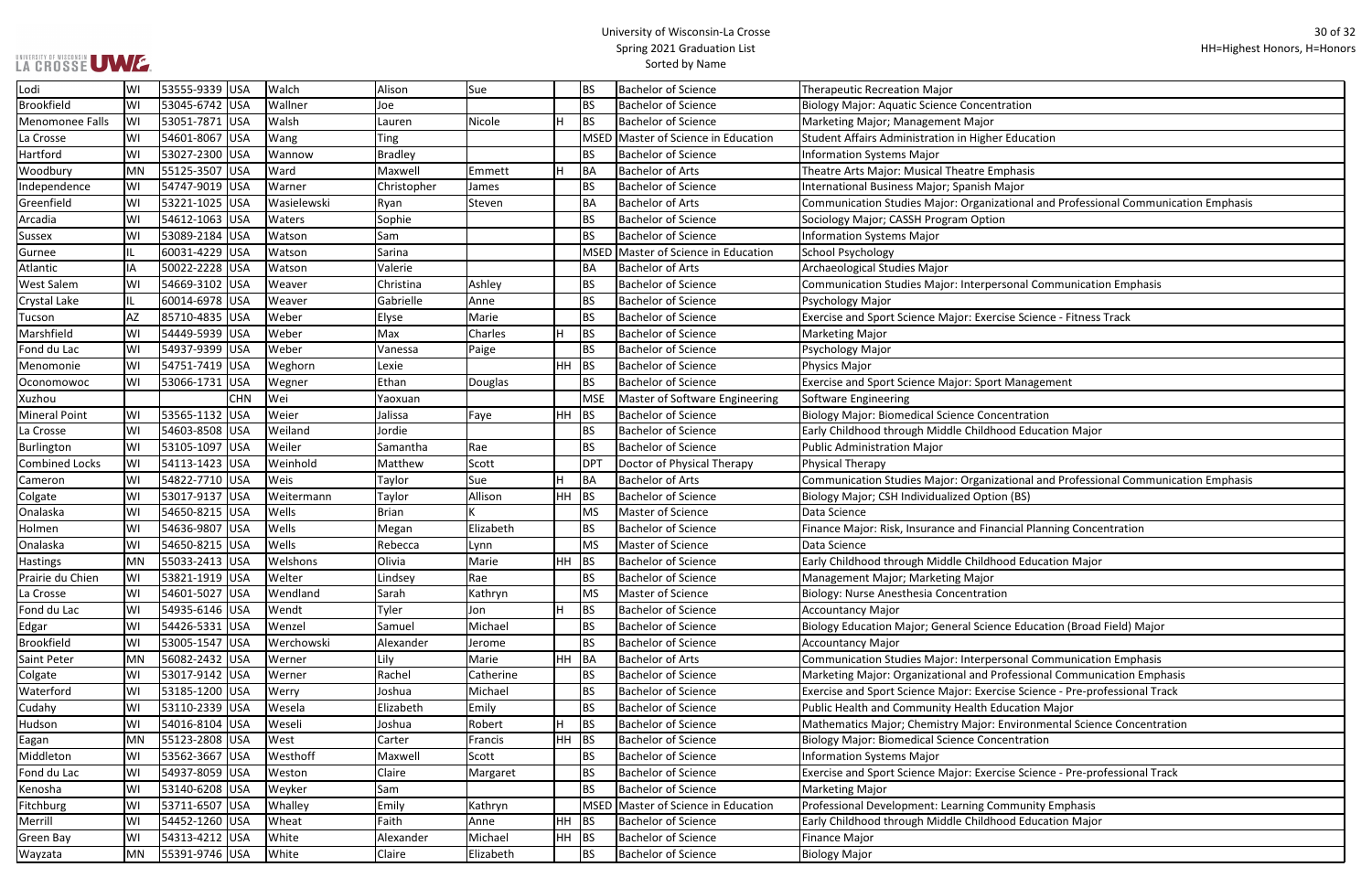#### University of Wisconsin-La Crosse Spring 2021 Graduation List Sorted by Name

**I**se Science - Fitness Track

phasis; Psychology Major

**Cell Biology Concentration** 

ield Option A); Political Science Education Major

| Holmen                  | WI | 54636-9596 USA |            | White       | Marlene         | Margaret                |           | <b>BS</b>       | <b>Bachelor of Science</b>          | Biology Major; CSH Individualized Option (BS)                  |
|-------------------------|----|----------------|------------|-------------|-----------------|-------------------------|-----------|-----------------|-------------------------------------|----------------------------------------------------------------|
| Muskego                 | WI | 53150-9228 USA |            | Whittow     | Jessica         | Elizabeth               | <b>HH</b> | BS              | <b>Bachelor of Science</b>          | <b>Therapeutic Recreation Major</b>                            |
| <b>West Salem</b>       | WI | 54669-9049 USA |            | Wick        | Alex            | Jon                     |           | BS              | <b>Bachelor of Science</b>          | <b>Biology Major</b>                                           |
| Appleton                | WI | 54915-1706 USA |            | Wickesberg  | Joel            |                         |           | <b>BS</b>       | <b>Bachelor of Science</b>          | Exercise and Sport Science Major: Exercise Science - Fitness T |
| Verona                  | WI | 53593-8353 USA |            | Wickstrom   | Erik            | Hayes                   |           | <b>MS</b>       | Master of Science                   | <b>Athletic Training</b>                                       |
| Verona                  | WI | 53593-8353 USA |            | Wickstrom   | Holly           | Diane                   | HH        | <b>BS</b>       | <b>Bachelor of Science</b>          | <b>Management Major</b>                                        |
| Onalaska                | WI | 54650-8777 USA |            | Wiebke      | Amanda          | A                       | H         | <b>BS</b>       | <b>Bachelor of Science</b>          | <b>Biology Major</b>                                           |
| Eau Claire              | WI | 54701-7432 USA |            | Wiedbusch   | Alex            |                         |           | DP <sub>1</sub> | Doctor of Physical Therapy          | <b>Physical Therapy</b>                                        |
| <b>Green Bay</b>        | WI | 54304-5785 USA |            | Wiegand     | <b>Nick</b>     |                         | H         | <b>BS</b>       | <b>Bachelor of Science</b>          | <b>Biology Major</b>                                           |
| Oconomowoc              | WI | 53066-9463 USA |            | Wieland     | Max-Leopold     | $\overline{\mathsf{C}}$ | HH.       | BS              | <b>Bachelor of Science</b>          | <b>Marketing Major</b>                                         |
| Onalaska                | WI | 54650-3442 USA |            | Wiese       | <b>Brittany</b> | Lee                     |           | BS              | <b>Bachelor of Science</b>          | <b>Political Science Major</b>                                 |
| Ham Lake                | MN | 55304-6820 USA |            | Williams    | Joshua          | Wayde                   |           | <b>BS</b>       | <b>Bachelor of Science</b>          | Biology Major; CSH Individualized Option (BS)                  |
| Appleton                | WI | 54915-5680 USA |            | Williams    | Leah            | Ann                     | HH        | BA              | <b>Bachelor of Arts</b>             | Theatre Arts Major: Musical Theatre Emphasis; Psychology M     |
| Watertown               | WI | 53094-4013 USA |            | Willingham  | Hannah          | May                     | H         | <b>BS</b>       | <b>Bachelor of Science</b>          | Microbiology Major                                             |
| Mequon                  | WI | 53097-3256 USA |            | Wilson      | Aubrey          | Marie                   |           | AA              | Associate of Arts                   | Liberal Arts                                                   |
| <b>New Glarus</b>       | WI | 53574-9201 USA |            | Winder      | <b>Brandon</b>  | Mitchell                | H         | <b>BS</b>       | <b>Bachelor of Science</b>          | <b>Statistics Major</b>                                        |
| Eau Claire              | WI | 54703-6605 USA |            | Winger      | Nicole          |                         |           | <b>BS</b>       | <b>Bachelor of Science</b>          | <b>Biology Major</b>                                           |
| Westfield               | WI | 53964-8261 USA |            | Winkelman   | Gregory         |                         |           | <b>MS</b>       | Master of Science                   | <b>Athletic Training</b>                                       |
| Holmen                  | WI | 54636-9520 USA |            | Winker      | Alexis          | Lilly                   | H         | <b>BS</b>       | <b>Bachelor of Science</b>          | Psychology Major                                               |
| Wauwatosa               | WI | 53213-2340 USA |            | Winter      | Emily           | Elizabeth               |           | BS              | <b>Bachelor of Science</b>          | <b>Therapeutic Recreation Major</b>                            |
| Deforest                | WI | 53532-2601     | <b>USA</b> | Winter      | Lindi           | Jo                      |           | MSED            | Master of Science in Education      | Professional Development: Learning Community Emphasis          |
| La Crosse               | WI | 54601-6825 USA |            | Wintin      | Cara            |                         |           | <b>MSE</b>      | Master of Software Engineering      | Software Engineering                                           |
| Denver                  | CO | 80110          | <b>USA</b> | Wisowaty    | Seth            | Lawrence                |           | <b>BS</b>       | <b>Bachelor of Science</b>          | Biology Major: Molecular Genetics and Cell Biology Concentr    |
| Hammond                 | WI | 54015-5058 USA |            | Withuski    | Alexis          |                         |           | <b>BS</b>       | <b>Bachelor of Science</b>          | Psychology Major                                               |
| Lena                    | WI | 54139-9563 USA |            | Witt        | Kathryn         | Jayne                   |           |                 | MSED Master of Science in Education | Student Affairs Administration in Higher Education             |
| Oconomowoc              | WI | 53066-5131 USA |            | Witter      | Samantha        | Marie                   |           | <b>BS</b>       | <b>Bachelor of Science</b>          | <b>Marketing Major</b>                                         |
| Fond du Lac             | WI | 54935-9005 USA |            | Wittlinger  | Victor          | Harold                  | HH.       | <b>BS</b>       | <b>Bachelor of Science</b>          | Social Studies Education Major (Broad Field Option A); Politic |
| Oconomowoc              | WI | 53066-5150 USA |            | Wiza        | Cate            |                         | H         | <b>BS</b>       | <b>Bachelor of Science</b>          | <b>International Business Major</b>                            |
| Appleton                | WI | 54915-5222 USA |            | Wnek        | Larissa         | Ann                     | HH.       | BS              | <b>Bachelor of Science</b>          | Psychology Major                                               |
| Batavia                 |    | 60510-8611 USA |            | Wondolowski | Quinn           | Lawson                  |           | ВS              | <b>Bachelor of Science</b>          | <b>Communication Studies Major: Media Studies Emphasis</b>     |
| <b>East Troy</b>        | WI | 53120-2021 USA |            | Woodson     | <b>Brody</b>    | Matthew                 |           | BS              | <b>Bachelor of Science</b>          | Finance Major                                                  |
| Lake Elmo               | MN | 55042-9309 USA |            | Wortman     | Lizzy           |                         | $HH$ BS   |                 | <b>Bachelor of Science</b>          | Early Childhood through Middle Childhood Education Major       |
| Mukwonago               | WI | 53149-9280 USA |            | Wozny       | <b>Brandon</b>  |                         |           | BS              | <b>Bachelor of Science</b>          | <b>Finance Major</b>                                           |
| <b>Richland Center</b>  | WI | 53581-6024 USA |            | Wright      | August          |                         |           | <b>BS</b>       | <b>Bachelor of Science</b>          | Psychology Major                                               |
| Harshaw                 | WI | 54529-9715 USA |            | Wright      | Hallie          | Donner                  |           | <b>BS</b>       | <b>Bachelor of Science</b>          | <b>Therapeutic Recreation Major</b>                            |
| Wauwatosa               | WI | 53213-3718 USA |            | Wulff       | Julia           | Marie                   |           | BS              | <b>Bachelor of Science</b>          | <b>Marketing Major</b>                                         |
| <b>Buffalo</b>          | MN | 55313-2392 USA |            | Wykle       | Grant           | David                   |           | ВS              | <b>Bachelor of Science</b>          | <b>Biology Major</b>                                           |
| Saint Paul              | MN | 55119-4973 USA |            | Xiong       | Kaj Sab Lug     | Ulani                   |           | <b>BS</b>       | <b>Bachelor of Science</b>          | Public Health and Community Health Education Major             |
| Kenosha                 | WI | 53144-1467 USA |            | Yackley     | Emma            | Claire                  | <b>HH</b> | BS              | <b>Bachelor of Science</b>          | <b>Finance Major</b>                                           |
| Platteville             | WI | 53818-2415 USA |            | Yang        | Angela          |                         |           |                 | MSED Master of Science in Education | Student Affairs Administration in Higher Education             |
| Holmen                  | WI | 54636-7314 USA |            | Yang        | Chou            |                         |           | <b>BS</b>       | <b>Bachelor of Science</b>          | Computer Science Major; CSH Individualized Option (BS)         |
| Menomonie               | WI | 54751-3744 USA |            | Yang        | Jacky           | Xai                     |           | ВA              | <b>Bachelor of Arts</b>             | English Major: Writing and Rhetoric Studies Emphasis           |
| Milwaukee               | WI | 53204-3707 USA |            | Yang        | Phong           |                         |           |                 | MSED Master of Science in Education | Student Affairs Administration in Higher Education             |
| Xi'an                   |    | 710089         | <b>CHN</b> | Yang        | Yichu           |                         |           | ВS              | <b>Bachelor of Science</b>          | <b>General Studies Major</b>                                   |
| Hechi                   |    | 530800         | <b>CHN</b> | Yao         | Jiayi           |                         |           | <b>MSE</b>      | Master of Software Engineering      | Software Engineering                                           |
| Evansville              | WI | 53536-9715     | USA        | Yoerger     | Zoe             | Isabel                  |           | BS              | <b>Bachelor of Science</b>          | Biology Major: Cellular and Molecular Biology Concentration    |
| <b>Wisconsin Rapids</b> | WI | 54494-2183 USA |            | Ysquierdo   | Kalista         | Elena                   |           | BS              | <b>Bachelor of Science</b>          | <b>Marketing Major</b>                                         |
| Stoughton               | WI | 53589-4614 USA |            | Zaemisch    | Gabriella       | Rose                    | H         | <b>BS</b>       | <b>Bachelor of Science</b>          | Biology Major; CSH Individualized Option (BS)                  |
|                         |    |                |            |             |                 |                         |           |                 |                                     |                                                                |